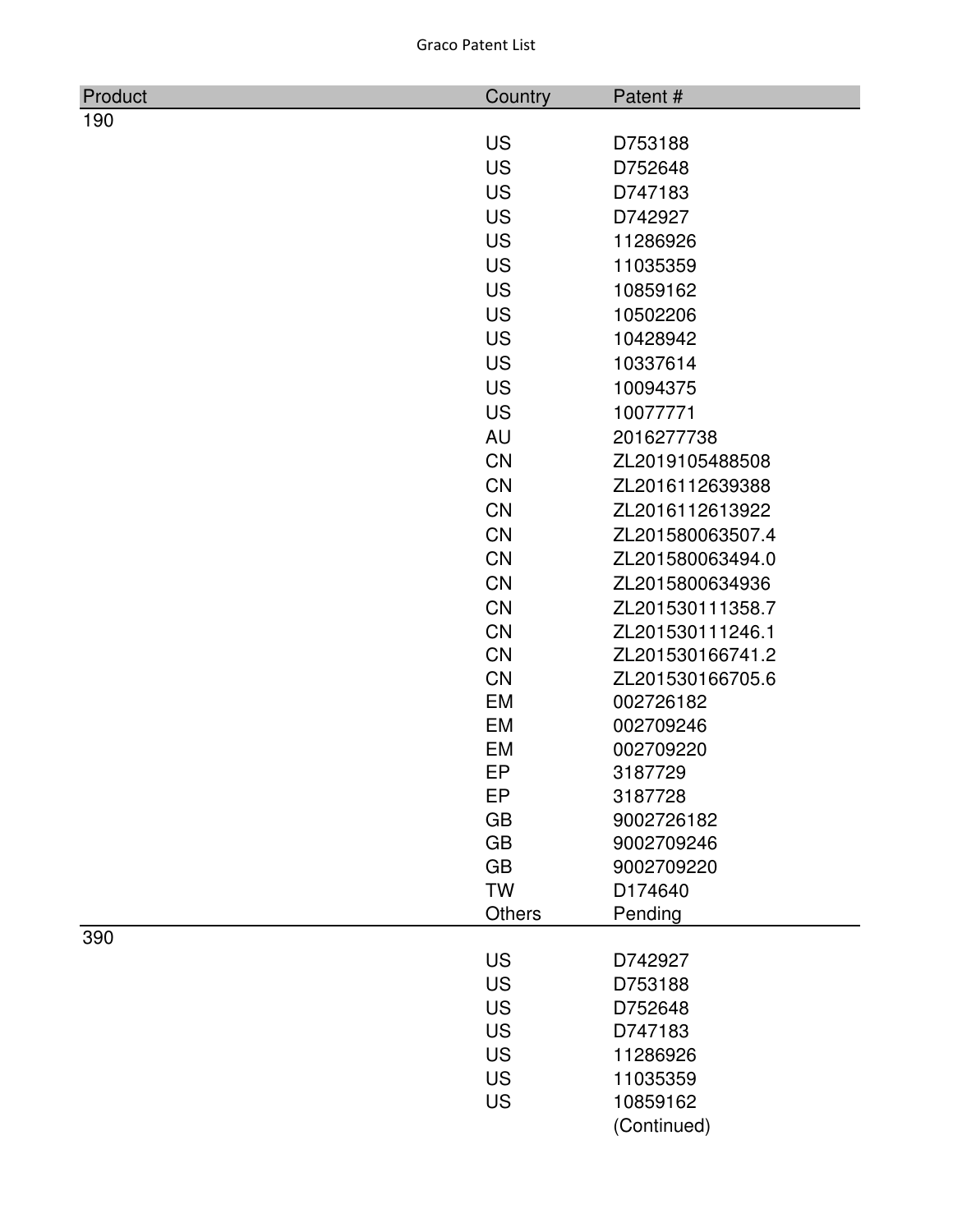| <b>Graco Patent List</b> |  |
|--------------------------|--|
|--------------------------|--|

| Product                          | Country   | Patent#          |
|----------------------------------|-----------|------------------|
| 390 (Continued)                  | <b>US</b> | 10594188         |
|                                  | <b>US</b> | 10502206         |
|                                  | <b>US</b> | 10428942         |
|                                  | <b>US</b> | 10337614         |
|                                  | <b>US</b> | 10094375         |
|                                  | <b>US</b> | 10077771         |
|                                  | <b>AU</b> | 2016277738       |
|                                  | <b>CN</b> | ZL2019105488508  |
|                                  | <b>CN</b> | ZL2016112639388  |
|                                  | <b>CN</b> | ZL2016112613922  |
|                                  | <b>CN</b> | ZL201580063494.0 |
|                                  | <b>CN</b> | ZL201580063507.4 |
|                                  | <b>CN</b> | ZL2015800634936  |
|                                  | <b>CN</b> | ZL201530111246.1 |
|                                  | <b>CN</b> | ZL201530111358.7 |
|                                  | <b>CN</b> | ZL201530166741.2 |
|                                  | <b>CN</b> | ZL201530166705.6 |
|                                  | <b>CN</b> | ZL201480048216.3 |
|                                  | EM        | 002709246        |
|                                  | <b>EM</b> | 002709220        |
|                                  | EM        | 002726182        |
|                                  | <b>EP</b> | 3187729          |
|                                  | EP        | 3187728          |
|                                  | EP        | 3042441          |
|                                  | <b>GB</b> | 9002726182       |
|                                  | <b>GB</b> | 9002709246       |
|                                  | <b>GB</b> | 9002709220       |
|                                  | <b>TW</b> | D174640          |
|                                  | Others    | Pending          |
| <b>Active Surge Tanks</b>        |           |                  |
|                                  |           | Pending          |
| <b>Advanjet Jetting Valves</b>   |           |                  |
|                                  | <b>US</b> | 10099238         |
|                                  | <b>US</b> | 9457372          |
|                                  | <b>US</b> | 9254642          |
|                                  | <b>US</b> | 8757511          |
| <b>Agitator Speed Controller</b> |           |                  |
|                                  | <b>US</b> | 9470232          |
|                                  | <b>AU</b> | 2017201044       |
|                                  | <b>CN</b> | ZL201280027596.3 |
|                                  | EP        | 2694817          |
|                                  | <b>TW</b> | 1523406          |
|                                  | Others    | Pending          |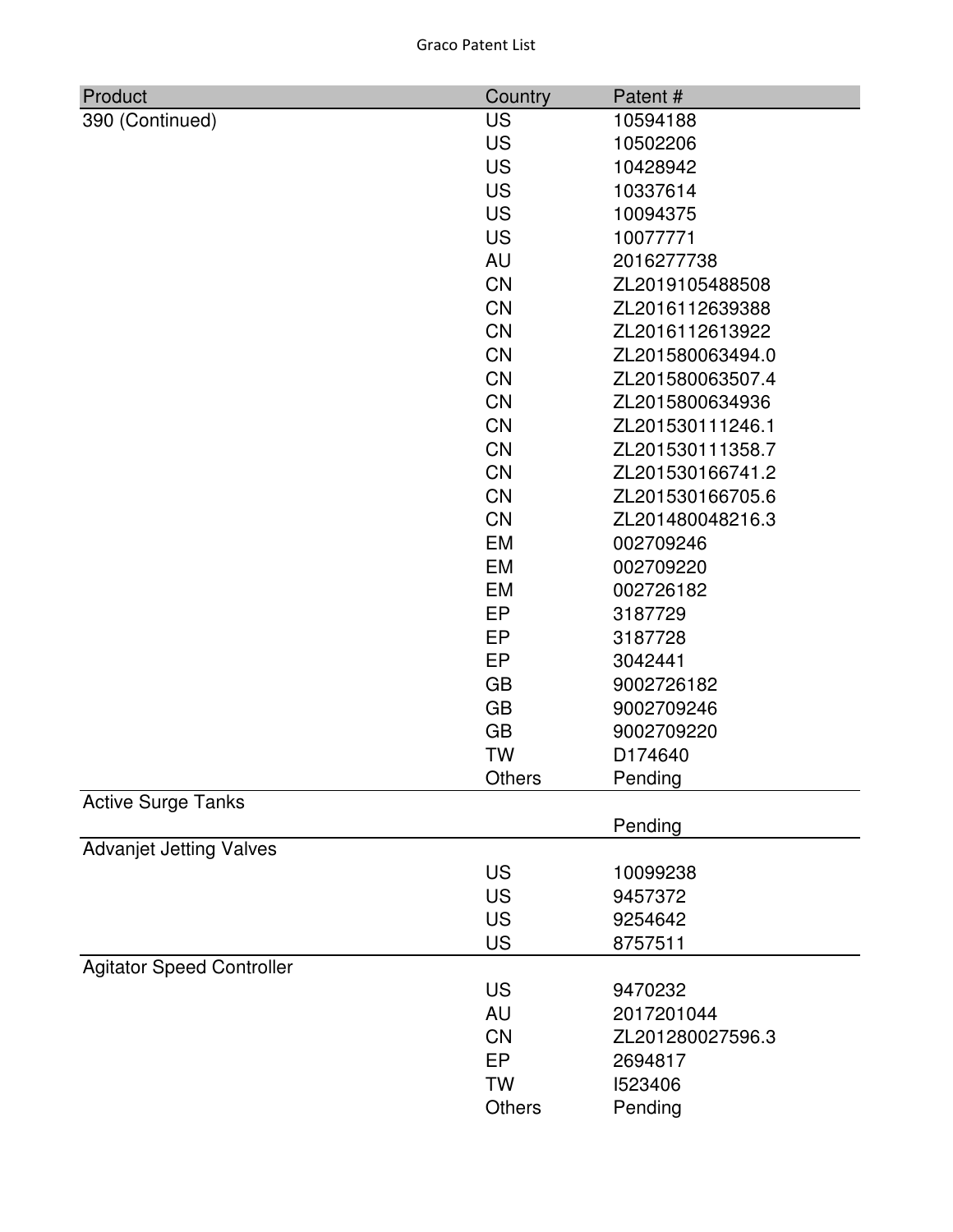| Product                  | Country       | Patent#          |
|--------------------------|---------------|------------------|
| Airlessco GS950          |               |                  |
|                          | <b>US</b>     | 11286926         |
|                          | <b>US</b>     | 11035359         |
|                          | <b>US</b>     | 10859162         |
|                          | <b>US</b>     | 10502206         |
|                          | <b>US</b>     | 10428942         |
|                          | <b>US</b>     | 10337614         |
|                          | AU            | 2016277738       |
|                          | <b>CN</b>     | ZL2019105488508  |
|                          | <b>CN</b>     | ZL201580063494.0 |
|                          | <b>CN</b>     | ZL2016112639388  |
|                          | <b>CN</b>     | ZL2016112613922  |
|                          | <b>EP</b>     | 3187729          |
|                          | <b>EP</b>     | 3187728          |
|                          | <b>Others</b> | Pending          |
| Airlessco HSS9950        |               |                  |
|                          | <b>US</b>     | 9073072          |
|                          | AU            | 2009335126       |
|                          | <b>CN</b>     | 200980152468.X   |
|                          | EP            | 2384244          |
| Airlessco LP555 or LP655 |               |                  |
|                          | <b>US</b>     | D803983          |
|                          | <b>US</b>     | 11286926         |
|                          | <b>US</b>     | 11035359         |
|                          | <b>US</b>     | 10859162         |
|                          | <b>US</b>     | 10502206         |
|                          | <b>US</b>     | 10428942         |
|                          | <b>US</b>     | 10337614         |
|                          | US            | 10094375         |
|                          | <b>US</b>     | 10077771         |
|                          | <b>US</b>     | 9068567          |
|                          | <b>US</b>     | 9027849          |
|                          | <b>AU</b>     | 2016277738       |
|                          | CN            | ZL2019105488508  |
|                          | <b>CN</b>     | ZL201580063494.0 |
|                          | <b>CN</b>     | ZL2017300083333  |
|                          | <b>CN</b>     | ZL2016112639388  |
|                          | CN            | ZL2016112613922  |
|                          | CN            | ZL201580063507.4 |
|                          | CN            | ZL2015800634936  |
|                          | <b>EP</b>     | 3187729          |
|                          | <b>EP</b>     | 3187728          |
|                          | <b>Others</b> | Pending          |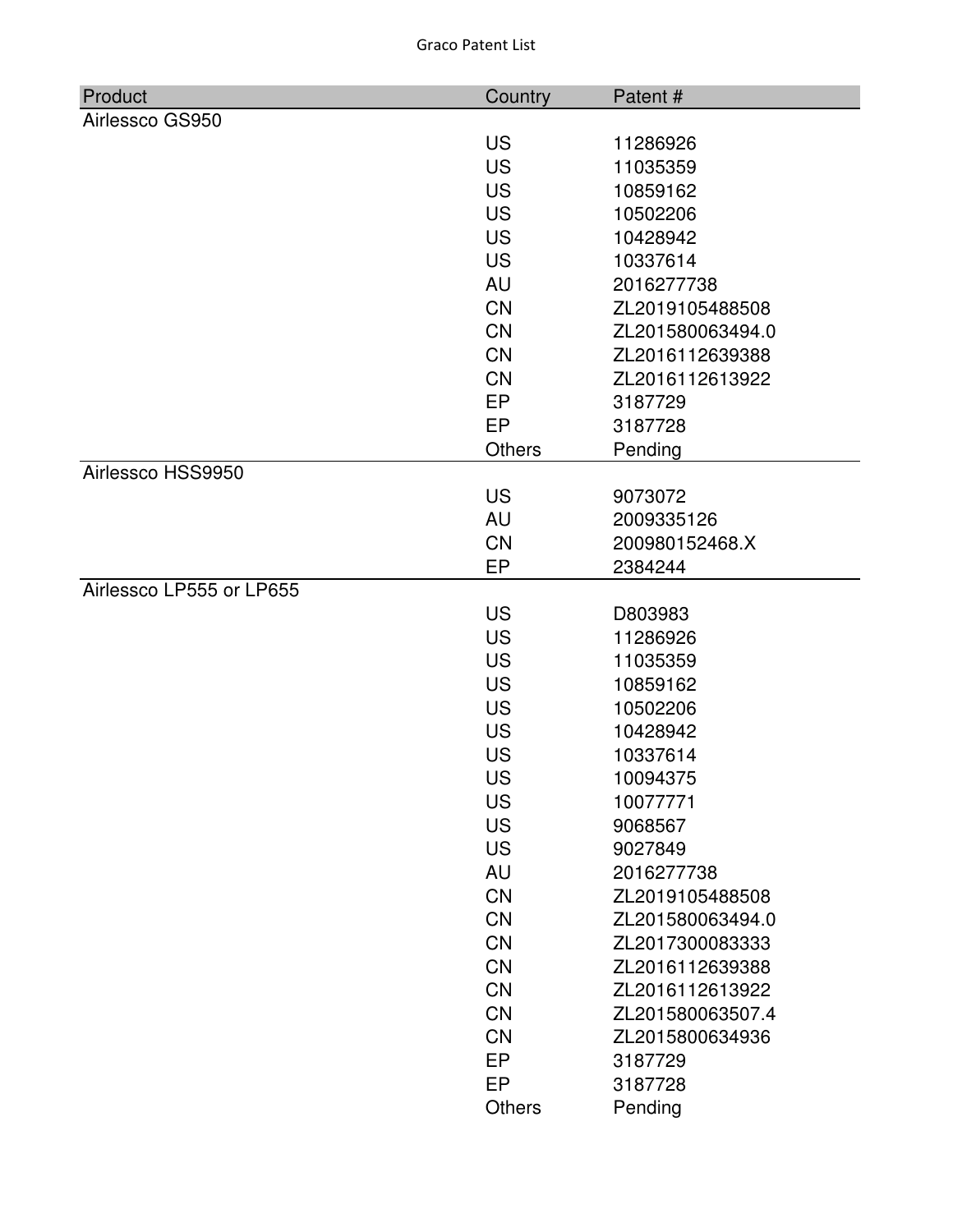| Product                      | Country         | Patent#            |
|------------------------------|-----------------|--------------------|
| Airlessco MP455              |                 |                    |
|                              | <b>US</b>       | D803982            |
|                              | <b>US</b>       | 11286926           |
|                              | <b>US</b>       | 11035359           |
|                              | <b>US</b>       | 10859162           |
|                              | <b>US</b>       | 10594188           |
|                              | <b>US</b>       | 10502206           |
|                              | <b>US</b>       | 10428942           |
|                              | <b>US</b>       | 10337614           |
|                              | <b>US</b>       | 10094375           |
|                              | <b>US</b>       | 10077771           |
|                              | <b>US</b>       | 9068567            |
|                              | <b>AU</b>       | 2016277738         |
|                              | CN              | ZL2019105488508    |
|                              | <b>CN</b>       | ZL20173000083348   |
|                              | CN              | ZL201580063494.0   |
|                              | <b>CN</b>       | ZL2016112639388    |
|                              | <b>CN</b>       | ZL2016112613922    |
|                              | <b>CN</b>       | ZL201580063507.4   |
|                              | <b>CN</b>       | ZL2015800634936    |
|                              | <b>CN</b>       | ZL201480048216.3   |
|                              | EP<br><b>EP</b> | 3187729            |
|                              | <b>EP</b>       | 3187728<br>3042441 |
|                              | <b>Others</b>   | Pending            |
| Airlessco SL1250 or TS1750   |                 |                    |
|                              | <b>US</b>       | D806212            |
|                              | <b>US</b>       | 9073072            |
|                              | US              | 9068567            |
|                              | AU              | 2009335126         |
|                              | <b>CN</b>       | 201730088890.0     |
|                              | <b>CN</b>       | 200980152468.X     |
|                              | <b>EM</b>       | 003845114          |
|                              | <b>EP</b>       | 2384244            |
|                              | <b>GB</b>       | 9003845114         |
| Airlessco SureStripe or 3350 |                 |                    |
|                              | <b>US</b>       | 10859162           |
|                              | <b>US</b>       | 10428942           |
|                              | <b>US</b>       | 10337614           |
|                              | <b>AU</b>       | 2016277738         |
|                              | <b>CN</b>       | ZL2019105488508    |
|                              | <b>CN</b>       | ZL2016112639388    |
|                              | <b>CN</b>       | ZL2016112613922    |
|                              |                 | (Continued)        |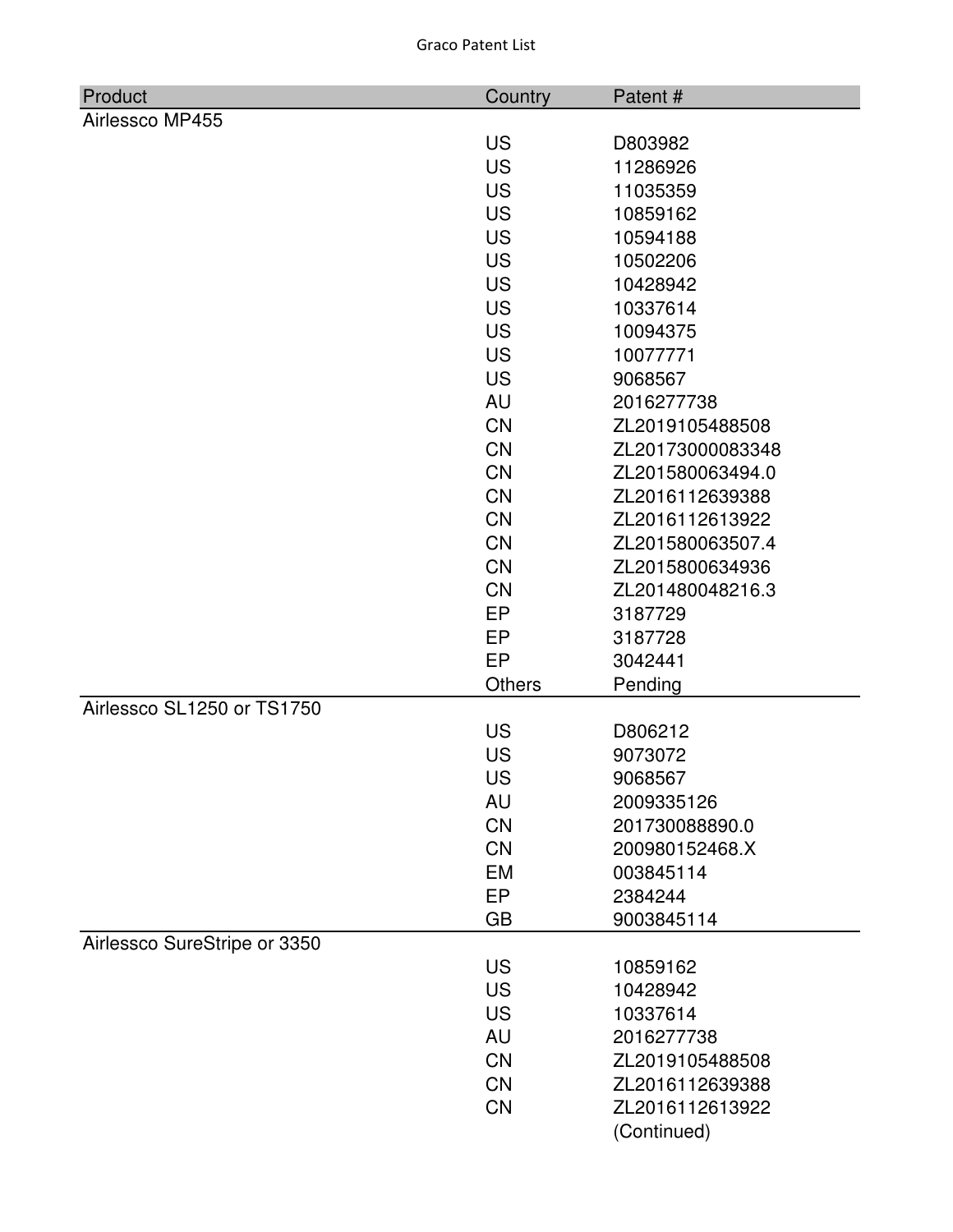| Product                      | Country       | Patent#          |
|------------------------------|---------------|------------------|
| Airlessco SureStripe or 3350 | EP            | 3187729          |
| (Continued)                  | EP            | 3187728          |
|                              | <b>Others</b> | Pending          |
| AllPro Mustang 4850          |               |                  |
|                              | <b>US</b>     | 11286926         |
|                              | <b>US</b>     | 11035359         |
|                              | <b>US</b>     | 10859162         |
|                              | <b>US</b>     | 10594188         |
|                              | <b>US</b>     | 10502206         |
|                              | <b>US</b>     | 10428942         |
|                              | <b>US</b>     | 10337614         |
|                              | <b>US</b>     | 10094375         |
|                              | <b>US</b>     | 10077771         |
|                              | <b>US</b>     | 9068567          |
|                              | AU            | 2016277738       |
|                              | <b>CN</b>     | ZL2019105488508  |
|                              | <b>CN</b>     | ZL201580063494.0 |
|                              | <b>CN</b>     | ZL2016112639388  |
|                              | <b>CN</b>     | ZL2016112613922  |
|                              | <b>CN</b>     | ZL201580063507.4 |
|                              | <b>CN</b>     | ZL2015800634936  |
|                              | <b>CN</b>     | ZL201480048216.3 |
|                              | EP            | 3187729          |
|                              | EP            | 3187728          |
|                              | EP            | 3042441          |
|                              | <b>Others</b> | Pending          |
| AllPro Mustang 5150 or 8100  |               |                  |
|                              | <b>US</b>     | 11286926         |
|                              | US            | 11035359         |
|                              | US            | 10859162         |
|                              | <b>US</b>     | 10502206         |
|                              | <b>US</b>     | 10428942         |
|                              | <b>US</b>     | 10337614         |
|                              | <b>US</b>     | 10094376         |
|                              | <b>US</b>     | 10077771         |
|                              | <b>US</b>     | 9068567          |
|                              | <b>US</b>     | 9027849          |
|                              | AU            | 2016277738       |
|                              | <b>CN</b>     | ZL2019105488508  |
|                              | <b>CN</b>     | ZL201580063494.0 |
|                              | CN            | ZL2016112639388  |
|                              |               | (Continued)      |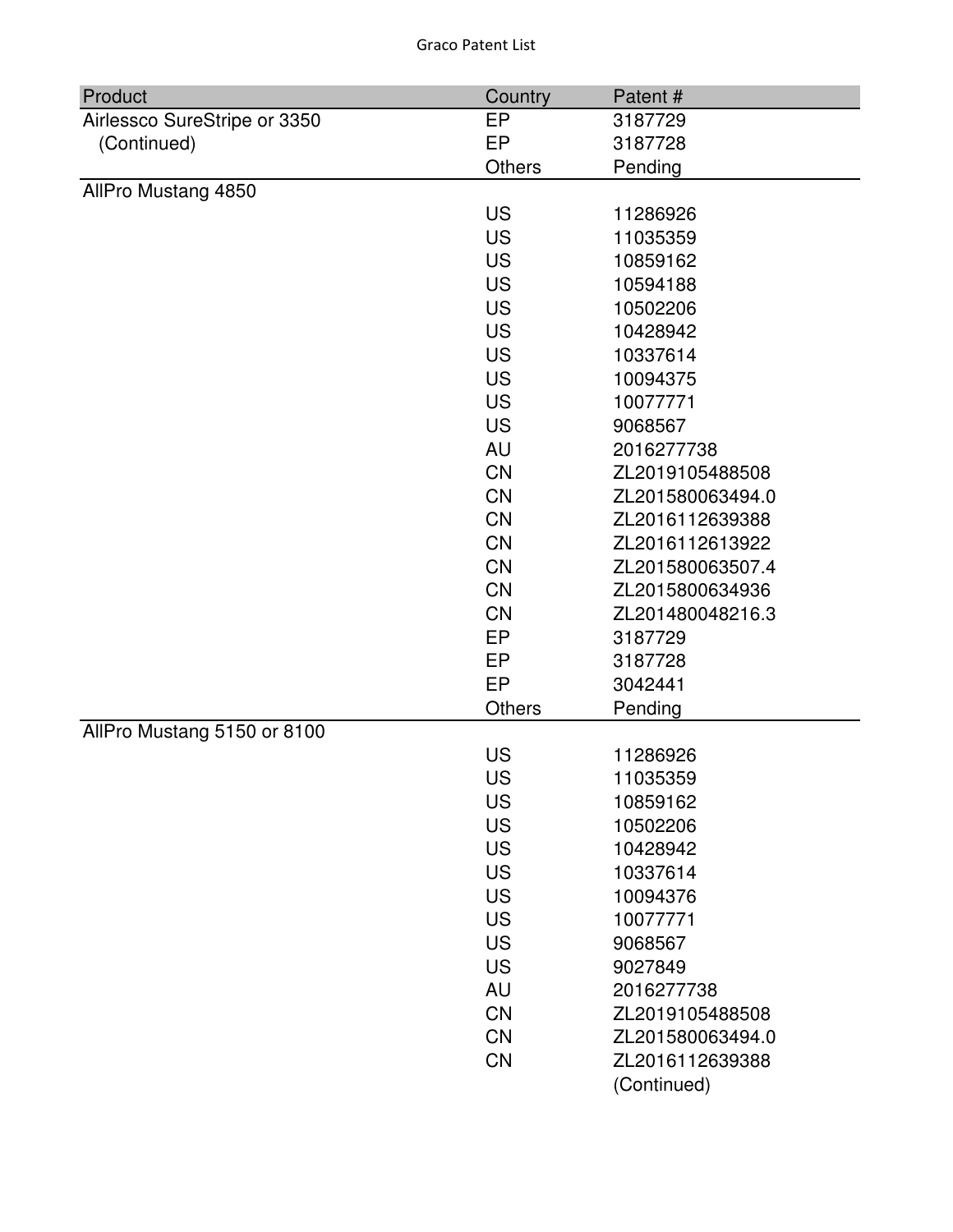| Product                              | Country   | Patent#          |
|--------------------------------------|-----------|------------------|
| AllPro Mustang 5150 or 8100          | <b>CN</b> | ZL2016112613922  |
| (Continued)                          | <b>CN</b> | ZL201580063507.4 |
|                                      | <b>CN</b> | ZL2015800634936  |
|                                      | <b>EP</b> | 3187729          |
|                                      | EP        | 3187728          |
|                                      | Others    | Pending          |
| AllPro Mustang 8150                  |           |                  |
|                                      | <b>US</b> | 9073072          |
|                                      | <b>US</b> | 9068567          |
|                                      | AU        | 2009335126       |
|                                      | <b>CN</b> | 200980152468.X   |
|                                      | EP        | 2384244          |
| <b>APX Electric Texture Sprayers</b> |           |                  |
|                                      | <b>US</b> | 10857561         |
|                                      | <b>US</b> | 10456801         |
|                                      | EP        | 3354350          |
|                                      | EP        | 3354349          |
|                                      | Others    | Pending          |
| ASM 52159                            |           |                  |
|                                      | <b>US</b> | 11286926         |
|                                      | <b>US</b> | 11035359         |
|                                      | <b>US</b> | 10859162         |
|                                      | <b>US</b> | 10594188         |
|                                      | <b>US</b> | 10502206         |
|                                      | <b>US</b> | 10428942         |
|                                      | <b>US</b> | 10337614         |
|                                      | <b>US</b> | 10094375         |
|                                      | <b>US</b> | 10077771         |
|                                      | <b>US</b> | 9068567          |
|                                      | AU        | 2016277738       |
|                                      | CN        | ZL2019105488508  |
|                                      | <b>CN</b> | ZL201580063494.0 |
|                                      | <b>CN</b> | ZL2016112639388  |
|                                      | <b>CN</b> | ZL2016112613922  |
|                                      | CN        | ZL201580063507.4 |
|                                      | <b>CN</b> | ZL2015800634936  |
|                                      | <b>CN</b> | ZL201480048216.3 |
|                                      | EP        | 3187729          |
|                                      | EP        | 3187728          |
|                                      | EP        | 3042441          |
|                                      | Others    | Pending          |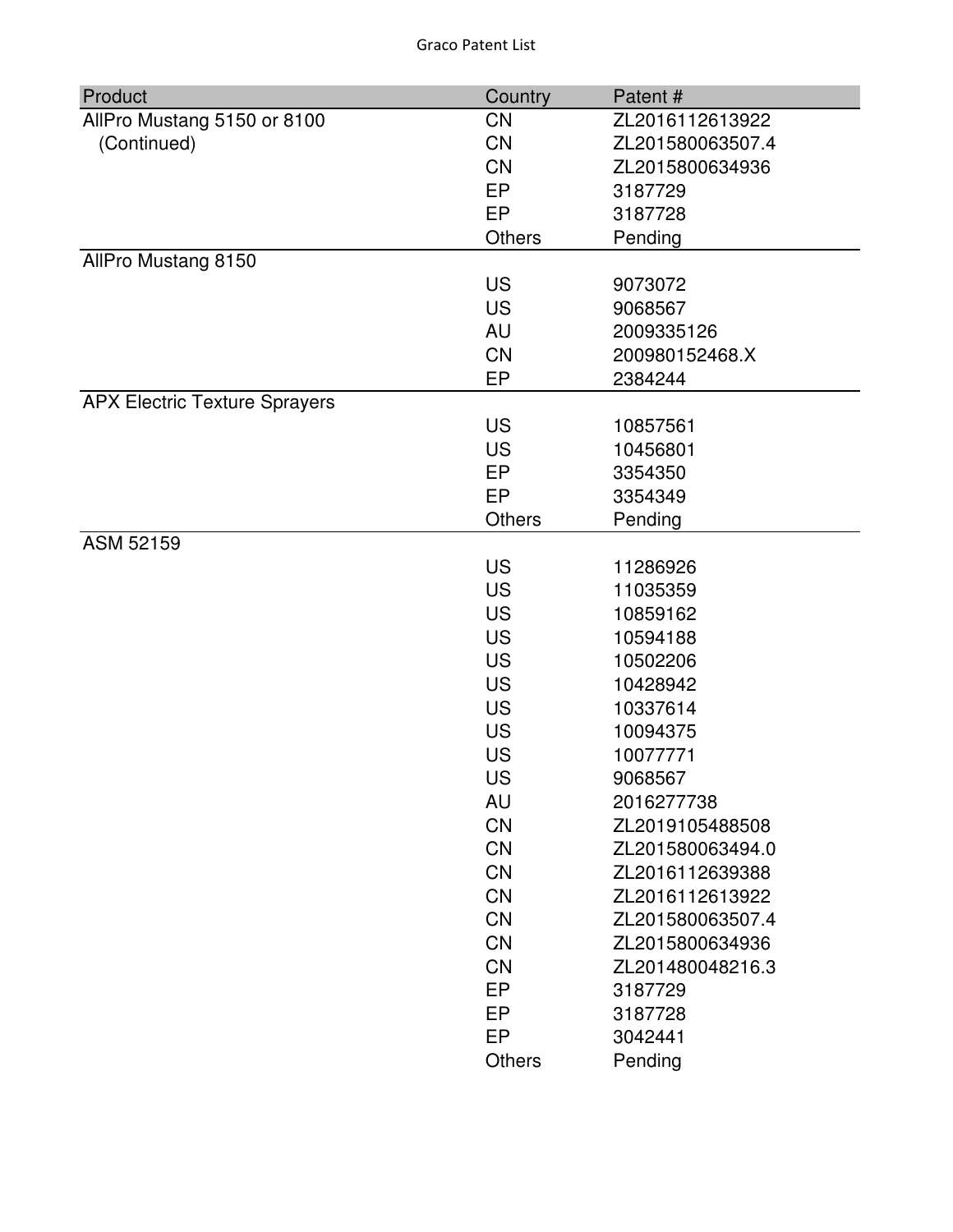| Product                       | Country       | Patent#          |
|-------------------------------|---------------|------------------|
| <b>ASM 2550</b>               |               |                  |
|                               | <b>US</b>     | 11286926         |
|                               | <b>US</b>     | 11035359         |
|                               | <b>US</b>     | 10859162         |
|                               | <b>US</b>     | 10502206         |
|                               | <b>US</b>     | 10428942         |
|                               | <b>US</b>     | 10337614         |
|                               | <b>US</b>     | 10094375         |
|                               | <b>US</b>     | 10077771         |
|                               | <b>US</b>     | 9068567          |
|                               | <b>US</b>     | 9027849          |
|                               | AU            | 2016277738       |
|                               | <b>CN</b>     | ZL2019105488508  |
|                               | <b>CN</b>     | ZL201580063494.0 |
|                               | <b>CN</b>     | ZL2016112639388  |
|                               | CN            | ZL2016112613922  |
|                               | <b>CN</b>     | ZL201580063507.4 |
|                               | <b>CN</b>     | ZL2015800634936  |
|                               | <b>EP</b>     | 3187729          |
|                               | <b>EP</b>     | 3187728          |
|                               | <b>Others</b> | Pending          |
| ASM 3150 or 3750              |               |                  |
|                               | <b>US</b>     | 9073072          |
|                               | <b>US</b>     | 9068567          |
|                               | <b>AU</b>     | 2009335126       |
|                               | <b>CN</b>     | 200980152468.X   |
|                               | EP            | 2384244          |
| <b>ATZ Branded Well Seals</b> |               |                  |
|                               | <b>US</b>     | 9316082          |
|                               | CA            | 2804699          |
| CanConnect                    |               |                  |
|                               | <b>US</b>     | 9764346          |
|                               | Others        | Pending          |
| Check-Mate                    |               | Pending          |
| ChemSafe                      |               |                  |
|                               | <b>US</b>     | 10273953         |
|                               | <b>US</b>     | 9874206          |
|                               | <b>US</b>     | 9004881          |
|                               | <b>CN</b>     | ZL201480025145.5 |
|                               | <b>JP</b>     | 6420319          |
|                               | JP            | 6189935          |
|                               |               | (Continued)      |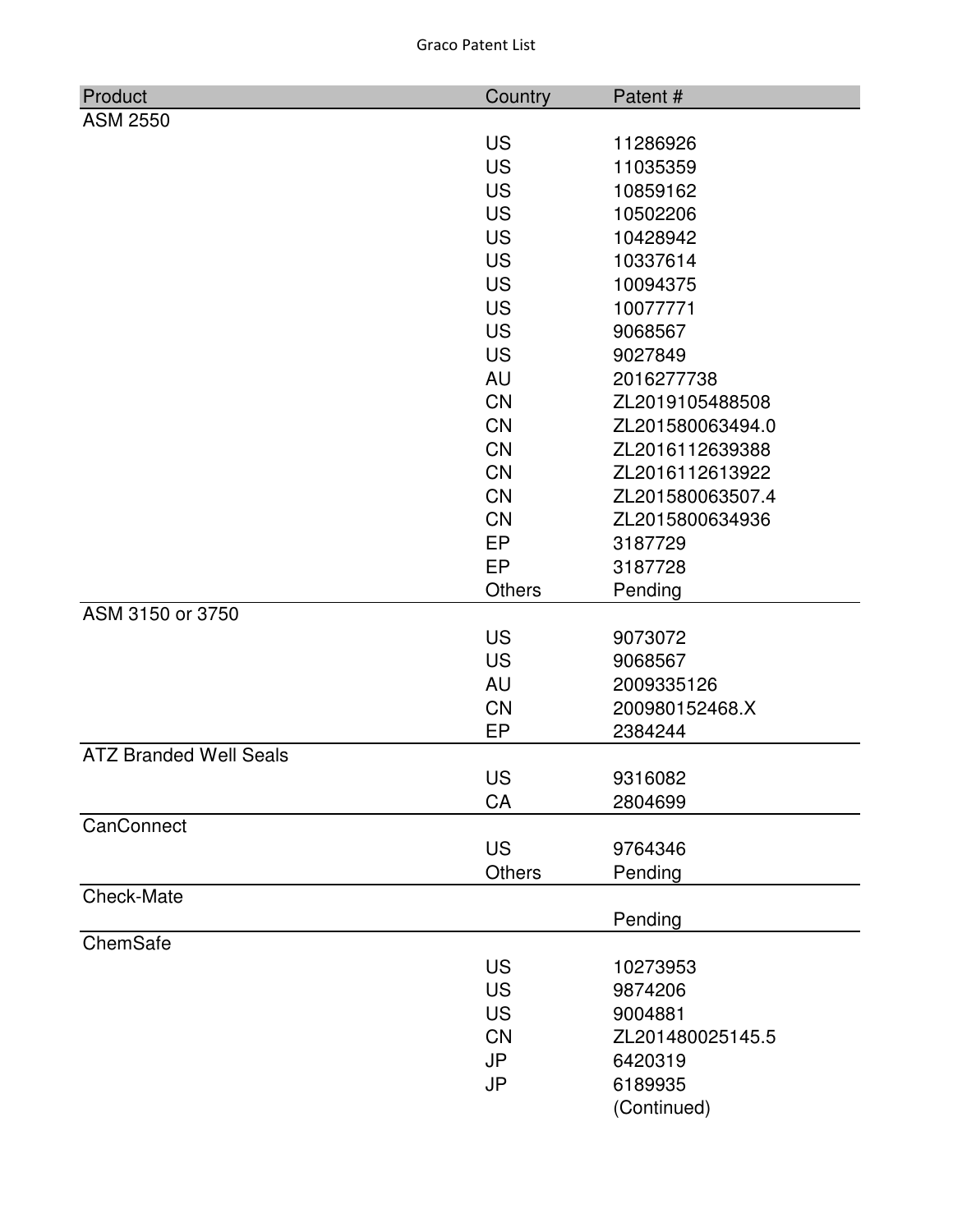| Product              | Country   | Patent#          |
|----------------------|-----------|------------------|
| ChemSafe (Continued) | <b>KR</b> | 10-1941744       |
|                      | <b>KR</b> | 10-1905348       |
|                      | <b>KR</b> | 10-1759773       |
|                      | <b>TW</b> | 1593885          |
|                      | <b>TW</b> | 1519712          |
|                      | Others    | Pending          |
| Contractor gun       |           |                  |
|                      | <b>US</b> | 8272621          |
|                      | CN        | ZL200880019692.7 |
|                      | EP        | 2167858          |
| Contractor PC gun    |           |                  |
|                      | <b>US</b> | 10717097         |
|                      | <b>US</b> | 10589303         |
|                      | <b>US</b> | D901626          |
|                      | <b>US</b> | D877294          |
|                      | <b>US</b> | D875885          |
|                      | AU        | 201912523        |
|                      | AU        | 201912519        |
|                      | <b>AU</b> | 201912517        |
|                      | <b>BR</b> | BR302019002242-7 |
|                      | <b>BR</b> | BR302019002241-9 |
|                      | <b>BR</b> | BR302019002240-0 |
|                      | <b>CN</b> | ZL2019300790598  |
|                      | <b>CN</b> | ZL2019300783518  |
|                      | <b>CN</b> | ZL2019300783448  |
|                      | <b>CN</b> | ZL201920405194.1 |
|                      | <b>CN</b> | ZL2019102411947  |
|                      | <b>EM</b> | 006307575        |
|                      | EM        | 006305694        |
|                      | EM        | 006305686        |
|                      | <b>GB</b> | 9006307575       |
|                      | <b>GB</b> | 9006305694       |
|                      | <b>GB</b> | 9006305686       |
|                      | IN        | 318119-001       |
|                      | <b>KR</b> | 30-1067168       |
|                      | KR        | 30-1067167       |
|                      | <b>KR</b> | 30-1058033       |
|                      | <b>RU</b> | 117707           |
|                      | <b>RU</b> | 117705           |
|                      | <b>RU</b> | 117696           |
|                      | <b>TW</b> | D206556          |
|                      | Others    | Pending          |
|                      |           |                  |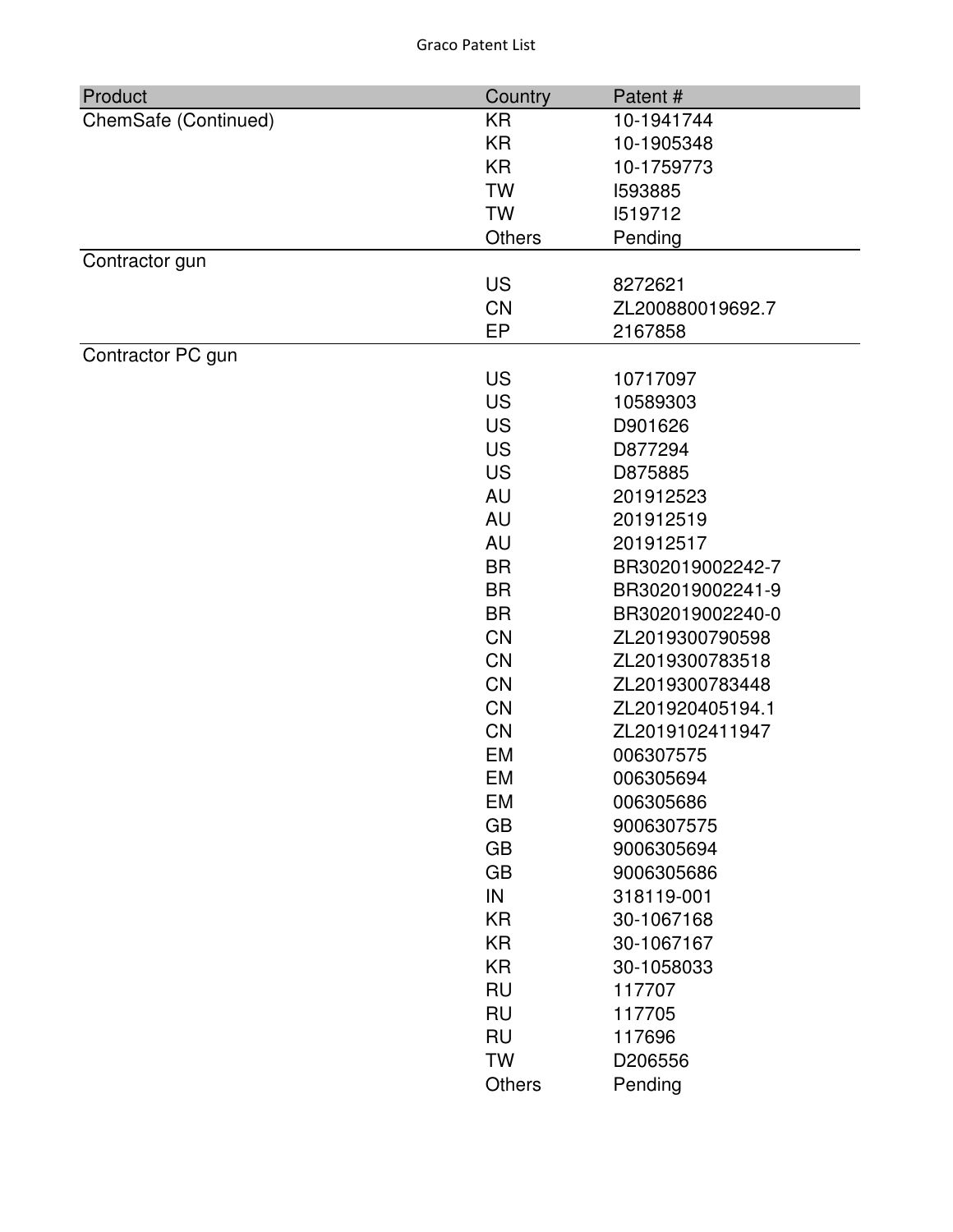| Product                                  | Country       | Patent#          |
|------------------------------------------|---------------|------------------|
| Contractor PC Compact gun                |               |                  |
|                                          | <b>US</b>     | D937387          |
|                                          | <b>US</b>     | 10717097         |
|                                          | <b>US</b>     | 10589303         |
|                                          | AU            | 202012905        |
|                                          | <b>BR</b>     | BR302020002659-4 |
|                                          | <b>CN</b>     | ZL2020232797263  |
|                                          | <b>CN</b>     | ZL2020232765101  |
|                                          | <b>CN</b>     | ZL2020302317807  |
|                                          | <b>CN</b>     | ZL201920405194.1 |
|                                          | <b>CN</b>     | ZL2019102411947  |
|                                          | <b>EM</b>     | 007942834        |
|                                          | <b>GB</b>     | 9007942834       |
|                                          | <b>KR</b>     | 30-1102026       |
|                                          | <b>RU</b>     | 123248           |
|                                          | <b>TW</b>     | D211049          |
|                                          | <b>Others</b> | Pending          |
| Diaphragm Kits                           | <b>US</b>     | 8887620          |
| Diesel Exhaust Fluid (DEF) Inline Meters |               |                  |
|                                          | <b>US</b>     | 8312785          |
|                                          | AU            | 2009260754       |
|                                          | <b>CN</b>     | ZL200980132329.0 |
|                                          | EP            | 2310813          |
|                                          | ID            | P000057799       |
|                                          | <b>JP</b>     | 5209112          |
|                                          | <b>KR</b>     | 10-1571195       |
|                                          | <b>MY</b>     | MY154607A        |
|                                          | <b>RU</b>     | 2499982          |
|                                          | TW            | 1409445          |
| <b>Drywall Feed Pumps</b>                |               |                  |
|                                          | <b>US</b>     | D790662          |
|                                          | <b>US</b>     | D753923          |
|                                          | <b>US</b>     | 11035354         |
|                                          | <b>US</b>     | 10814340         |
|                                          | <b>US</b>     | 10751749         |
|                                          | <b>US</b>     | 10670006         |
|                                          | <b>US</b>     | 10195639         |
|                                          | <b>US</b>     | 9481000          |
|                                          | <b>US</b>     | 8887965          |
|                                          | <b>US</b>     | 8826961          |
|                                          | <b>US</b>     | 8783332          |
|                                          | <b>AU</b>     | 2015204014       |
|                                          |               | (Continued)      |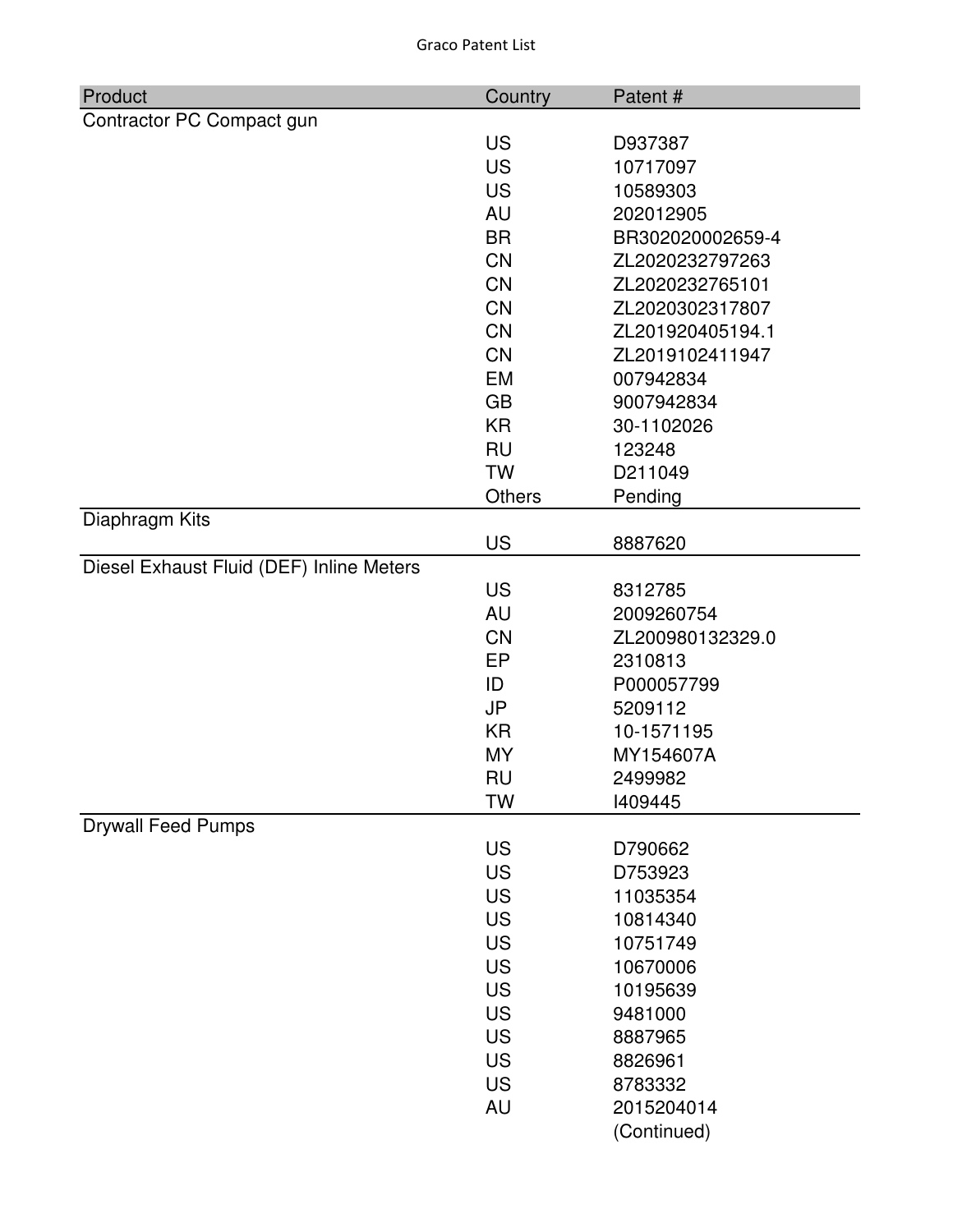| Product                               | Country       | Patent#          |
|---------------------------------------|---------------|------------------|
| <b>Drywall Feed Pumps (Continued)</b> | CN            | ZL201710047719.4 |
|                                       | <b>CN</b>     | ZL201710047431.7 |
|                                       | <b>CN</b>     | ZL201580003387.9 |
|                                       | <b>CN</b>     | ZL201180014667.1 |
|                                       | <b>CN</b>     | ZL201180046836.X |
|                                       | EP            | 3089827          |
|                                       | <b>EP</b>     | 2622220          |
|                                       | EP            | 2547456          |
|                                       | EP            | 2550416          |
|                                       | <b>Others</b> | Pending          |
| Dura-Flo Supply Pumps                 |               |                  |
|                                       | <b>US</b>     | 9677550          |
|                                       | <b>US</b>     | 9677549          |
|                                       | <b>US</b>     | 8857467          |
|                                       | <b>US</b>     | 8066491          |
|                                       | <b>US</b>     | D589,878         |
|                                       | <b>AU</b>     | 2010249638       |
|                                       | <b>CN</b>     | ZL201080022082.X |
|                                       | EP            | 2433042          |
|                                       | <b>JP</b>     | 5639643          |
|                                       | <b>KR</b>     | 10-1623229       |
|                                       | <b>RU</b>     | 2505730          |
| Dyna-Star Pumps                       |               |                  |
|                                       | <b>US</b>     | 11015497         |
|                                       | <b>US</b>     | 9920879          |
|                                       | <b>US</b>     | 9618156          |
|                                       | <b>US</b>     | 9458966          |
|                                       | AU            | 2014305921       |
|                                       | AU            | 2014305913       |
|                                       | <b>BR</b>     | BR112016002332-3 |
|                                       | <b>CN</b>     | ZL201480043782.5 |
|                                       | <b>CN</b>     | ZL201480042935.4 |
|                                       | EP            | 3414532          |
|                                       | EP            | 3030761          |
|                                       | <b>JP</b>     | 6486357          |
|                                       | <b>JP</b>     | 6334701          |
|                                       | <b>KR</b>     | 10-2133734       |
|                                       | <b>RU</b>     | 2663367          |
|                                       | <b>RU</b>     | 2659695          |
|                                       | ZA            | 2016/0390        |
|                                       | <b>Others</b> | Pending          |
|                                       |               |                  |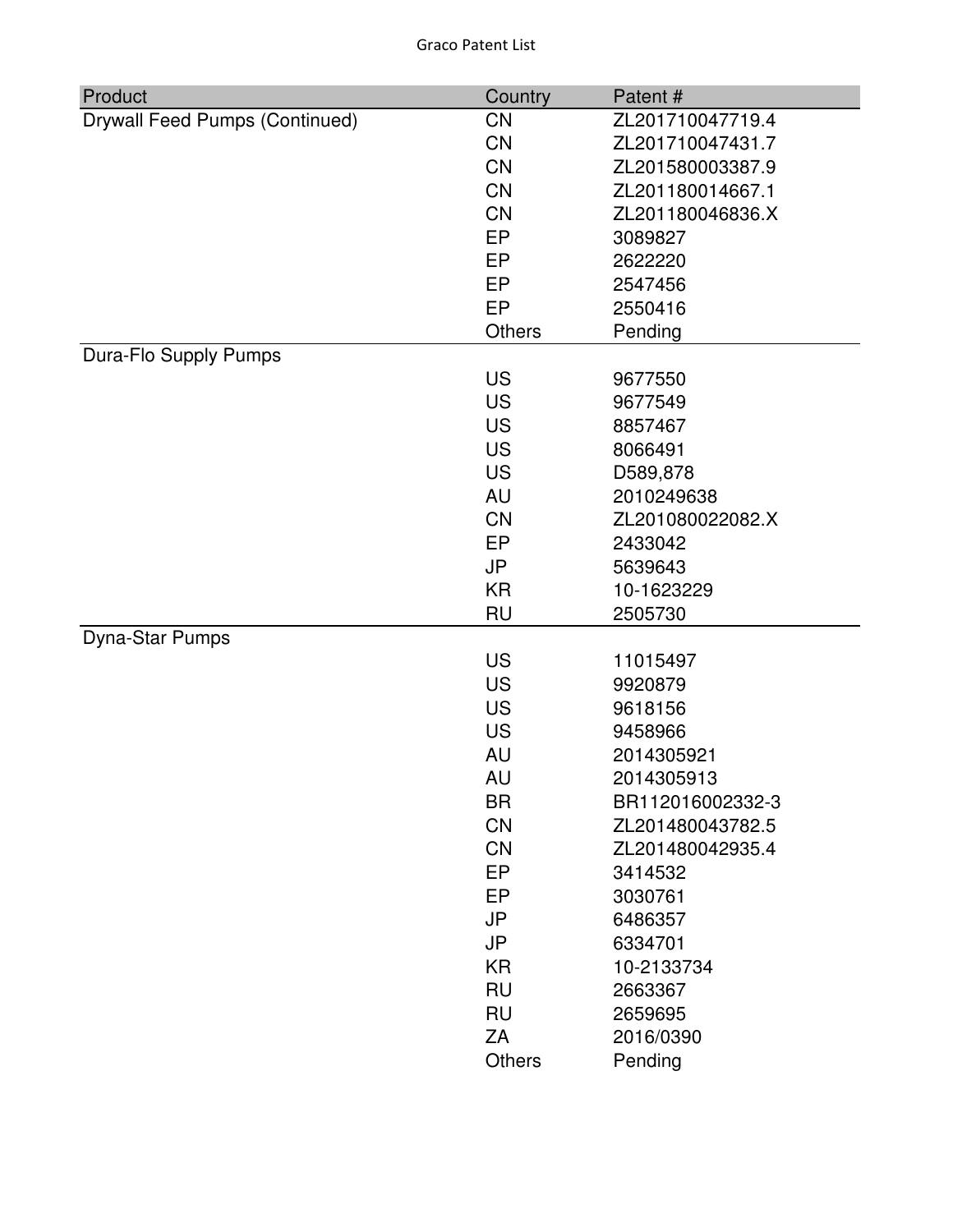| Product                     | Country   | Patent#                |
|-----------------------------|-----------|------------------------|
| <b>EFR</b>                  |           |                        |
|                             | <b>US</b> | 10072652               |
|                             | <b>US</b> | 9162866                |
|                             | <b>US</b> | 8392028                |
|                             | <b>CN</b> | ZL201280043742.1       |
|                             | <b>CN</b> | ZL201180031187.6       |
|                             | <b>EP</b> | 2753832                |
|                             | EP        | 2585222                |
|                             | EP        | 2136928                |
|                             | <b>JP</b> | 6124895                |
|                             | <b>JP</b> | 5775575                |
|                             | <b>KR</b> | 10-1893630             |
|                             | <b>KR</b> | 10-1866587             |
|                             | <b>MX</b> | 324694                 |
|                             | <b>RU</b> | 2633304                |
|                             | <b>RU</b> | 2571750                |
| eTensifier                  |           |                        |
|                             | <b>CN</b> | ZL20191033819.X        |
|                             | EP        | 3561300                |
|                             | Others    | Pending                |
| e-Xtreme Electric Hazardous |           |                        |
| <b>Location Sprayer</b>     | <b>US</b> | D803982                |
|                             | <b>CN</b> | ZL201630526464.6       |
|                             | <b>EM</b> | 003450741              |
|                             | IN        | 287345                 |
|                             | <b>JP</b> | 1569873                |
|                             | <b>KR</b> | 30-895479              |
|                             | <b>RU</b> | 103610                 |
| EasyMax                     |           |                        |
|                             | <b>US</b> | 10919060               |
|                             | <b>US</b> | 9914141                |
|                             | <b>US</b> | 9604235                |
|                             | <b>US</b> | 9604234                |
|                             | <b>US</b> | 9545643                |
|                             | <b>US</b> | 9517479                |
|                             | <b>US</b> | 9016599                |
|                             | <b>US</b> | 8596555                |
|                             | <b>US</b> | 9010658                |
|                             | <b>US</b> | D651,691<br>2014201325 |
|                             | <b>AU</b> |                        |
|                             | <b>AU</b> | 2014201323             |
|                             | <b>AU</b> | 2009308070             |
|                             |           | (Continued)            |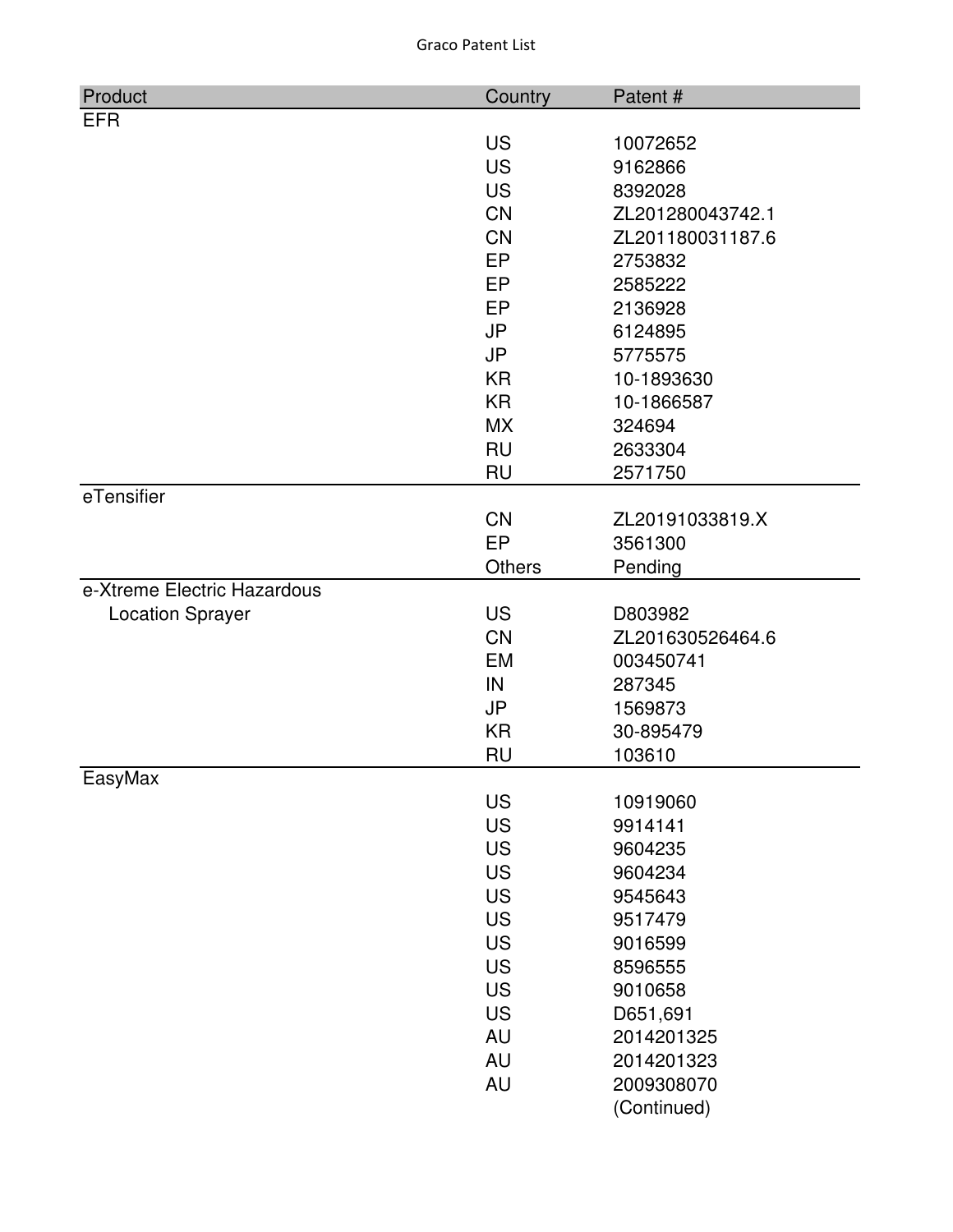| Product                            | Country       | Patent#          |
|------------------------------------|---------------|------------------|
| EasyMax (Continued)                | <b>CN</b>     | ZL201410198809.X |
|                                    | <b>CN</b>     | ZL201180007662.6 |
|                                    | <b>CN</b>     | ZL201410199129.X |
|                                    | <b>CN</b>     | ZL2014101984154  |
|                                    | <b>CN</b>     | ZL201410095051.7 |
|                                    | <b>CN</b>     | ZL201080020017.3 |
|                                    | <b>CN</b>     | ZL200980142239.X |
|                                    | <b>EM</b>     | 001275374        |
|                                    | EP            | 2865451          |
|                                    | EP            | 2865450          |
|                                    | EP            | 2865449          |
|                                    | EP            | 2777823          |
|                                    | EP            | 2528694          |
|                                    | EP            | 2427273          |
|                                    | EP            | 2349584          |
|                                    | <b>GB</b>     | 9001276374       |
|                                    | <b>KR</b>     | 10-1837784       |
|                                    | <b>KR</b>     | 10-1694597       |
|                                    | <b>KR</b>     | 10-1667067       |
|                                    | <b>MX</b>     | 351912           |
|                                    | <b>MX</b>     | 343150           |
|                                    | <b>MX</b>     | 319555           |
|                                    | <b>TW</b>     | 1577455          |
|                                    | <b>TW</b>     | 1531414          |
|                                    | <b>TW</b>     | 1520786          |
|                                    | <b>Others</b> | Pending          |
| EcoQuip Dual Control Dead Man      |               |                  |
| System                             | <b>US</b>     | 9962810          |
|                                    | <b>US</b>     | 8936042          |
|                                    | <b>Others</b> | Pending          |
| EcoQuip Wet Abrasive Blasting Unit |               |                  |
|                                    | <b>US</b>     | 10076823         |
|                                    | <b>US</b>     | 9925642          |
|                                    | <b>US</b>     | 9737974          |
|                                    | <b>US</b>     | 9393672          |
|                                    | US            | 8986074          |
|                                    | US            | D706317          |
|                                    | <b>US</b>     | D669922          |
|                                    | <b>US</b>     | D659595          |
|                                    | Others        | Pending          |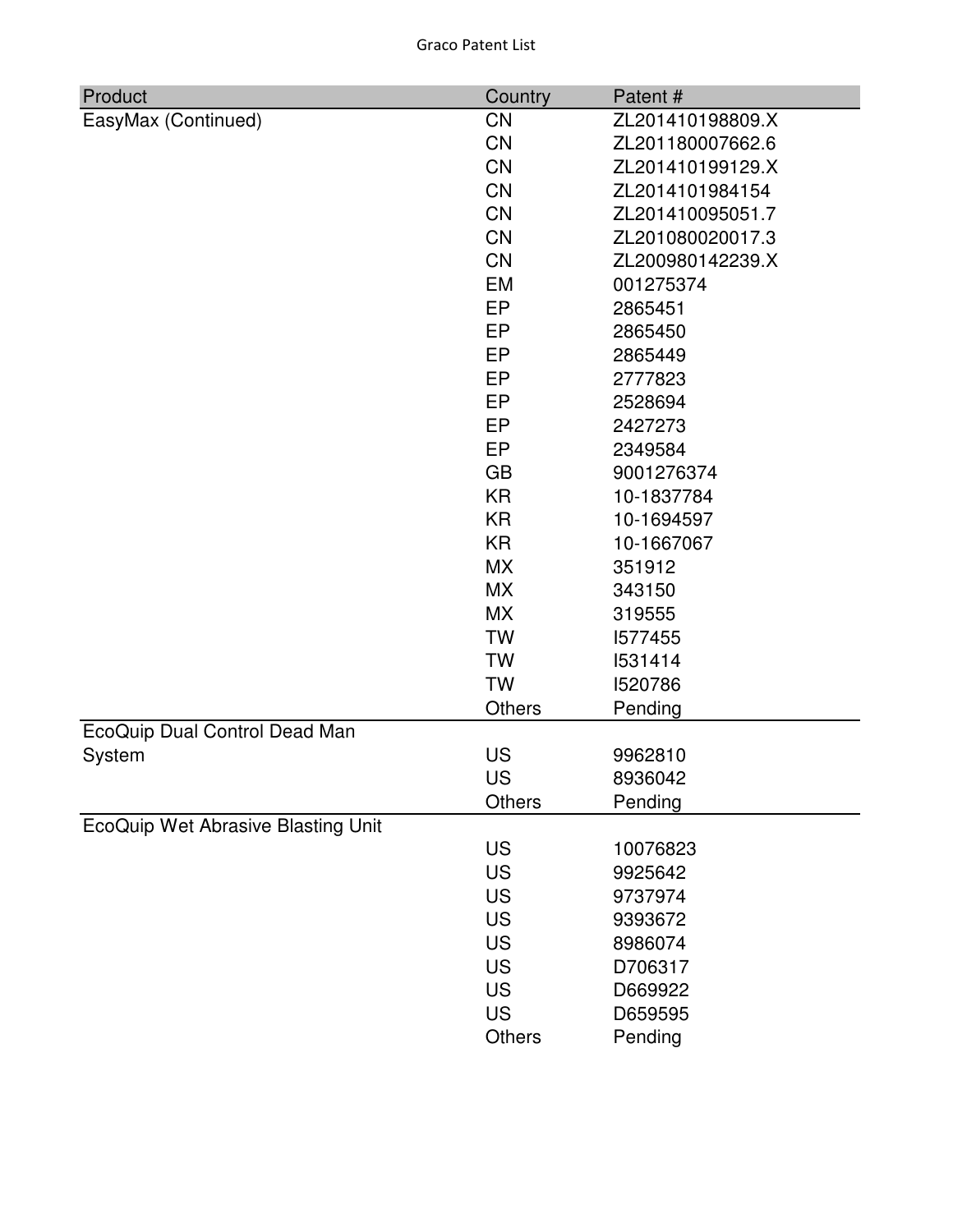| Product         | Country       | Patent#          |
|-----------------|---------------|------------------|
| EcoQuip 2 / EQ2 |               |                  |
|                 | <b>US</b>     | D706317          |
|                 | <b>US</b>     | D669922          |
|                 | <b>US</b>     | D659595          |
|                 | <b>US</b>     | 10875151         |
|                 | <b>US</b>     | 10434630         |
|                 | <b>US</b>     | 10076823         |
|                 | <b>US</b>     | 9962810          |
|                 | <b>US</b>     | 9925642          |
|                 | <b>US</b>     | 9677550          |
|                 | <b>US</b>     | 9677549          |
|                 | <b>US</b>     | 9393672          |
|                 | <b>US</b>     | 8986074          |
|                 | <b>US</b>     | 8936042          |
|                 | <b>US</b>     | 8857467          |
|                 | <b>AU</b>     | 2016291680       |
|                 | AU            | 2010249638       |
|                 | <b>CN</b>     | ZL201680041518.7 |
|                 | CN            | ZL201080022082.X |
|                 | EP            | 2433042          |
|                 | <b>JP</b>     | 5639643          |
|                 | <b>KR</b>     | 10-1623229       |
|                 | <b>RU</b>     | 2505730          |
|                 | <b>Others</b> | Pending          |
| Edge Gun        |               |                  |
|                 | <b>US</b>     | 8789770          |
|                 | <b>US</b>     | 7950598          |
|                 | US            | 7971806          |
|                 | US            | D604,393         |
|                 | AU            | 2009333876       |
|                 | <b>CN</b>     | ZL200980148126.0 |
|                 | <b>CN</b>     | ZL200980148127.5 |
|                 | CN            | ZL200980146083.2 |
|                 | EP            | 2382051          |
|                 | EP            | 2382050          |
|                 | <b>EM</b>     | 001147813        |
|                 | EP            | 2340128          |
|                 | <b>GB</b>     | 9001147813       |
|                 | <b>TW</b>     | 1465293          |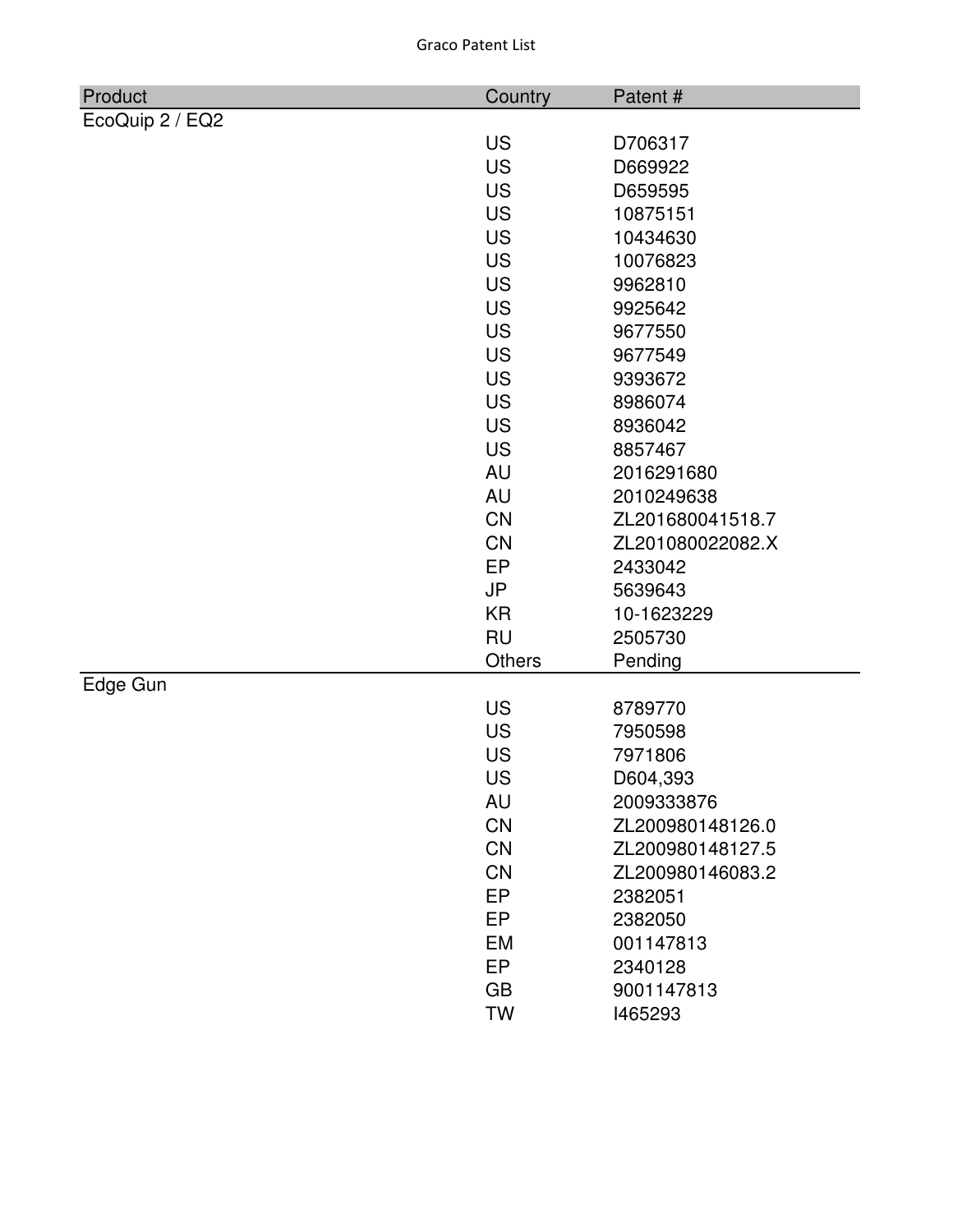| Product                               | Country                | Patent #               |
|---------------------------------------|------------------------|------------------------|
| E-Flo                                 |                        |                        |
|                                       | <b>US</b>              | 10072652               |
|                                       | <b>US</b>              | 8392082                |
|                                       | <b>US</b>              | 8807958                |
|                                       | <b>CN</b>              | ZL201280043742.1       |
|                                       | EP                     | 3327285                |
|                                       | EP                     | 2753832                |
|                                       | EP                     | 2150782                |
|                                       | <b>JP</b>              | 6124895                |
|                                       | <b>KR</b>              | 10-1893630             |
|                                       | <b>RU</b>              | 2633304                |
| E-Flo 4 Ball Pumps                    |                        |                        |
|                                       | <b>US</b>              | 8857467                |
|                                       | <b>US</b>              | 8066491                |
|                                       | <b>US</b><br><b>AU</b> | D589,878<br>2010249638 |
|                                       | <b>CN</b>              | ZL201080022082.X       |
|                                       | <b>EP</b>              | 2433042                |
|                                       | <b>JP</b>              | 5639643                |
|                                       | <b>KR</b>              | 10-1623229             |
|                                       | <b>RU</b>              | 2505730                |
|                                       | Others                 | Pending                |
| E-Flo DC                              |                        |                        |
|                                       | <b>US</b>              | 8392082                |
|                                       | <b>US</b>              | 8066491                |
|                                       | <b>US</b>              | D589,878               |
|                                       | EP                     | 2150782                |
|                                       | <b>Others</b>          | Pending                |
| E-Flo SP                              |                        |                        |
|                                       | <b>US</b>              | 8392082                |
|                                       | EP                     | 2150782                |
| <b>Electric Waterproofing Sprayer</b> |                        |                        |
|                                       | <b>US</b>              | D733840                |
| <b>Electrostatic Guns</b>             |                        |                        |
|                                       | <b>US</b>              | D757214                |
|                                       | <b>US</b>              | 10847966               |
|                                       | <b>CN</b>              | ZL201680047767.7       |
|                                       | <b>CN</b>              | ZL201530152706.5       |
|                                       | EM                     | 002726208              |
|                                       | <b>GB</b>              | 9002726208             |
|                                       | IN                     | 272841                 |
|                                       |                        | (Continued)            |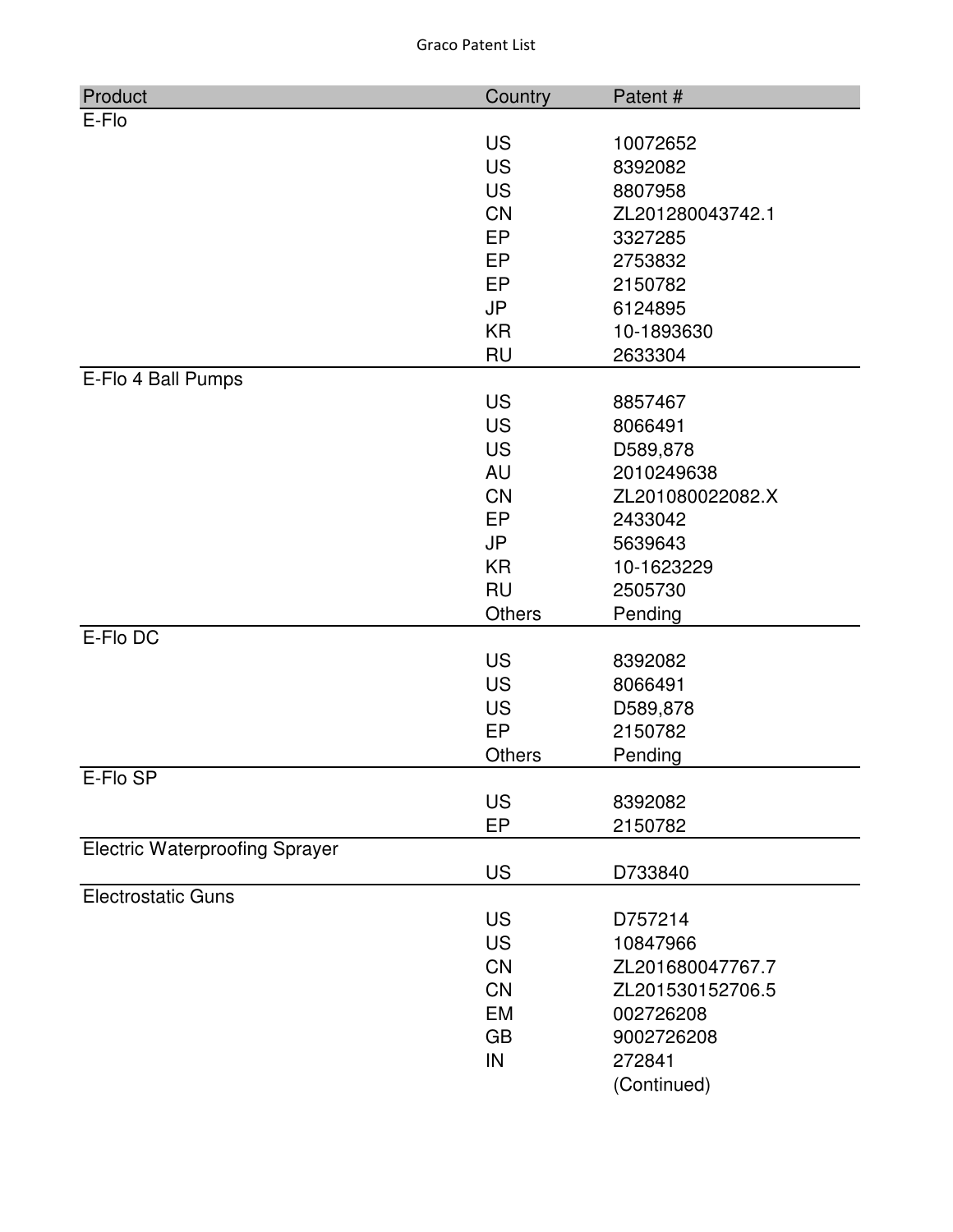| Product                              | Country   | Patent#          |
|--------------------------------------|-----------|------------------|
| Electrostatic Guns (Continued)       | <b>KR</b> | 10-2349887       |
|                                      | <b>KR</b> | 30-839627        |
|                                      | <b>TW</b> | D175009          |
|                                      | Others    | Pending          |
| <b>EM Series Meters</b>              |           |                  |
|                                      | <b>US</b> | D855671          |
|                                      | <b>CN</b> | ZL201830494763.5 |
|                                      | EM        | 005618196        |
|                                      | <b>GB</b> | 9005618196       |
|                                      | <b>JP</b> | 1630047          |
|                                      | <b>KR</b> | 30-1015578       |
|                                      | <b>RU</b> | 114726           |
| Endura-Flo                           |           |                  |
|                                      | <b>US</b> | 10184577         |
|                                      | <b>US</b> | 9677550          |
|                                      | <b>US</b> | 9677549          |
|                                      | <b>US</b> | 8857467          |
|                                      | AU        | 2010249638       |
|                                      | <b>CN</b> | ZL201910264871.7 |
|                                      | <b>CN</b> | ZL201680023127.2 |
|                                      | <b>CN</b> | ZL201080020282.X |
|                                      | EP        | 3550144          |
|                                      | EP        | 3289254          |
|                                      | <b>EP</b> | 2433042          |
|                                      | <b>JP</b> | 6714013          |
|                                      | JP        | 5639643          |
|                                      | <b>KR</b> | 10-1623229       |
|                                      | <b>RU</b> | 2505730          |
|                                      | Others    | Pending          |
| <b>Endurance Vortex Piston Pumps</b> |           |                  |
|                                      | <b>US</b> | D896280          |
|                                      | AU        | 201913374        |
|                                      | CN        | ZL201930337726.8 |
|                                      | <b>EM</b> | 006582771        |
|                                      | <b>GB</b> | 9006582771       |
|                                      | IN        | 319680-001       |
|                                      |           |                  |
|                                      | <b>KR</b> | 30-1046499       |
|                                      | <b>TW</b> | D205026          |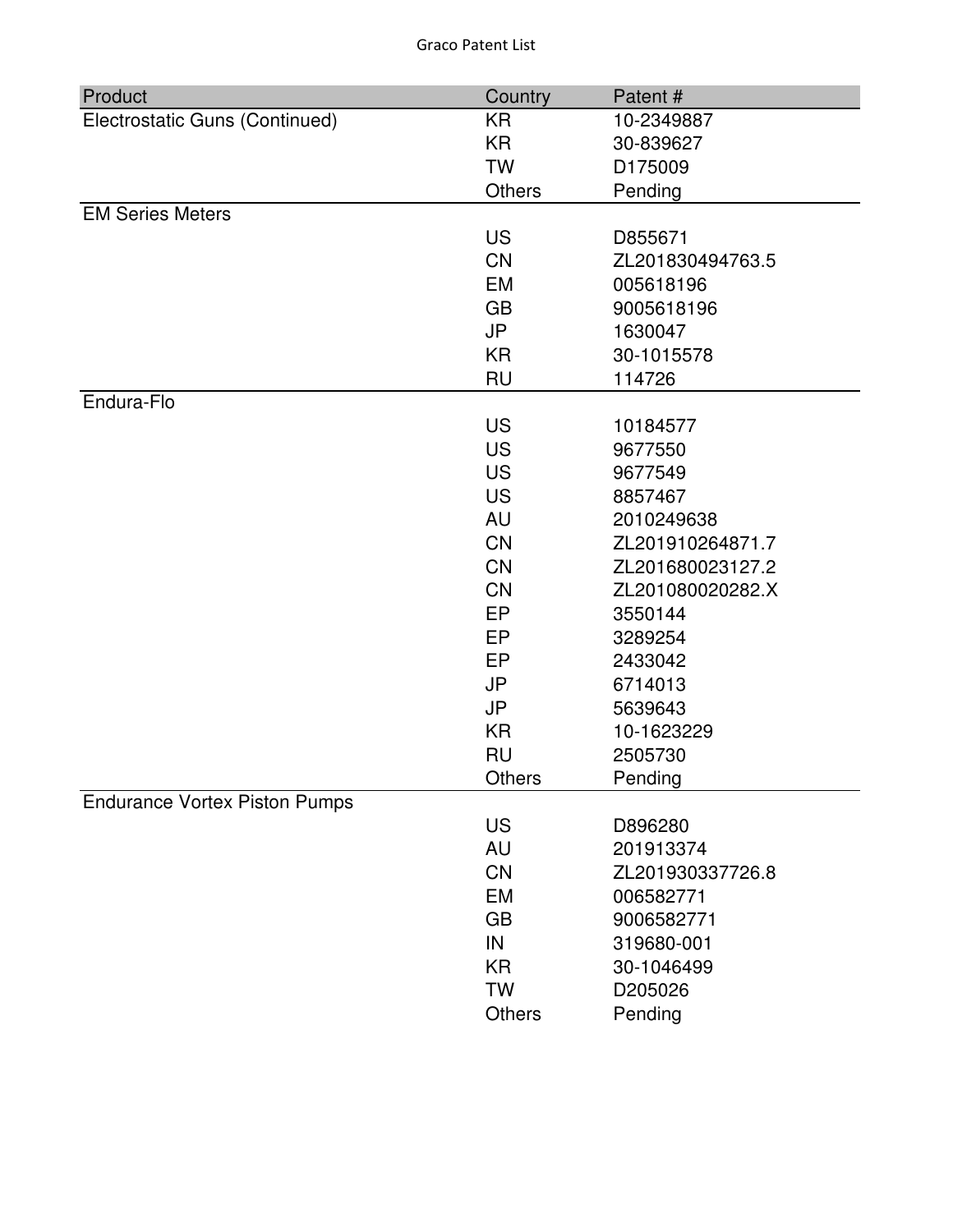| Product          | Country       | Patent#          |
|------------------|---------------|------------------|
| EP Gun           |               |                  |
|                  | <b>US</b>     | 8939328          |
|                  | <b>US</b>     | D619,439         |
|                  | <b>CN</b>     | ZL200980116325.3 |
|                  | EP            | 2274568          |
|                  | <b>JP</b>     | 5420642          |
| ExactaBlend      |               |                  |
|                  | <b>US</b>     | 10245607         |
|                  | <b>US</b>     | 10162370         |
|                  | <b>CN</b>     | ZL201480022820.9 |
|                  | <b>EP</b>     | 3119526          |
|                  | EP            | 2988879          |
| <b>FFLP Tips</b> |               |                  |
|                  | <b>US</b>     | 11292015         |
|                  | <b>US</b>     | 10525486         |
|                  | <b>US</b>     | 9675982          |
|                  | AU            | 2019201036       |
|                  | AU            | 2014318383       |
|                  | <b>CN</b>     | ZL201910514791.2 |
|                  | <b>CN</b>     | ZL201480050526.9 |
|                  | EP            | 3046681          |
|                  | <b>Others</b> | Pending          |
| FinishPro        |               |                  |
|                  | <b>US</b>     | 10634132         |
|                  | <b>US</b>     | 10589301         |
|                  | <b>US</b>     | 10465678         |
|                  | <b>US</b>     | 10371145         |
|                  | <b>US</b>     | 9149820          |
|                  | <b>CN</b>     | ZL2018100610975  |
|                  | <b>CN</b>     | ZL201710063467.4 |
|                  | <b>CN</b>     | ZL201710027987X  |
|                  | <b>EP</b>     | 3351309          |
|                  | EP            | 3203067          |
|                  | EP            | 2136928          |
|                  | Others        | Pending          |
| FinishPro II     |               |                  |
|                  | <b>US</b>     | 10634132         |
|                  | <b>US</b>     | 10371145         |
|                  | <b>US</b>     | 9149820          |
|                  | <b>US</b>     | 7971806          |
|                  | <b>CN</b>     | ZL201710027987X  |
|                  | CN            | ZL200920148127.5 |
|                  |               | (Continued)      |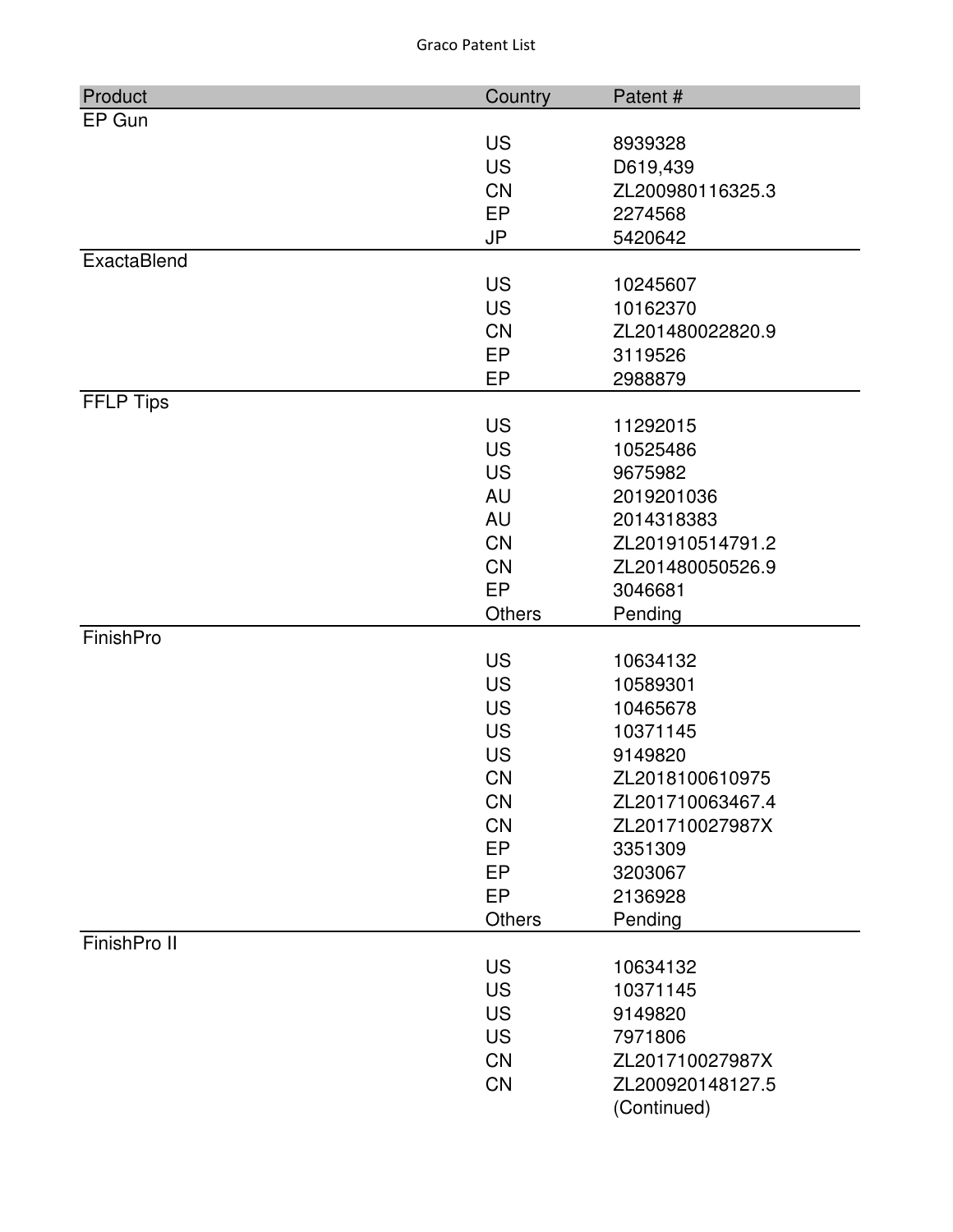| Product                  | Country   | Patent#          |
|--------------------------|-----------|------------------|
| FinishPro II (Continued) | <b>EP</b> | 2382050          |
|                          | EP        | 2136928          |
|                          | <b>US</b> | 10371145         |
| FinishPro GX19           |           |                  |
|                          | <b>US</b> | D794754          |
|                          | <b>US</b> | 10634132         |
|                          | <b>US</b> | 10465678         |
|                          | <b>US</b> | 10371145         |
|                          | <b>US</b> | 9149820          |
|                          | CN        | ZL201710063467.4 |
|                          | <b>CN</b> | ZL201710027987X  |
|                          | CN        | ZL2016303078718  |
|                          | <b>CN</b> | ZL2016303087416  |
|                          | <b>CN</b> | ZL201630308688X  |
|                          | <b>EM</b> | 003294370        |
|                          | EP        | 3203067          |
|                          | <b>EP</b> | 2136928          |
|                          | <b>GB</b> | 9003294370       |
|                          | Others    | Pending          |
| <b>FRP Proportioner</b>  |           |                  |
|                          | <b>US</b> | D629,174         |
| Fusion AP (Air Purge)    |           |                  |
|                          | <b>US</b> | RE46291          |
|                          | AU        | 2003301667       |
|                          | AU        | 2008200937       |
|                          | <b>CN</b> | ZL200910132577.7 |
|                          | CN        | ZL200710181216.2 |
|                          | <b>CN</b> | ZL200380101833.7 |
|                          | EP        | 1556172          |
|                          | JP        | 4331721          |
|                          | <b>KR</b> | 10-1028274       |
|                          | <b>TW</b> | 1288661          |
| Fusion CS (Clear Shot)   |           |                  |
|                          | <b>US</b> | 9381533          |
|                          | <b>US</b> | 8939328          |
|                          | <b>US</b> | 8807462          |
|                          | <b>US</b> | 8297531          |
|                          | <b>US</b> | 8182614          |
|                          | <b>US</b> | D588,231         |
|                          | <b>US</b> | RE46291          |
|                          | <b>AU</b> | 2009238465       |
|                          | <b>AU</b> | 2008298911       |
|                          | <b>AU</b> | 2008298908       |
|                          |           | (Continued)      |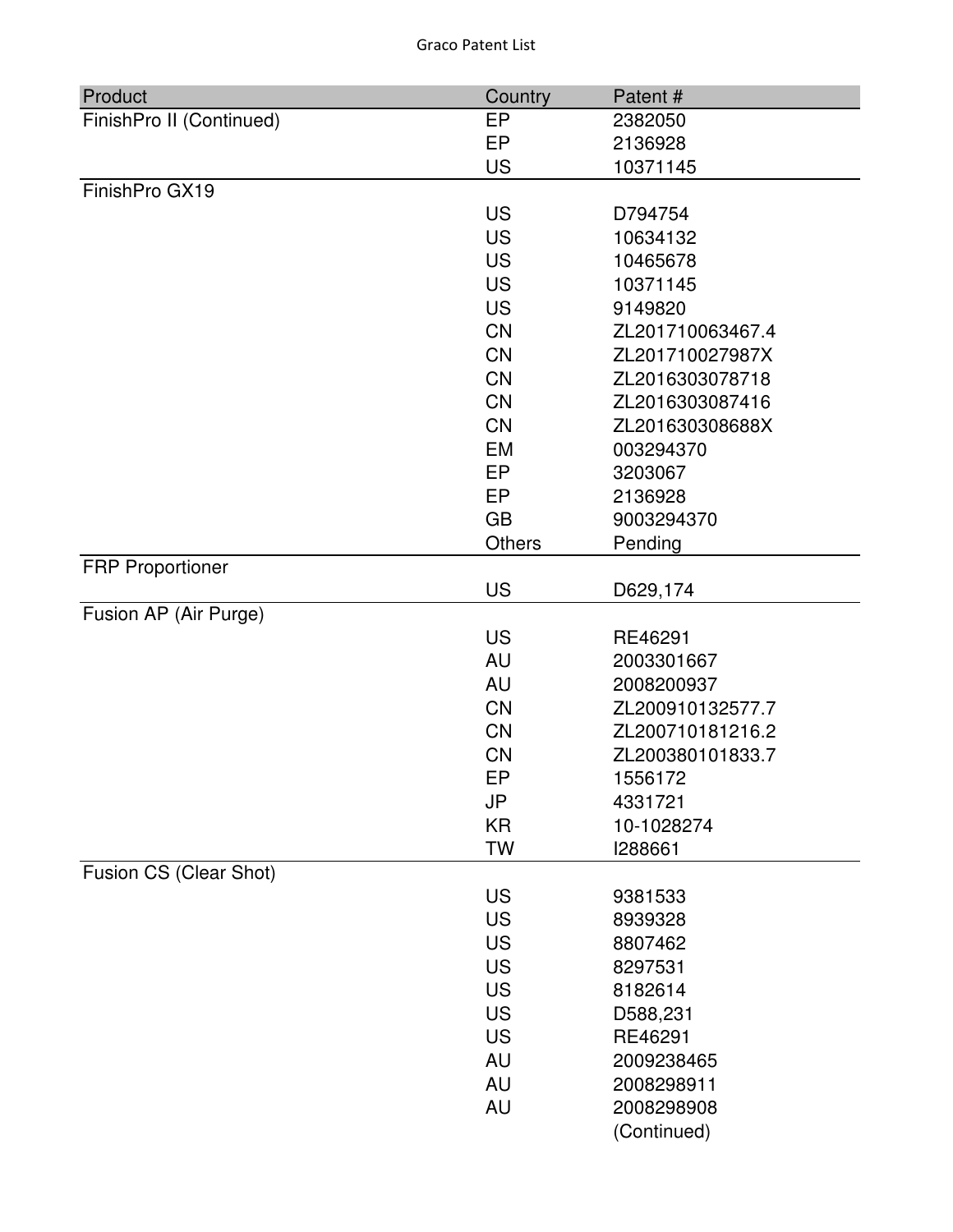| Product                      | Country   | Patent#          |
|------------------------------|-----------|------------------|
| Fusion CS (Clear Shot)       | AU        | 2003301667       |
| (Continued)                  | <b>AU</b> | 2008200937       |
|                              | <b>CN</b> | ZL200980116325.3 |
|                              | <b>CN</b> | ZL200880106295.3 |
|                              | <b>CN</b> | ZL200980114661.4 |
|                              | <b>CN</b> | ZL200910132577.7 |
|                              | <b>CN</b> | ZL200880106515.2 |
|                              | <b>CN</b> | ZL200380101833.7 |
|                              | <b>CN</b> | ZL200710181216.2 |
|                              | EP        | 2274568          |
|                              | EP        | 2280790          |
|                              | EP        | 2195117          |
|                              | EP        | 2195116          |
|                              | EP        | 1556172          |
|                              | <b>JP</b> | 5694918          |
|                              | <b>JP</b> | 5503541          |
|                              | <b>JP</b> | 5420642          |
|                              | JP        | 5406190          |
|                              | <b>JP</b> | 4331721          |
|                              | <b>KR</b> | 10-1028274       |
|                              | <b>RU</b> | 2455083          |
|                              | <b>TW</b> | 1482663          |
|                              | <b>TW</b> | 1453070          |
|                              | <b>TW</b> | 1288661          |
|                              | Others    | Pending          |
| Fusion MP (Mechanical Purge) |           |                  |
|                              | <b>US</b> | RE46291          |
|                              | AU        | 2003301667       |
|                              | AU        | 2008200937       |
|                              | <b>CN</b> | ZL200910132577.7 |
|                              | <b>CN</b> | ZL200380101833.7 |
|                              | <b>CN</b> | ZL200710181216.2 |
|                              | EP        | 1556172          |
|                              | <b>JP</b> | 4331721          |
|                              | <b>KR</b> | 10-1028274       |
|                              | <b>TW</b> | 1288661          |
| <b>Fusion PC</b>             | <b>US</b> | 11173507         |
|                              | <b>US</b> | RE46291          |
|                              | <b>US</b> | D946113          |
|                              | <b>US</b> | D933160          |
|                              | <b>US</b> | D933159          |
|                              | <b>US</b> | D926923          |
|                              | US        | D922521          |
|                              |           | (Continued)      |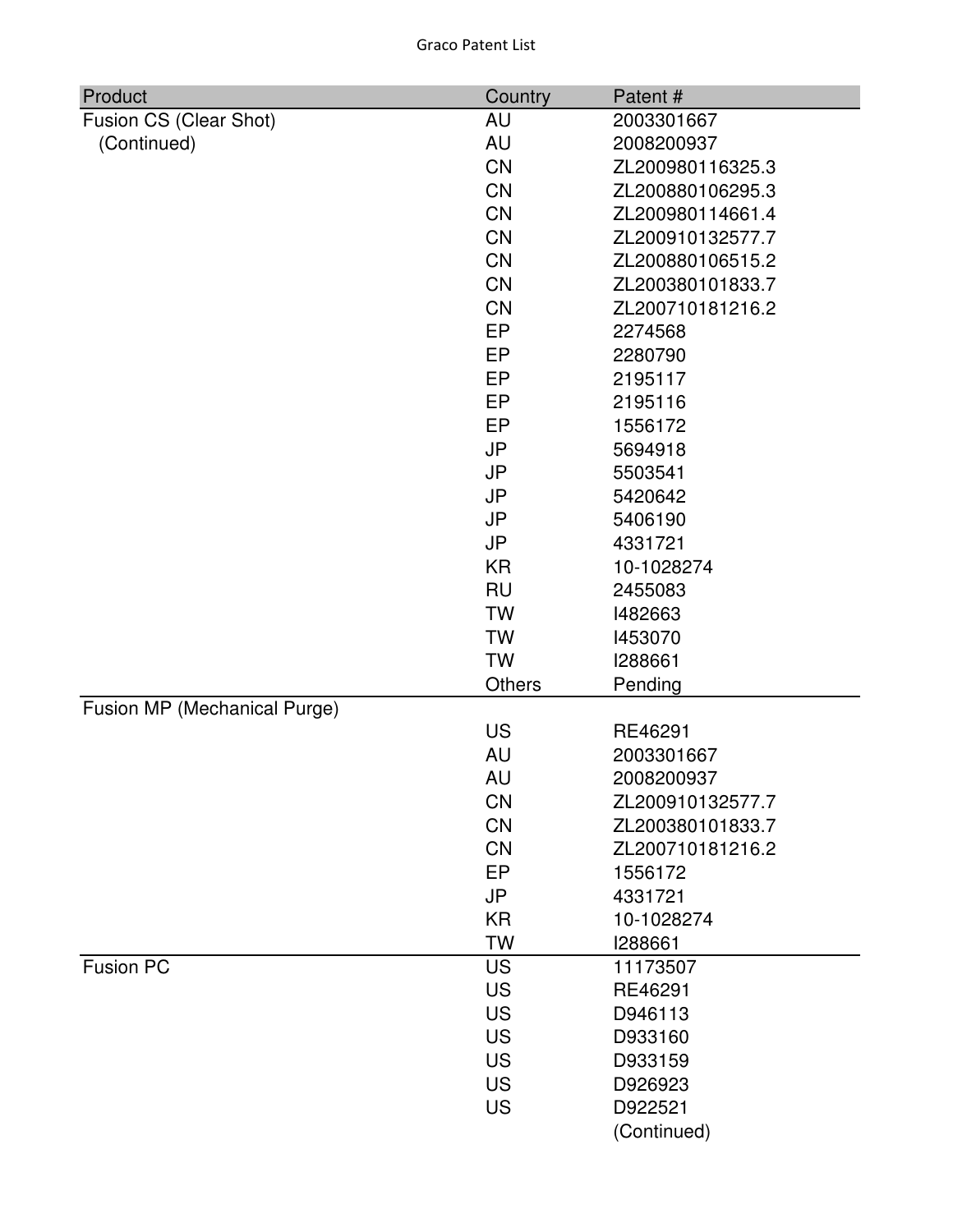| Product               | Country   | Patent#          |
|-----------------------|-----------|------------------|
| Fusion PC (Continued) | <b>US</b> | D920471          |
|                       | <b>US</b> | D904565          |
|                       | <b>US</b> | D904563          |
|                       | <b>US</b> | D904562          |
|                       | <b>AU</b> | 2003301667       |
|                       | <b>AU</b> | 2008200937       |
|                       | <b>BR</b> | BR302020000189-3 |
|                       | <b>BR</b> | BR302020000186-9 |
|                       | <b>CA</b> | 293212           |
|                       | CA        | 194266           |
|                       | CA        | 192467           |
|                       | <b>CN</b> | ZL202030034045.7 |
|                       | <b>CN</b> | ZL202030034044.2 |
|                       | <b>CN</b> | ZL202030033457.9 |
|                       | <b>CN</b> | ZL200910132577.7 |
|                       | <b>CN</b> | ZL200710181216.2 |
|                       | <b>CN</b> | ZL200380101833.7 |
|                       | <b>EM</b> | 007533021        |
|                       | EM        | 007533013        |
|                       | <b>EM</b> | '007533005       |
|                       | EP        | 1556172          |
|                       | <b>GB</b> | 9007533021       |
|                       | <b>GB</b> | 9007522013       |
|                       | <b>GB</b> | 9007533005       |
|                       | IN        | 325140-001       |
|                       | IN        | 326139-001       |
|                       | IN        | 326138-001       |
|                       | IN        | 326137-001       |
|                       | IN        | 326134-001       |
|                       | JP        | 4331721          |
|                       | <b>KR</b> | 30-1101492       |
|                       | <b>KR</b> | 30-1101491       |
|                       | <b>KR</b> | 30-1101490       |
|                       | <b>KR</b> | 30-1101489       |
|                       | <b>KR</b> | 30-1101488       |
|                       | <b>KR</b> | 30-1101487       |
|                       | <b>KR</b> | 30-1101486       |
|                       | <b>KR</b> | 30-1084878       |
|                       | <b>KR</b> | 10-1028274       |
|                       | <b>TW</b> | 1288661          |
|                       | <b>TR</b> | 2020 00382       |
|                       | <b>TR</b> | 2020 00378       |
|                       | <b>TR</b> | 2020 00373       |
|                       | Others    | Pending          |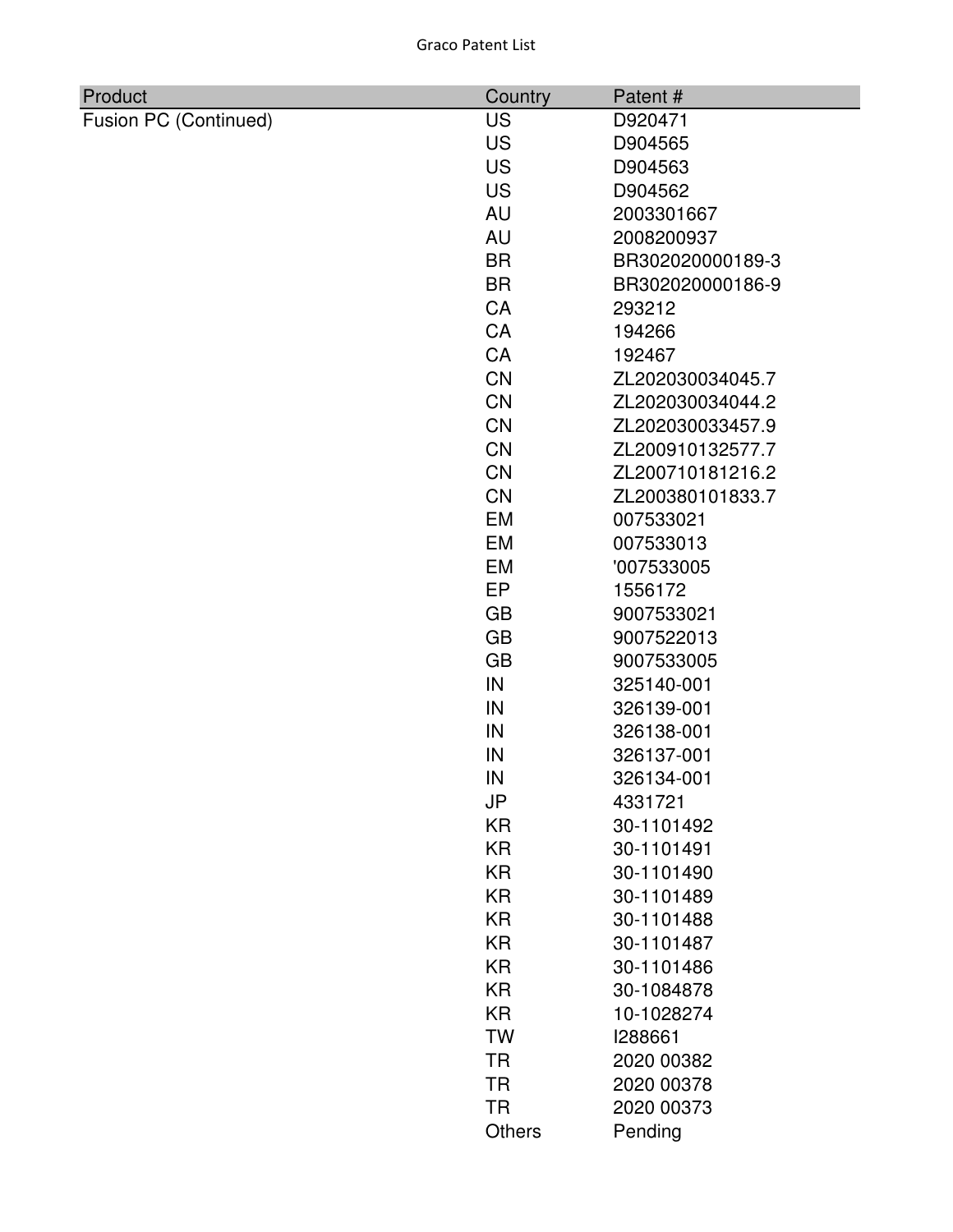| Product        | Country       | Patent#          |
|----------------|---------------|------------------|
| G <sub>3</sub> |               |                  |
|                | <b>US</b>     | 10781971         |
|                | <b>US</b>     | 10774988         |
|                | <b>US</b>     | 1073179          |
|                | <b>US</b>     | 10527228         |
|                | <b>US</b>     | 10167862         |
|                | <b>US</b>     | 9611840          |
|                | <b>US</b>     | 9388696          |
|                | AU            | 2020201869       |
|                | AU            | 2016252858       |
|                | AU            | 2016250783       |
|                | <b>AU</b>     | 2016250782       |
|                | <b>AU</b>     | 2011256842       |
|                | <b>BR</b>     | BR112012029260.9 |
|                | <b>CN</b>     | ZL202010179172.5 |
|                | CN            | ZL201680023510.8 |
|                | CN            | ZL201680023483.4 |
|                | <b>CN</b>     | ZL201680023449.7 |
|                | CN            | ZL201180024803.5 |
|                | <b>CN</b>     | ZL201180024749.4 |
|                | <b>EP</b>     | 3739255          |
|                | <b>EP</b>     | 3286485          |
|                | EP            | 3286484          |
|                | <b>EP</b>     | 3286482          |
|                | EP            | 2572107          |
|                | <b>KR</b>     | 1848524          |
|                | <b>RU</b>     | 2558735          |
|                | <b>Others</b> | Pending          |
| G-MINI         |               |                  |
|                | <b>US</b>     | 10167862         |
|                | <b>US</b>     | 9388696          |
|                | AU            | 2011526842       |
|                | <b>BR</b>     | BR112012029260.9 |
|                | <b>CN</b>     | ZL201180024803.5 |
|                | <b>EP</b>     | 2572107          |
|                | <b>KR</b>     | 1848524          |
|                | <b>RU</b>     | 2558735          |
|                | <b>Others</b> | Pending          |
| GBL-7500       |               |                  |
|                | <b>US</b>     | 9803631          |
| Geo Blaster    |               |                  |
|                | <b>US</b>     | 10245702         |
|                | CN            | ZL201580049939.X |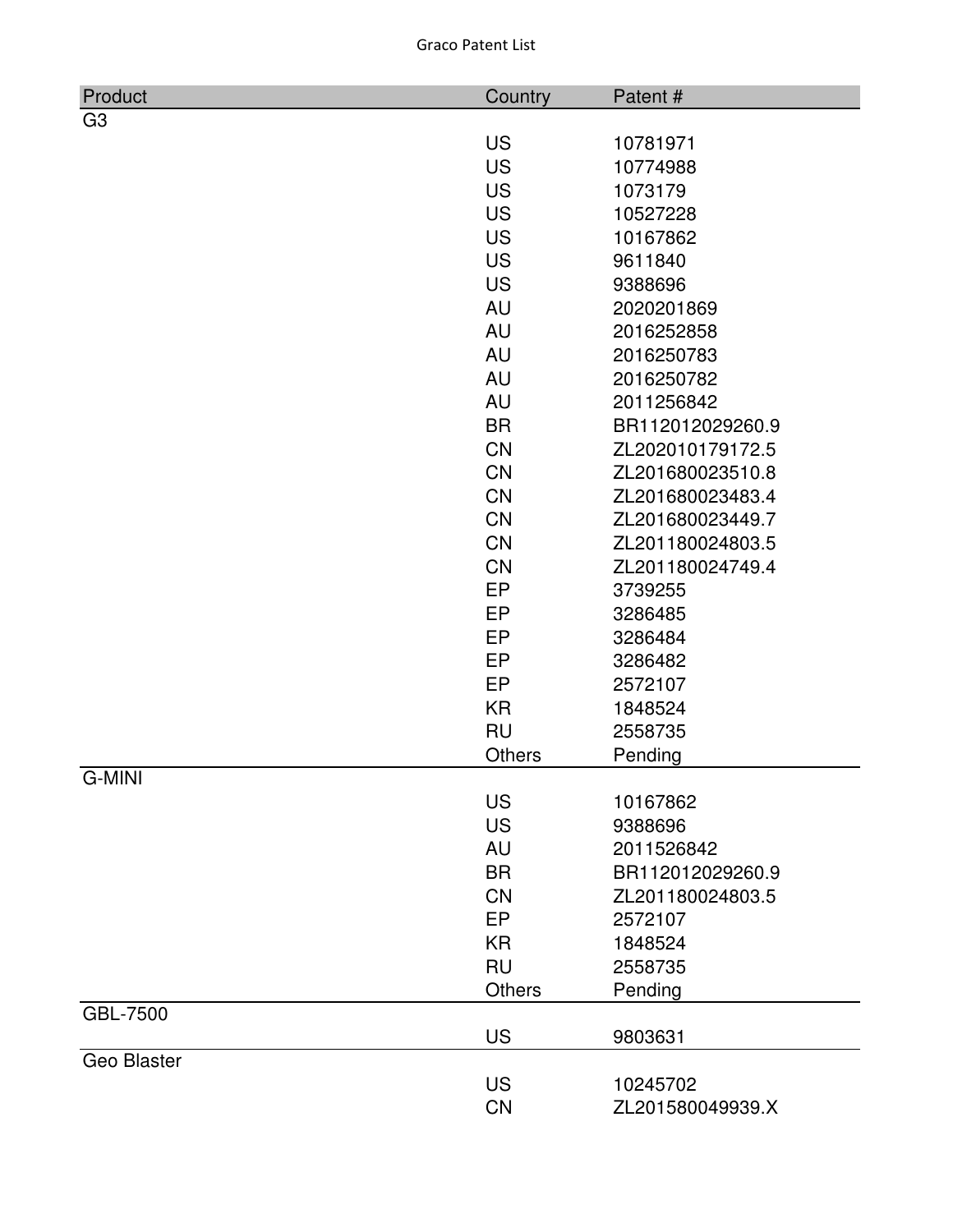| Product                             | Country       | Patent#          |
|-------------------------------------|---------------|------------------|
| GH (Gas Hydraulic) Airless Sprayers |               |                  |
|                                     | <b>US</b>     | 9068567          |
| <b>GMAX</b>                         |               |                  |
|                                     | <b>US</b>     | 9073072          |
|                                     | <b>US</b>     | 9068567          |
|                                     | <b>AU</b>     | 2009335126       |
|                                     | <b>CN</b>     | ZL200980152468.X |
|                                     | EP            | 2419669          |
|                                     | EP            | 2384244          |
| Graco Supply Systems (All)          |               |                  |
|                                     | <b>US</b>     | 9677550          |
|                                     | <b>US</b>     | 9677549          |
|                                     | <b>US</b>     | 8392082          |
|                                     | <b>US</b>     | D590,122         |
|                                     | <b>US</b>     | 8299373          |
|                                     | EP            | 2050782          |
| Grease Jockey                       |               |                  |
|                                     | <b>US</b>     | 10788132         |
|                                     | Others        | Pending          |
| GX19, GXFF                          |               |                  |
|                                     | <b>US</b>     | 10961668         |
|                                     | <b>US</b>     | 10634132         |
|                                     | <b>US</b>     | 10594188         |
|                                     | <b>US</b>     | 10465678         |
|                                     | <b>Others</b> | Pending          |
|                                     | <b>US</b>     | D794754          |
|                                     | <b>CN</b>     | ZL201710063467.4 |
|                                     | <b>CN</b>     | ZL201710027987X  |
|                                     | CN            | ZL201710042640.2 |
|                                     | CN            | ZL201480048216.3 |
|                                     | EM            | 3294370          |
|                                     | EP            | 3203067          |
|                                     | <b>EP</b>     | 3196358          |
|                                     | EP            | 3042441          |
|                                     | <b>GB</b>     | 9003294370       |
|                                     | Others        | Pending          |
| GX21                                |               |                  |
|                                     | <b>US</b>     | 10961668         |
|                                     | <b>US</b>     | 10634132         |
|                                     | <b>US</b>     | 19594188         |
|                                     | <b>US</b>     | 10465678         |
|                                     | <b>US</b>     | D794162          |
|                                     |               | (Continued)      |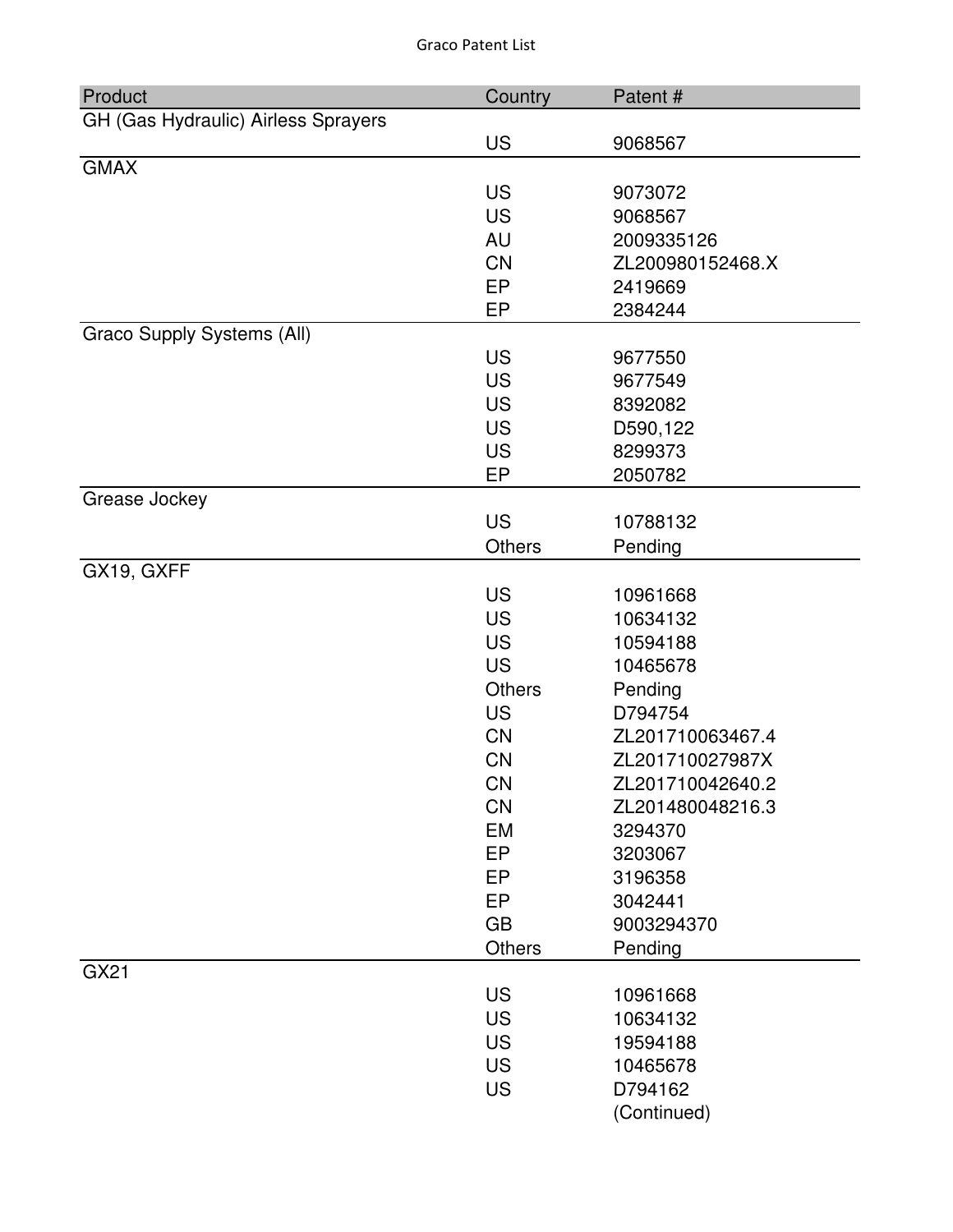| Product                             | Country       | Patent#          |
|-------------------------------------|---------------|------------------|
| GX21 (Continued)                    | AU            | 202210844        |
|                                     | <b>CN</b>     | ZL201710063467.4 |
|                                     | <b>CN</b>     | ZL201710027987X  |
|                                     | <b>CN</b>     | ZL201710042640.2 |
|                                     | <b>CN</b>     | ZL201480048216.3 |
|                                     | <b>EM</b>     | 008854145        |
|                                     | EP            | 3196358          |
|                                     | EP            | 3203067          |
|                                     | EP            | 3042441          |
|                                     | <b>GB</b>     | 6190582          |
|                                     | <b>Others</b> | Pending          |
| Handheld Spray Gun with Pressurized |               |                  |
| Hopper                              | <b>US</b>     | D876,485         |
|                                     | <b>US</b>     | D854123          |
|                                     | <b>US</b>     | D847303          |
|                                     | <b>US</b>     | 11052412         |
|                                     | <b>US</b>     | 10843211         |
|                                     | <b>CN</b>     | ZL2019100721722  |
|                                     | <b>CN</b>     | ZL2019100711538  |
|                                     | <b>CN</b>     | 304899110        |
|                                     | <b>CN</b>     | 304898968        |
|                                     | <b>CN</b>     | 304885488        |
|                                     | <b>EM</b>     | 005507654        |
|                                     | <b>EM</b>     | 005507621        |
|                                     | <b>EM</b>     | 005507605        |
|                                     | <b>GB</b>     | 9005507621       |
|                                     | <b>GB</b>     | 9005507654       |
|                                     | <b>GB</b>     | 9005507605       |
|                                     | Others        | Pending          |
| Harrier Electronic Injection Rate   |               |                  |
| Controller                          | <b>US</b>     | 10753356         |
|                                     | AU            | 2016257653       |
|                                     | Others        | Pending          |
| Harrier Remote Pump Control         |               |                  |
|                                     | <b>US</b>     | 10356085         |
|                                     | AU            | 2016257654       |
|                                     | <b>Others</b> | Pending          |
| <b>HFR</b>                          | <b>US</b>     |                  |
|                                     |               | 8329028          |
|                                     | <b>US</b>     | 8299373          |
|                                     | <b>US</b>     | 8249437          |
|                                     | <b>US</b>     | 7822326          |
|                                     |               | (Continued)      |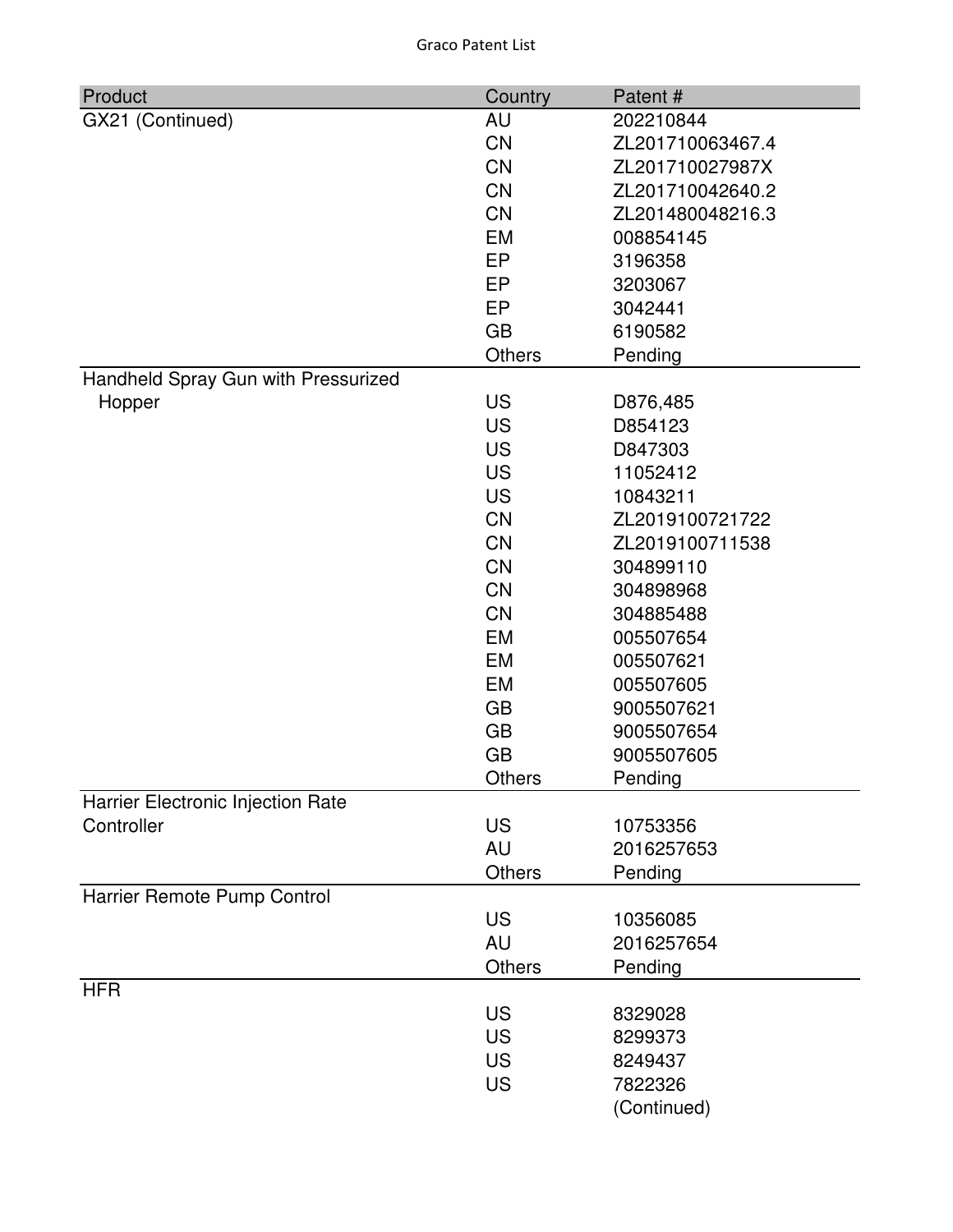| HFR (Continued)<br><b>US</b><br>D651,533 |  |
|------------------------------------------|--|
| <b>US</b><br>D328,967                    |  |
| <b>US</b><br>D590,122                    |  |
| <b>CN</b><br>ZL200580004155.1            |  |
| EP<br>2150782                            |  |
| EP<br>1718903                            |  |
| <b>KR</b><br>1290066                     |  |
| <b>RU</b><br>2359181                     |  |
| Others<br>Pending                        |  |
| HighFlo 4-Ball Pumps                     |  |
| <b>US</b><br>9677550                     |  |
| <b>US</b><br>9677549                     |  |
| <b>US</b><br>8857467                     |  |
| <b>US</b><br>8066491                     |  |
| <b>US</b><br>D589,878                    |  |
| <b>AU</b><br>2010249638                  |  |
| <b>CN</b><br>ZL201080022082.X            |  |
| EP<br>2433042                            |  |
| <b>JP</b><br>5639643                     |  |
| <b>KR</b><br>10-1623229                  |  |
| <b>RU</b><br>2505730                     |  |
| <b>High Torque Electric Motors</b>       |  |
| <b>US</b><br>11193486                    |  |
| <b>US</b><br>9618003                     |  |
| <b>US</b><br>9509181                     |  |
| <b>US</b><br>9360020                     |  |
| <b>US</b><br>9236773                     |  |
| <b>US</b><br>9006951                     |  |
| <b>US</b><br>8994243                     |  |
| US<br>8970205                            |  |
| <b>US</b><br>8952590                     |  |
| <b>US</b><br>8854171                     |  |
| <b>US</b><br>8836196                     |  |
| <b>US</b><br>8760023                     |  |
| <b>US</b><br>8749108                     |  |
| <b>US</b><br>8415848                     |  |
| <b>US</b><br>8405275                     |  |
| <b>US</b><br>8395291                     |  |
| <b>US</b><br>8242658                     |  |
| <b>US</b><br>8222786                     |  |
| <b>US</b><br>8193679                     |  |
| <b>US</b><br>8053944                     |  |
| <b>US</b><br>8030819                     |  |
| (Continued)                              |  |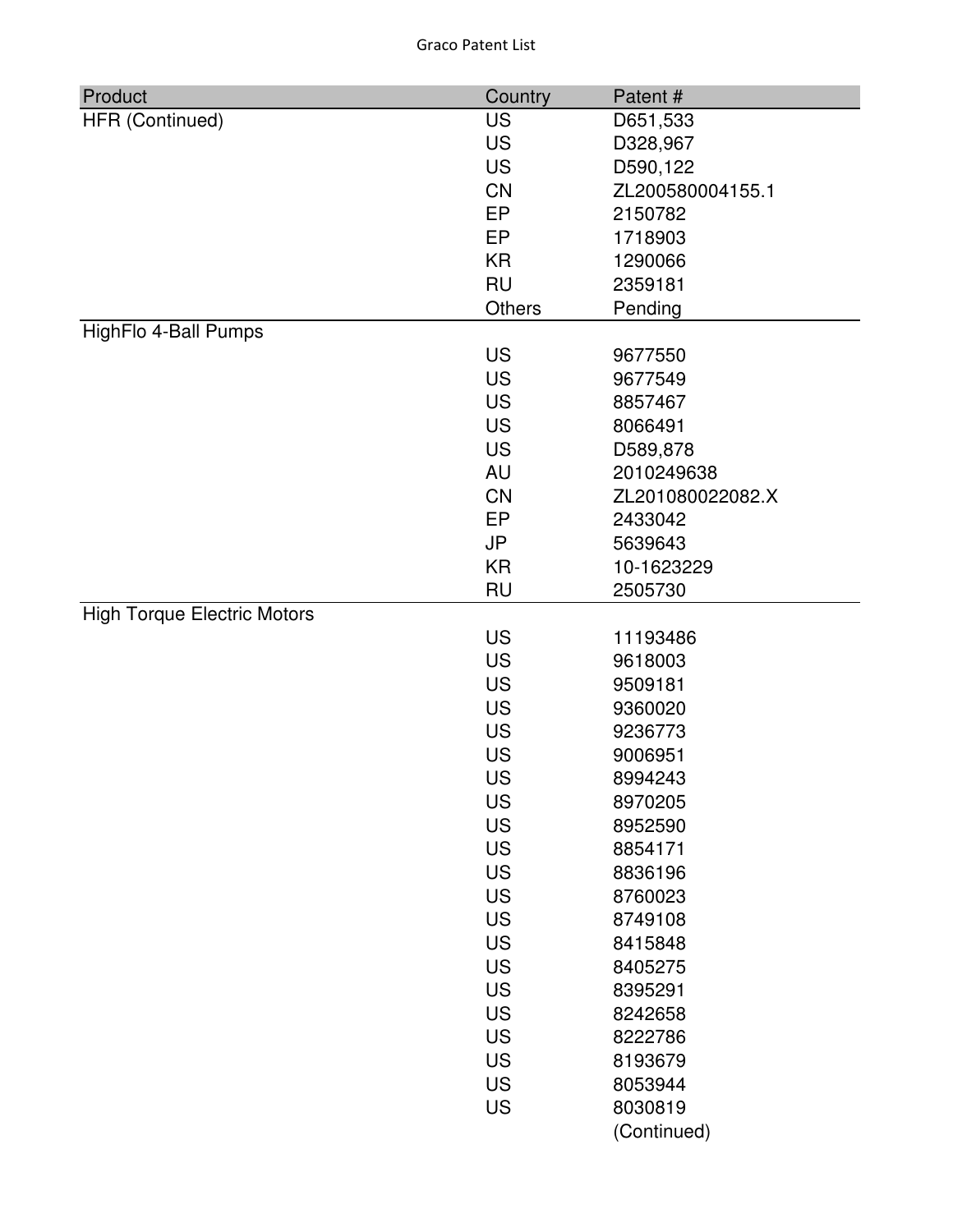| <b>US</b><br><b>High Torque Electric Motors</b><br>7994678<br><b>US</b><br>(Continued)<br>7973446<br><b>US</b><br>7868508<br><b>US</b><br>7851965<br><b>US</b><br>7800275<br>EP<br>3080895<br>EP<br>2686939<br>EP<br>2641316<br>EP<br>2548289<br><b>Others</b><br>Pending<br>HTX 2030 (TexSpray)<br><b>US</b><br>D782620<br><b>US</b><br>8683868<br>EP<br>2411159<br>CN<br>ZL201080013401.0<br>Husky (all models)<br><b>US</b><br>D782541<br><b>US</b><br>10161393<br><b>US</b><br>10072650 |
|---------------------------------------------------------------------------------------------------------------------------------------------------------------------------------------------------------------------------------------------------------------------------------------------------------------------------------------------------------------------------------------------------------------------------------------------------------------------------------------------|
|                                                                                                                                                                                                                                                                                                                                                                                                                                                                                             |
|                                                                                                                                                                                                                                                                                                                                                                                                                                                                                             |
|                                                                                                                                                                                                                                                                                                                                                                                                                                                                                             |
|                                                                                                                                                                                                                                                                                                                                                                                                                                                                                             |
|                                                                                                                                                                                                                                                                                                                                                                                                                                                                                             |
|                                                                                                                                                                                                                                                                                                                                                                                                                                                                                             |
|                                                                                                                                                                                                                                                                                                                                                                                                                                                                                             |
|                                                                                                                                                                                                                                                                                                                                                                                                                                                                                             |
|                                                                                                                                                                                                                                                                                                                                                                                                                                                                                             |
|                                                                                                                                                                                                                                                                                                                                                                                                                                                                                             |
|                                                                                                                                                                                                                                                                                                                                                                                                                                                                                             |
|                                                                                                                                                                                                                                                                                                                                                                                                                                                                                             |
|                                                                                                                                                                                                                                                                                                                                                                                                                                                                                             |
|                                                                                                                                                                                                                                                                                                                                                                                                                                                                                             |
|                                                                                                                                                                                                                                                                                                                                                                                                                                                                                             |
|                                                                                                                                                                                                                                                                                                                                                                                                                                                                                             |
|                                                                                                                                                                                                                                                                                                                                                                                                                                                                                             |
|                                                                                                                                                                                                                                                                                                                                                                                                                                                                                             |
| <b>US</b><br>9784265                                                                                                                                                                                                                                                                                                                                                                                                                                                                        |
| <b>US</b><br>9777722                                                                                                                                                                                                                                                                                                                                                                                                                                                                        |
| <b>US</b><br>9777721                                                                                                                                                                                                                                                                                                                                                                                                                                                                        |
| <b>US</b><br>9638185                                                                                                                                                                                                                                                                                                                                                                                                                                                                        |
| <b>US</b><br>9464630                                                                                                                                                                                                                                                                                                                                                                                                                                                                        |
| <b>US</b><br>8857467                                                                                                                                                                                                                                                                                                                                                                                                                                                                        |
| <b>AU</b><br>2019202483                                                                                                                                                                                                                                                                                                                                                                                                                                                                     |
| <b>AU</b><br>2014381625                                                                                                                                                                                                                                                                                                                                                                                                                                                                     |
| <b>AU</b><br>2014381624                                                                                                                                                                                                                                                                                                                                                                                                                                                                     |
| CN<br>ZL201810016947.X                                                                                                                                                                                                                                                                                                                                                                                                                                                                      |
| CN<br>ZL201510789620.2                                                                                                                                                                                                                                                                                                                                                                                                                                                                      |
| <b>CN</b><br>ZL201480074993.9                                                                                                                                                                                                                                                                                                                                                                                                                                                               |
| <b>CN</b><br>ZL201480074808.2                                                                                                                                                                                                                                                                                                                                                                                                                                                               |
| <b>CN</b><br>ZL201080022082.X                                                                                                                                                                                                                                                                                                                                                                                                                                                               |
| EP<br>3102828                                                                                                                                                                                                                                                                                                                                                                                                                                                                               |
| EP<br>3102829                                                                                                                                                                                                                                                                                                                                                                                                                                                                               |
| EP<br>2572082                                                                                                                                                                                                                                                                                                                                                                                                                                                                               |
| EP<br>2433042                                                                                                                                                                                                                                                                                                                                                                                                                                                                               |
| <b>JP</b><br>6574189                                                                                                                                                                                                                                                                                                                                                                                                                                                                        |
| <b>JP</b><br>6495309                                                                                                                                                                                                                                                                                                                                                                                                                                                                        |
| <b>JP</b><br>5639643                                                                                                                                                                                                                                                                                                                                                                                                                                                                        |
| <b>KR</b><br>10-2230396                                                                                                                                                                                                                                                                                                                                                                                                                                                                     |
| <b>KR</b><br>10-1922319                                                                                                                                                                                                                                                                                                                                                                                                                                                                     |
| <b>KR</b><br>10-1623229                                                                                                                                                                                                                                                                                                                                                                                                                                                                     |
| <b>RU</b><br>2505730                                                                                                                                                                                                                                                                                                                                                                                                                                                                        |
| <b>Others</b><br>Pending                                                                                                                                                                                                                                                                                                                                                                                                                                                                    |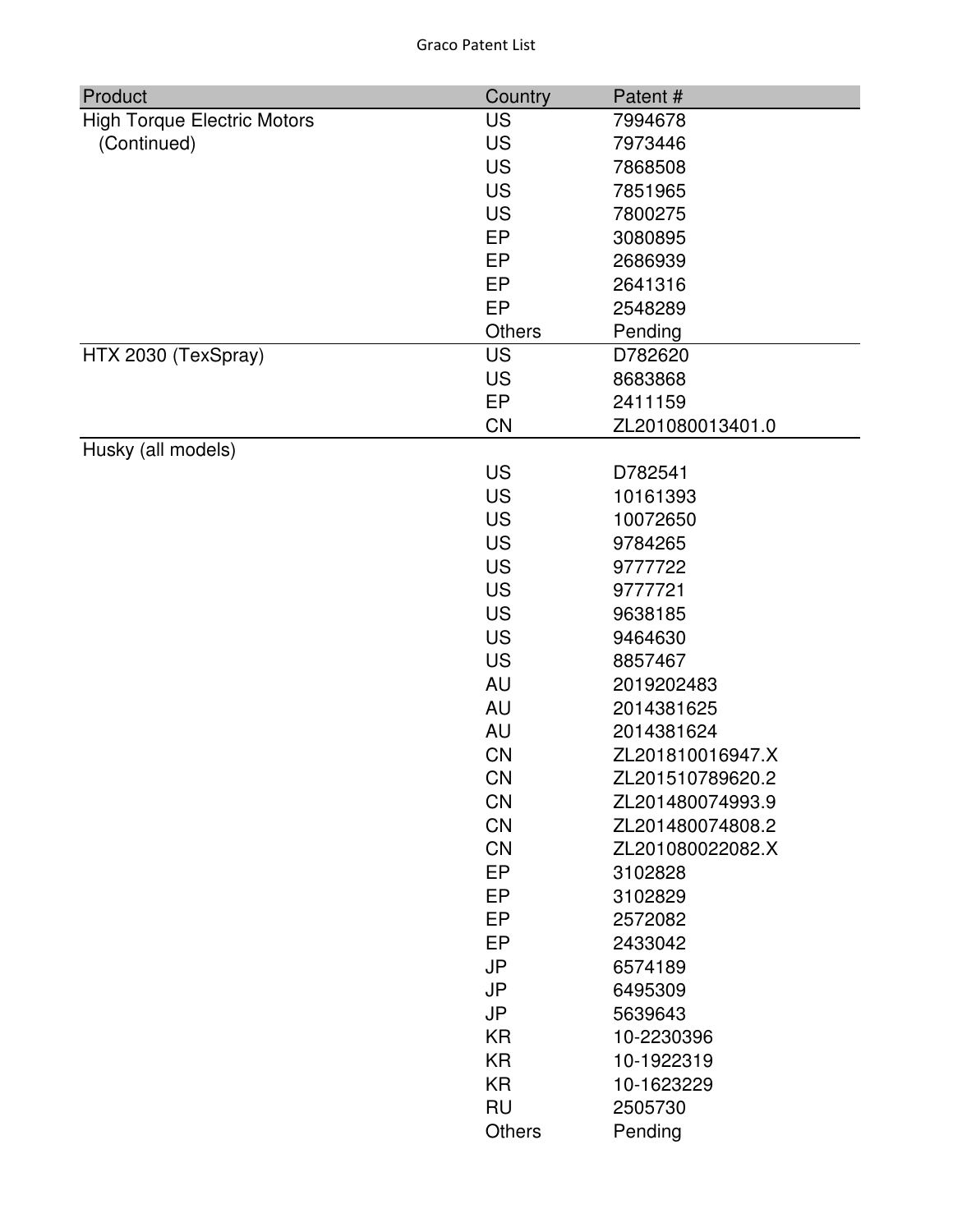| <b>Graco Patent List</b> |  |
|--------------------------|--|
|                          |  |

| Product              | Country       | Patent#          |
|----------------------|---------------|------------------|
| Husky 1050           |               |                  |
|                      | <b>US</b>     | D782541          |
|                      | <b>US</b>     | 10514027         |
|                      | <b>US</b>     | 10161393         |
|                      | <b>US</b>     | 9784265          |
|                      | <b>US</b>     | 9777721          |
|                      | <b>US</b>     | 9677550          |
|                      | <b>US</b>     | 9677549          |
|                      | <b>US</b>     | 9464630          |
|                      | <b>US</b>     | 9291158          |
|                      | <b>US</b>     | 9003949          |
|                      | <b>US</b>     | 8857467          |
|                      | <b>US</b>     | 8066491          |
|                      | <b>AU</b>     | 2019202483       |
|                      | <b>AU</b>     | 2-14391625       |
|                      | <b>AU</b>     | 2014363961       |
|                      | <b>AU</b>     | 2010249638       |
|                      | <b>CN</b>     | ZL201810016947.X |
|                      | <b>CN</b>     | ZL201510789620.2 |
|                      | <b>CN</b>     | ZL201480062578.8 |
|                      | <b>CN</b>     | ZL201480074996.9 |
|                      | <b>CN</b>     | ZL201080017187.6 |
|                      | <b>CN</b>     | ZL201080022082.X |
|                      | EP            | 3102828          |
|                      | EP            | 2572082          |
|                      | EP            | 2433042          |
|                      | EP            | 2422090          |
|                      | <b>JP</b>     | 6574189          |
|                      | JP            | 5639643          |
|                      | JP            | 5615348          |
|                      | <b>KR</b>     | 10-2230396       |
|                      | <b>KR</b>     | 10-1623229       |
|                      | <b>RU</b>     | 2505730          |
|                      | <b>TW</b>     | 1558915          |
|                      | <b>Others</b> | Pending          |
| Husky 1050 (Plastic) |               |                  |
|                      | <b>US</b>     | D782541          |
|                      | <b>US</b>     | 10161393         |
|                      | <b>US</b>     | 9784265          |
|                      | <b>US</b>     | 9777721          |
|                      | <b>US</b>     | 9291158          |
|                      | <b>AU</b>     | 2019202483       |
|                      | <b>AU</b>     | 2014381625       |
|                      |               | (Continued)      |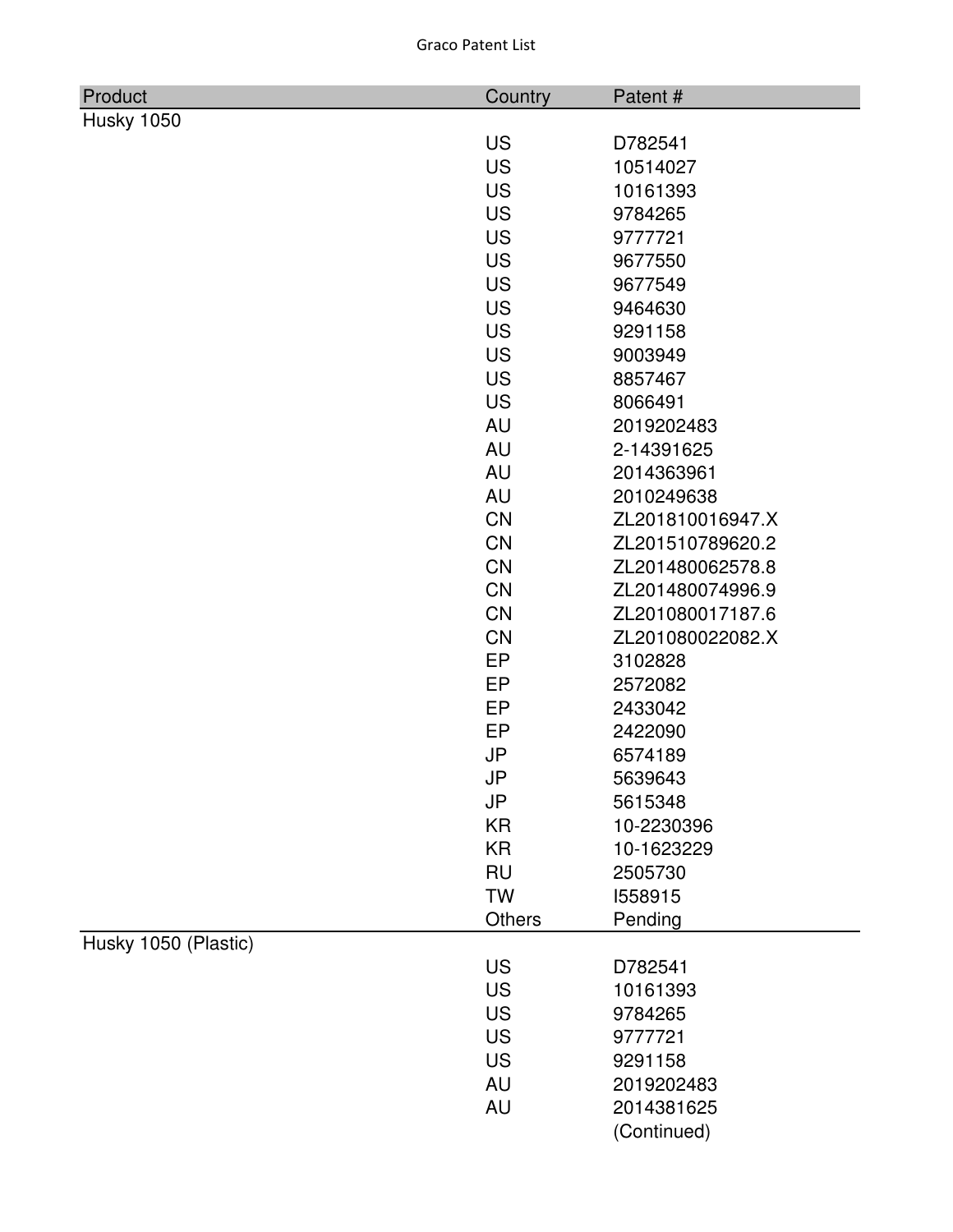| Product               | Country       | Patent#          |
|-----------------------|---------------|------------------|
| Husky 1050 (Plastic)  | <b>CN</b>     | ZL201810016947.X |
|                       | <b>CN</b>     | ZL201480074996.9 |
|                       | <b>CN</b>     | ZL201080017187.6 |
|                       | EP            | 3567251          |
|                       | EP            | 3102828          |
|                       | EP            | 2422090          |
|                       | <b>JP</b>     | 6574189          |
|                       | <b>JP</b>     | 5615348          |
|                       | <b>KR</b>     | 10-2230396       |
|                       | <b>TW</b>     | 1558915          |
|                       | <b>Others</b> | Pending          |
| <b>Husky E-Series</b> |               |                  |
|                       | <b>US</b>     | 10072650         |
|                       | <b>US</b>     | 9777722          |
|                       | <b>US</b>     | 9638185          |
|                       | <b>AU</b>     | 2019202483       |
|                       | <b>AU</b>     | 2014381624       |
|                       | <b>CN</b>     | ZL201480074808.2 |
|                       | EP            | 3567251          |
|                       | EP            | 3012829          |
|                       | <b>JP</b>     | 6495309          |
|                       | <b>KR</b>     | 10-1922319       |
| <b>HVLP</b>           |               |                  |
|                       | <b>US</b>     | 11135610         |
|                       | <b>US</b>     | 10589301         |
|                       | <b>US</b>     | 10328442         |
|                       | <b>US</b>     | D604,393         |
|                       | <b>US</b>     | D607,968         |
|                       | <b>CN</b>     | ZL2018100610975  |
|                       | <b>CN</b>     | ZL2016100605676  |
|                       | <b>CN</b>     | ZL2017100937677  |
|                       | EM            | 001147813        |
|                       | EP            | 3351310          |
|                       | EP            | 3351309          |
|                       | EP            | 3207997          |
|                       | <b>GB</b>     | 9001147813       |
|                       | Others        | Pending          |
| <b>HVLP Guns</b>      |               |                  |
|                       | <b>US</b>     | 8789770          |
|                       | <b>US</b>     | 7950598          |
|                       | <b>US</b>     | 7971806          |
|                       |               | (Continued)      |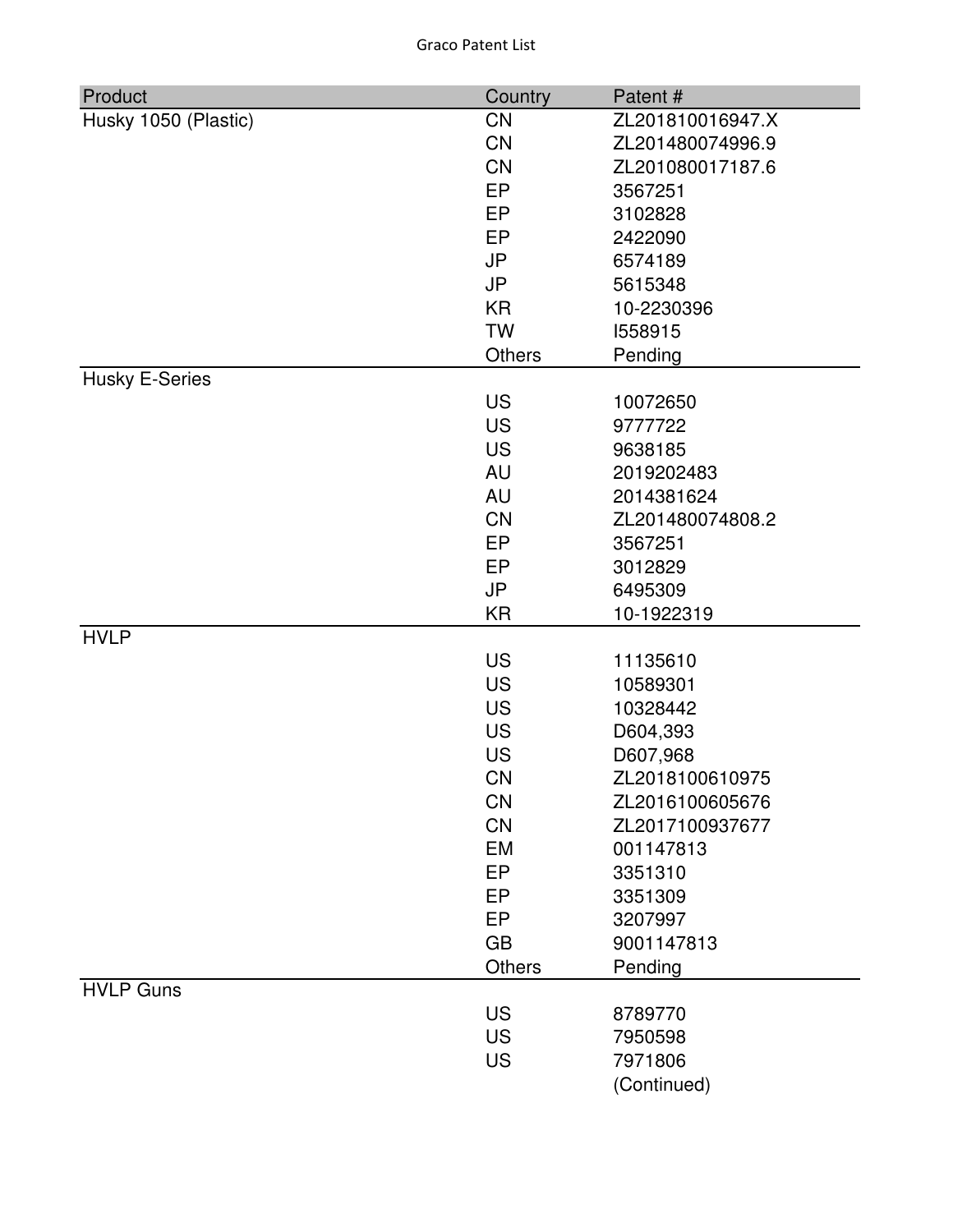| Product                                    | Country       | Patent#          |
|--------------------------------------------|---------------|------------------|
| <b>HVLP Guns (Continued)</b>               | <b>CN</b>     | ZL200980148126.0 |
|                                            | <b>CN</b>     | ZL200980148127.5 |
|                                            | <b>CN</b>     | ZL200980146083.2 |
|                                            | <b>EP</b>     | 2340128          |
|                                            | EP            | 2982051          |
|                                            | EP            | 2982050          |
|                                            | <b>TW</b>     | 1465293          |
| HydroShield (Waterborne Electrostatic Gun) |               |                  |
|                                            | <b>Others</b> | Pending          |
| In:Pulse Froth Pack Proportioner           |               |                  |
|                                            | <b>US</b>     | 11020767         |
|                                            | <b>US</b>     | 10261525         |
|                                            | Others        | Pending          |
| Informer                                   |               |                  |
|                                            | <b>US</b>     | 8392082          |
|                                            | EP            | 2150782          |
| Injectors                                  |               |                  |
|                                            | <b>US</b>     | 10801667         |
|                                            | <b>US</b>     | 10711943         |
|                                            | AU            | 2016255520       |
|                                            | <b>CN</b>     | ZL201680024617.4 |
|                                            | EP            | 3289273          |
| <b>InvisiPac</b>                           |               |                  |
|                                            | <b>US</b>     | 10661294         |
|                                            | <b>US</b>     | 10632494         |
|                                            | <b>US</b>     | 10555905         |
|                                            | <b>US</b>     | 10278921         |
|                                            | <b>US</b>     | 10046351         |
|                                            | <b>US</b>     | 9884331          |
|                                            | US            | 9814096          |
|                                            | <b>US</b>     | 9267647          |
|                                            | <b>US</b>     | 9156053          |
|                                            | <b>US</b>     | 9119230          |
|                                            | <b>US</b>     | 8893930          |
|                                            | <b>US</b>     | 8392082          |
|                                            | <b>US</b>     | 8985391          |
|                                            | <b>US</b>     | D709,934         |
|                                            | <b>US</b>     | D696,322         |
|                                            | <b>US</b>     | 8299373          |
|                                            | <b>CN</b>     | 104755176        |
|                                            | <b>CN</b>     | ZL20181015630.7  |
|                                            | <b>CN</b>     | ZL201580066414.5 |
|                                            | <b>CN</b>     | ZL201580035594.2 |
|                                            |               | (Continued)      |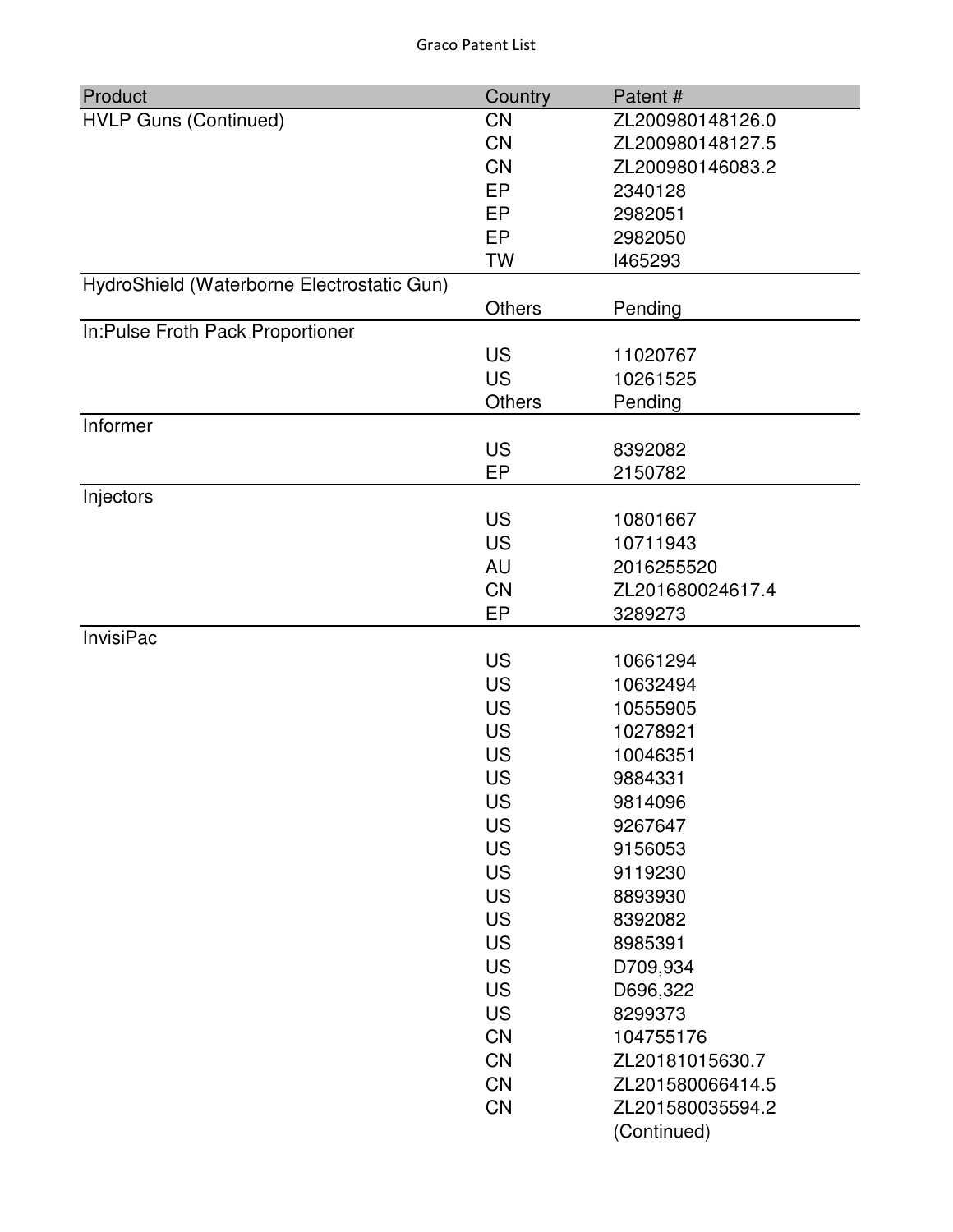| Product                              | Country       | Patent#          |
|--------------------------------------|---------------|------------------|
|                                      | <b>CN</b>     | ZL201280058224.0 |
|                                      | <b>CN</b>     | ZL201280052722.0 |
|                                      | CN            | ZL201280052622.8 |
|                                      | EP            | 3169901          |
|                                      | EP            | 2790839          |
|                                      | <b>EP</b>     | 2771126          |
|                                      | EP            | 2150782          |
|                                      | <b>Others</b> | Pending          |
| InvisiPac HM50 (with feeder upgrade) |               |                  |
|                                      | <b>US</b>     | 10661294         |
|                                      | <b>US</b>     | 10052650         |
|                                      | <b>US</b>     | 10046351         |
|                                      | <b>US</b>     | 9156053          |
|                                      | <b>CN</b>     | ZL201280052622.8 |
|                                      | <b>CN</b>     | ZL201580035594.2 |
|                                      | <b>EP</b>     | 3169901          |
|                                      | EP            | 2771126          |
|                                      | <b>Others</b> | Pending          |
| InvisiPac GM 100                     |               |                  |
|                                      | <b>US</b>     | 10555905         |
|                                      | <b>US</b>     | 10278921         |
|                                      | <b>US</b>     | 9884331          |
|                                      | <b>US</b>     | 9156053          |
|                                      | <b>US</b>     | 8893930          |
|                                      | <b>CN</b>     | ZL201580066415.1 |
|                                      | <b>CN</b>     | ZL201280062177.3 |
|                                      | CN            | ZL201580058224.0 |
|                                      | CN            | ZL201280052622.8 |
|                                      | EP            | 2790839          |
|                                      | EP            | 2771126          |
|                                      | <b>Others</b> | Pending          |
| InvisiPac Pattern Control System     |               |                  |
|                                      | <b>US</b>     | 10661294         |
|                                      | <b>US</b>     | 10046351         |
|                                      | <b>US</b>     | 9156053          |
|                                      | <b>CN</b>     | ZL201580035594.2 |
|                                      | <b>CN</b>     | ZL201280052622.8 |
|                                      | EP            | 3169901          |
|                                      | <b>EP</b>     | 2771126          |
|                                      | <b>Others</b> | Pending          |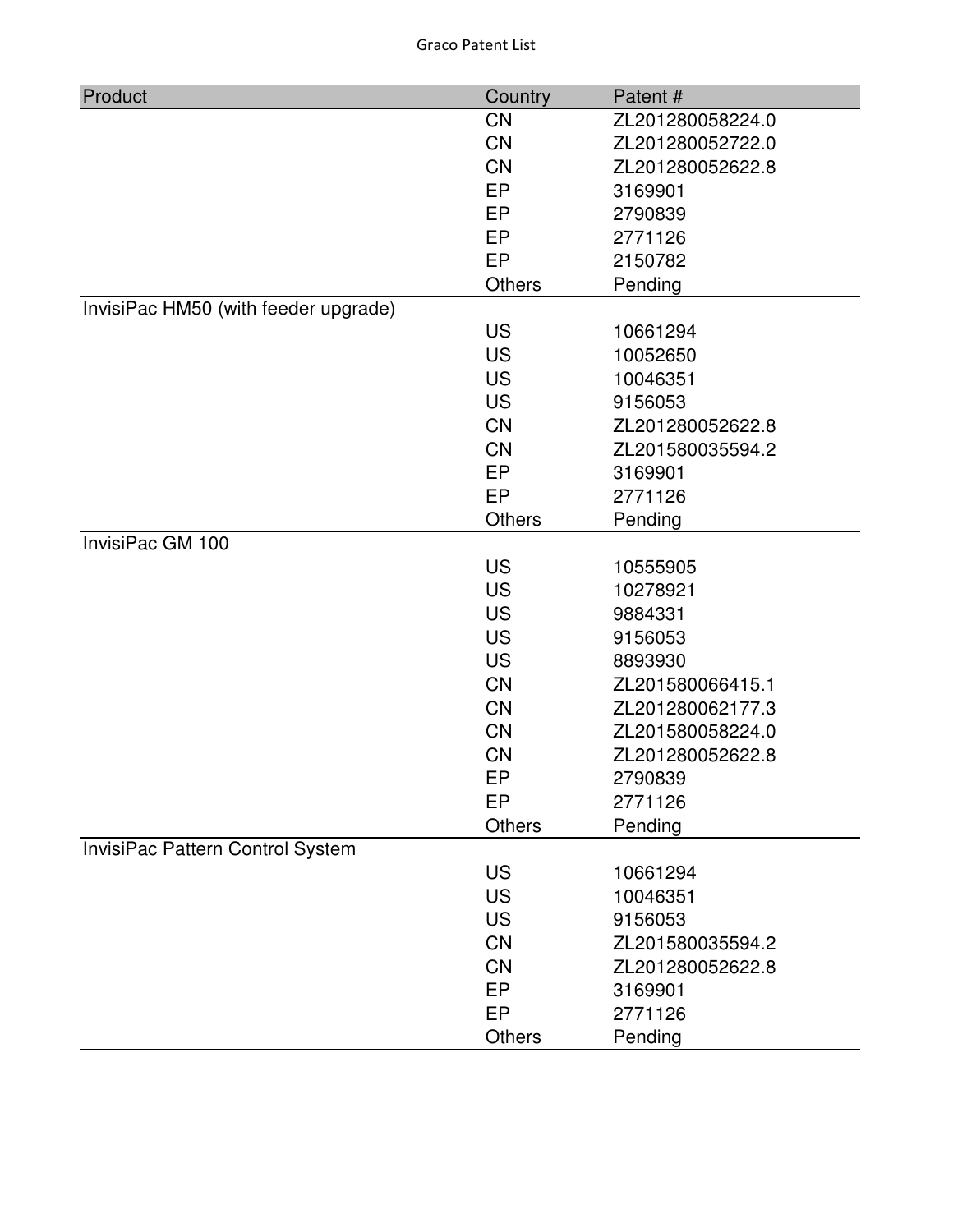| Product                     | Country   | Patent#          |
|-----------------------------|-----------|------------------|
| <b>JetRoller</b>            |           |                  |
|                             | <b>US</b> | D753923          |
|                             | <b>US</b> | 10751749         |
|                             | <b>US</b> | 10195639         |
|                             | AU        | 2015204014       |
|                             | <b>CN</b> | ZL201580003387.9 |
|                             | <b>EP</b> | 3089827          |
|                             | Others    | Pending          |
| <b>KRAKN MDI</b>            |           |                  |
|                             |           | Pending          |
| LD Oil and Grease Pumps     |           |                  |
|                             | <b>US</b> | 9617844          |
|                             | <b>US</b> | D649,561         |
|                             | <b>BR</b> | DI7102839-0      |
|                             | <b>CN</b> | ZL201280020370.0 |
|                             | <b>EM</b> | 001278006        |
|                             | <b>EP</b> | 2702277          |
|                             | <b>GB</b> | 9001278006       |
|                             | <b>JP</b> | 1434726          |
|                             | <b>KR</b> | 10-1945556       |
|                             | <b>KR</b> | 30-646362        |
|                             | <b>MX</b> | 37579            |
|                             | <b>MX</b> | 36520            |
|                             | <b>TW</b> | 1558918          |
| <b>LD Series Hose Reels</b> |           |                  |
|                             | <b>US</b> | D637,067         |
| LD Series Piston Pumps      |           |                  |
|                             | <b>US</b> | 8857467          |
|                             | AU        | 2010249638       |
|                             | <b>CN</b> | ZL201080022082.X |
|                             | EP        | 2433042          |
|                             | <b>JP</b> | 5639643          |
|                             | <b>KR</b> | 10-1623229       |
|                             | <b>RU</b> | 2505730          |
| LineDriver                  |           |                  |
|                             | <b>US</b> | 6883633          |
|                             | <b>US</b> | 8225902          |
|                             | <b>US</b> | D885993          |
|                             | CN        | ZL201930337134.6 |
|                             | EM        | 006582797        |
|                             | <b>GB</b> | 9006582797       |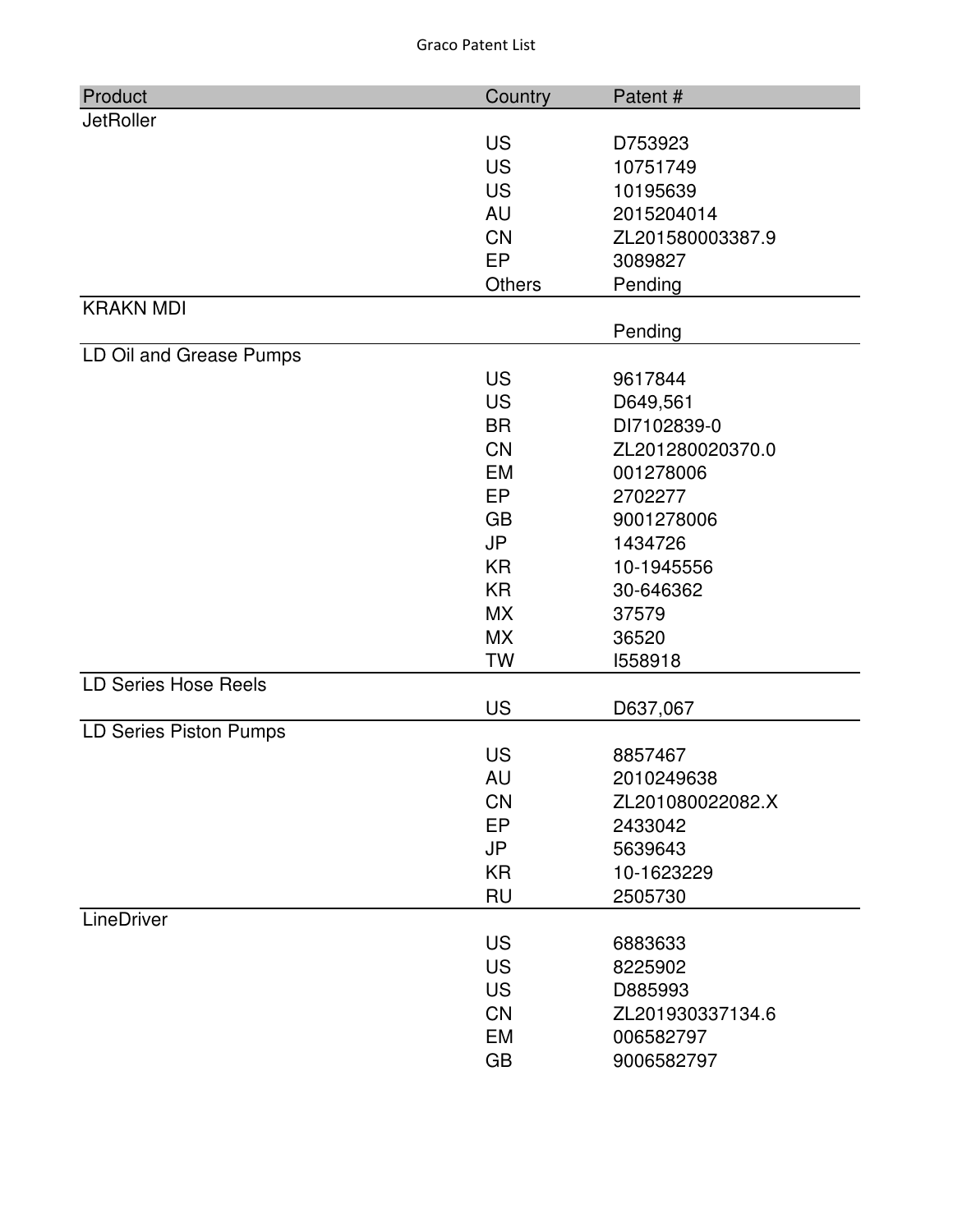| Product   | Country   | Patent#          |
|-----------|-----------|------------------|
| LineLazer |           |                  |
|           | <b>US</b> | 11035085         |
|           | <b>US</b> | 10961668         |
|           | <b>US</b> | 10882063         |
|           | <b>US</b> | 10584452         |
|           | <b>US</b> | 10563364         |
|           | <b>US</b> | 10415196         |
|           | <b>US</b> | 10392757         |
|           | <b>US</b> | 10358781         |
|           | <b>US</b> | 10197047         |
|           | <b>US</b> | 10087590         |
|           | <b>US</b> | 9764343          |
|           | <b>US</b> | 9695557          |
|           | <b>US</b> | 6913417          |
|           | <b>US</b> | 7303155          |
|           | <b>US</b> | 7654771          |
|           | <b>US</b> | D818006          |
|           | <b>US</b> | D668,686         |
|           | AU        | 2017268530       |
|           | <b>AU</b> | 2013259463       |
|           | <b>AU</b> | 2013259452       |
|           | <b>AU</b> | 2006208117       |
|           | <b>AU</b> | 201711864        |
|           | <b>AU</b> | 334507           |
|           | <b>CN</b> | 104271838        |
|           | <b>CN</b> | 304301646        |
|           | CN        | ZL2018100188146  |
|           | CN        | ZL201810018811.2 |
|           | <b>CN</b> | ZL201710043876.6 |
|           | <b>CN</b> | ZL201710042640.2 |
|           | <b>CN</b> | ZL201380024467.3 |
|           | <b>CN</b> | ZL 03801904.3    |
|           | <b>CN</b> | ZL 03802251.6    |
|           | EM        | 004012631        |
|           | EM        | 002106955        |
|           | <b>EP</b> | 3354798          |
|           | EP        | 3348710          |
|           | EP        | 3312342          |
|           | <b>EP</b> | 3196360          |
|           | EP        | 3196359          |
|           | EP        | 3196358          |

(Continued)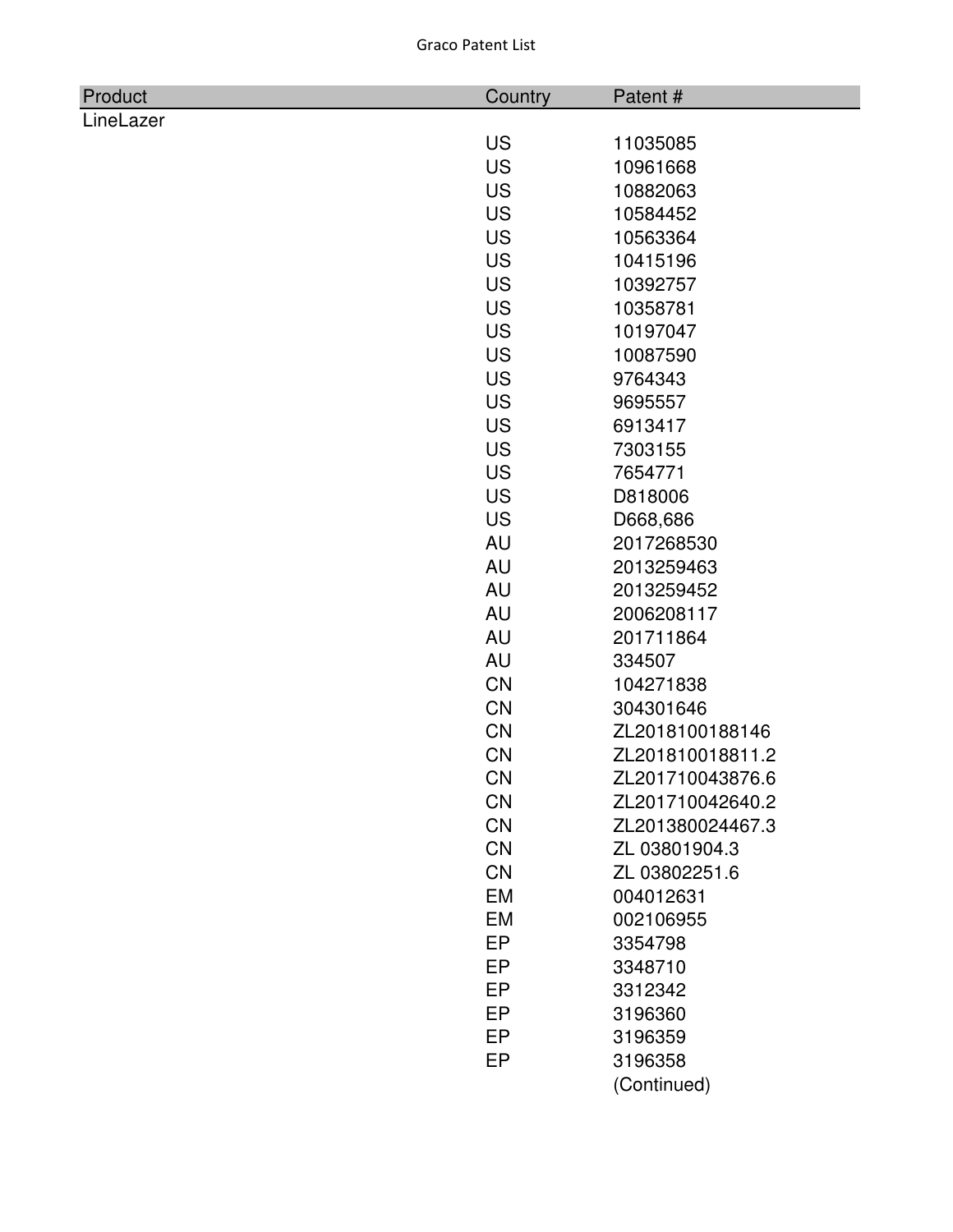| Product                            | Country         | Patent#          |
|------------------------------------|-----------------|------------------|
| LineLazer (Continued               | <b>EP</b>       | 2847385          |
|                                    | <b>EP</b>       | 2847386          |
|                                    | <b>EP</b>       | 1841310          |
|                                    | <b>GB</b>       | 9004012631002    |
|                                    | <b>GB</b>       | 90021069550      |
|                                    | Others          | Pending          |
| LineLazer with Auto-Layout Feature |                 |                  |
|                                    | EP              | 2152973          |
| LineLazer MMA                      |                 |                  |
|                                    | <b>US</b>       | 10669679         |
|                                    | EP              | 3530940          |
| Liquamelt                          |                 |                  |
|                                    | <b>US</b>       | 8893930          |
|                                    | <b>US</b>       | 8392082          |
|                                    | <b>US</b>       | 8299373          |
|                                    | <b>US</b>       | D590,122         |
|                                    | EP              | 2798039          |
|                                    | EP              | 2150782          |
|                                    | <b>Others</b>   | Pending          |
| Low Pressure Paint Spray Tip       |                 |                  |
|                                    | <b>US</b>       | 10799894         |
|                                    | <b>US</b>       | D908835          |
|                                    | AU              | 201913375        |
|                                    | <b>BR</b>       | BR302019002240-0 |
|                                    | <b>CN</b>       | ZL201930347872.3 |
|                                    | <b>EM</b>       | 006582789        |
|                                    | <b>EP</b>       | 3342487          |
|                                    | <b>GB</b>       | 9006582789       |
|                                    | <b>TW</b>       | D205603          |
|                                    | Others          | Pending          |
| LubePro Pump                       |                 |                  |
|                                    | <b>US</b>       | 11015595         |
|                                    | <b>US</b>       | 10774830         |
|                                    | <b>CN</b>       | ZL201910268325.0 |
|                                    | <b>CN</b><br>EP | ZL201680087178.1 |
|                                    |                 | 3478967          |
|                                    | <b>Others</b>   | Pending          |
| M <sub>2</sub> K                   | <b>US</b>       | D771719          |
|                                    | <b>US</b>       | 10670002         |
|                                    | <b>US</b>       | 9162866          |
|                                    | <b>US</b>       | 8857467          |
|                                    |                 | (Continued)      |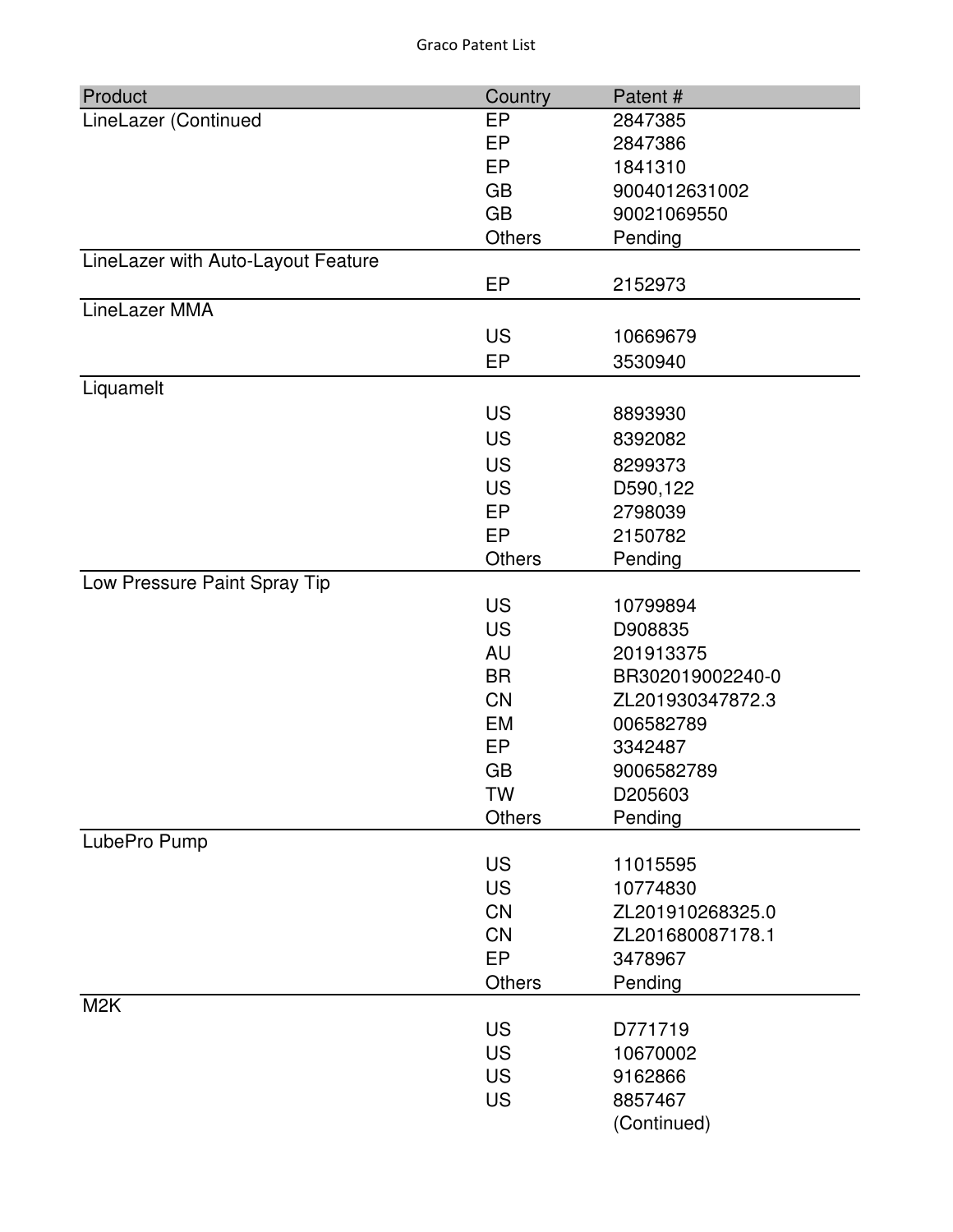| Product                           | Country   | Patent#          |
|-----------------------------------|-----------|------------------|
| M2K (Continued)                   | AU        | 2010249638       |
|                                   | <b>CN</b> | ZL201580063588.8 |
|                                   | <b>CN</b> | ZL201530071852.5 |
|                                   | <b>CN</b> | ZL201530071831.3 |
|                                   | <b>CN</b> | ZL201180031187.6 |
|                                   | <b>CN</b> | ZL201080022082.X |
|                                   | <b>EM</b> | 002701680        |
|                                   | EP        | 2585222          |
|                                   | EP        | 2,433,042        |
|                                   | <b>GB</b> | 9,002,701,680    |
|                                   | IN        | 272,098          |
|                                   | IN        | 272,099          |
|                                   | <b>JP</b> | 5775575          |
|                                   | JP        | 5,639,643        |
|                                   | <b>KR</b> | 10-1866587       |
|                                   | <b>KR</b> | 10-1623229       |
|                                   | <b>KR</b> | 30-838088        |
|                                   | <b>MX</b> | 324694           |
|                                   | <b>RU</b> | 2571750          |
|                                   | <b>RU</b> | 2,505,730        |
|                                   | <b>UA</b> | 108235           |
| Magnum Project Painter            |           |                  |
|                                   | <b>US</b> | 10594188         |
|                                   | <b>US</b> | 9016599          |
|                                   | <b>US</b> | D632,762         |
|                                   | <b>CN</b> | ZL201080020017.3 |
|                                   | <b>CN</b> | ZL201480048216.3 |
|                                   | EP        | 3042441          |
|                                   | EP        | 2427273          |
| Magnum ProX Series, ProLTS Series |           |                  |
|                                   | <b>US</b> | 10634132         |
|                                   | <b>US</b> | 10594188         |
|                                   | <b>US</b> | D794754          |
|                                   | <b>US</b> | D794162          |
|                                   | <b>US</b> | D792946          |
|                                   | <b>US</b> | D596,706         |
|                                   | <b>US</b> | D616,065         |
|                                   | <b>CN</b> | ZL201710027987X  |
|                                   | <b>CN</b> | ZL2016303078718  |
|                                   | <b>CN</b> | ZL2016303087416  |
|                                   | <b>CN</b> | ZL201630308688X  |
|                                   | <b>CN</b> | ZL201480048216.3 |
|                                   |           | (Continued)      |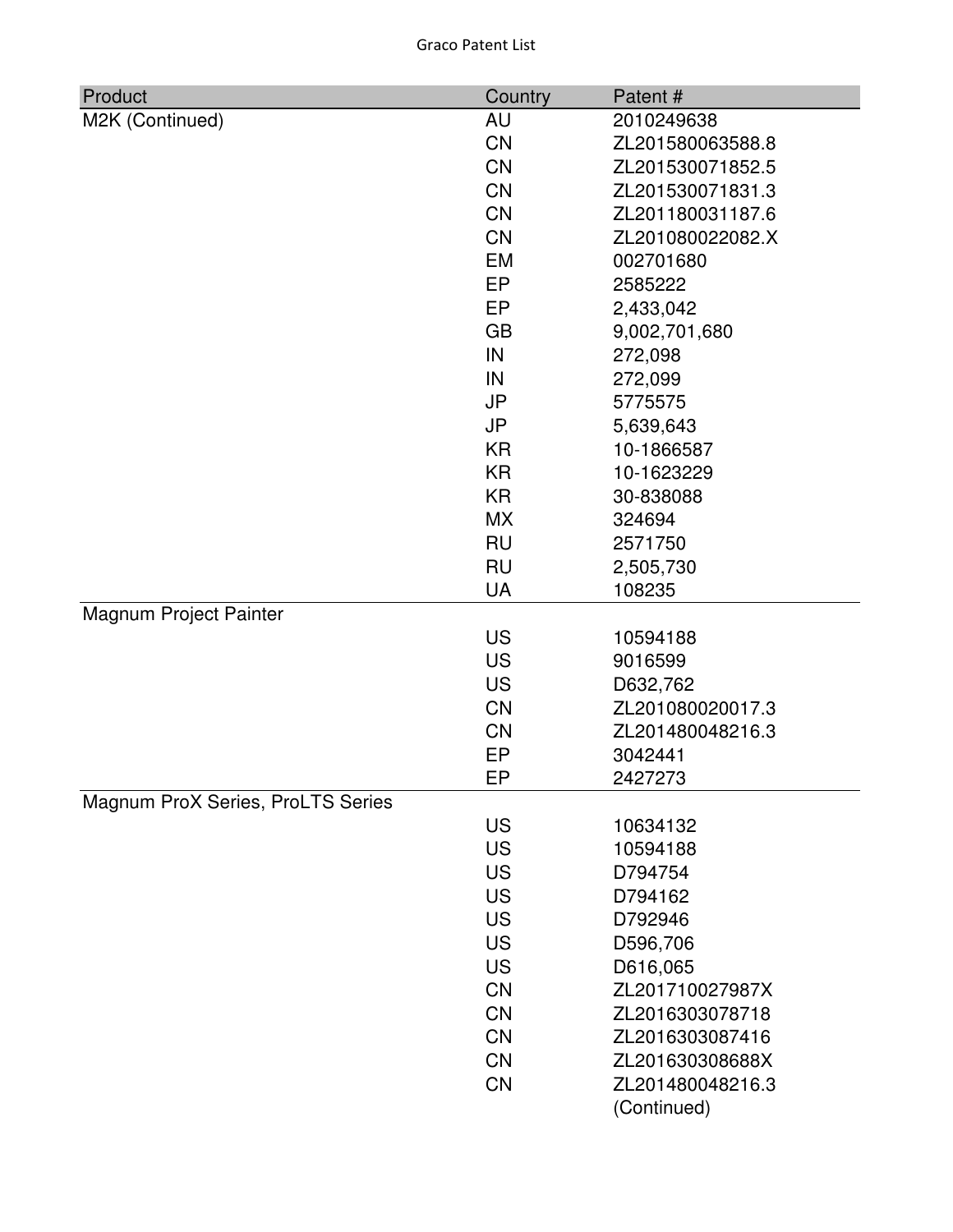| Product                           | Country       | Patent#          |
|-----------------------------------|---------------|------------------|
| Magnum ProX Series, ProLTS Series | EM            | 003294370        |
| (Continued)                       | EP            | 3042441          |
|                                   | <b>GB</b>     | 9003294370       |
|                                   | <b>Others</b> | Pending          |
| Magnum X5                         |               |                  |
|                                   | <b>US</b>     | 10594188         |
|                                   | <b>US</b>     | 9016599          |
|                                   | <b>US</b>     | D580,518         |
|                                   | <b>US</b>     | D596,706         |
|                                   | <b>US</b>     | D616,065         |
|                                   | <b>CN</b>     | ZL201080020017.3 |
|                                   | <b>CN</b>     | ZL201480048216.3 |
|                                   | EP            | 3042441          |
|                                   | EP            | 2427273          |
| Magnum X7                         |               |                  |
|                                   | <b>US</b>     | 10594188         |
|                                   | <b>US</b>     | 9016599          |
|                                   | <b>US</b>     | D580,518         |
|                                   | <b>US</b>     | D596,706         |
|                                   | <b>US</b>     | D616,065         |
|                                   | <b>CN</b>     | ZL201080020017.3 |
|                                   | <b>CN</b>     | ZL201480048216.3 |
|                                   | EP            | 3042441          |
|                                   | EP            | 2427273          |
| Magnum XR                         | <b>US</b>     | 10594188         |
|                                   | <b>CN</b>     | ZL201480048216.3 |
|                                   | EP            | 3042441          |
| <b>Matrix Meters</b>              |               |                  |
|                                   | <b>US</b>     | D594,490         |
|                                   | <b>US</b>     | 11292710         |
|                                   | <b>US</b>     | 10647566         |
|                                   | <b>US</b>     | 10589303         |
|                                   | <b>US</b>     | 10376911         |
|                                   | <b>US</b>     | 8312785          |
|                                   | <b>US</b>     | 8240507          |
|                                   | <b>US</b>     | 8215522          |
|                                   | <b>AU</b>     | 2009260753       |
|                                   | <b>AU</b>     | 2009260754       |
|                                   | <b>AU</b>     | 2009260752       |
|                                   | CN            | ZL200980132329.0 |
|                                   | <b>CN</b>     | ZL200980132123.8 |
|                                   | <b>CN</b>     | ZL200980132124.2 |
|                                   |               | (Continued)      |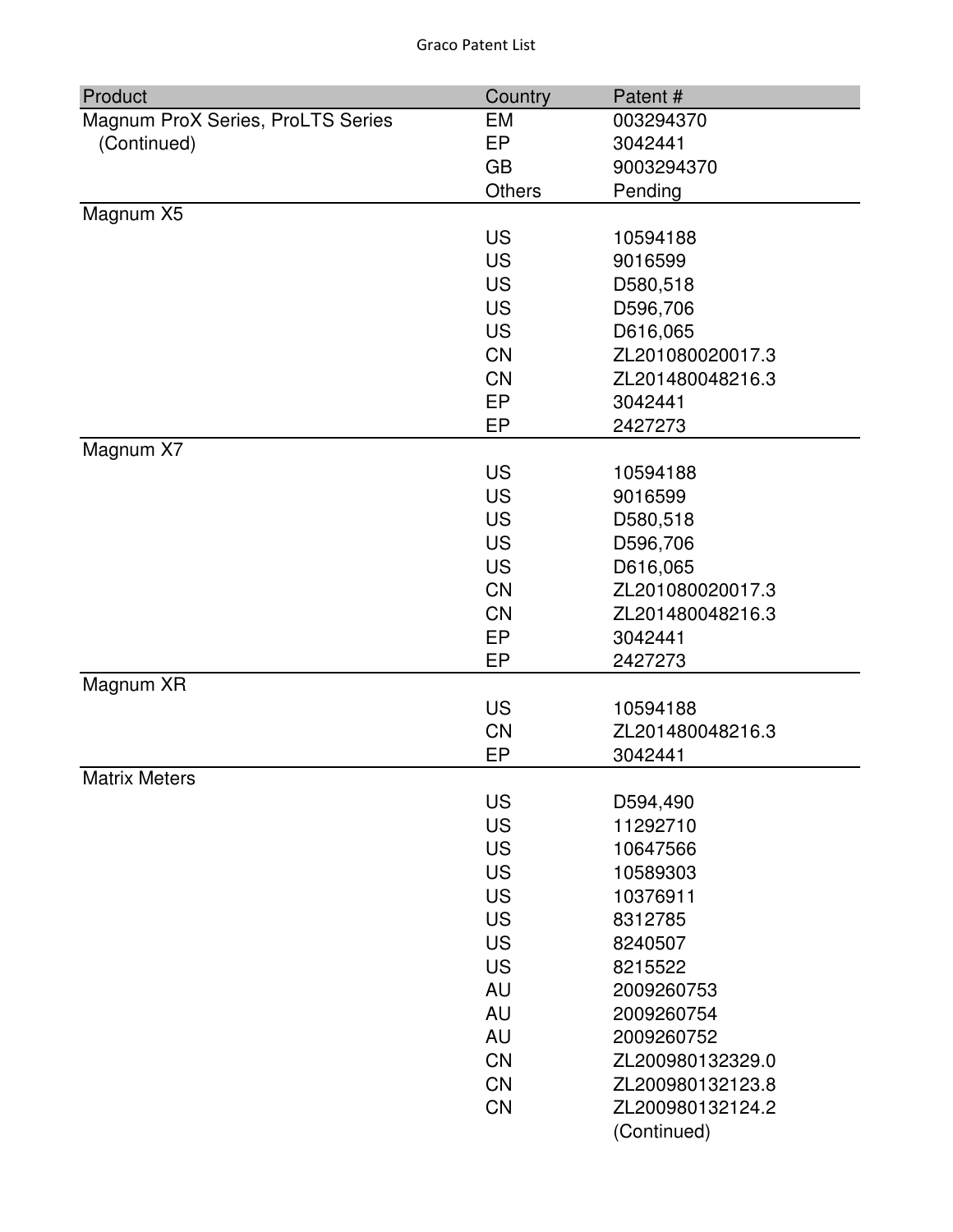| Product                     | Country       | Patent#          |
|-----------------------------|---------------|------------------|
| Matrix Meters (Continued)   | EP            | 2323946          |
|                             | EP            | 2310813          |
|                             | EP            | 2303764          |
|                             | ID            | P000057799       |
|                             | ID            | P0033869         |
|                             | <b>JP</b>     | 5543965          |
|                             | <b>JP</b>     | 5579711          |
|                             | <b>JP</b>     | 5209112          |
|                             | <b>KR</b>     | 10-1783162       |
|                             | <b>KR</b>     | 10-1653420       |
|                             | <b>KR</b>     | 10-1571195       |
|                             | <b>MY</b>     | MY1579711        |
|                             | <b>MY</b>     | MY154607A        |
|                             | <b>RU</b>     | 2658578          |
|                             | <b>RU</b>     | 2654184          |
|                             | <b>RU</b>     | 2529105          |
|                             | <b>RU</b>     | 2499982          |
|                             | <b>RU</b>     | 2494957          |
|                             | <b>TW</b>     | 1409445          |
|                             | <b>Others</b> | Pending          |
| Merkur                      |               |                  |
|                             | <b>US</b>     | 9677550          |
|                             | <b>US</b>     | 9677549          |
|                             | <b>US</b>     | 8857467          |
|                             | <b>US</b>     | 8066491          |
|                             | AU            | 2010249638       |
|                             | CN            | ZL201080022082.X |
|                             | EP            | 2433042          |
|                             | JP            | 5639643          |
|                             | d             | 10-1623229       |
|                             | <b>RU</b>     | 2505730          |
| <b>Merkur Bellows Pumps</b> |               |                  |
|                             | <b>US</b>     | 9394900          |
|                             | <b>US</b>     | 9188110          |
|                             | <b>CN</b>     | ZL201180018996.3 |
|                             | <b>CN</b>     | ZL201180019493.8 |
|                             | EP            | 2564066          |
|                             | EP            | 2564065          |
|                             | JP            | 5973991          |
|                             | <b>JP</b>     | 5827317          |
|                             | <b>KR</b>     | 10-1829934       |
|                             | <b>KR</b>     | 10-1821436       |
|                             | <b>TW</b>     |                  |
|                             |               | 1547642          |
|                             | <b>TW</b>     | 1526640          |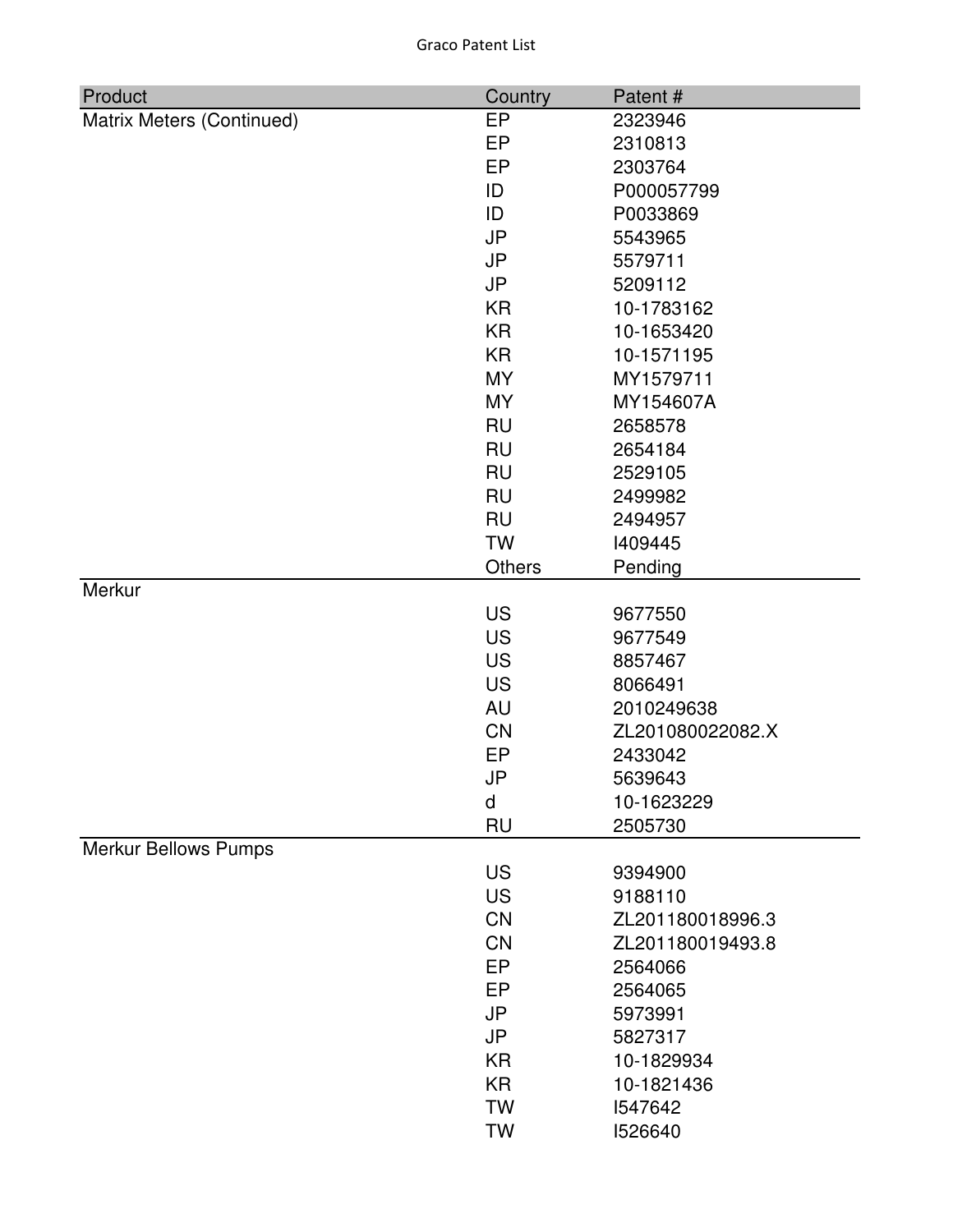| Product                          | Country   | Patent#          |
|----------------------------------|-----------|------------------|
| Mix at or Near Gun Two Component |           |                  |
| <b>Paint Mixing Module</b>       | <b>US</b> | 10335810         |
|                                  | <b>CN</b> | 10507323         |
|                                  | EP        | 2956244          |
|                                  | Others    | Pending          |
| <b>NXT Air Motors</b>            |           |                  |
|                                  | <b>US</b> | 9677550          |
|                                  | <b>US</b> | 9677549          |
|                                  | <b>US</b> | 8857467          |
|                                  | <b>US</b> | 8066491          |
|                                  | <b>US</b> | D589,878         |
|                                  | AU        | 2010249638       |
|                                  | <b>CN</b> | ZL201080022082.X |
|                                  | <b>EP</b> | 2433042          |
|                                  | <b>JP</b> | 5639643          |
|                                  | <b>KR</b> | 10-1623229       |
|                                  | <b>RU</b> | 2505730          |
| <b>NXT Air Motors (Small)</b>    |           |                  |
|                                  | <b>US</b> | 8857467          |
|                                  | AU        | 2010249638       |
|                                  | <b>CN</b> | ZL201080022082.X |
|                                  | <b>EP</b> | 2433042          |
|                                  | <b>JP</b> | 5639643          |
|                                  | <b>KR</b> | 10-1623229       |
|                                  | <b>RU</b> | 2505730          |
| P <sub>2</sub> Gun               |           |                  |
|                                  | <b>US</b> | 6796461          |
|                                  | <b>US</b> | 7527172          |
|                                  | <b>CN</b> | ZL200480042796.1 |
|                                  | <b>CN</b> | ZL200480031528.X |
|                                  | EP        | 1678073          |
| PD <sub>2</sub> K                |           |                  |
|                                  | <b>US</b> | 11148152         |
|                                  | <b>US</b> | 11045830         |
|                                  | <b>US</b> | 10688509         |
|                                  | <b>US</b> | 10413924         |
|                                  | <b>US</b> | 10335810         |
|                                  | <b>US</b> | 10300504         |
|                                  | <b>US</b> | 10195622         |
|                                  | <b>US</b> | 10195621         |
|                                  | <b>US</b> | 10173232         |
|                                  | <b>US</b> | 9901945          |
|                                  | <b>US</b> | 8851111          |
|                                  |           | (Continued)      |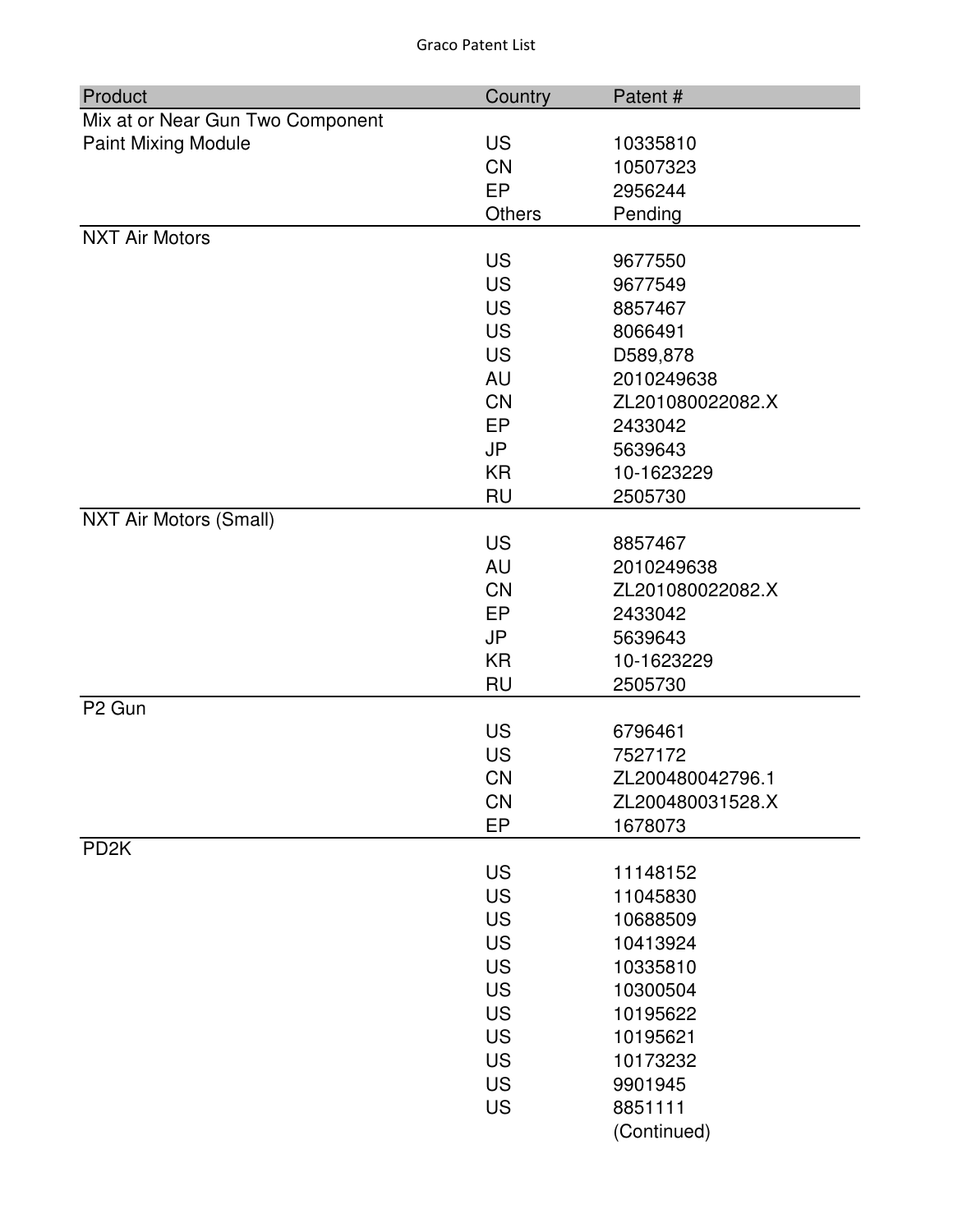|  |  | <b>Graco Patent List</b> |  |
|--|--|--------------------------|--|
|--|--|--------------------------|--|

| Product                    | Country       | Patent#          |
|----------------------------|---------------|------------------|
| PD2K (Continued)           | <b>US</b>     | 8392082          |
|                            | <b>US</b>     | 8299373          |
|                            | <b>US</b>     | D590,122         |
|                            | CN            | ZL201480039795.5 |
|                            | <b>CN</b>     | ZL201910298103.X |
|                            | <b>CN</b>     | ZL201480040380.X |
|                            | <b>CN</b>     | ZL201480039224.1 |
|                            | CN            | ZL201480038385.9 |
|                            | <b>CN</b>     | ZL201480037841.8 |
|                            | CN            | ZL201480034964.6 |
|                            | <b>CN</b>     | 10507323         |
|                            | CN            | ZL02823545.2     |
|                            | EP            | 3021981          |
|                            | <b>EP</b>     | 3021980          |
|                            | EP            | 3021979          |
|                            | EP            | 3021978          |
|                            | EP            | 3021977          |
|                            | <b>EP</b>     | 3021976          |
|                            | <b>EP</b>     | 2956244          |
|                            | <b>EP</b>     | 2150782          |
|                            | <b>EP</b>     | 1455567          |
|                            | <b>JP</b>     | 6830522          |
|                            | <b>JP</b>     | 6595466          |
|                            | <b>JP</b>     | 6485027          |
|                            | <b>JP</b>     | 6470280          |
|                            | JP            | 6408573          |
|                            | <b>JP</b>     | 6356796          |
|                            | <b>JP</b>     | 4965796          |
|                            | KR            | 10-2203992       |
|                            | KR            | 10-2195323       |
|                            | <b>KR</b>     | 10-2195096       |
|                            | <b>KR</b>     | 10-2194966       |
|                            | <b>KR</b>     | 10-2180224       |
|                            | <b>KR</b>     | 10-2179372       |
|                            | <b>Others</b> | Pending          |
| <b>PCF Metering System</b> |               |                  |
|                            | <b>US</b>     | 8392082          |
|                            | <b>US</b>     | 8299373          |
|                            | <b>US</b>     | D590,122         |
|                            | EP            | 2150782          |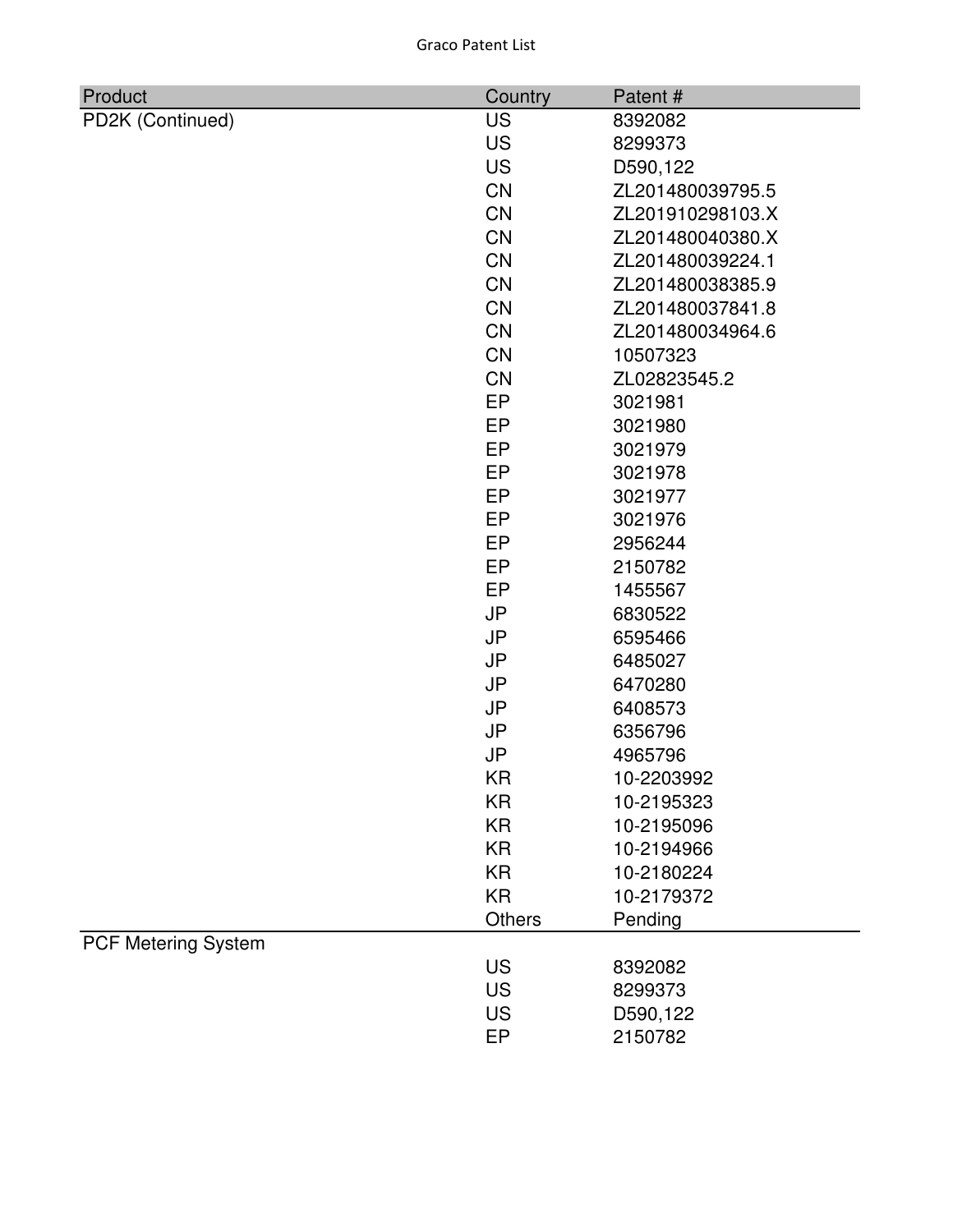| Product                      | Country       | Patent#           |
|------------------------------|---------------|-------------------|
| PerformAA Spray Guns         |               |                   |
|                              | <b>BR</b>     | BR 322022000035-6 |
|                              | <b>GB</b>     | 6169160           |
|                              | <b>GB</b>     | 6169159           |
|                              | <b>GB</b>     | 6169158           |
|                              | <b>GB</b>     | 6169157           |
|                              |               | Pending           |
| <b>Pioneer Bright Stripe</b> |               |                   |
|                              | <b>US</b>     | 10859162          |
|                              | <b>US</b>     | 10428942          |
|                              | <b>US</b>     | 10337614          |
|                              | <b>AU</b>     | 2016277738        |
|                              | <b>CN</b>     | ZL2019105488508   |
|                              | <b>CN</b>     | ZL2016112639388   |
|                              | <b>CN</b>     | ZL2016112613922   |
|                              | EP            | 3187729           |
|                              | EP            | 3187728           |
|                              | <b>Others</b> | Pending           |
| PFT Samba S                  |               |                   |
|                              | <b>US</b>     | 11286926          |
|                              | <b>US</b>     | 11035359          |
|                              | <b>US</b>     | 10859162          |
|                              | <b>US</b>     | 10594188          |
|                              | <b>US</b>     | 10502206          |
|                              | <b>US</b>     | 10428942          |
|                              | <b>US</b>     | 10337614          |
|                              | <b>US</b>     | 10094375          |
|                              | <b>US</b>     | 10077771          |
|                              | <b>US</b>     | 9068567           |
|                              | AU            | 2016277738        |
|                              | <b>CN</b>     | ZL2019105488508   |
|                              | <b>CN</b>     | ZL201580063494.0  |
|                              | <b>CN</b>     | ZL2016112639388   |
|                              | <b>CN</b>     | ZL2016112613922   |
|                              | <b>CN</b>     | ZL201580063507.4  |
|                              | <b>CN</b>     | ZL2015800634936   |
|                              | <b>CN</b>     | ZL201480048216.3  |
|                              | EP            | 3187729           |
|                              | EP            | 3187728           |
|                              | EP            | 3042441           |
|                              | <b>Others</b> | Pending           |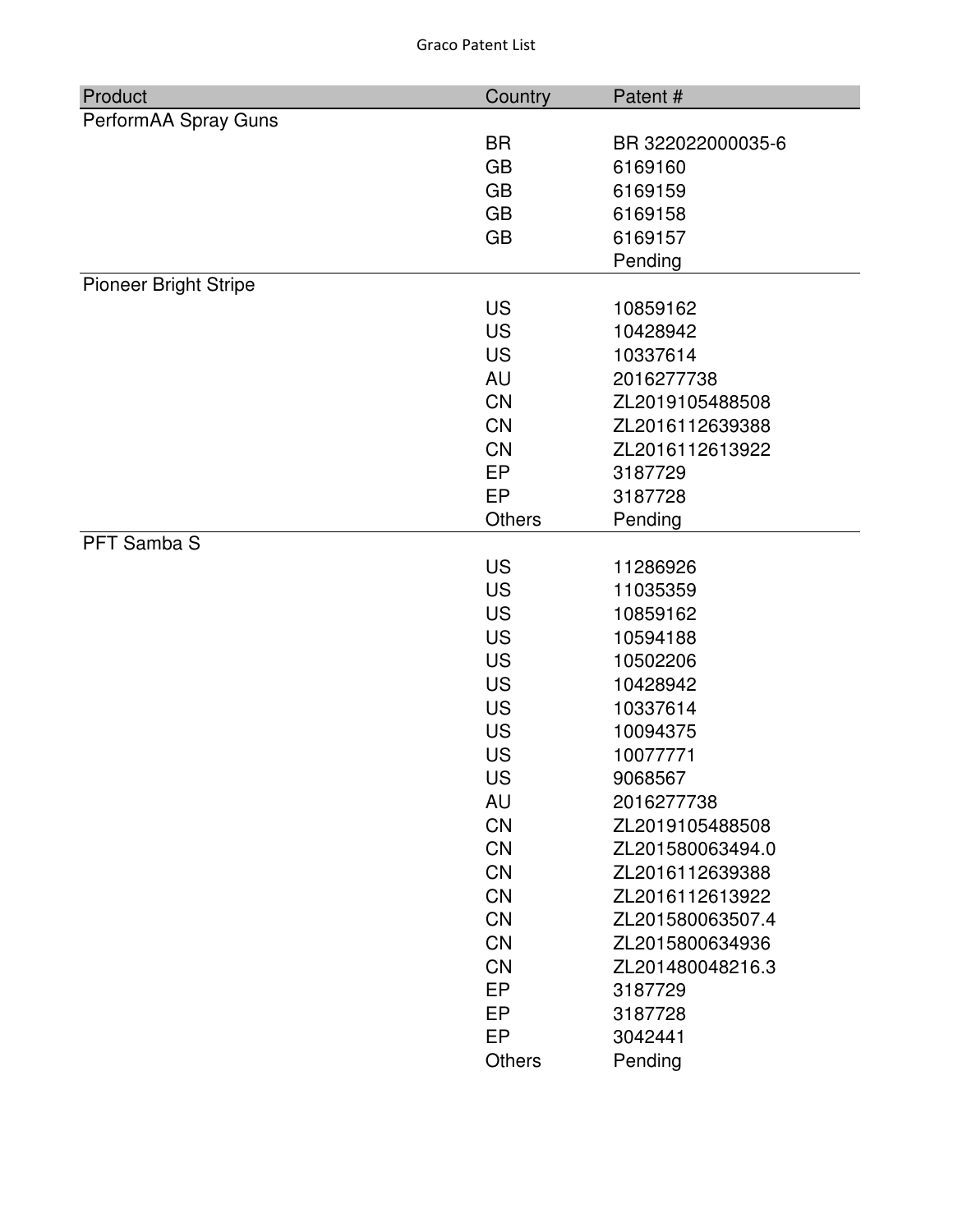| Product                          | Country       | Patent#          |
|----------------------------------|---------------|------------------|
| PFT Samba XL                     |               |                  |
|                                  | <b>US</b>     | 9073072          |
|                                  | <b>US</b>     | 9068567          |
|                                  | <b>AU</b>     | 2009335125       |
|                                  | <b>CN</b>     | 200980142468.X   |
|                                  | EP            | 2384244          |
| <b>PM Series Meters</b>          |               |                  |
|                                  |               | Pending          |
| PowerFill                        |               |                  |
|                                  | <b>GB</b>     | 6155073          |
|                                  | <b>GB</b>     | 6511072          |
|                                  | <b>GB</b>     | 6511071          |
|                                  | <b>Others</b> | Pending          |
| <b>PR70</b>                      | <b>US</b>     | 8392082          |
|                                  | <b>US</b>     |                  |
|                                  |               | 8299373          |
|                                  | <b>US</b>     | D590,122         |
|                                  | EP            | 2150782          |
| PR-X Meter, Mix Dispense Systems |               | Pending          |
| President 4-Ball Pumps           |               |                  |
|                                  | <b>US</b>     | 8857467          |
|                                  | <b>US</b>     | 8066491          |
|                                  | <b>US</b>     | D589,878         |
|                                  | <b>AU</b>     | 2010249638       |
|                                  | <b>CN</b>     | ZL201080022082.X |
|                                  | EP            | 2433042          |
|                                  | <b>JP</b>     | 5639643          |
|                                  | KR            | 10-1623229       |
|                                  | <b>RU</b>     | 2505730          |
| Private Label: Ariel             |               |                  |
|                                  | <b>US</b>     | 9803631          |
| <b>ProBell Rotary Atomizer</b>   |               |                  |
|                                  | <b>US</b>     | 10847966         |
|                                  | <b>CN</b>     | ZL201680047767.7 |
|                                  | <b>Others</b> | Pending          |
| ProConnect                       |               |                  |
|                                  | <b>US</b>     | D753188          |
|                                  | <b>US</b>     | D752648          |
|                                  | <b>US</b>     | D752649          |
|                                  | <b>US</b>     | D747183          |
|                                  | <b>US</b>     | D742927          |
|                                  |               | (Continued)      |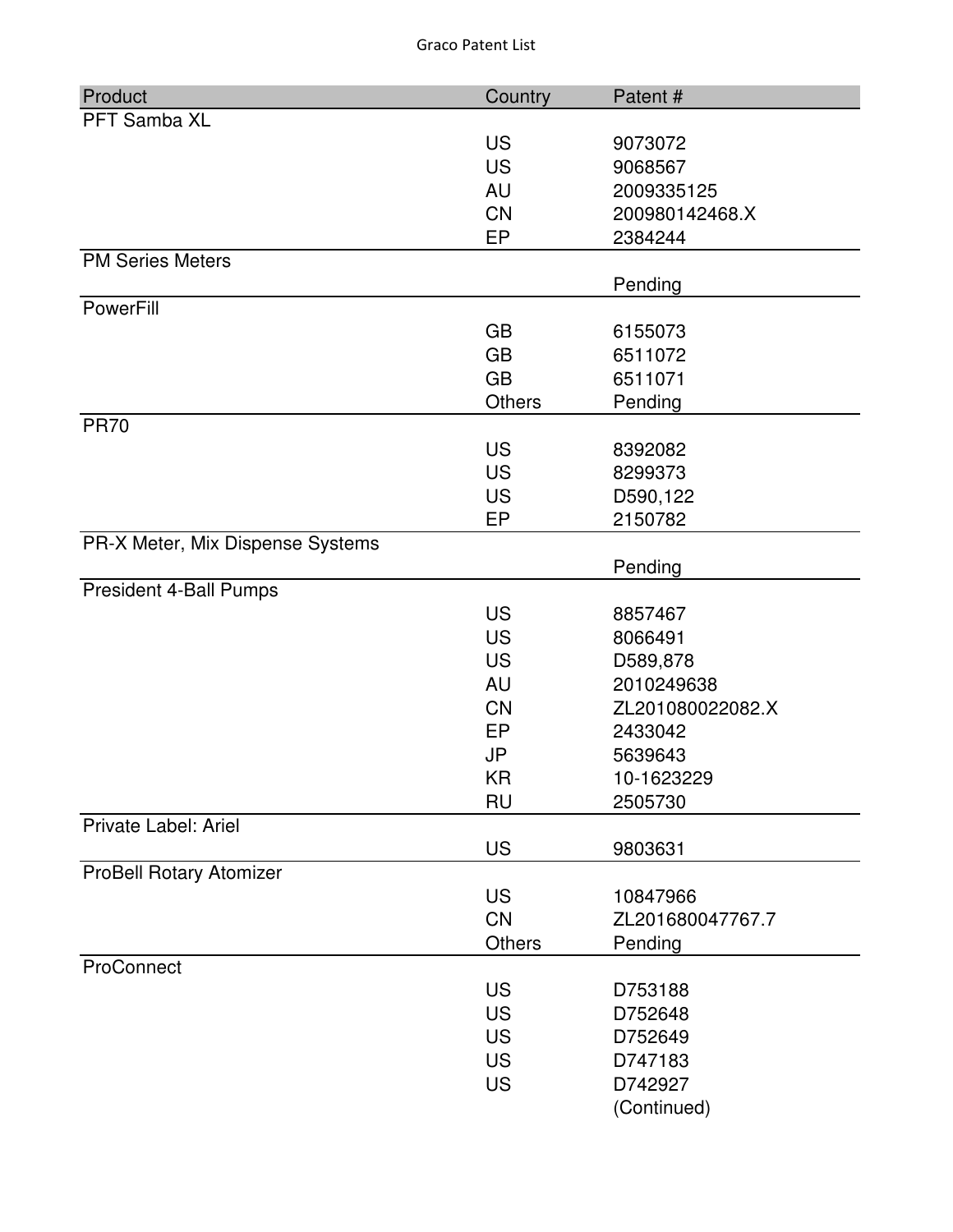| Product                           | Country       | Patent#          |
|-----------------------------------|---------------|------------------|
| ProConnect (Continued)            | <b>US</b>     | 11286926         |
|                                   | <b>US</b>     | 11035359         |
|                                   | <b>US</b>     | 10859162         |
|                                   | <b>US</b>     | 10502206         |
|                                   | <b>US</b>     | 10428942         |
|                                   | <b>US</b>     | 10337614         |
|                                   | <b>US</b>     | 10094375         |
|                                   | <b>US</b>     | 10077771         |
|                                   | <b>AU</b>     | 2016277738       |
|                                   | CN            | ZL2019105488508  |
|                                   | CN            | ZL201580063494.0 |
|                                   | <b>CN</b>     | ZL2016112639388  |
|                                   | CN            | ZL2016112613922  |
|                                   | <b>CN</b>     | ZL201580063507.4 |
|                                   | <b>CN</b>     | ZL2015800634936  |
|                                   | <b>CN</b>     | ZL201530166741.2 |
|                                   | <b>CN</b>     | ZL201530166705.6 |
|                                   | <b>CN</b>     | ZL201530111358.7 |
|                                   | <b>CN</b>     | ZL201530111246.1 |
|                                   | <b>EM</b>     | 002726182        |
|                                   | EM            | 002709246        |
|                                   | <b>EM</b>     | 002709220        |
|                                   | EP            | 3187729          |
|                                   | <b>EP</b>     | 3187728          |
|                                   | <b>GB</b>     | 9002726182       |
|                                   | <b>GB</b>     | 9002709220       |
|                                   | Others        | Pending          |
| Progressive Cavity (PC) Pump for  |               |                  |
| <b>Thermal Interface Material</b> | <b>BR</b>     | BR302020002004-9 |
|                                   | <b>CN</b>     | 2.0203E+11       |
|                                   | EM            | 007816335        |
|                                   | <b>GB</b>     | 9007816335       |
|                                   | <b>JP</b>     | 1685680          |
|                                   | <b>KR</b>     | 30-1101493       |
|                                   | <b>Others</b> | Pending          |
| Pro Xp Electrostatic Guns (Auto)  |               |                  |
|                                   | <b>US</b>     | D929539          |
|                                   | <b>US</b>     | D920486          |
|                                   | <b>US</b>     | D891578          |
|                                   | <b>US</b>     | D757214          |
|                                   | <b>US</b>     | 10239070         |
|                                   | <b>US</b>     | 10046343         |
|                                   | <b>US</b>     | 9616438          |
|                                   |               | (Continued)      |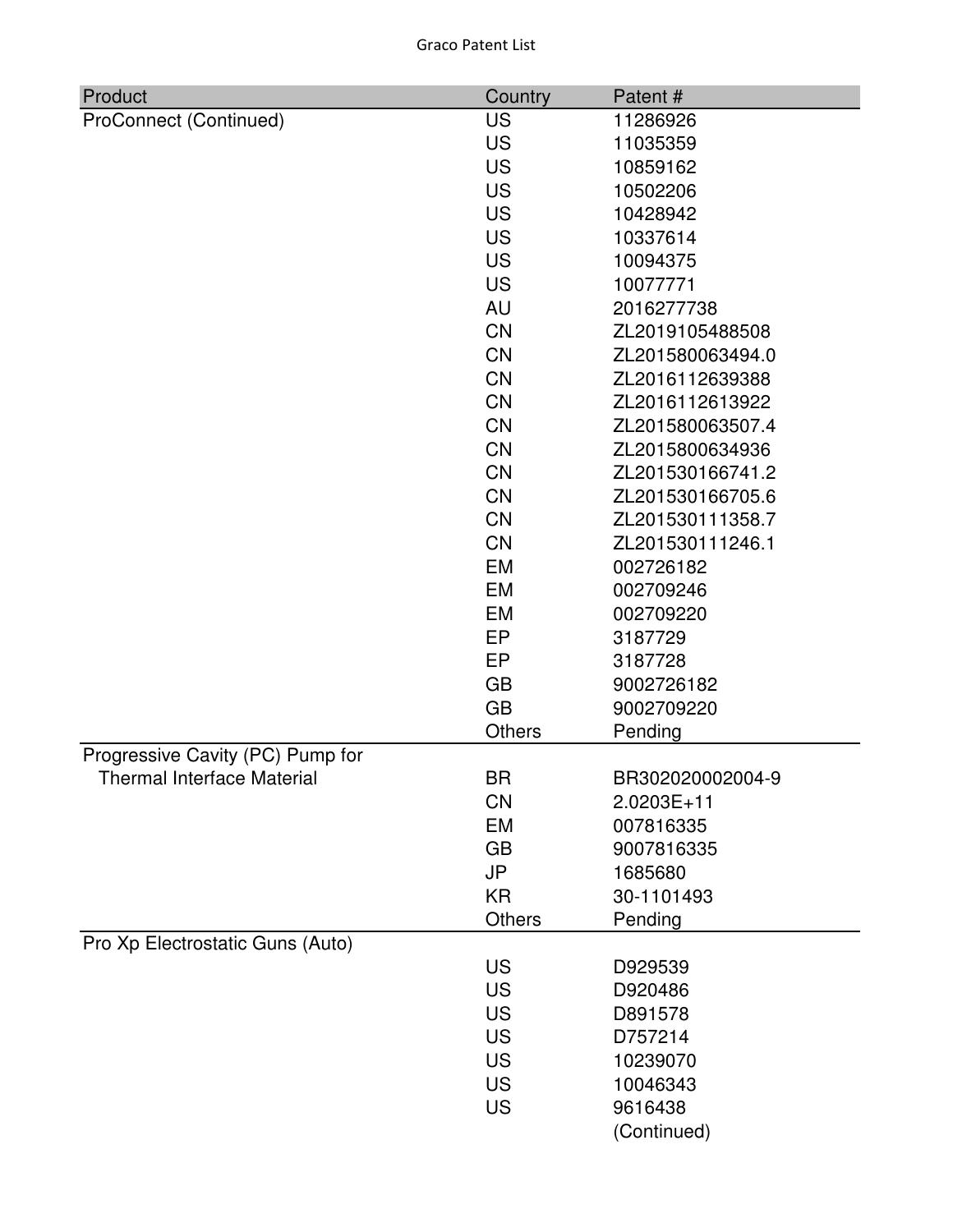| Product                          | Country   | Patent#          |
|----------------------------------|-----------|------------------|
| Pro Xp Electrostatic Guns (Auto) | <b>US</b> | 9610596          |
| (Continued)                      | <b>US</b> | 7226004          |
|                                  | <b>US</b> | 6854667          |
|                                  | <b>BR</b> | BR302021001141-7 |
|                                  | <b>BR</b> | BR302019005851-0 |
|                                  | <b>BR</b> | BR302019005451-5 |
|                                  | <b>BR</b> | BR302019004765-9 |
|                                  | <b>CN</b> | ZL201930668918.7 |
|                                  | <b>CN</b> | ZL20193055732.9  |
|                                  | <b>CN</b> | ZL201930545104.4 |
|                                  | <b>CN</b> | ZL201380051282.1 |
|                                  | <b>CN</b> | ZL201380051113.8 |
|                                  | <b>CN</b> | ZL201530152706.5 |
|                                  | <b>CN</b> | ZL201380051281.7 |
|                                  | EM        | 008455042        |
|                                  | <b>EM</b> | 007329750        |
|                                  | <b>EM</b> | 007021555        |
|                                  | <b>EM</b> | 006958328        |
|                                  | <b>EM</b> | 002726208        |
|                                  | <b>EP</b> | 2903746          |
|                                  | <b>EP</b> | 2903745          |
|                                  | EP        | 1392448          |
|                                  | <b>GB</b> | 9007329750       |
|                                  | <b>GB</b> | 9007021555       |
|                                  | <b>GB</b> | 9006958328       |
|                                  | <b>GB</b> | 9002726208       |
|                                  | <b>GB</b> | 6123107          |
|                                  | IN        | 324155-001       |
|                                  | IN        | 323332-001       |
|                                  | IN        | 272841           |
|                                  | <b>JP</b> | 1695710          |
|                                  | <b>JP</b> | 1694502          |
|                                  | <b>JP</b> | 1688292          |
|                                  | <b>JP</b> | 1688241          |
|                                  | <b>JP</b> | 1658890          |
|                                  | <b>JP</b> | 1658872          |
|                                  | <b>JP</b> | 6,364,414        |
|                                  | <b>JP</b> | 6,351,599        |
|                                  | <b>JP</b> | 6,290,901        |
|                                  | JP        | 4078209          |
|                                  | <b>KR</b> | 10-2258333       |
|                                  | <b>KR</b> | 10-2177698       |
|                                  | <b>KR</b> | 10-2177695       |
|                                  |           | (Continued)      |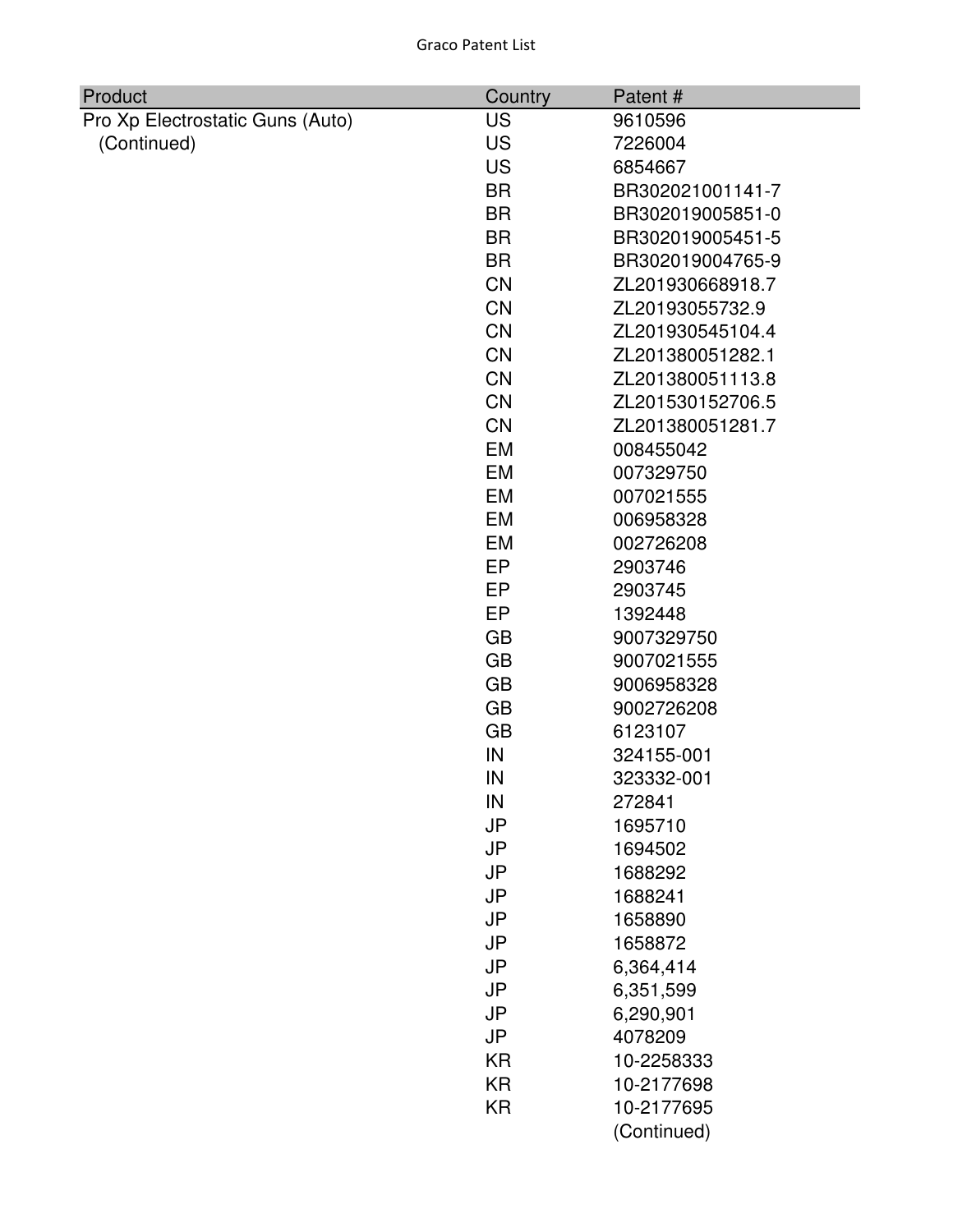| Product                          | Country   | Patent#          |
|----------------------------------|-----------|------------------|
| Pro Xp Electrostatic Guns (Auto) | KR        | 30-1077925       |
| (Continued)                      | <b>KR</b> | 30-1068478       |
|                                  | <b>KR</b> | 30-1068477       |
|                                  | <b>KR</b> | 30-1064532       |
|                                  | <b>KR</b> | 30-839627        |
|                                  | <b>RU</b> | 2644912          |
|                                  | <b>RU</b> | 2643998          |
|                                  | <b>RU</b> | 2641823          |
|                                  | <b>TW</b> | 1644732          |
|                                  | <b>TW</b> | 1606866          |
|                                  | <b>TW</b> | 1598153          |
|                                  | <b>TW</b> | 1594660          |
|                                  | <b>TW</b> | D217588          |
|                                  | <b>TW</b> | D212594          |
|                                  | <b>TW</b> | D212593          |
|                                  | <b>TW</b> | D208222          |
|                                  | <b>TW</b> | D206354          |
|                                  | <b>TW</b> | D175009          |
|                                  | <b>UA</b> | 118338           |
|                                  | <b>UA</b> | 117110           |
|                                  | <b>UA</b> | 114926           |
|                                  | Others    | Pending          |
| Pro Xpc Auto                     |           |                  |
|                                  | <b>US</b> | D920486          |
|                                  | <b>US</b> | D891578          |
|                                  | <b>US</b> | 10847966         |
|                                  | <b>US</b> | 6854667          |
|                                  | <b>BR</b> | BR302021001141-7 |
|                                  | <b>BR</b> | BR302019005451-5 |
|                                  | <b>BR</b> | BR302019004765-9 |
|                                  | CN        | ZL20193055732.9  |
|                                  | <b>CN</b> | ZL201930545104.4 |
|                                  | CN        | ZL201680047767.7 |
|                                  | <b>CN</b> | ZL201580027975.6 |
|                                  | EM        | 008455042        |
|                                  | EM        | 007021555        |
|                                  | EM        | 006958328        |
|                                  | <b>GB</b> | 9006958328       |
|                                  | <b>GB</b> | 9007021555       |
|                                  | <b>GB</b> | 6123107          |
|                                  | IN        | 323332-001       |
|                                  |           | (Continued)      |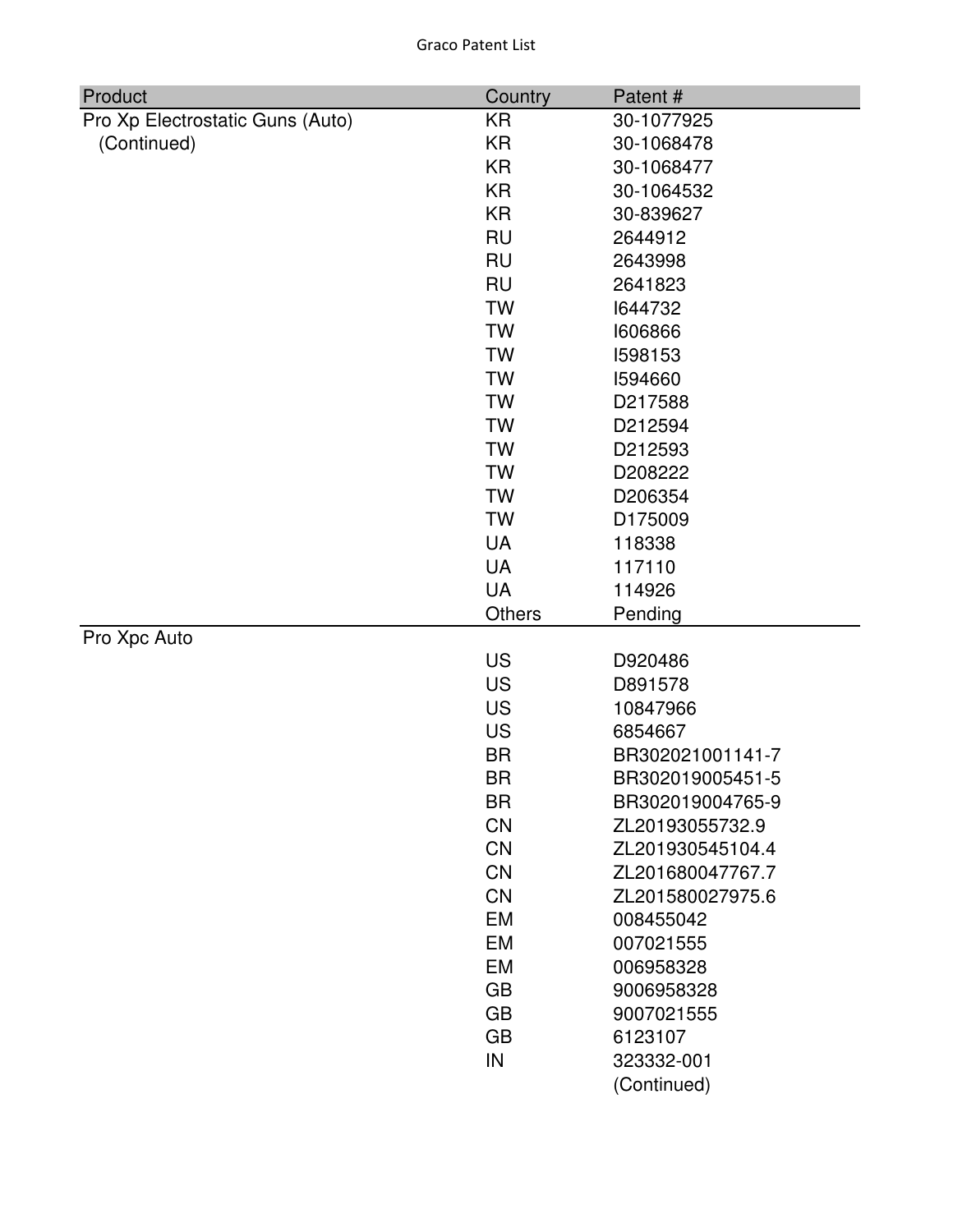| Product                                  | Country       | Patent#          |
|------------------------------------------|---------------|------------------|
| Pro Xpc Auto (Continued)                 | <b>JP</b>     | 1695710          |
|                                          | <b>JP</b>     | 1694502          |
|                                          | <b>JP</b>     | 6751074          |
|                                          | <b>JP</b>     | 1658890          |
|                                          | <b>JP</b>     | 1658872          |
|                                          | KR            | 30-1077925       |
|                                          | <b>KR</b>     | 30-1064532       |
|                                          | <b>KR</b>     | 10-1934626       |
|                                          | <b>TW</b>     | 1693103          |
|                                          | <b>TW</b>     | D217588          |
|                                          | <b>TW</b>     | D208222          |
|                                          | <b>TW</b>     | D206354          |
|                                          | <b>Others</b> | Pending          |
| Pro Xp External Charge Waterborne Auto   |               |                  |
|                                          | <b>US</b>     | D929539          |
|                                          | <b>BR</b>     | BR302019005851-0 |
|                                          | <b>CN</b>     | ZL201930668918.7 |
|                                          | <b>EM</b>     | 007329750        |
|                                          | <b>GB</b>     | 9007329750       |
|                                          | IN            | 324155-001       |
|                                          | <b>JP</b>     | 1688292          |
|                                          | <b>JP</b>     | 1688241          |
|                                          | <b>KR</b>     | 30-1068478       |
|                                          | <b>KR</b>     | 30-1068477       |
|                                          | <b>TW</b>     | D212594          |
|                                          | <b>TW</b>     | D212593          |
|                                          | <b>Others</b> | Pending          |
| Pro Xp External Charge Waterborne Manual |               |                  |
|                                          | <b>US</b>     | D934383          |
|                                          | <b>CN</b>     | ZL201930668718.1 |
|                                          | EM            | '007261284       |
|                                          | EM            | 001474936        |
|                                          | <b>GB</b>     | 9007261284       |
|                                          | <b>GB</b>     | 9001474936       |
|                                          | IN            | 324152-001       |
|                                          | <b>JP</b>     | 1688291          |
|                                          | <b>JP</b>     | 1688240          |
|                                          | <b>KR</b>     | 30-1082804       |
|                                          | KR            | 30-1068476       |
|                                          | <b>TW</b>     | D212596          |
|                                          | <b>TW</b>     | D211049          |
|                                          | <b>Others</b> | Pending          |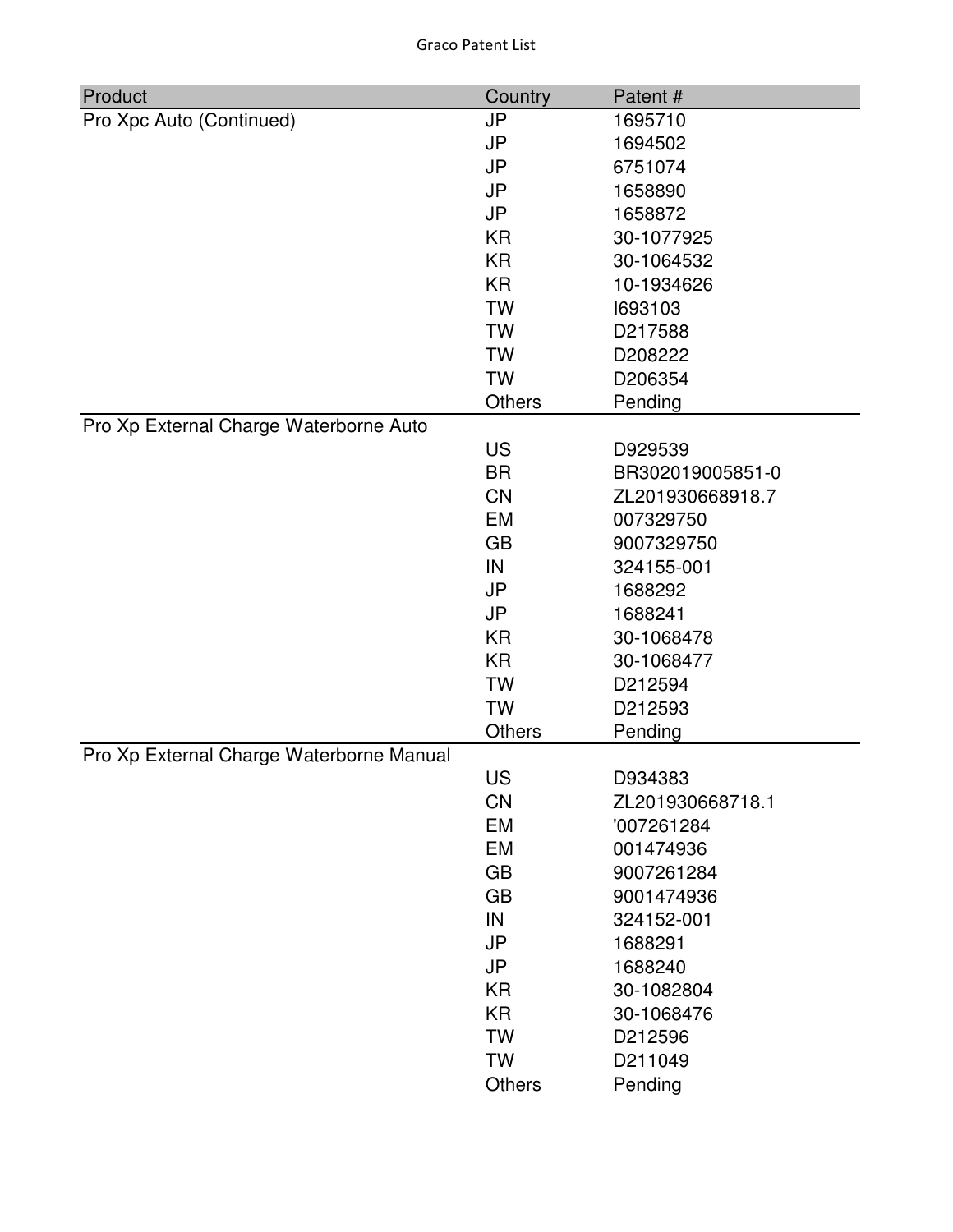| Product                            | Country   | Patent#          |
|------------------------------------|-----------|------------------|
| Pro Xp Electrostatic Guns (Manual) |           |                  |
|                                    | <b>US</b> | D920486          |
|                                    | <b>US</b> | D891578          |
|                                    | <b>US</b> | D727,466         |
|                                    | <b>US</b> | D725,743         |
|                                    | <b>US</b> | 10239070         |
|                                    | <b>US</b> | 10046343         |
|                                    | <b>US</b> | 9610596          |
|                                    | <b>US</b> | 9616438          |
|                                    | <b>US</b> | D727,466         |
|                                    | <b>US</b> | D725,743         |
|                                    | <b>US</b> | 7226004          |
|                                    | <b>US</b> | 6854667          |
|                                    | <b>BR</b> | BR302021001141-7 |
|                                    | <b>BR</b> | BR302019005451-5 |
|                                    | <b>BR</b> | BR302019004765-9 |
|                                    | <b>CN</b> | ZL20193055732.9  |
|                                    | <b>CN</b> | ZL201930545104.4 |
|                                    | <b>CN</b> | ZL201380051282.1 |
|                                    | <b>CN</b> | ZL201380051113.8 |
|                                    | CN        | ZL201380051281.7 |
|                                    | EM        | 008455042        |
|                                    | EM        | 007021555        |
|                                    | EM        | 006958328        |
|                                    | <b>EP</b> | 2903746          |
|                                    | EP        | 2903745          |
|                                    | EP        | 1392448          |
|                                    | <b>GB</b> | 9006958328       |
|                                    | GB        | 9007021555       |
|                                    | <b>GB</b> | 6123107          |
|                                    | IN        | 323332-001       |
|                                    | <b>JP</b> | 1695710          |
|                                    | <b>JP</b> | 1694502          |
|                                    | <b>JP</b> | 1658890          |
|                                    | <b>JP</b> | 1658872          |
|                                    | <b>JP</b> | 6364414          |
|                                    | <b>JP</b> | 6351599          |
|                                    | <b>JP</b> | 6290901          |
|                                    | <b>JP</b> | 4078209          |
|                                    | <b>KR</b> | 10-2258333       |
|                                    | <b>KR</b> | 10-2177698       |
|                                    | <b>KR</b> | 10-2177695       |
|                                    |           | (Continued)      |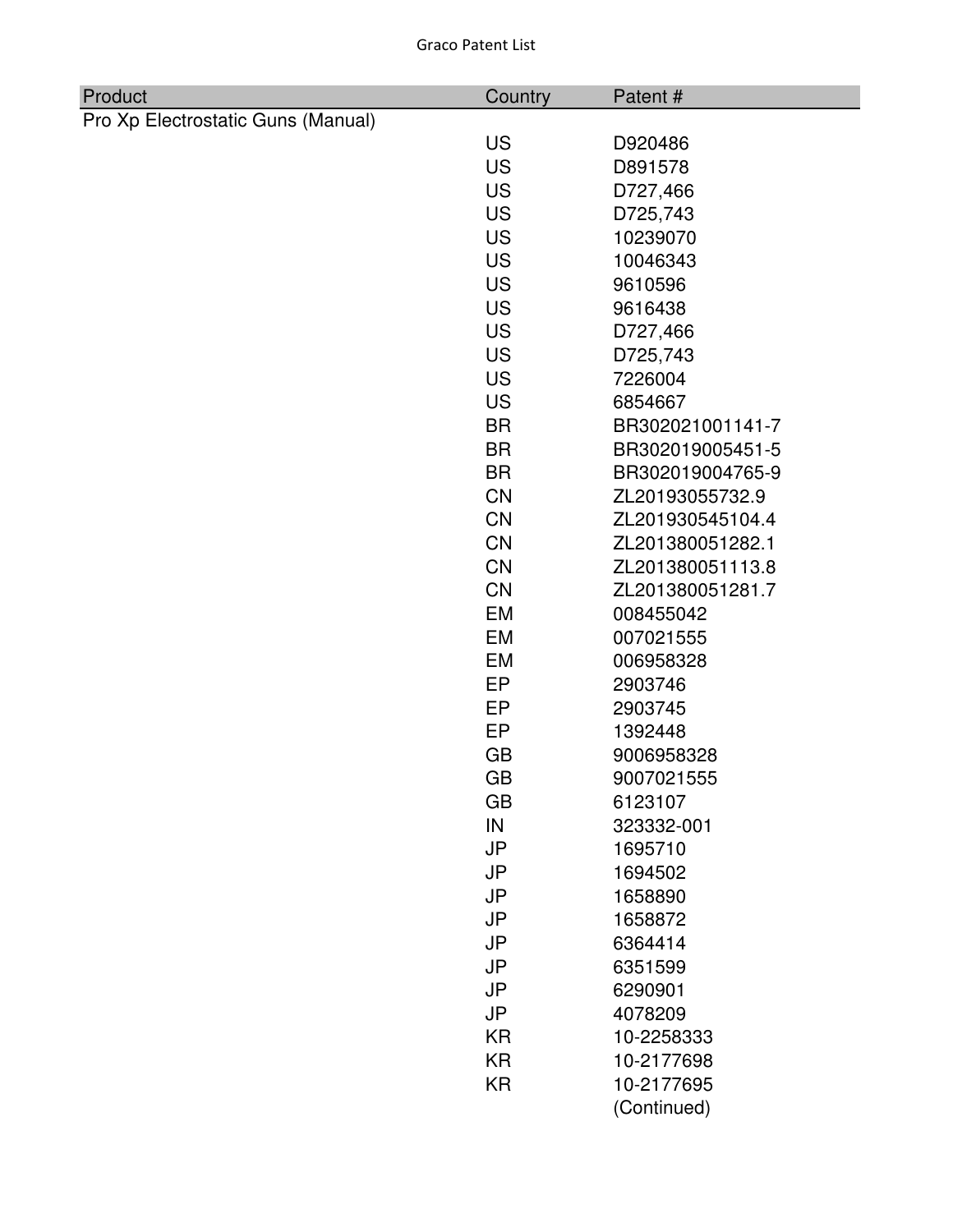| Product                             | Country   | Patent#          |
|-------------------------------------|-----------|------------------|
| Pro Xp Electrostatic Guns (Manual)  | KR        | 30-1077925       |
| (Continued)                         | <b>KR</b> | 30-1064532       |
|                                     | <b>RU</b> | 2644912          |
|                                     | <b>RU</b> | 2643998          |
|                                     | <b>RU</b> | 2641823          |
|                                     | <b>TW</b> | 1606866          |
|                                     | <b>TW</b> | 1644732          |
|                                     | <b>TW</b> | 1598153          |
|                                     | <b>TW</b> | 1594550          |
|                                     | <b>TW</b> | D217588          |
|                                     | <b>TW</b> | D208222          |
|                                     | <b>TW</b> | D206354          |
|                                     | <b>UA</b> | 118338           |
|                                     | <b>UA</b> | 117110           |
|                                     | <b>UA</b> | 114926           |
|                                     | Others    | Pending          |
| Pro XS Electrostatic Guns           |           |                  |
|                                     | <b>US</b> | 6854667          |
|                                     | <b>US</b> | 7226004          |
|                                     | EP        | 1392448          |
|                                     | JP        | 4078209          |
| ProControl 1KE, ProControl 1KE Plus |           |                  |
|                                     | <b>US</b> | 10550552         |
|                                     | <b>US</b> | 10245608         |
|                                     | <b>US</b> | 8392082          |
|                                     | <b>CN</b> | ZL201580019269.7 |
|                                     | <b>CN</b> | ZL201580015670.3 |
|                                     | EP        | 3137229          |
|                                     | EP        | 3137228          |
|                                     | EP        | 2150782          |
|                                     | <b>JP</b> | 6708555          |
|                                     | <b>JP</b> | 6636945          |
|                                     | <b>KR</b> | 10-2379338       |
|                                     | <b>KR</b> | 10-2379148       |
|                                     | Kits US   | 10749426         |
|                                     | Others    | Pending          |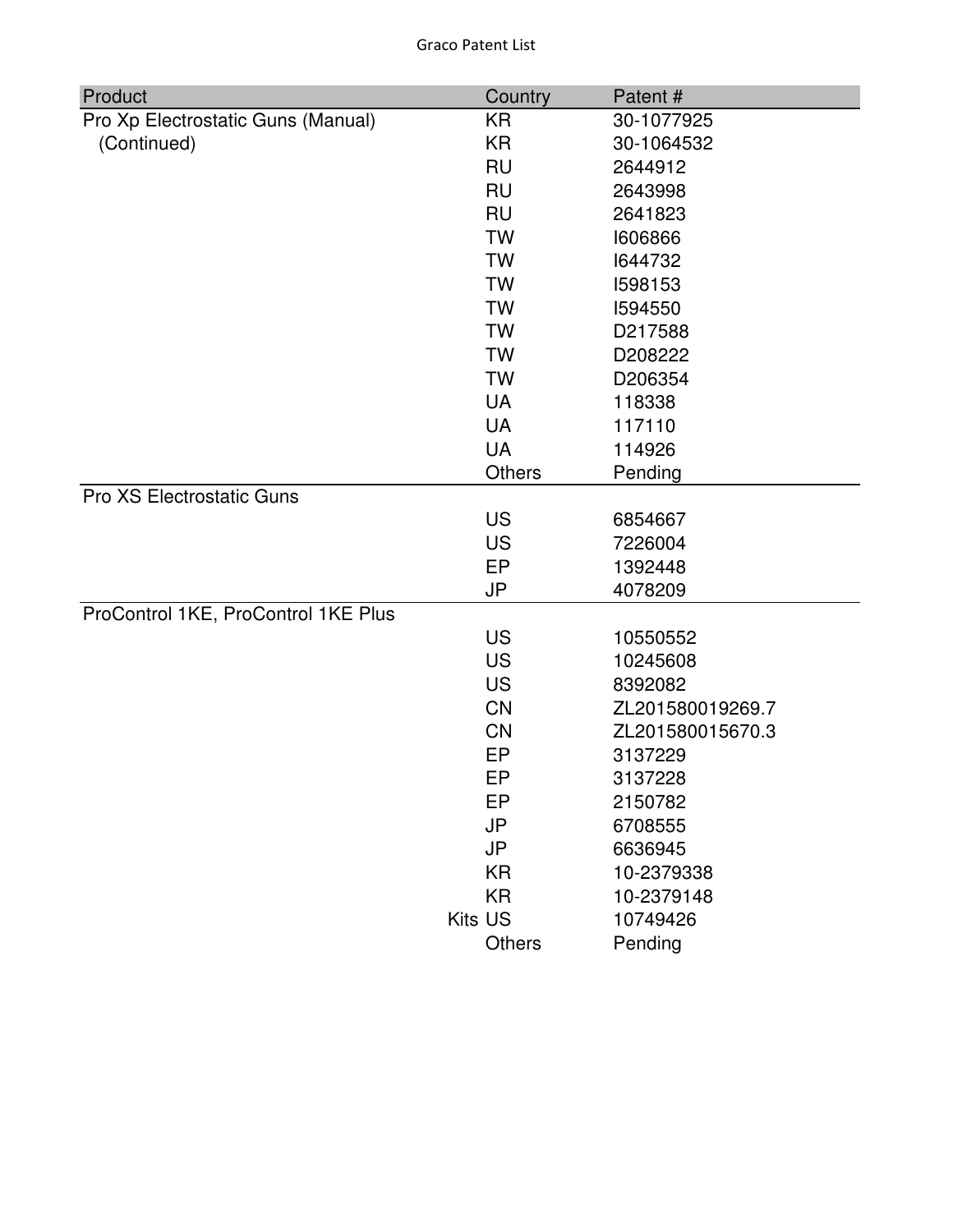| Product                  | Country         | Patent#                     |
|--------------------------|-----------------|-----------------------------|
| <b>ProControl 1KS</b>    |                 |                             |
|                          | <b>US</b>       | 10550552                    |
|                          | <b>US</b>       | 10245608                    |
|                          | <b>US</b>       | 8851111                     |
|                          | <b>US</b>       | 8392082                     |
|                          | <b>US</b>       | 8299373                     |
|                          | <b>US</b>       | 7226004                     |
|                          | <b>US</b>       | D590,122                    |
|                          | <b>CN</b>       | ZL201580019269.7            |
|                          | <b>CN</b>       | ZL201580015670.3            |
|                          | <b>CN</b>       | ZL02823545.2                |
|                          | EP              | 3137229                     |
|                          | EP              | 3137228                     |
|                          | EP              | 2150782                     |
|                          | EP              | 1392448                     |
|                          | EP              | 1455567                     |
|                          | <b>JP</b>       | 6708555                     |
|                          | <b>JP</b>       | 6636945                     |
|                          | <b>JP</b>       | 4965796                     |
|                          | <b>JP</b>       | 4078209                     |
|                          | <b>KR</b>       | 10-2379338                  |
|                          | <b>KR</b>       | 10-2379148                  |
|                          | Others          | Pending                     |
| ProMelt                  |                 |                             |
|                          | <b>US</b>       | 8992120                     |
|                          | <b>US</b>       | 8899872                     |
|                          | <b>US</b>       | 8814467                     |
|                          | <b>CN</b>       | ZL201280005403.4            |
|                          | <b>CN</b><br>EP | ZL201280005594.4<br>2665870 |
|                          | EP              | 2665869                     |
|                          | <b>RU</b>       | 2593510                     |
|                          | <b>RU</b>       | 2575187                     |
| ProMix 2KE Proportioners |                 |                             |
|                          | <b>US</b>       | 8851111                     |
|                          | <b>US</b>       | 8392082                     |
|                          | <b>US</b>       | 8299373                     |
|                          | <b>US</b>       | 7226004                     |
|                          | <b>US</b>       | D590,122                    |
|                          | <b>CN</b>       | ZL02823545.2                |
|                          | EP              | 2150782                     |
|                          | EP              | 1392448                     |
|                          | EP              | 1455567                     |
|                          |                 | (Continued)                 |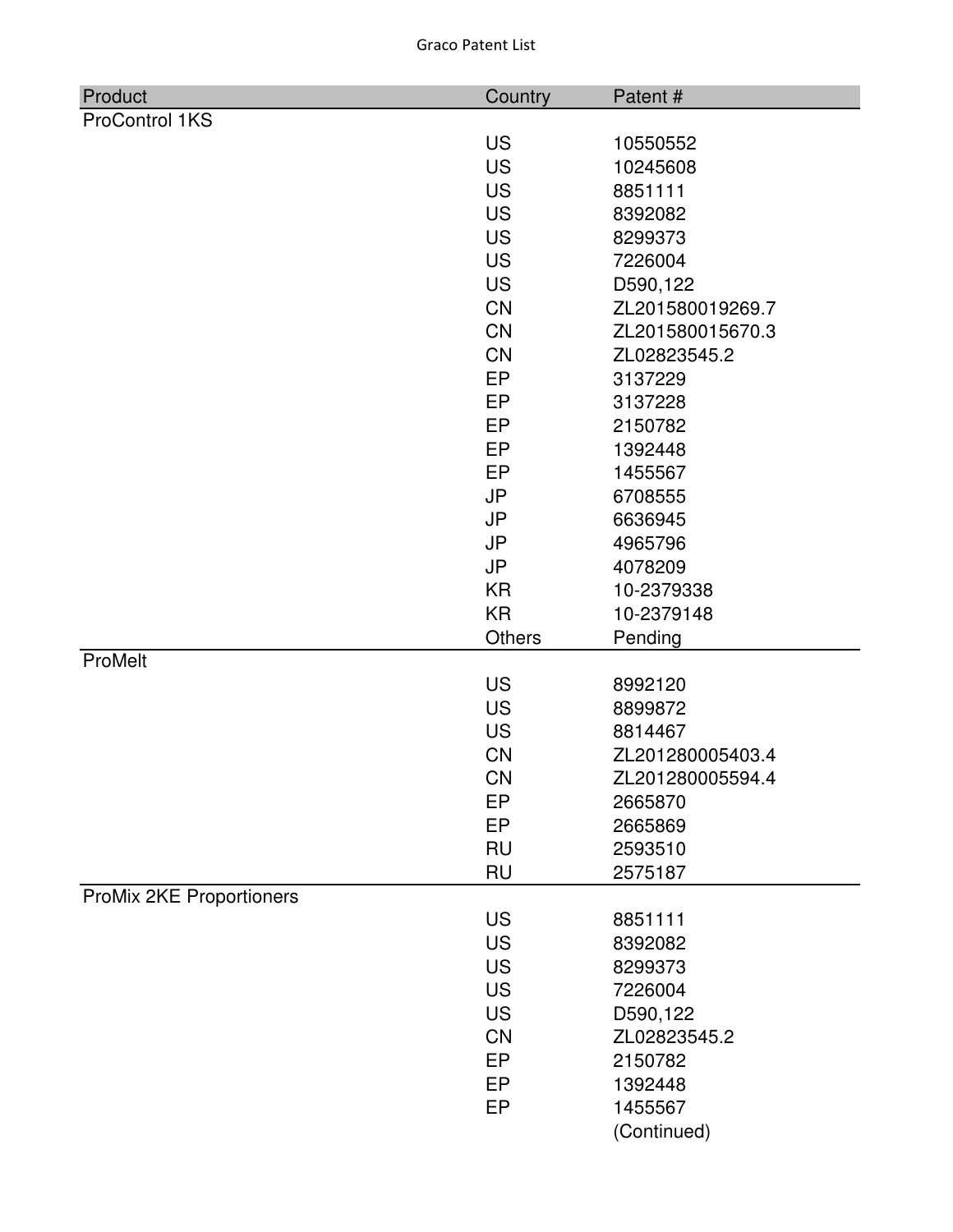| Product                       | Country       | Patent#          |
|-------------------------------|---------------|------------------|
| ProMix 2KE Proportioners      | <b>JP</b>     | 4965796          |
| (Continued)                   | <b>JP</b>     | 4078209          |
| ProMix 2KS, 3KS Proportioners |               |                  |
|                               | <b>US</b>     | 10550552         |
|                               | <b>US</b>     | 10245608         |
|                               | <b>US</b>     | 8851111          |
|                               | <b>US</b>     | 8392082          |
|                               | <b>US</b>     | 8299373          |
|                               | <b>US</b>     | 7226004          |
|                               | <b>US</b>     | D590,122         |
|                               | CN            | ZL201580019269.7 |
|                               | CN            | ZL201580015670.3 |
|                               | CN            | ZL02823545.2     |
|                               | <b>EP</b>     | 3137229          |
|                               | EP            | 3137228          |
|                               | <b>EP</b>     | 2150782          |
|                               | EP            | 1392448          |
|                               | <b>EP</b>     | 1455567          |
|                               | <b>JP</b>     | 6708555          |
|                               | <b>JP</b>     | 6636945          |
|                               | <b>JP</b>     | 4965796          |
|                               | <b>JP</b>     | 4078209          |
|                               | <b>KR</b>     | 10-2379338       |
|                               | <b>KR</b>     | 10-2379148       |
|                               | <b>Others</b> | Pending          |
| ProMix Easy                   |               |                  |
|                               | <b>US</b>     | 8851111          |
|                               | <b>CN</b>     | ZL02823545.2     |
|                               | EP            | 1455567          |
|                               | JP            | 4965796          |
| ProShot                       |               |                  |
|                               | <b>US</b>     | 10919060         |
|                               | <b>US</b>     | 9914141          |
|                               | <b>US</b>     | 9604235          |
|                               | US            | 9604234          |
|                               | <b>US</b>     | 9545643          |
|                               | <b>US</b>     | 9517479          |
|                               | <b>US</b>     | 9016599          |
|                               | US            | 9010658          |
|                               | US            | 8596555          |
|                               | US            |                  |
|                               |               | D692,095         |
|                               | <b>US</b>     | D630,708         |
|                               | <b>US</b>     | D633,176         |
|                               |               | (Continued)      |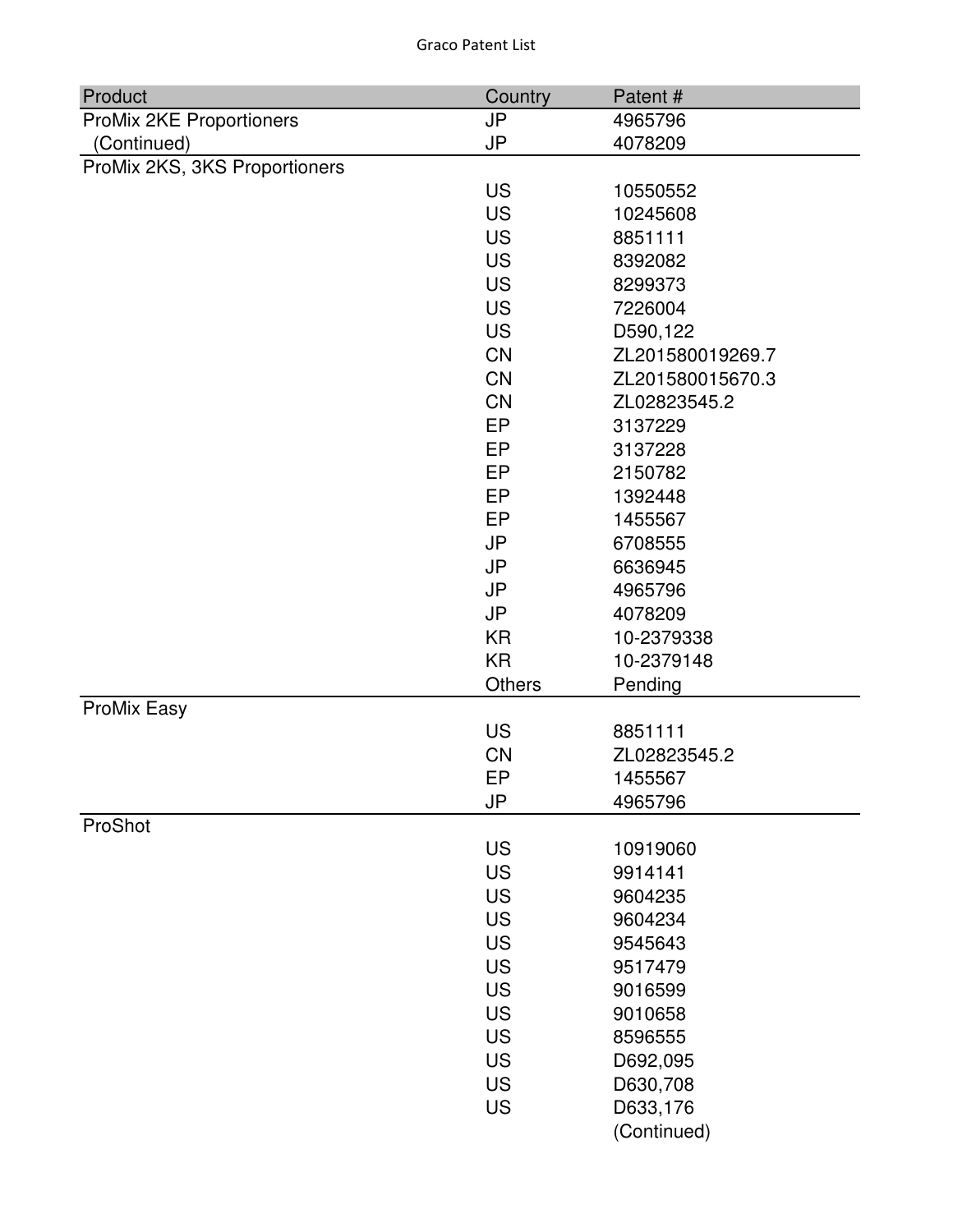| Product             | Country       | Patent#          |
|---------------------|---------------|------------------|
| ProShot (Continued) | AU            | 2014201323       |
|                     | <b>AU</b>     | 2014201325       |
|                     | AU            | 2009308070       |
|                     | <b>CN</b>     | ZL201410198809.X |
|                     | <b>CN</b>     | ZL201180007662.6 |
|                     | <b>CN</b>     | ZL2014101984154  |
|                     | <b>CN</b>     | ZL201410199129.X |
|                     | <b>CN</b>     | ZL201410095051.7 |
|                     | <b>CN</b>     | ZL201280005111.0 |
|                     | <b>CN</b>     | ZL201080020017.3 |
|                     | <b>CN</b>     | ZL200980142239.X |
|                     | EM            | 001336671        |
|                     | EM            | 001225825        |
|                     | EP            | 2865451          |
|                     | EP            | 2865450          |
|                     | EP            | 2865449          |
|                     | EP            | 2777823          |
|                     | EP            | 2528694          |
|                     | EP            | 2427273          |
|                     | EP            | 2349584          |
|                     | <b>GB</b>     | 9001336671       |
|                     | <b>GB</b>     | 9001225825       |
|                     | <b>KR</b>     | 10-2351309       |
|                     | <b>KR</b>     | 10-1694597       |
|                     | <b>KR</b>     | 10-1667067       |
|                     | <b>MX</b>     | 351912           |
|                     | <b>MX</b>     | 343150           |
|                     | <b>MX</b>     | 319555           |
|                     | <b>TW</b>     | 1577455          |
|                     | TW            | 1531415          |
|                     | <b>TW</b>     | 1531414          |
|                     | <b>Others</b> | Pending          |
| ProShot HD          |               |                  |
|                     | US            | 11125226         |
|                     | <b>US</b>     | 10919060         |
|                     | US            | 10315787         |
|                     | US            | 9914141          |
|                     | <b>US</b>     | 9796492          |
|                     | <b>US</b>     | 9732869          |
|                     | <b>US</b>     | 9604235          |
|                     | <b>US</b>     | 9604234          |
|                     | <b>US</b>     | 9545643          |
|                     | US            | 9517479          |
|                     |               | (Continued)      |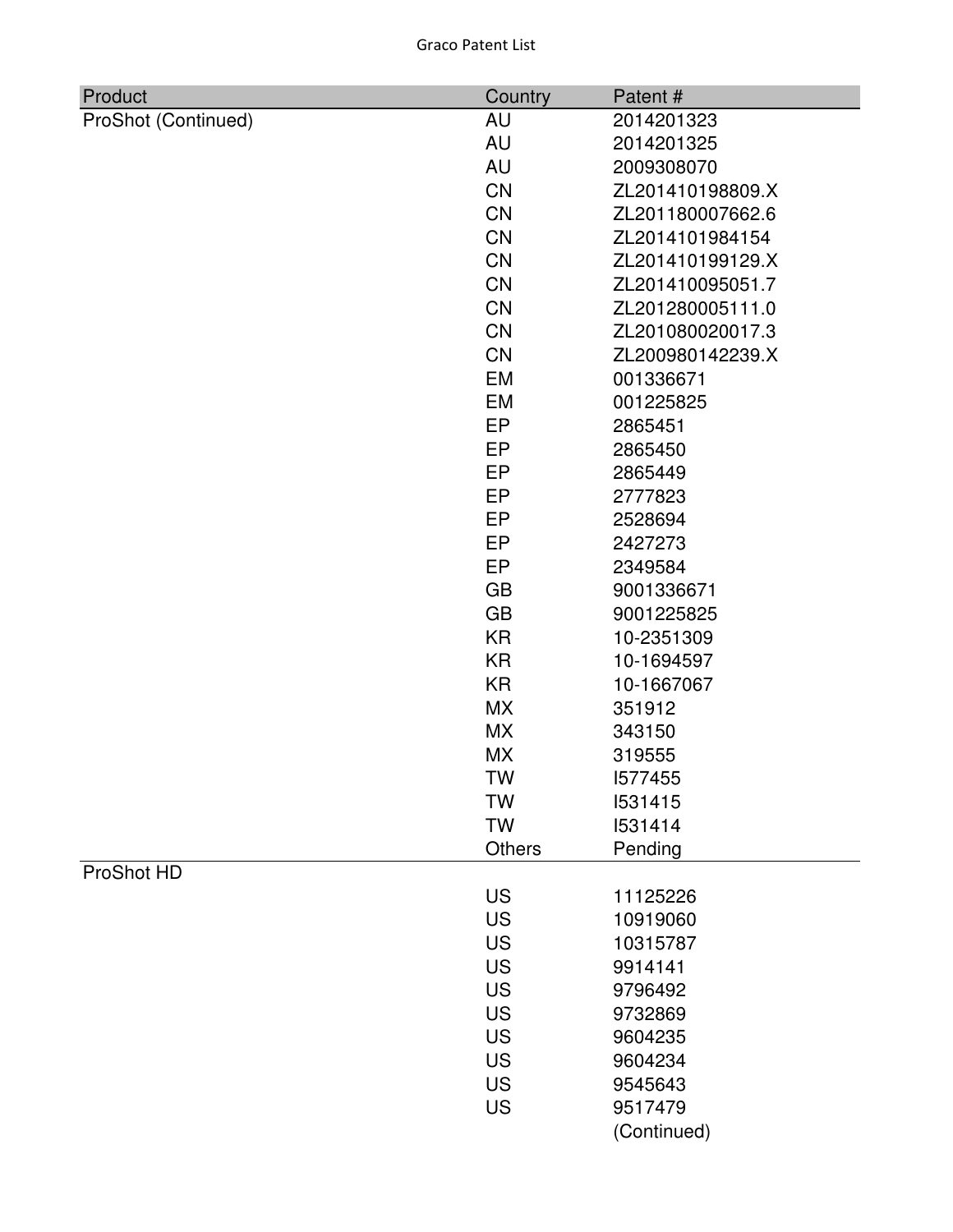| <b>Graco Patent List</b> |  |
|--------------------------|--|
|--------------------------|--|

| Product                    | Country   | Patent#          |
|----------------------------|-----------|------------------|
| ProShot HD (Continued)     | <b>US</b> | 9174231          |
|                            | <b>US</b> | 9016599          |
|                            | <b>US</b> | 9010658          |
|                            | <b>US</b> | 8596555          |
|                            | <b>US</b> | D692,095         |
|                            | <b>AU</b> | 2014201325       |
|                            | <b>AU</b> | 2012328773       |
|                            | <b>AU</b> | 2009308070       |
|                            | <b>CN</b> | ZL201410198809.X |
|                            | <b>CN</b> | ZL201410095051.7 |
|                            | <b>CN</b> | ZL201180007662.6 |
|                            | CN        | ZL201280052618.1 |
|                            | <b>CN</b> | ZL201280069891.5 |
|                            | <b>CN</b> | ZL201410199129.X |
|                            | <b>CN</b> | ZL2014101984154  |
|                            | CN        | ZL201080020017.3 |
|                            | <b>CN</b> | ZL200980142239.X |
|                            | EM        | 001336671        |
|                            | EP        | 3327234          |
|                            | EP        | 2865451          |
|                            | EP        | 2865450          |
|                            | EP        | 2865449          |
|                            | EP        | 2777823          |
|                            | EP        | 2771127          |
|                            | EP        | 2528694          |
|                            | EP        | 2427273          |
|                            | EP        | 2349584          |
|                            | <b>GB</b> | 9001336671       |
|                            | KR        | 10-2351309       |
|                            | KR        | 10-1694597       |
|                            | <b>KR</b> | 10-1667067       |
|                            | МX        | 351912           |
|                            | <b>MX</b> | 343150           |
|                            | <b>MX</b> | 319555           |
|                            | <b>TW</b> | 1577455          |
|                            | <b>TW</b> | 1569880          |
|                            | <b>TW</b> | 1531414          |
|                            | Others    | Pending          |
| <b>ProShot Fine Finish</b> |           |                  |
|                            | US        | 10919060         |
|                            | <b>US</b> | 9914141          |
|                            | <b>US</b> | 9861999          |
|                            | <b>US</b> | 9604235          |
|                            |           | (Continued)      |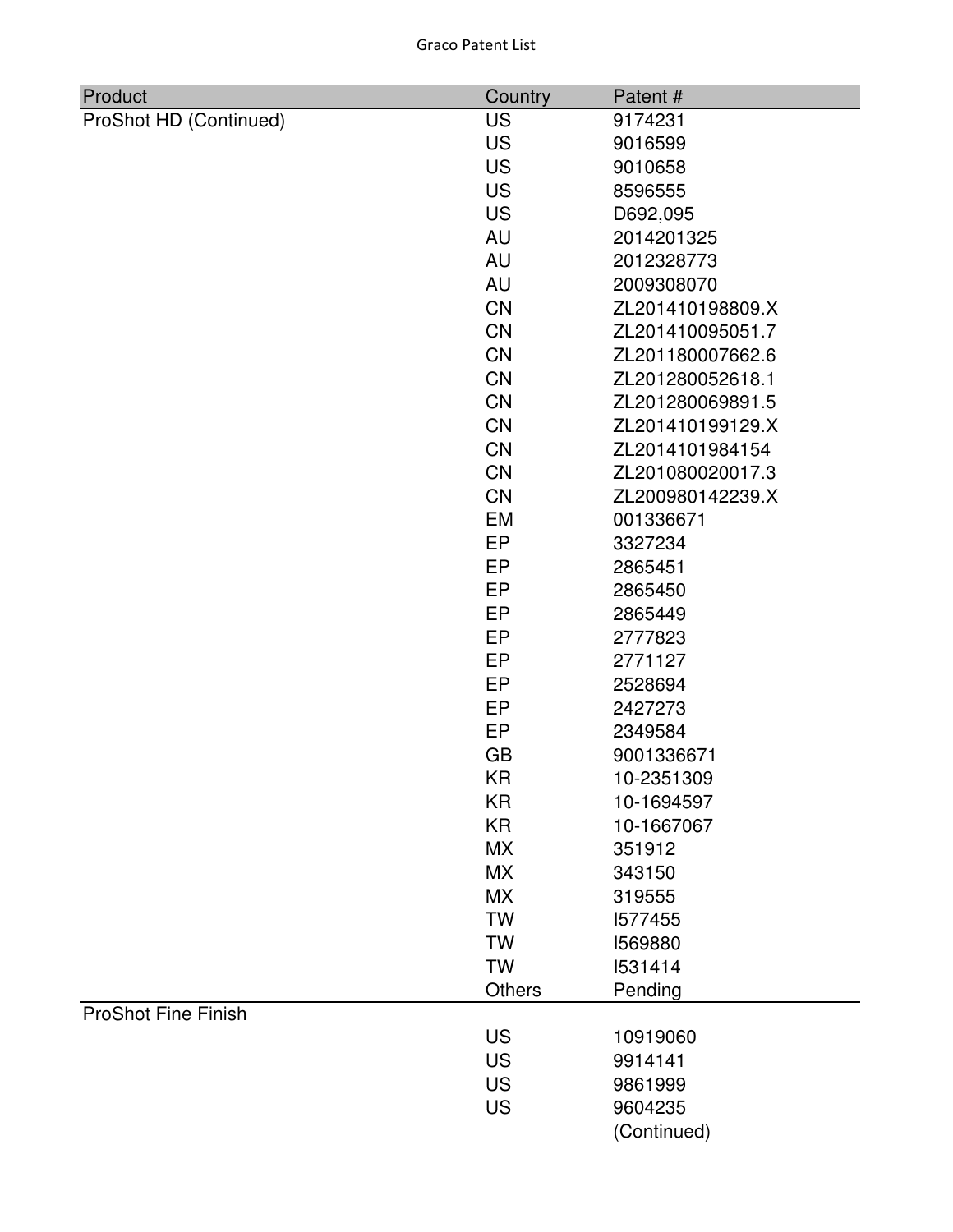| Product                         | Country       | Patent#          |
|---------------------------------|---------------|------------------|
| ProShot Fine Finish (Continued) | <b>US</b>     | 9604234          |
|                                 | <b>US</b>     | 9545643          |
|                                 | <b>US</b>     | 9517479          |
|                                 | <b>US</b>     | 9475073          |
|                                 | <b>US</b>     | 9085008          |
|                                 | <b>US</b>     | 9016599          |
|                                 | <b>US</b>     | 9010658          |
|                                 | <b>US</b>     | 8596555          |
|                                 | <b>US</b>     | D651,691         |
|                                 | <b>AU</b>     | 2014201325       |
|                                 | <b>AU</b>     | 2014201323       |
|                                 | <b>AU</b>     | 2009308070       |
|                                 | <b>CN</b>     | ZL201410199129.X |
|                                 | <b>CN</b>     | ZL201410198809.X |
|                                 | <b>CN</b>     | ZL2014101984154  |
|                                 | CN            | ZL201410095051.7 |
|                                 | <b>CN</b>     | ZL201280005156.8 |
|                                 | <b>CN</b>     | ZL201280005111.0 |
|                                 | CN            | ZL201180007662.6 |
|                                 | CN            | ZL201080020017.3 |
|                                 | <b>CN</b>     | ZL200980142239.X |
|                                 | EM            | 001275374        |
|                                 | <b>EP</b>     | 2865451          |
|                                 | EP            | 2865450          |
|                                 | EP            | 2777823          |
|                                 | <b>EP</b>     | 2663405          |
|                                 | EP            | 2528694          |
|                                 | EP            | 2427273          |
|                                 | EP            | 2349584          |
|                                 | GB            | 9001276474       |
|                                 | <b>KR</b>     | 10-2351309       |
|                                 | <b>KR</b>     | 10-1694597       |
|                                 | <b>KR</b>     | 10-1667067       |
|                                 | <b>MX</b>     | 351912           |
|                                 | <b>MX</b>     | 343150           |
|                                 | <b>MX</b>     | 319555           |
|                                 | <b>TW</b>     | 1577455          |
|                                 | TW            | 1559981          |
|                                 | <b>TW</b>     | 1531414          |
|                                 | <b>Others</b> | Pending          |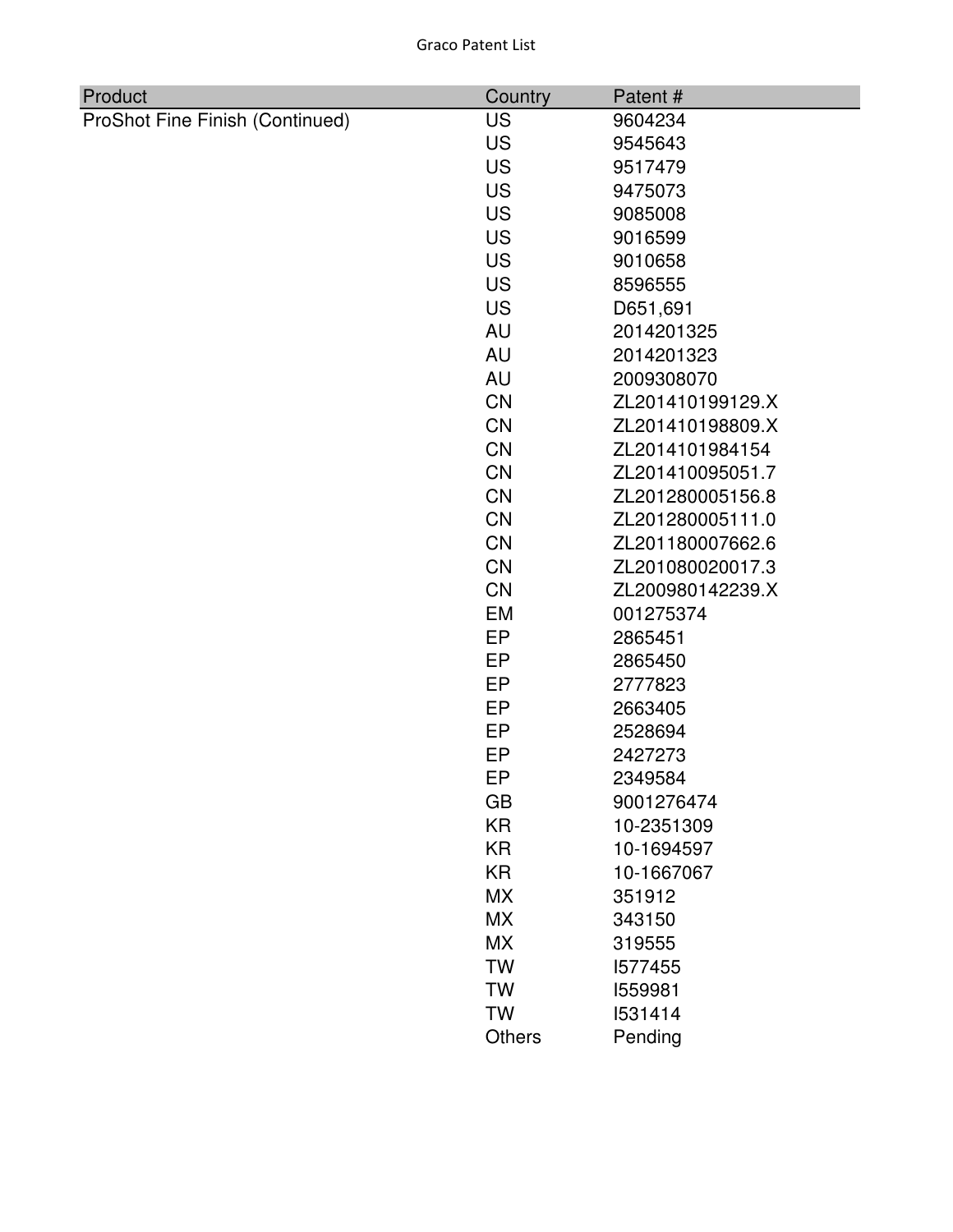| Product        | Country   | Patent#          |
|----------------|-----------|------------------|
| ProShot II     |           |                  |
|                | <b>US</b> | 10919060         |
|                | <b>US</b> | 9914141          |
|                | <b>US</b> | 9604235          |
|                | <b>US</b> | 9604234          |
|                | <b>US</b> | 9545643          |
|                | <b>US</b> | 9517479          |
|                | <b>US</b> | 9010658          |
|                | <b>US</b> | 8596555          |
|                | <b>US</b> | D651,691         |
|                | <b>US</b> | D625,775         |
|                | <b>AU</b> | 2014201325       |
|                | <b>AU</b> | 2009308070       |
|                | <b>CN</b> | ZL201410198809.X |
|                | CN        | ZL201180007662.6 |
|                | CN        | ZL201410199129.X |
|                | CN        | ZL2014101984154  |
|                | <b>CN</b> | ZL201410095051.7 |
|                | CN        | ZL201280005111.0 |
|                | <b>CN</b> | ZL200980142239.X |
|                | EM        | 001275374        |
|                | <b>EP</b> | 2865451          |
|                | EP        | 2865450          |
|                | EP        | 2777823          |
|                | EP        | 2528694          |
|                | EP        | 2349584          |
|                | GB        | 9001275374       |
|                | <b>KR</b> | 10-2351309       |
|                | KR        | 10-1694597       |
|                | <b>KR</b> | 10-1667067       |
|                | <b>MX</b> | 351912           |
|                | <b>MX</b> | 343150           |
|                | <b>MX</b> | 319555           |
|                | <b>TW</b> | 1577455          |
|                | <b>TW</b> | 1531415          |
|                | <b>TW</b> | 1531414          |
|                | Others    | Pending          |
| <b>PROSTEP</b> |           |                  |
|                | US        | D580,515         |
|                |           |                  |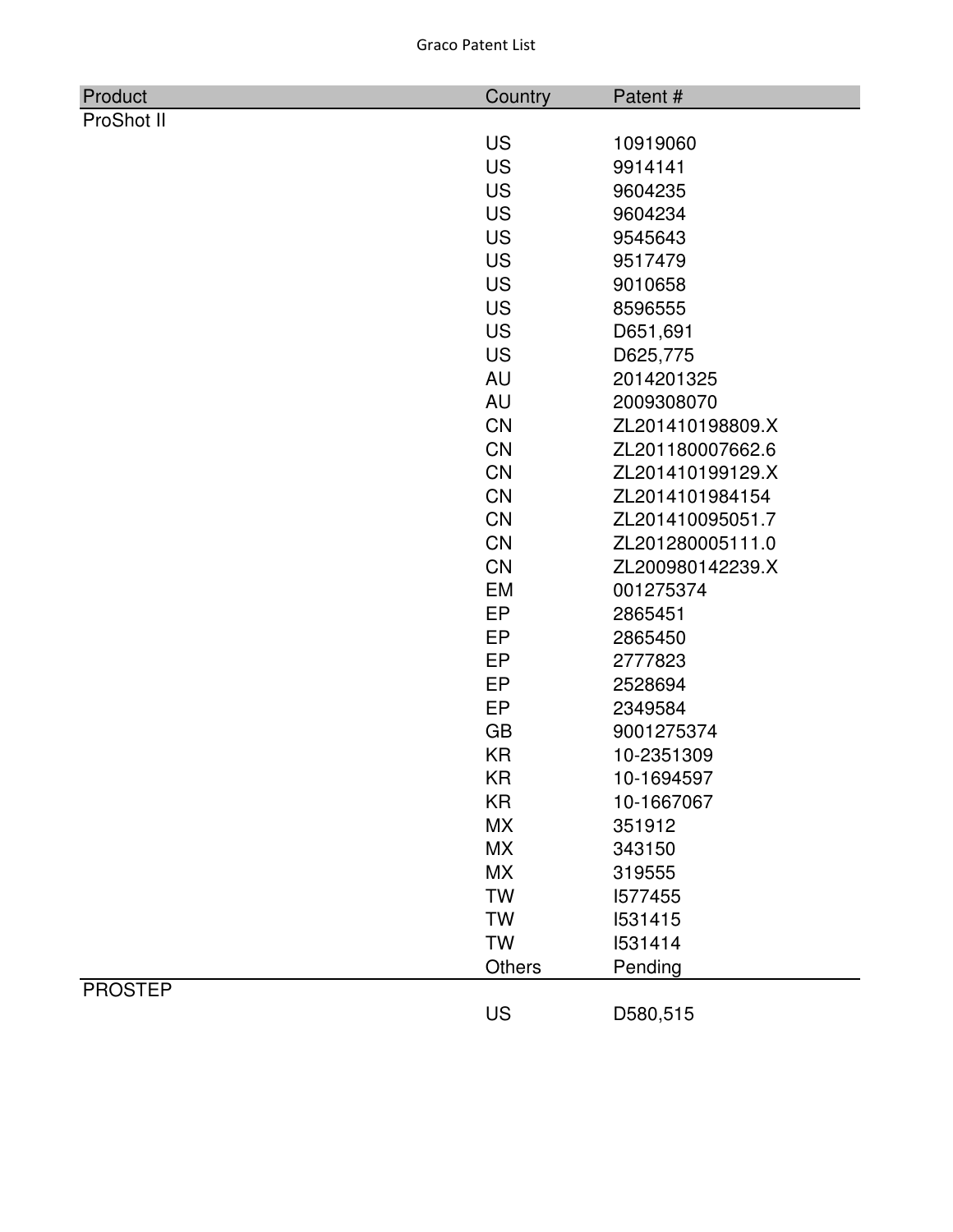|  | <b>Graco Patent List</b> |  |
|--|--------------------------|--|
|--|--------------------------|--|

| <b>US</b><br>D872829<br><b>US</b><br>D872828<br><b>US</b><br>D861759<br><b>US</b><br>D850505<br><b>US</b><br>11292710<br><b>US</b><br>11078069<br><b>US</b><br>10843213<br><b>US</b><br>10647566<br><b>US</b><br>10585303<br><b>US</b><br>10457539<br><b>US</b><br>10442678<br><b>CN</b><br>ZL201830537988.4<br><b>CN</b><br>ZL201830537986.5<br><b>CN</b><br>ZL201830537983.1<br><b>CN</b><br>ZL201830537982.7<br><b>EM</b><br>005653029<br><b>GB</b><br>9005653029<br><b>JP</b><br>1630048<br><b>JP</b><br>1630049<br><b>JP</b><br>1630050<br><b>KR</b><br>30-1017814<br><b>KR</b><br>30-1011346<br><b>KR</b><br>30-1011345<br><b>KR</b><br>30-1008583<br><b>RU</b><br>2762872<br><b>RU</b><br>117191<br><b>RU</b><br>116477<br><b>RU</b><br>116474<br><b>Others</b><br>Pending<br><b>Python Pneumatic Chemical Injection</b><br><b>US</b><br>10914304<br>Pump<br><b>Others</b><br>Pending<br>QED<br><b>US</b><br>11261883<br><b>US</b><br>10662941 | Product             | Country | Patent# |
|-------------------------------------------------------------------------------------------------------------------------------------------------------------------------------------------------------------------------------------------------------------------------------------------------------------------------------------------------------------------------------------------------------------------------------------------------------------------------------------------------------------------------------------------------------------------------------------------------------------------------------------------------------------------------------------------------------------------------------------------------------------------------------------------------------------------------------------------------------------------------------------------------------------------------------------------------------|---------------------|---------|---------|
|                                                                                                                                                                                                                                                                                                                                                                                                                                                                                                                                                                                                                                                                                                                                                                                                                                                                                                                                                       | <b>PULSE Meters</b> |         |         |
|                                                                                                                                                                                                                                                                                                                                                                                                                                                                                                                                                                                                                                                                                                                                                                                                                                                                                                                                                       |                     |         |         |
|                                                                                                                                                                                                                                                                                                                                                                                                                                                                                                                                                                                                                                                                                                                                                                                                                                                                                                                                                       |                     |         |         |
|                                                                                                                                                                                                                                                                                                                                                                                                                                                                                                                                                                                                                                                                                                                                                                                                                                                                                                                                                       |                     |         |         |
|                                                                                                                                                                                                                                                                                                                                                                                                                                                                                                                                                                                                                                                                                                                                                                                                                                                                                                                                                       |                     |         |         |
|                                                                                                                                                                                                                                                                                                                                                                                                                                                                                                                                                                                                                                                                                                                                                                                                                                                                                                                                                       |                     |         |         |
|                                                                                                                                                                                                                                                                                                                                                                                                                                                                                                                                                                                                                                                                                                                                                                                                                                                                                                                                                       |                     |         |         |
|                                                                                                                                                                                                                                                                                                                                                                                                                                                                                                                                                                                                                                                                                                                                                                                                                                                                                                                                                       |                     |         |         |
|                                                                                                                                                                                                                                                                                                                                                                                                                                                                                                                                                                                                                                                                                                                                                                                                                                                                                                                                                       |                     |         |         |
|                                                                                                                                                                                                                                                                                                                                                                                                                                                                                                                                                                                                                                                                                                                                                                                                                                                                                                                                                       |                     |         |         |
|                                                                                                                                                                                                                                                                                                                                                                                                                                                                                                                                                                                                                                                                                                                                                                                                                                                                                                                                                       |                     |         |         |
|                                                                                                                                                                                                                                                                                                                                                                                                                                                                                                                                                                                                                                                                                                                                                                                                                                                                                                                                                       |                     |         |         |
|                                                                                                                                                                                                                                                                                                                                                                                                                                                                                                                                                                                                                                                                                                                                                                                                                                                                                                                                                       |                     |         |         |
|                                                                                                                                                                                                                                                                                                                                                                                                                                                                                                                                                                                                                                                                                                                                                                                                                                                                                                                                                       |                     |         |         |
|                                                                                                                                                                                                                                                                                                                                                                                                                                                                                                                                                                                                                                                                                                                                                                                                                                                                                                                                                       |                     |         |         |
|                                                                                                                                                                                                                                                                                                                                                                                                                                                                                                                                                                                                                                                                                                                                                                                                                                                                                                                                                       |                     |         |         |
|                                                                                                                                                                                                                                                                                                                                                                                                                                                                                                                                                                                                                                                                                                                                                                                                                                                                                                                                                       |                     |         |         |
|                                                                                                                                                                                                                                                                                                                                                                                                                                                                                                                                                                                                                                                                                                                                                                                                                                                                                                                                                       |                     |         |         |
|                                                                                                                                                                                                                                                                                                                                                                                                                                                                                                                                                                                                                                                                                                                                                                                                                                                                                                                                                       |                     |         |         |
|                                                                                                                                                                                                                                                                                                                                                                                                                                                                                                                                                                                                                                                                                                                                                                                                                                                                                                                                                       |                     |         |         |
|                                                                                                                                                                                                                                                                                                                                                                                                                                                                                                                                                                                                                                                                                                                                                                                                                                                                                                                                                       |                     |         |         |
|                                                                                                                                                                                                                                                                                                                                                                                                                                                                                                                                                                                                                                                                                                                                                                                                                                                                                                                                                       |                     |         |         |
|                                                                                                                                                                                                                                                                                                                                                                                                                                                                                                                                                                                                                                                                                                                                                                                                                                                                                                                                                       |                     |         |         |
|                                                                                                                                                                                                                                                                                                                                                                                                                                                                                                                                                                                                                                                                                                                                                                                                                                                                                                                                                       |                     |         |         |
|                                                                                                                                                                                                                                                                                                                                                                                                                                                                                                                                                                                                                                                                                                                                                                                                                                                                                                                                                       |                     |         |         |
|                                                                                                                                                                                                                                                                                                                                                                                                                                                                                                                                                                                                                                                                                                                                                                                                                                                                                                                                                       |                     |         |         |
|                                                                                                                                                                                                                                                                                                                                                                                                                                                                                                                                                                                                                                                                                                                                                                                                                                                                                                                                                       |                     |         |         |
|                                                                                                                                                                                                                                                                                                                                                                                                                                                                                                                                                                                                                                                                                                                                                                                                                                                                                                                                                       |                     |         |         |
|                                                                                                                                                                                                                                                                                                                                                                                                                                                                                                                                                                                                                                                                                                                                                                                                                                                                                                                                                       |                     |         |         |
|                                                                                                                                                                                                                                                                                                                                                                                                                                                                                                                                                                                                                                                                                                                                                                                                                                                                                                                                                       |                     |         |         |
|                                                                                                                                                                                                                                                                                                                                                                                                                                                                                                                                                                                                                                                                                                                                                                                                                                                                                                                                                       |                     |         |         |
|                                                                                                                                                                                                                                                                                                                                                                                                                                                                                                                                                                                                                                                                                                                                                                                                                                                                                                                                                       |                     |         |         |
|                                                                                                                                                                                                                                                                                                                                                                                                                                                                                                                                                                                                                                                                                                                                                                                                                                                                                                                                                       |                     |         |         |
|                                                                                                                                                                                                                                                                                                                                                                                                                                                                                                                                                                                                                                                                                                                                                                                                                                                                                                                                                       |                     |         |         |
|                                                                                                                                                                                                                                                                                                                                                                                                                                                                                                                                                                                                                                                                                                                                                                                                                                                                                                                                                       |                     |         |         |
| <b>US</b><br>10502039                                                                                                                                                                                                                                                                                                                                                                                                                                                                                                                                                                                                                                                                                                                                                                                                                                                                                                                                 |                     |         |         |
| <b>US</b><br>10307805                                                                                                                                                                                                                                                                                                                                                                                                                                                                                                                                                                                                                                                                                                                                                                                                                                                                                                                                 |                     |         |         |
| <b>US</b><br>10272356                                                                                                                                                                                                                                                                                                                                                                                                                                                                                                                                                                                                                                                                                                                                                                                                                                                                                                                                 |                     |         |         |
| <b>US</b><br>10144043                                                                                                                                                                                                                                                                                                                                                                                                                                                                                                                                                                                                                                                                                                                                                                                                                                                                                                                                 |                     |         |         |
| <b>US</b><br>10107057                                                                                                                                                                                                                                                                                                                                                                                                                                                                                                                                                                                                                                                                                                                                                                                                                                                                                                                                 |                     |         |         |
| <b>US</b><br>10053955                                                                                                                                                                                                                                                                                                                                                                                                                                                                                                                                                                                                                                                                                                                                                                                                                                                                                                                                 |                     |         |         |
| <b>US</b><br>10030651                                                                                                                                                                                                                                                                                                                                                                                                                                                                                                                                                                                                                                                                                                                                                                                                                                                                                                                                 |                     |         |         |
| (Continued)                                                                                                                                                                                                                                                                                                                                                                                                                                                                                                                                                                                                                                                                                                                                                                                                                                                                                                                                           |                     |         |         |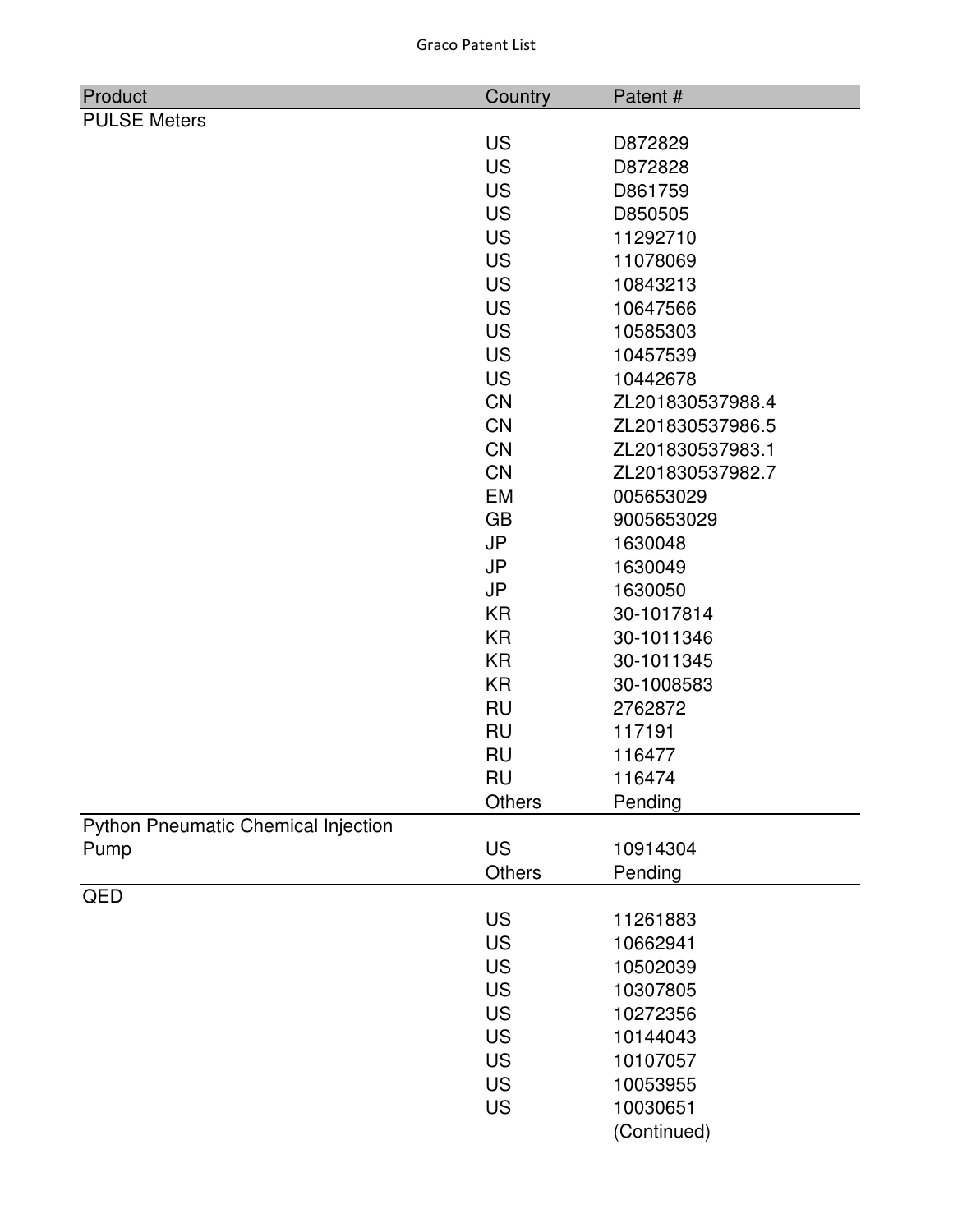| <b>Graco Patent List</b> |  |
|--------------------------|--|
|                          |  |

| Product                | Country   | Patent#          |
|------------------------|-----------|------------------|
| <b>QED</b> (Continued) | <b>US</b> | 10029291         |
|                        | <b>US</b> | 9926759          |
|                        | <b>US</b> | 9909598          |
|                        | <b>US</b> | 9850741          |
|                        | <b>US</b> | 9695945          |
|                        | <b>US</b> | 9587483          |
|                        | <b>US</b> | 9068421          |
|                        | <b>US</b> | 9062536          |
|                        | <b>US</b> | 9062510          |
|                        | <b>US</b> | 8800597          |
|                        | <b>US</b> | 8756991          |
|                        | <b>US</b> | 8678353          |
|                        | <b>US</b> | 8678348          |
|                        | <b>US</b> | 8523152          |
|                        | AU        | 2016251902       |
|                        | AU        | 2015301609       |
|                        | AU        | 2015289838       |
|                        | AU        | 2015218230       |
|                        | AU        | 2013371459       |
|                        | CA        | 2941082          |
|                        | CA        | 2964246          |
|                        | CA        | 2938905          |
|                        | CA        | 2986312          |
|                        | <b>CN</b> | ZL201880007560.6 |
|                        | <b>CN</b> | ZL201710621110.3 |
|                        | <b>CN</b> | ZL2017102550796  |
|                        | <b>CN</b> | ZL201680021823.X |
|                        | CN        | ZL201580041793.4 |
|                        | <b>CN</b> | ZL201580019600.5 |
|                        | CN        | ZL201580008992.5 |
|                        | CN        | ZL201380069134.2 |
|                        | EP        | 3591379          |
|                        | EP        | 3285989          |
|                        | EP        | 3276122          |
|                        | EP        | 3177410          |
|                        | EP        | 3169458          |
|                        | EP        | 3108143          |
|                        | EP        | 3235552          |
|                        | Others    | Pending          |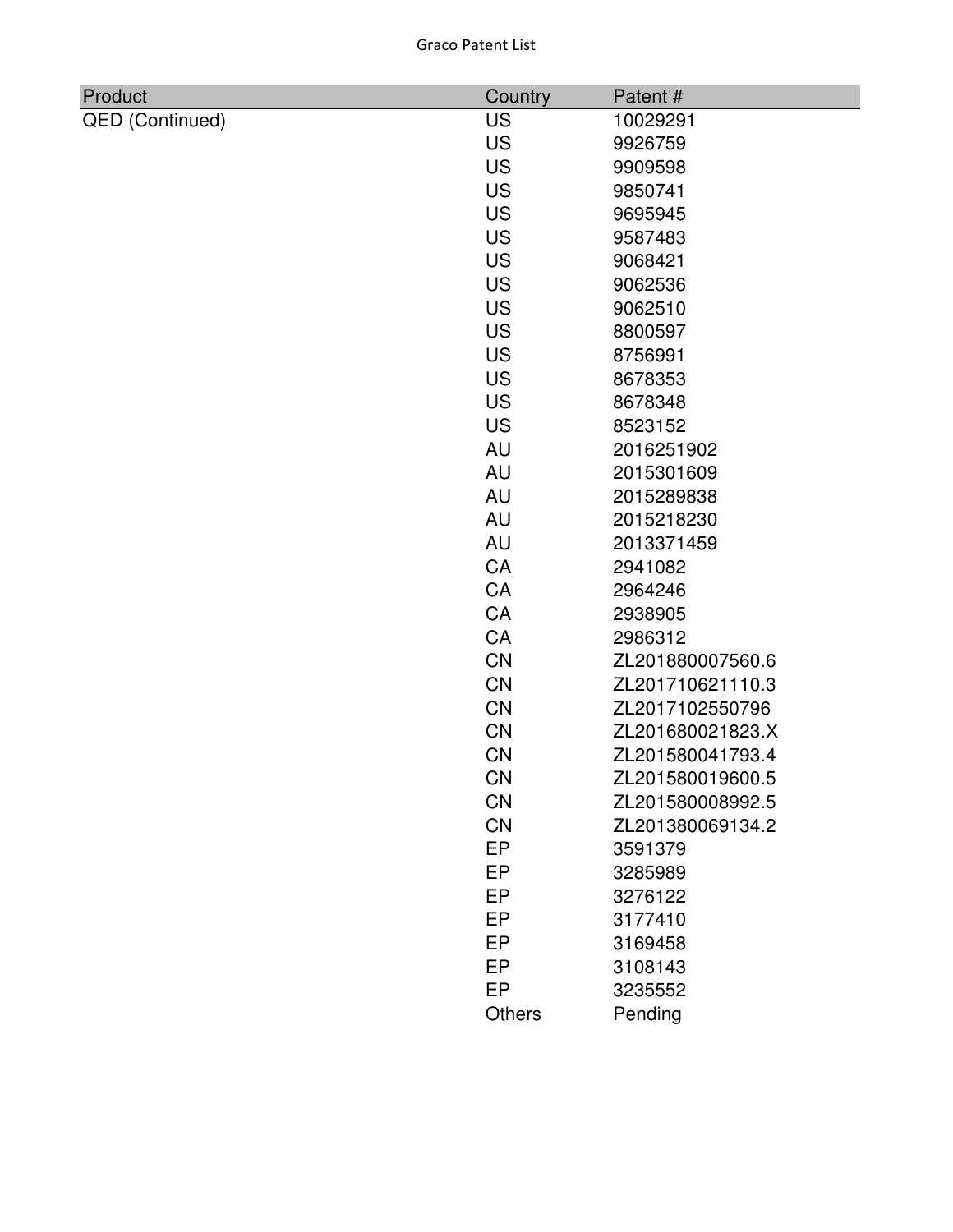| Product        | Country   | Patent#          |
|----------------|-----------|------------------|
| <b>QuikPak</b> |           |                  |
|                | <b>US</b> | D898880          |
|                | <b>US</b> | D296352          |
|                | <b>US</b> | D895776          |
|                | <b>US</b> | D385775          |
|                | <b>US</b> | 10989306         |
|                | AU        | 201912895        |
|                | AU        | 201912504        |
|                | AU        | 201912522        |
|                | AU        | 201912524        |
|                | <b>BR</b> | BR302019002239-7 |
|                | <b>BR</b> | BR302019002238-9 |
|                | <b>BR</b> | BR302019002237-0 |
|                | <b>BR</b> | BR302019002235-4 |
|                | <b>CN</b> | ZL2019102386358  |
|                | <b>CN</b> | ZL2019102328757  |
|                | <b>CN</b> | ZL201930253518.8 |
|                | <b>CN</b> | ZL201930246199X  |
|                | <b>CN</b> | ZL201680042361X  |
|                | <b>EM</b> | 006398665        |
|                | EM        | 006398640        |
|                | EP        | 3546747          |
|                | <b>EP</b> | 3546745          |
|                | EP        | 3338011          |
|                | <b>GB</b> | 9006398640       |
|                | <b>GB</b> | 9006398665       |
|                | IN        | 318120-001       |
|                | IN        | 318063-001       |
|                | ΚR        | 30-1065240       |
|                | KR        | 30-1065069       |
|                | <b>KR</b> | 30-1065068       |
|                | <b>KR</b> | 30-1065067       |
|                | <b>RU</b> | 119799           |
|                | <b>TW</b> | D205704          |
|                | <b>TW</b> | D205705          |
|                | <b>TW</b> | D203587          |
|                | <b>TW</b> | D203588          |
|                | Others    | Pending          |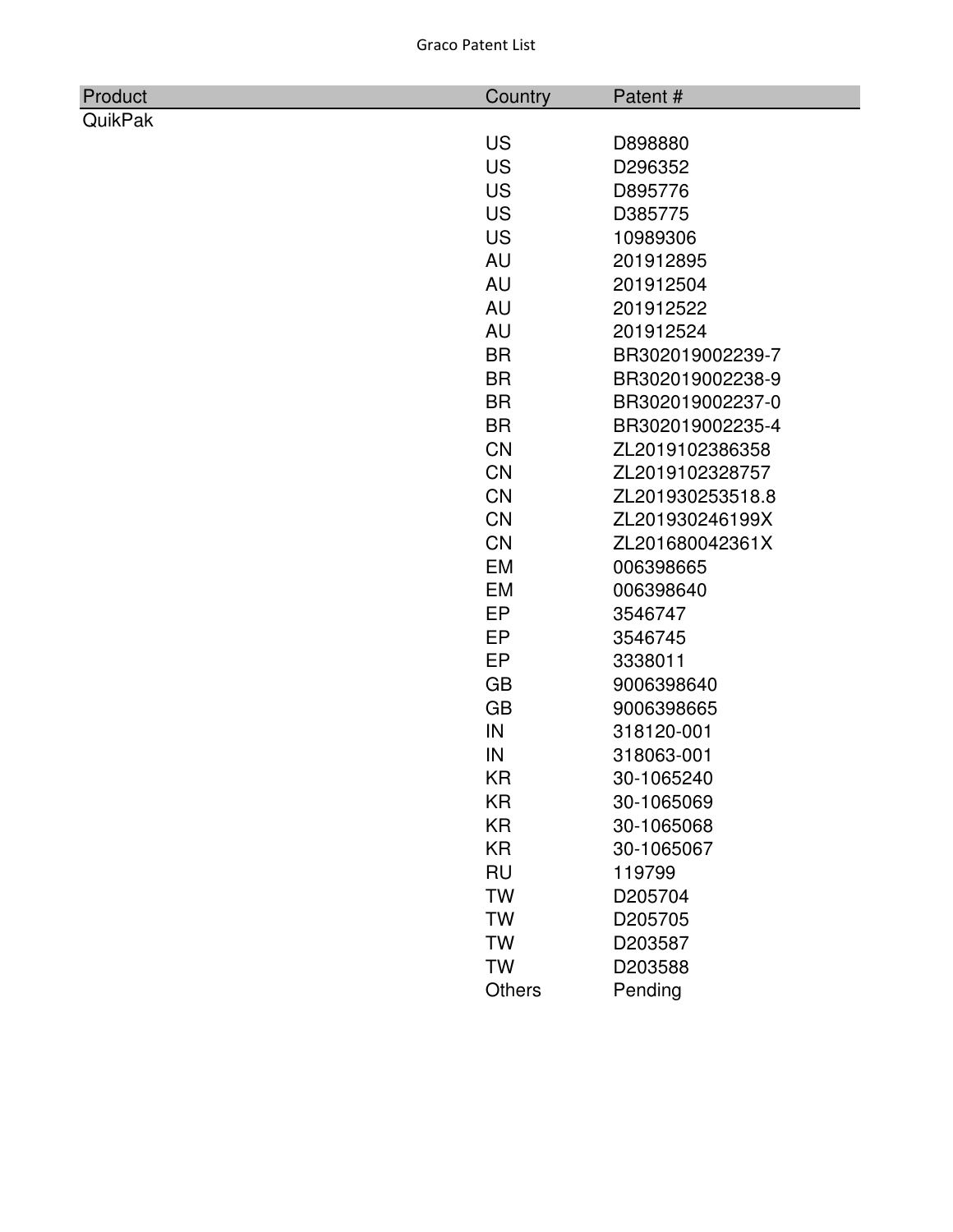| Product              | Country                | Patent#              |
|----------------------|------------------------|----------------------|
| Reactor <sub>3</sub> |                        |                      |
|                      | <b>US</b>              | 11249498             |
|                      | <b>US</b>              | 11184689             |
|                      | <b>US</b>              | 11144079             |
|                      | <b>US</b>              | 10890929             |
|                      | <b>US</b>              | 9939822              |
|                      | <b>US</b>              | 8568104              |
|                      | <b>AU</b>              | 2003291660           |
|                      | EP                     | 2364952              |
|                      | <b>JP</b>              | 5230057              |
|                      | <b>KR</b>              | 10-1071018           |
|                      | <b>Others</b>          | Pending              |
| Reactor 2            |                        |                      |
|                      | <b>US</b>              | 11249498             |
|                      | <b>US</b><br><b>US</b> | 11184689             |
|                      | <b>US</b>              | 11144079<br>10890929 |
|                      | <b>US</b>              | 9939822              |
|                      | <b>US</b>              | 8568104              |
|                      | <b>US</b>              | D713,865             |
|                      | <b>AU</b>              | 2003291660           |
|                      | <b>CN</b>              | ZL201430131133.3     |
|                      | EM                     | 002478479            |
|                      | EP                     | 2364952              |
|                      | <b>GB</b>              | 9002478479           |
|                      | <b>JP</b>              | 5230057              |
|                      | <b>KR</b>              | 10-1071018           |
|                      | <b>Others</b>          | Pending              |
| Reactor 2, Electric  |                        |                      |
|                      | <b>US</b>              | 9027849              |
|                      | <b>US</b>              | 8568104              |
|                      | <b>US</b>              | 7822326              |
|                      | <b>US</b>              | 8249437              |
|                      | <b>US</b>              | 8392082              |
|                      | <b>US</b>              | D590,122             |
|                      | <b>US</b>              | 8299373              |
|                      | <b>AU</b>              | 2003291660           |
|                      | CN                     | ZL200580004155.1     |
|                      | <b>EP</b>              | 2364952              |
|                      | EP                     | 2150782              |
|                      | <b>EP</b>              | 1718903              |
|                      | <b>JP</b>              | 5230057              |
|                      |                        | (Continued)          |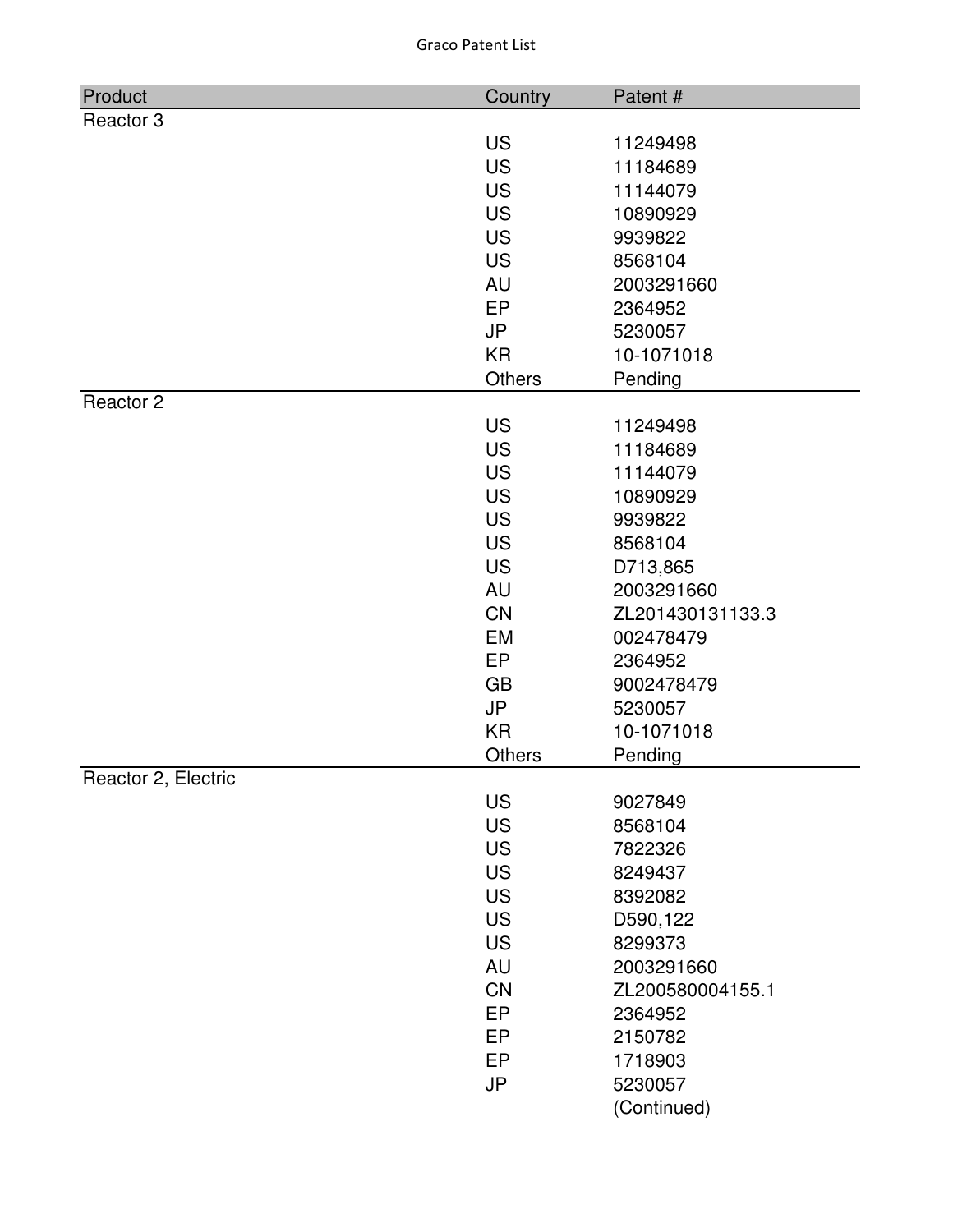| Product<br>Country<br>Patent #<br>Reactor 2, Electric (Continued)<br><b>KR</b><br>1290066<br>KR<br>10-1071018<br><b>RU</b><br>2359181<br>Reactor 2, Hydraulic (H25, H30, H40,<br>H50, HXP2 and HXP3)<br><b>US</b><br>D774116<br><b>US</b><br>D590122<br><b>US</b><br>8568104<br><b>US</b><br>8392028 |  |
|------------------------------------------------------------------------------------------------------------------------------------------------------------------------------------------------------------------------------------------------------------------------------------------------------|--|
|                                                                                                                                                                                                                                                                                                      |  |
|                                                                                                                                                                                                                                                                                                      |  |
|                                                                                                                                                                                                                                                                                                      |  |
|                                                                                                                                                                                                                                                                                                      |  |
|                                                                                                                                                                                                                                                                                                      |  |
|                                                                                                                                                                                                                                                                                                      |  |
|                                                                                                                                                                                                                                                                                                      |  |
|                                                                                                                                                                                                                                                                                                      |  |
| <b>US</b><br>8299373                                                                                                                                                                                                                                                                                 |  |
| <b>US</b><br>8249437                                                                                                                                                                                                                                                                                 |  |
| <b>US</b><br>7822326                                                                                                                                                                                                                                                                                 |  |
| <b>AU</b>                                                                                                                                                                                                                                                                                            |  |
| 2003291660                                                                                                                                                                                                                                                                                           |  |
| <b>CN</b><br>ZL201530281012.1                                                                                                                                                                                                                                                                        |  |
| <b>CN</b><br>ZL200580004155.1                                                                                                                                                                                                                                                                        |  |
| EM<br>002760330                                                                                                                                                                                                                                                                                      |  |
| EP<br>2364952                                                                                                                                                                                                                                                                                        |  |
| EP<br>2150782                                                                                                                                                                                                                                                                                        |  |
| <b>EP</b><br>1718903                                                                                                                                                                                                                                                                                 |  |
| <b>GB</b><br>9002760330                                                                                                                                                                                                                                                                              |  |
| IN<br>276431                                                                                                                                                                                                                                                                                         |  |
| JP<br>1546766                                                                                                                                                                                                                                                                                        |  |
| <b>JP</b><br>5230057                                                                                                                                                                                                                                                                                 |  |
| KR<br>1290066                                                                                                                                                                                                                                                                                        |  |
| <b>KR</b><br>10-1071018                                                                                                                                                                                                                                                                              |  |
| <b>RU</b><br>2359181                                                                                                                                                                                                                                                                                 |  |
| Reactor 2, Integrated                                                                                                                                                                                                                                                                                |  |
| <b>US</b><br>9221669                                                                                                                                                                                                                                                                                 |  |
| <b>US</b><br>8568104                                                                                                                                                                                                                                                                                 |  |
| <b>US</b><br>7822326                                                                                                                                                                                                                                                                                 |  |
| <b>US</b><br>8249437                                                                                                                                                                                                                                                                                 |  |
| <b>US</b><br>8392028                                                                                                                                                                                                                                                                                 |  |
| <b>US</b><br>D590,122                                                                                                                                                                                                                                                                                |  |
| <b>US</b><br>8299373                                                                                                                                                                                                                                                                                 |  |
| <b>AU</b><br>2003291660                                                                                                                                                                                                                                                                              |  |
| CN<br>ZL200580004155.1                                                                                                                                                                                                                                                                               |  |
| EP<br>2364952                                                                                                                                                                                                                                                                                        |  |
| EP<br>2150782                                                                                                                                                                                                                                                                                        |  |
| EP<br>1718903                                                                                                                                                                                                                                                                                        |  |
| <b>JP</b><br>5230057                                                                                                                                                                                                                                                                                 |  |
|                                                                                                                                                                                                                                                                                                      |  |

KR 10-1071018

(Continued)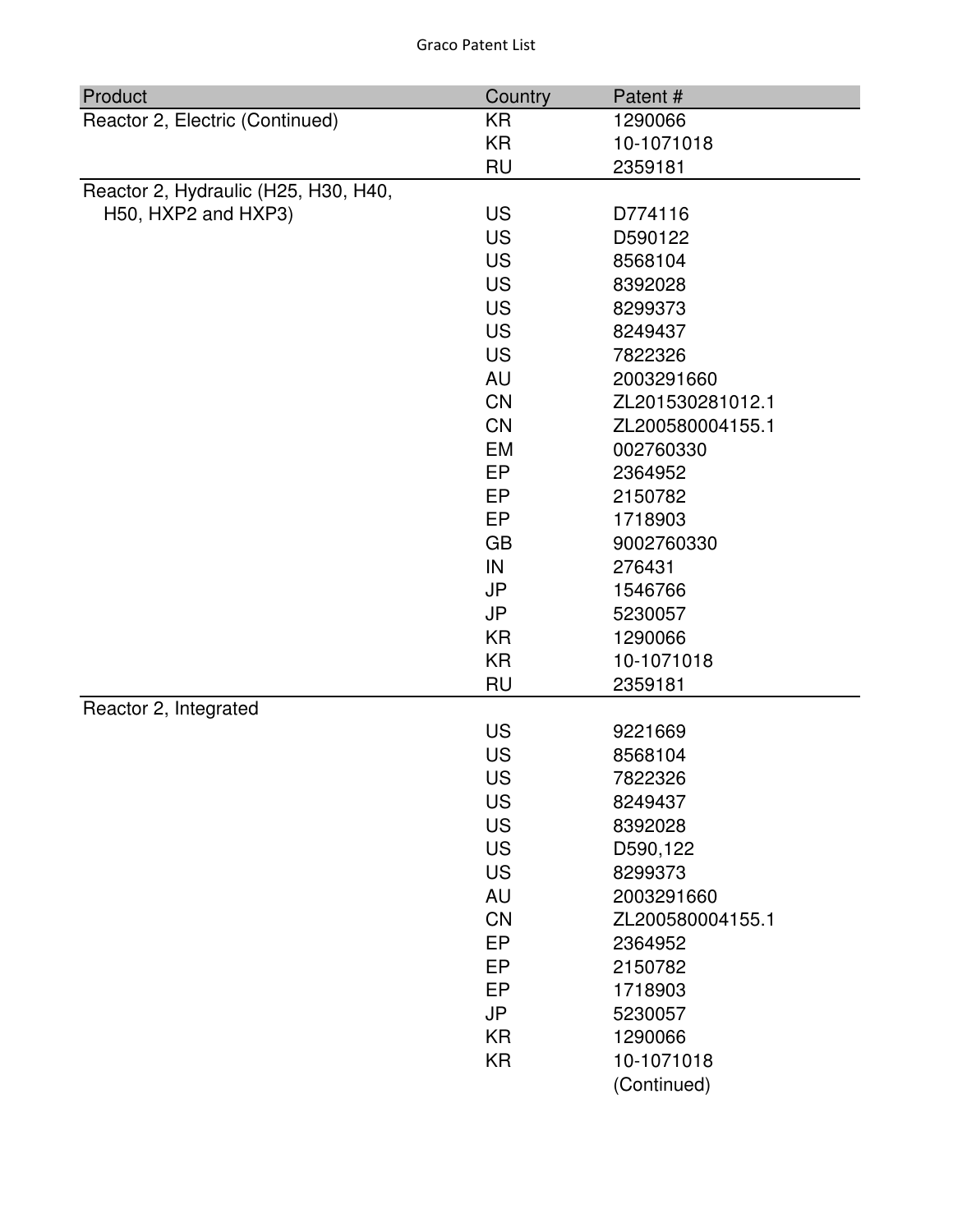| Product                           | Country   | Patent#          |
|-----------------------------------|-----------|------------------|
| Reactor 2, Integrated (Continued) | <b>RU</b> | 2603203          |
|                                   | <b>RU</b> | 2359181          |
|                                   | <b>TW</b> | 1558911          |
|                                   | Others    | Pending          |
| Reactor A-25, A-XP1               |           |                  |
|                                   | <b>US</b> | 8249437          |
|                                   | <b>US</b> | 7822326          |
|                                   | <b>US</b> | D661,714         |
|                                   | <b>CN</b> | ZL200580004155.1 |
|                                   | EP        | 1718903          |
|                                   | <b>KR</b> | 1290066          |
|                                   | <b>RU</b> | 2359181          |
| Reactor E-10                      |           |                  |
|                                   | <b>US</b> | 9,849,475        |
|                                   | <b>US</b> | 8568104          |
|                                   | <b>US</b> | 8249437          |
|                                   | <b>US</b> | 7822326          |
|                                   | <b>AU</b> | 2003291660       |
|                                   | <b>CN</b> | ZL201380065819.X |
|                                   | CN        | ZL200580004155.1 |
|                                   | EP        | 1718903          |
|                                   | <b>EP</b> | 2364952          |
|                                   | EP        | 2931437          |
|                                   | <b>JP</b> | 6262766          |
|                                   | <b>JP</b> | 5230057          |
|                                   | <b>KR</b> | 10-2145377       |
|                                   | <b>KR</b> | 1290066          |
|                                   | KR        | 10-1071018       |
|                                   | <b>RU</b> | 2645491          |
|                                   | <b>RU</b> | 2359181          |
| Reactor E-10hp                    |           |                  |
|                                   | <b>US</b> | 9,849,475        |
|                                   | <b>US</b> | D734832          |
|                                   | <b>US</b> | 8568104          |
|                                   | <b>US</b> | 8249437          |
|                                   | <b>US</b> | 7822326          |
|                                   | <b>AU</b> | 2003291660       |
|                                   | <b>CN</b> | ZL201380065819.X |
|                                   | <b>CN</b> | ZL201330655276.X |
|                                   | CN        | ZL200580004155.1 |
|                                   | EM        | 002412155        |
|                                   |           | (Continued)      |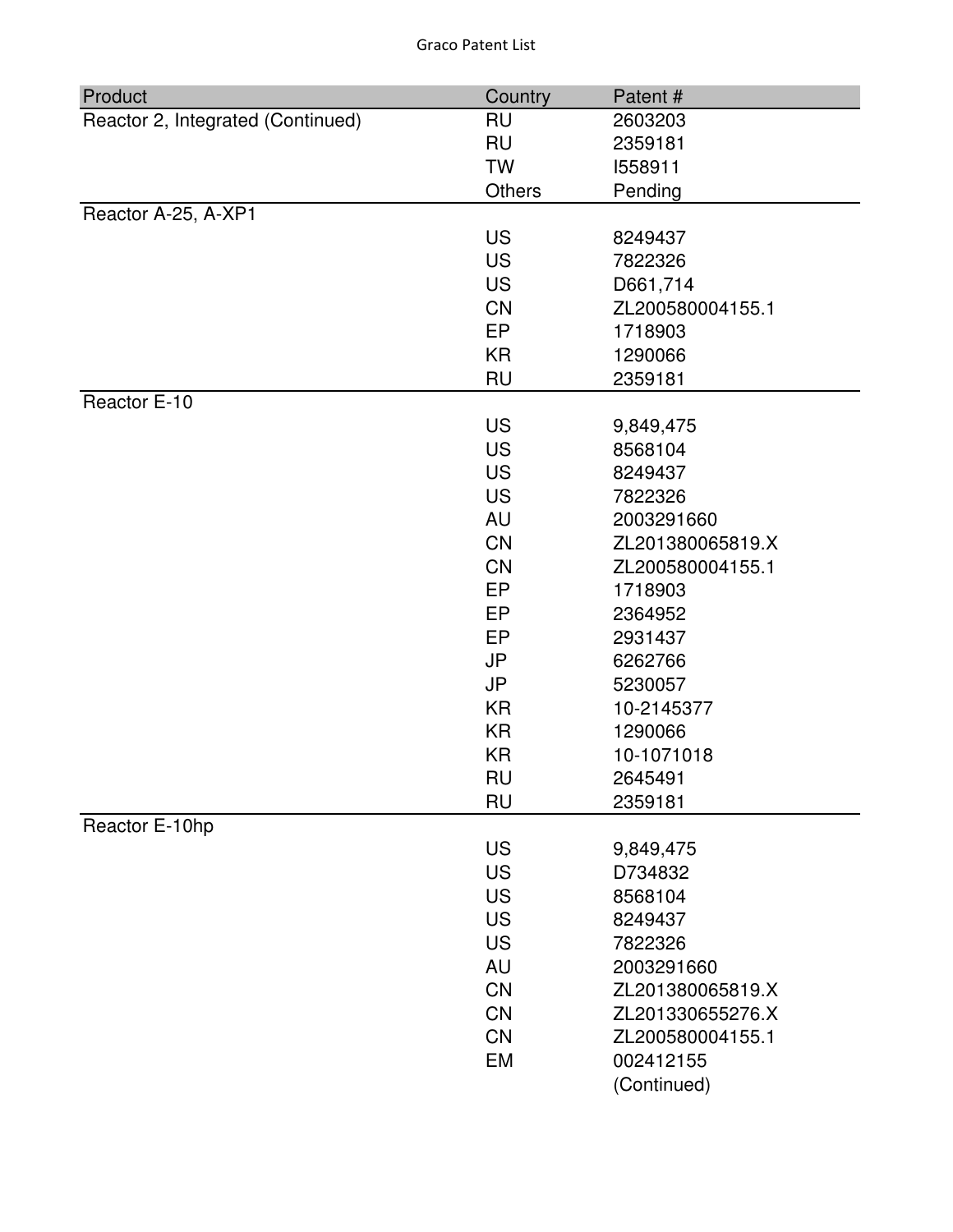| Product                           | Country                | Patent#            |
|-----------------------------------|------------------------|--------------------|
| Reactor E-10hp (Continued)        | EP                     | 2931437            |
|                                   | EP                     | 2364952            |
|                                   | <b>EP</b>              | 1718903            |
|                                   | <b>GB</b>              | 9002412155         |
|                                   | <b>JP</b>              | 6262766            |
|                                   | <b>JP</b>              | 5230057            |
|                                   | KR                     | 10-2145377         |
|                                   | <b>KR</b>              | 1290066            |
|                                   | <b>KR</b>              | 10-1071018         |
|                                   | <b>RU</b>              | 2645491            |
|                                   | <b>RU</b>              | 2359181            |
| Reactor E20, E30, EXP1, EXP2      |                        |                    |
|                                   | <b>US</b>              | 8249437            |
|                                   | <b>US</b>              | 8568104            |
|                                   | <b>US</b>              | 7822326            |
|                                   | AU                     | 2003291660         |
|                                   | <b>CN</b>              | ZL200580004155.1   |
|                                   | EP                     | 2364952            |
|                                   | <b>EP</b>              | 1718903            |
|                                   | <b>JP</b>              | 5230057            |
|                                   | <b>KR</b>              | 1290066            |
|                                   | <b>KR</b>              | 10-1071018         |
|                                   | <b>RU</b>              | 2359181            |
| Reactor, Integrated (E30i, EXP2i) |                        |                    |
|                                   | <b>US</b><br><b>US</b> | 9221669<br>8568104 |
|                                   | <b>US</b>              | 8392082            |
|                                   | <b>US</b>              | 8299373            |
|                                   | <b>US</b>              | 8249437            |
|                                   | <b>US</b>              | 7822326            |
|                                   | <b>US</b>              | D704,236           |
|                                   | <b>US</b>              | D703,710           |
|                                   | <b>US</b>              | D703,709           |
|                                   | <b>US</b>              | D590,122           |
|                                   | AU                     | 2003291660         |
|                                   | <b>CN</b>              | ZL200580004155.1   |
|                                   | EP                     | 2364952            |
|                                   | EP                     | 2150782            |
|                                   | EP                     | 1718903            |
|                                   | <b>JP</b>              | 5230057            |
|                                   | <b>KR</b>              | 1290066            |
|                                   | <b>KR</b>              | 10-1071018         |
|                                   |                        | (Continued)        |
|                                   |                        |                    |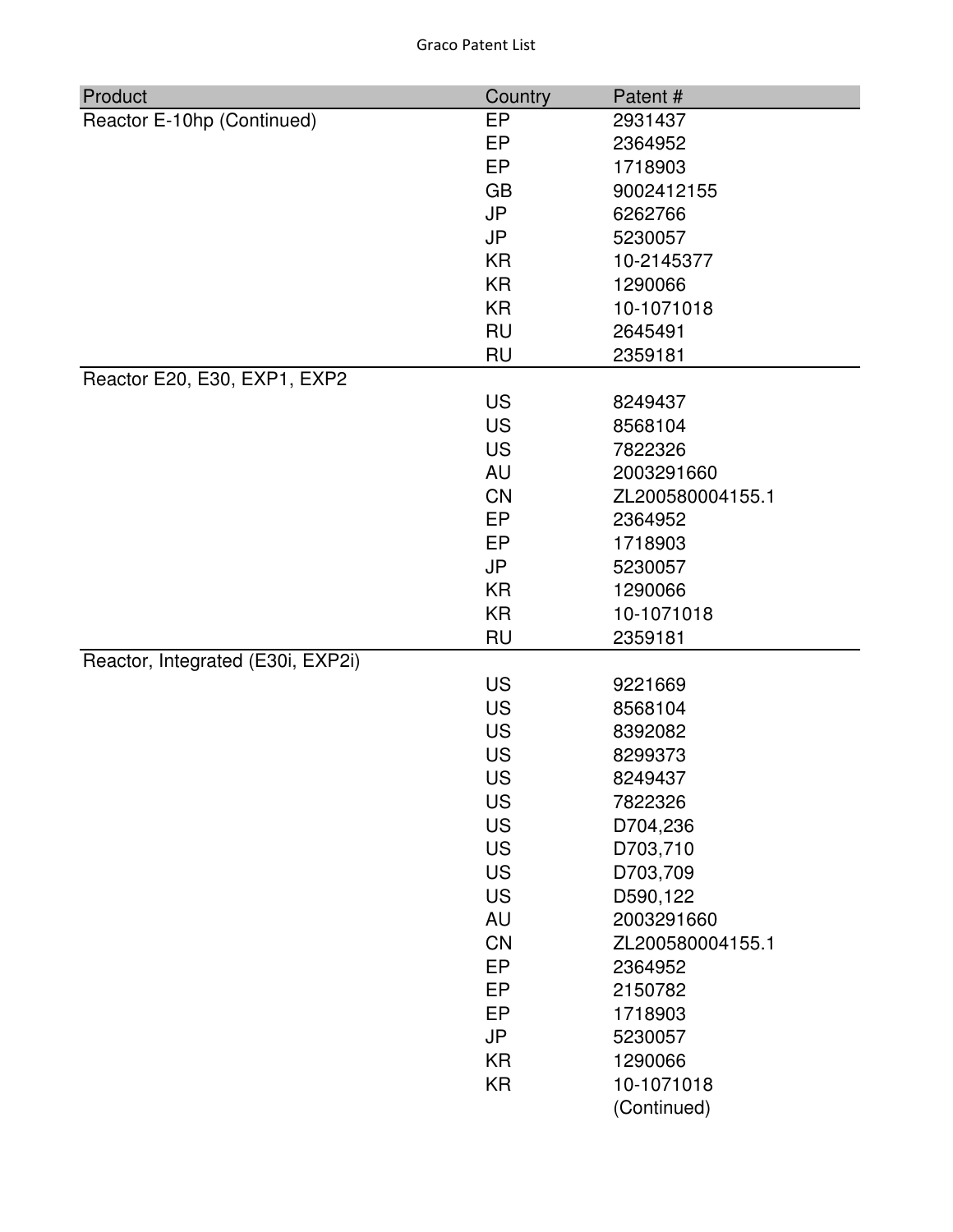| Product                            | Country       | Patent#          |
|------------------------------------|---------------|------------------|
| Reactor, Integrated (E30i, EXP2i)  | <b>RU</b>     | 2603203          |
| (Continued)                        | <b>RU</b>     | 2359181          |
|                                    | <b>TW</b>     | 1558911          |
|                                    | <b>Others</b> | Pending          |
| Reactor E8p                        |               |                  |
|                                    | <b>US</b>     | 9810361          |
|                                    | <b>US</b>     | D662,516         |
|                                    | <b>US</b>     | 7822326          |
|                                    | <b>US</b>     | 8249437          |
|                                    | <b>US</b>     | 8568104          |
|                                    | AU            | 2003291660       |
|                                    | <b>CN</b>     | ZL200580004155.1 |
|                                    | EP            | 1718903          |
|                                    | EP            | 2364952          |
|                                    | <b>JP</b>     | 5230057          |
|                                    | KR            | 1290066          |
|                                    | <b>KR</b>     | 10-1071018       |
|                                    | <b>RU</b>     | 2359181          |
| <b>Reactor Heated Hose</b>         |               |                  |
|                                    | <b>CN</b>     | ZL201380020624.3 |
|                                    | <b>JP</b>     | 6389165          |
|                                    | <b>Others</b> | Pending          |
| Reactor, Hydraulic (H25, H40, H50, |               |                  |
| HXP2 and HXP3)                     | <b>US</b>     | 8249437          |
|                                    | <b>US</b>     | 7822326          |
|                                    | <b>CN</b>     | ZL200580004155.1 |
|                                    | EP            | 1718903          |
|                                    | <b>KR</b>     | 1290066          |
|                                    | <b>RU</b>     | 2359181          |
| Renegade                           |               |                  |
|                                    | <b>US</b>     | D904318          |
|                                    | <b>US</b>     | 11162482         |
|                                    | <b>US</b>     | 10705554         |
|                                    | <b>US</b>     | 10656669         |
|                                    | <b>CN</b>     | ZL201810401792   |
|                                    | <b>EM</b>     | 007952254        |
|                                    | EP            | 3396159          |
|                                    | <b>GB</b>     | 9007952254       |
|                                    | <b>Others</b> | Pending          |
| RoadLazer RoadPak Striper          |               |                  |
|                                    | <b>US</b>     | 11220797         |
| & Accessories                      | <b>CN</b>     | ZL2018116273435  |
|                                    | EP            | 3505682          |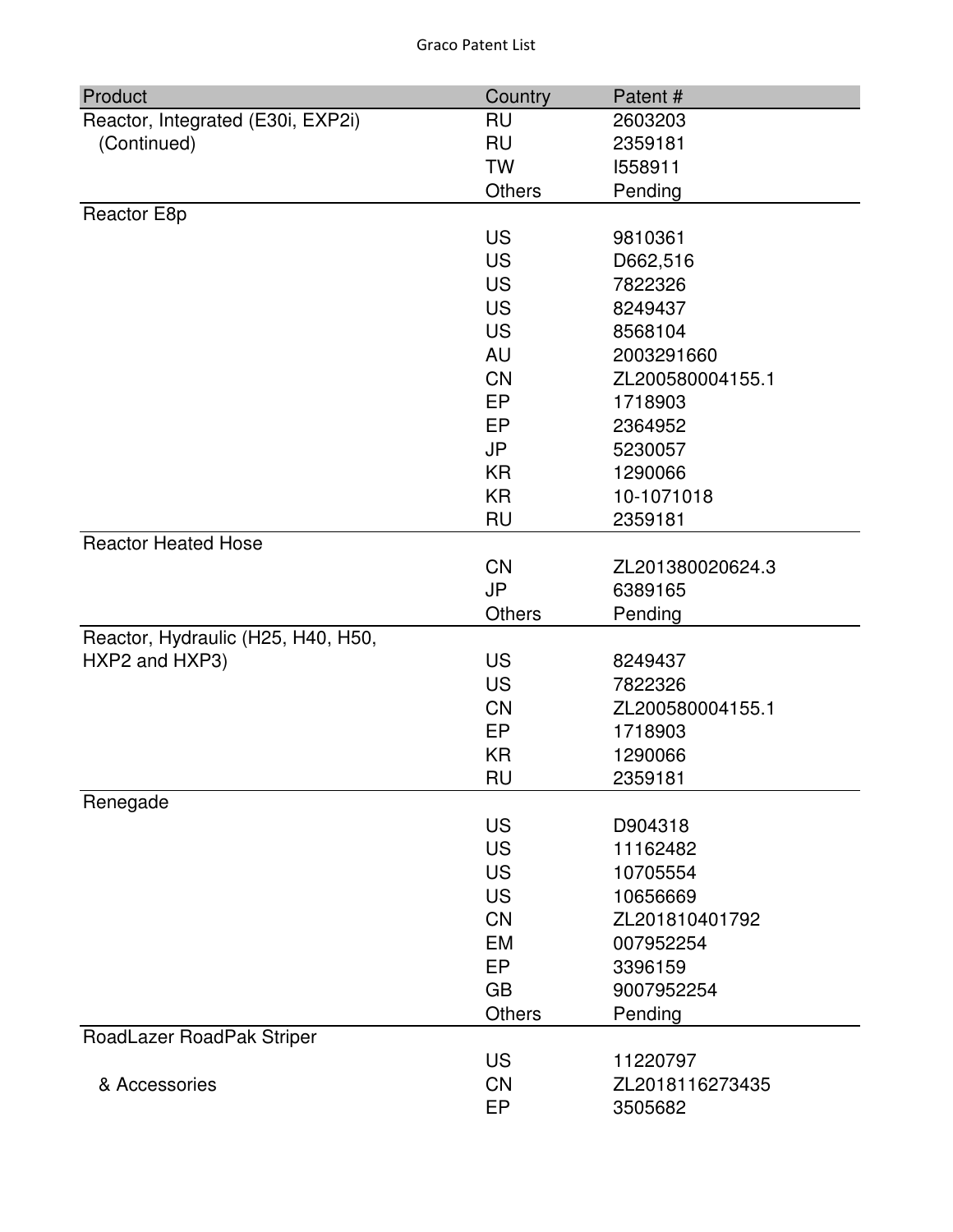| Product              | Country       | Patent#          |
|----------------------|---------------|------------------|
| <b>RS Gun</b>        |               |                  |
|                      | <b>US</b>     | 10213787         |
|                      | <b>US</b>     | D649,221         |
|                      | <b>US</b>     | D619,629         |
|                      | <b>CN</b>     | ZL201480006739.1 |
| RTX 900, RTX 1250    |               |                  |
|                      | <b>US</b>     | D580,517         |
| <b>RTX2000</b>       |               |                  |
|                      | <b>US</b>     | 10814340         |
|                      | <b>CN</b>     | ZL201710047431.7 |
|                      | <b>Others</b> | Pending          |
| <b>RTX5000</b>       |               |                  |
|                      | <b>US</b>     | 11035354         |
|                      | <b>US</b>     | 10814340         |
|                      | <b>US</b>     | 10670006         |
|                      | <b>US</b>     | D829772          |
|                      | <b>US</b>     | D790662          |
|                      | <b>US</b>     | D780892          |
|                      | <b>CN</b>     | ZL201710047719.4 |
|                      | <b>CN</b>     | ZL201710047431.7 |
|                      | <b>EM</b>     | 003144583        |
|                      | <b>Others</b> | Pending          |
| <b>RTX5500</b>       |               |                  |
|                      | <b>US</b>     | 11035354         |
|                      | <b>US</b>     | 10814340         |
|                      | <b>US</b>     | 10670006         |
|                      | <b>US</b>     | D829772          |
|                      | <b>US</b>     | D790662          |
|                      | <b>US</b>     | D780892          |
|                      | <b>CN</b>     | ZL201710047719.4 |
|                      | <b>CN</b>     | ZL201710047431.7 |
|                      | <b>EM</b>     | 003144583        |
|                      | Other         | Pending          |
| <b>RTX Spray Gun</b> |               |                  |
|                      | <b>US</b>     | D780892          |
|                      | EM            | 003144583        |
| S340-e (Stucco Pump) |               |                  |
|                      | <b>US</b>     | 11015726         |
|                      | <b>US</b>     | 10995865         |
|                      | <b>CN</b>     | ZL201680065863.4 |
|                      | CN            | ZL201680065764.6 |
|                      | <b>CN</b>     | ZL201680065464.8 |
|                      |               | (Continued)      |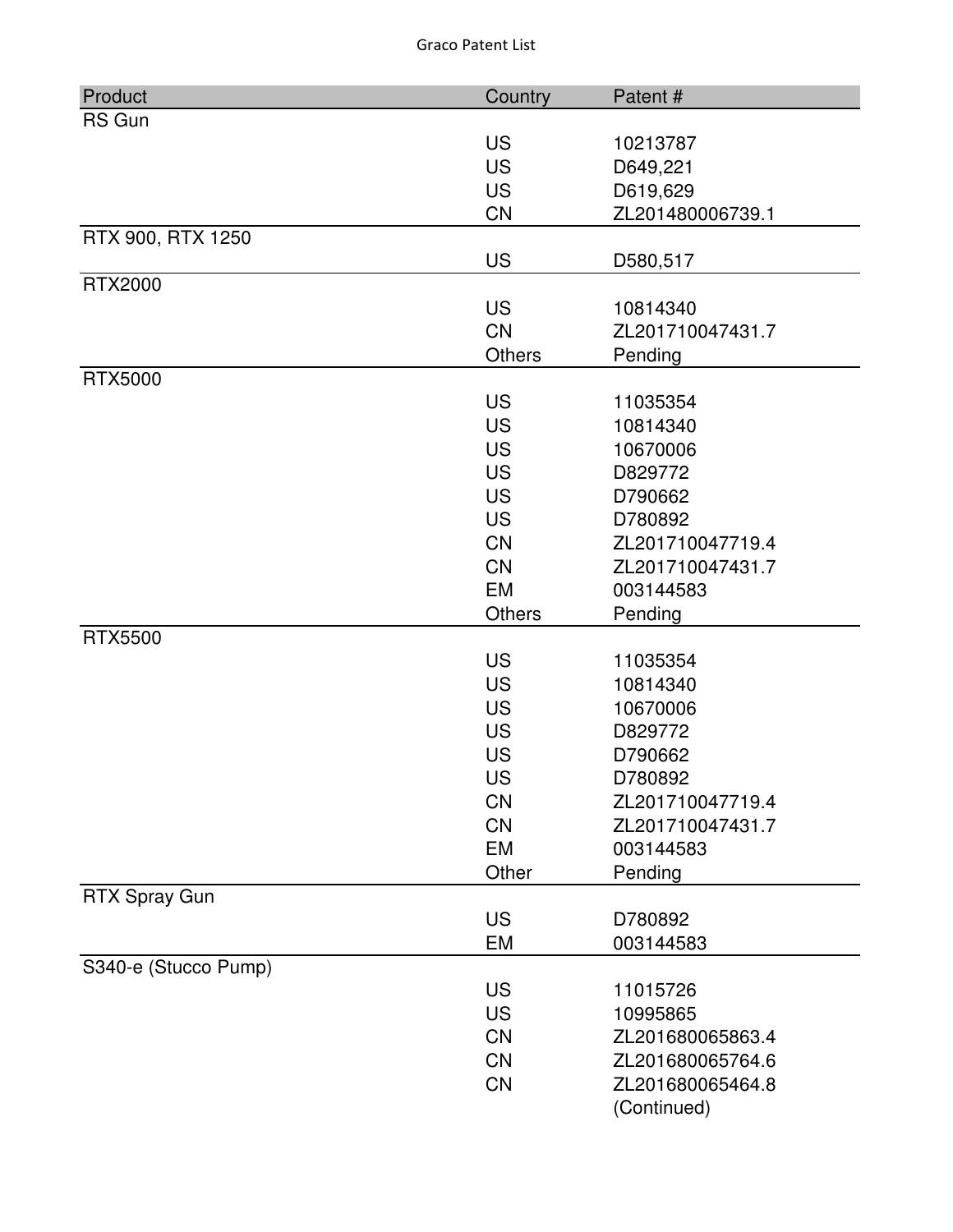| Product              | Country       | Patent#          |
|----------------------|---------------|------------------|
| S340-e (Stucco Pump) | EP            | 3374638          |
|                      | EP            | 3374637          |
|                      | <b>Others</b> | Pending          |
| Saniforce            |               |                  |
|                      | <b>US</b>     | 11221029         |
|                      | <b>US</b>     | 11079033         |
|                      | <b>US</b>     | 10161393         |
|                      | <b>US</b>     | 9784265          |
|                      | <b>US</b>     | 9777721          |
|                      | <b>US</b>     | D822720          |
|                      | <b>US</b>     | D822719          |
|                      | <b>US</b>     | D822067          |
|                      | <b>US</b>     | D780227          |
|                      | <b>US</b>     | D771714          |
|                      | <b>US</b>     | 8857467          |
|                      | <b>US</b>     | D682,316         |
|                      | <b>AU</b>     | 2019202483       |
|                      | AU            | 2014381625       |
|                      | <b>AU</b>     | 367133           |
|                      | AU            | 2010249638       |
|                      | CN            | ZL201810016947.X |
|                      | CN            | ZL201480074996.9 |
|                      | <b>CN</b>     | ZL201530452849.8 |
|                      | <b>CN</b>     | ZL201080022082.X |
|                      | CN            | ZL201230099811.3 |
|                      | EM            | 004499705        |
|                      | EM            | 002902163        |
|                      | EP            | 3567251          |
|                      | EP            | 3102828          |
|                      | EP            | 2433042          |
|                      | <b>GB</b>     | 9002902163       |
|                      | <b>GB</b>     | 9004499706       |
|                      | IN            | 280085           |
|                      | IN            | 244057           |
|                      | <b>JP</b>     | 6574189          |
|                      | <b>JP</b>     | 1557349          |
|                      | <b>JP</b>     | 5639643          |
|                      | <b>KR</b>     | 10-2230396       |
|                      | <b>KR</b>     | 30-865160-1      |
|                      | <b>KR</b>     | 10-1623229       |
|                      | <b>RU</b>     | 2505730          |
|                      | Others        | Pending          |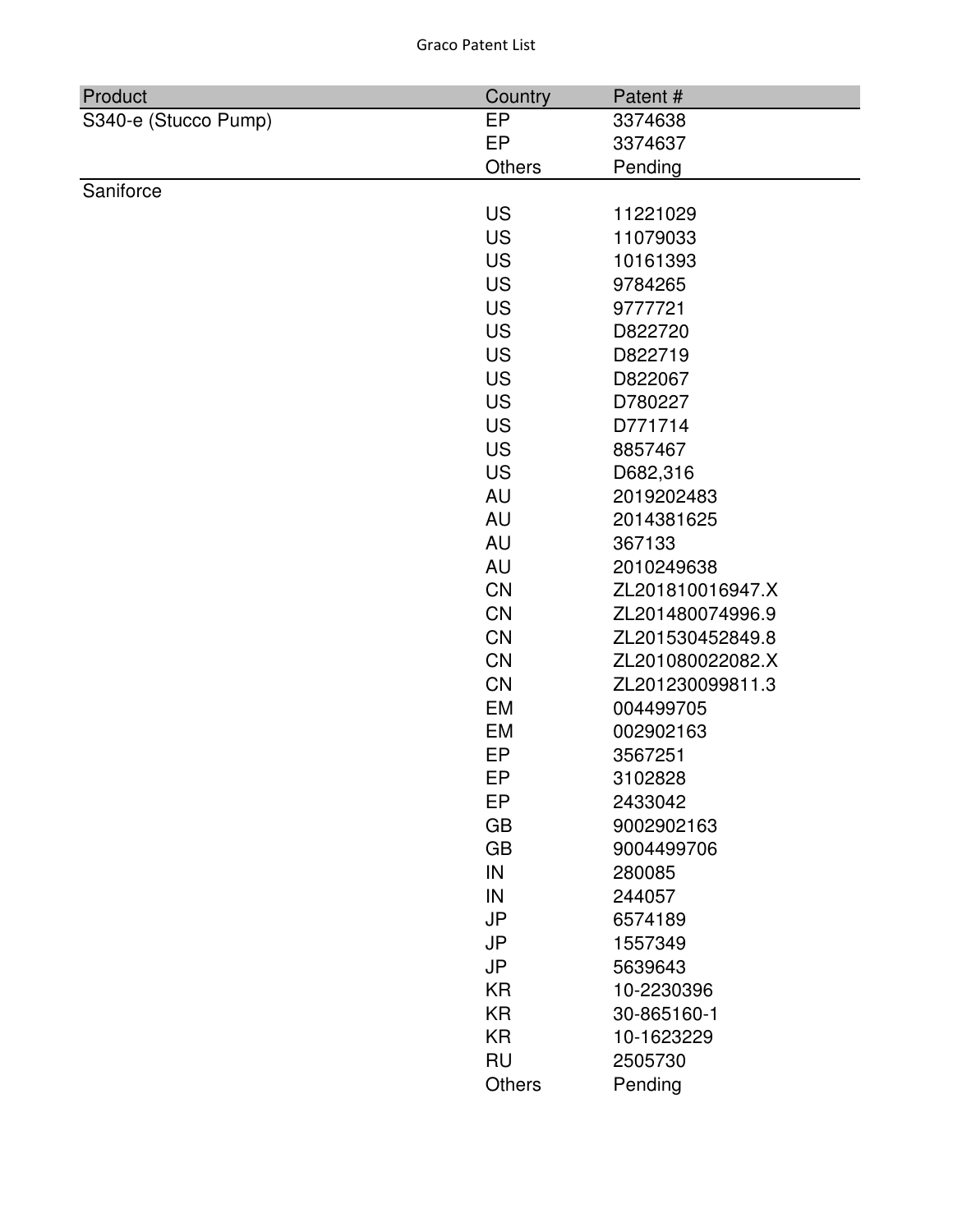| Product                     | Country   | Patent#          |
|-----------------------------|-----------|------------------|
| SaniSpray HP                |           |                  |
|                             | <b>US</b> | 10968903         |
|                             | <b>US</b> | 10926275         |
|                             | <b>US</b> | 10634132         |
|                             | <b>CN</b> | ZL201710027987X  |
|                             | Others    | Pending          |
| <b>SD Series Hose Reels</b> |           |                  |
|                             | <b>US</b> | 9139400          |
|                             | <b>AU</b> | 2011205721       |
|                             | EP        | 2523887          |
|                             | <b>KR</b> | 10-1733831       |
|                             | <b>MY</b> | MY-166010-A      |
| <b>SD Series Meters</b>     |           |                  |
|                             | <b>US</b> | D594,490         |
|                             | <b>US</b> | 8312785          |
|                             | <b>US</b> | 8240507          |
|                             | <b>US</b> | 8215522          |
|                             | <b>AU</b> | 2009260753       |
|                             | <b>AU</b> | 2009260754       |
|                             | AU        | 2009260752       |
|                             | <b>CN</b> | ZL200980132329.0 |
|                             | <b>CN</b> | ZL200980132123.8 |
|                             | <b>CN</b> | ZL200980132124.2 |
|                             | EP        | 2323946          |
|                             | EP        | 2310813          |
|                             | <b>EP</b> | 2303764          |
|                             | ID        | P000057799       |
|                             | ID        | P0033869         |
|                             | JP        | 5543965          |
|                             | JP        | 5579711          |
|                             | <b>JP</b> | 5209112          |
|                             | <b>KR</b> | 10-1783162       |
|                             | <b>KR</b> | 10-1653420       |
|                             | <b>KR</b> | 10-1571195       |
|                             | <b>MY</b> | MY1579711        |
|                             | <b>MY</b> | MY154607A        |
|                             | <b>RU</b> | 2658578          |
|                             | <b>RU</b> | 2654184          |
|                             | <b>RU</b> | 2529105          |
|                             | <b>RU</b> | 2499982          |
|                             | <b>RU</b> | 2494957          |
|                             | <b>TW</b> | 1409445          |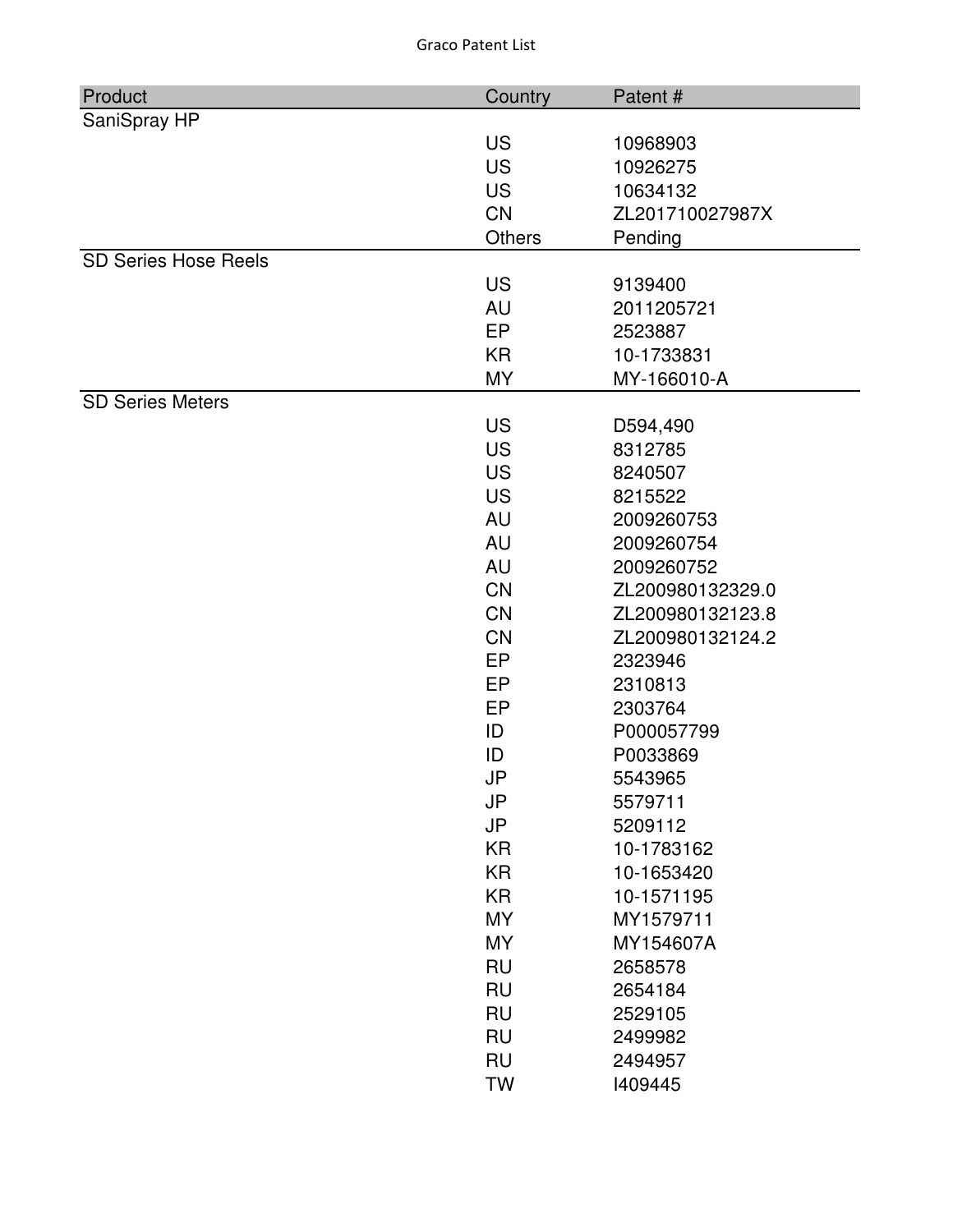| Product                        | Country   | Patent#           |
|--------------------------------|-----------|-------------------|
| <b>SDI15 Inline Meters</b>     |           |                   |
|                                | <b>US</b> | 8312785           |
|                                | <b>AU</b> | 2009260754        |
|                                | CN        | ZL200980132329.0  |
|                                | <b>EP</b> | 2310813           |
|                                | ID        | P000057799        |
|                                | <b>JP</b> | 5209112           |
|                                | KR        | 10-1571195        |
|                                | <b>MY</b> | MY154607A         |
|                                | <b>RU</b> | 2499982           |
|                                | <b>TW</b> | 1409445           |
| Sealed 4-Ball Lowers           |           |                   |
|                                | <b>US</b> | 10982665          |
|                                | <b>US</b> | 10591075          |
|                                | <b>US</b> | 10443594          |
|                                | <b>US</b> | 10344751          |
|                                | CN        | ZL201680074225.9  |
|                                | <b>CN</b> | ZL201680073983.3  |
|                                | CN        | ZL2016800736540.X |
|                                | <b>CN</b> | ZL201680072555.4  |
|                                | EP        | 3394486           |
|                                | <b>EP</b> | 3390827           |
|                                | EP        | 3390825           |
|                                | <b>EP</b> | 3390824           |
|                                | <b>EP</b> | 3390823           |
|                                | <b>JP</b> | 6943856           |
|                                | <b>JP</b> | 6914960           |
|                                | <b>JP</b> | 6885952           |
|                                | JP        | 6885951           |
|                                | <b>JP</b> | 6853823           |
|                                | Others    | Pending           |
| <b>Smartware Shot Dispense</b> |           |                   |
|                                | <b>US</b> | 8392028           |
|                                | <b>US</b> | 8299373           |
|                                | <b>US</b> | D590,122          |
|                                | EP        | 2150782           |
| Snap Sampler (ProHydro)        | <b>US</b> | 7178415           |
| <b>ST Airless</b>              |           |                   |
|                                | <b>US</b> | D742927           |
|                                | <b>US</b> | D753188           |
|                                | <b>US</b> | D752648           |
|                                | <b>US</b> | D747183           |
|                                |           | (Continued)       |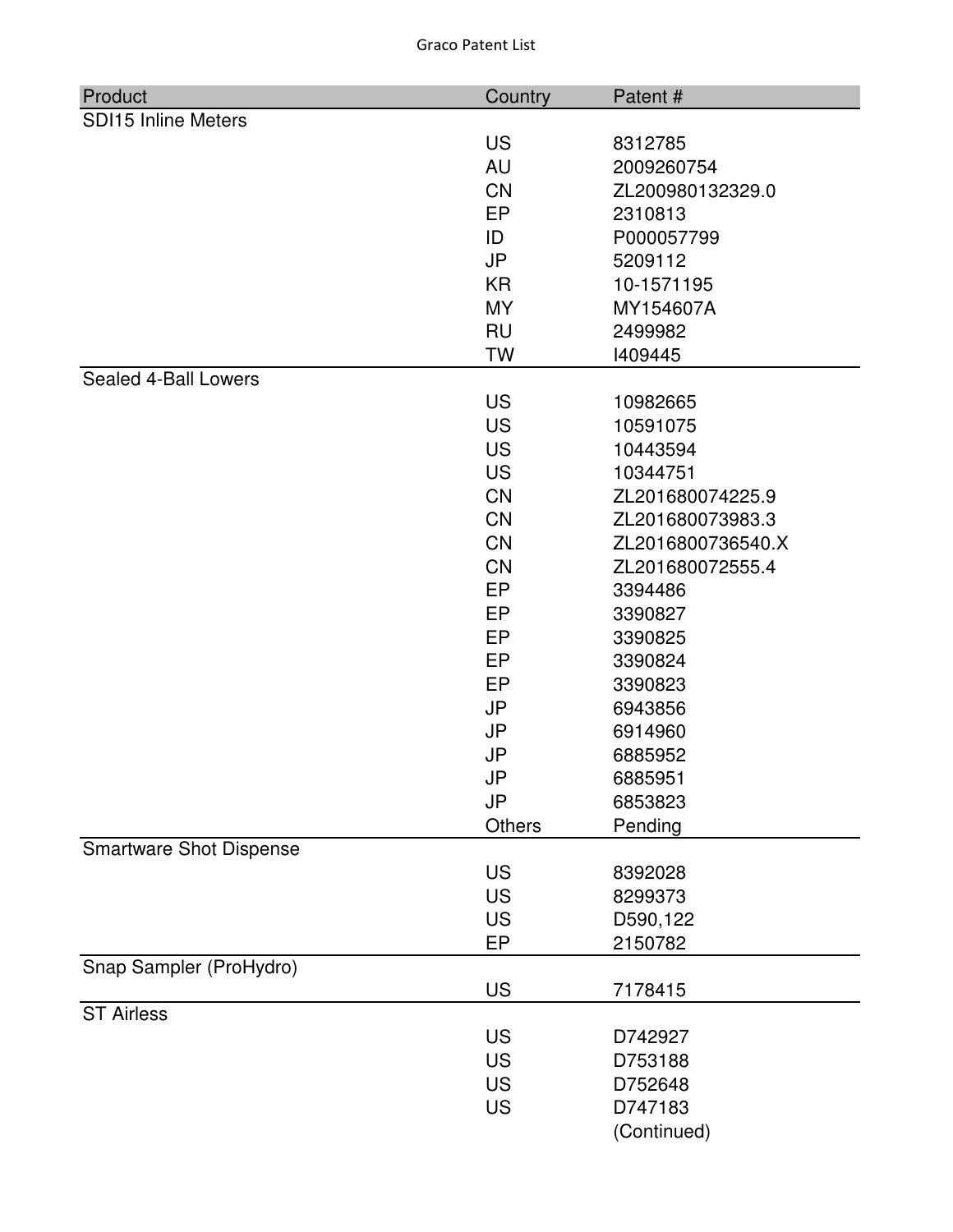| Product                            | Country   | Patent#          |
|------------------------------------|-----------|------------------|
| ST Airless (Continued)             | <b>CN</b> | ZL201530111246.1 |
|                                    | <b>CN</b> | ZL201530166741.2 |
|                                    | CN        | ZL201530166705.6 |
|                                    | <b>CN</b> | ZL201530111358.7 |
|                                    | <b>EM</b> | 002709220        |
|                                    | <b>EM</b> | 002726182        |
|                                    | EM        | 002709246        |
|                                    | <b>GB</b> | 9002726182       |
|                                    | <b>GB</b> | 9002709220       |
| TapeLazer                          |           |                  |
|                                    |           | Pending          |
| Texture Head/Pole Spray Applicator |           |                  |
|                                    | EP        | 2419669          |
| ThermoLazer                        |           |                  |
|                                    | <b>US</b> | 10514718         |
|                                    | <b>US</b> | 9657447          |
|                                    | <b>US</b> | 8899872          |
|                                    | <b>US</b> | D619,625         |
|                                    | <b>CN</b> | ZL201280005403.4 |
|                                    | EP        | 2665870          |
|                                    | <b>JP</b> | 6437570          |
|                                    | <b>RU</b> | 2593510          |
| T-Max                              |           |                  |
|                                    | <b>US</b> | 10450109         |
|                                    | <b>US</b> | 10456801         |
|                                    | <b>US</b> | D934918          |
|                                    | <b>US</b> | D934301          |
|                                    | <b>US</b> | D904566          |
|                                    | <b>US</b> | D822794          |
|                                    | US        | D588,230         |
|                                    | <b>US</b> | D616,064         |
|                                    | <b>CN</b> | ZL201930476616.X |
|                                    | CN        | ZL201921997037.0 |
|                                    | CN        | ZL201921952431.2 |
|                                    | CN        | ZL201921952259.0 |
|                                    | <b>CN</b> | 305635534        |
|                                    | CN        | 304359521        |
|                                    | EM        | 006755658        |
|                                    | EM        | 004057438        |
|                                    | EM        | 000996236        |
|                                    | <b>EM</b> | 001034524        |
|                                    | <b>EP</b> | 3685923          |
|                                    | EP        | 3354350          |
|                                    |           | (Continued)      |
|                                    |           |                  |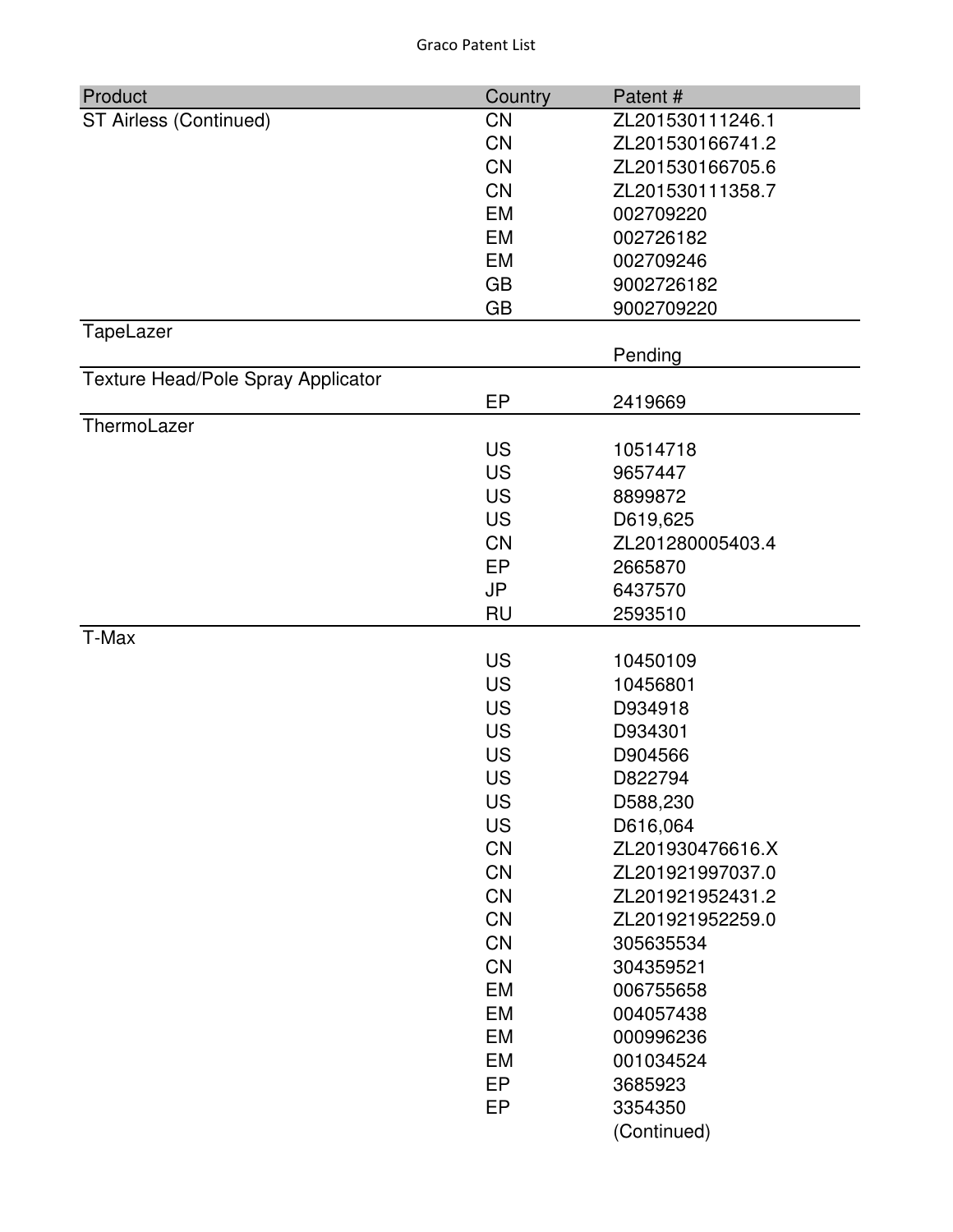| Product           | Country       | Patent#          |
|-------------------|---------------|------------------|
| T-Max (Continued) | EP            | 3354348          |
|                   | EP            | 2288803          |
|                   | <b>GB</b>     | 9006755658       |
|                   | <b>GB</b>     | 9004057438       |
|                   | <b>GB</b>     | 9001034524       |
|                   | <b>GB</b>     | 9000996236       |
|                   | Others        | Pending          |
| ToughTek F340-e   |               |                  |
|                   | <b>US</b>     | D771222          |
|                   | <b>US</b>     | 11015726         |
|                   | <b>CN</b>     | ZL201680065863.4 |
|                   | <b>CN</b>     | ZL201530380677.8 |
|                   | EM            | 002862359        |
|                   | EP            | 3374637          |
|                   | <b>GB</b>     | 9002862359       |
|                   | <b>Others</b> | Pending          |
| ToughTek F680-e   |               |                  |
|                   | <b>US</b>     | D769414          |
|                   | <b>US</b>     | 11015726         |
|                   | <b>CN</b>     | ZL201680065863.4 |
|                   | EP            | 3374637          |
|                   | <b>Others</b> | Pending          |
| ToughTek F800-e   |               |                  |
|                   | <b>US</b>     | D851211          |
|                   | <b>US</b>     | 11015726         |
|                   | <b>CN</b>     | ZL201680065863.4 |
|                   | EP            | 3374637          |
|                   | <b>Others</b> | Pending          |
| Tradeworks        | <b>US</b>     |                  |
| <b>TrueCoat</b>   |               | D632,762         |
|                   | <b>US</b>     | D759199          |
|                   | <b>US</b>     | D758536          |
|                   | <b>US</b>     | D651,691         |
|                   | <b>US</b>     | D633,176         |
|                   | <b>US</b>     | D630,708         |
|                   | <b>US</b>     | D625,775         |
|                   | <b>US</b>     | 11292015         |
|                   | <b>US</b>     | 10919060         |
|                   | <b>US</b>     | 10525486         |
|                   | <b>US</b>     | 10315787         |
|                   | <b>US</b>     | 10195627         |
|                   | <b>US</b>     | 9968954          |
|                   |               | (Continued)      |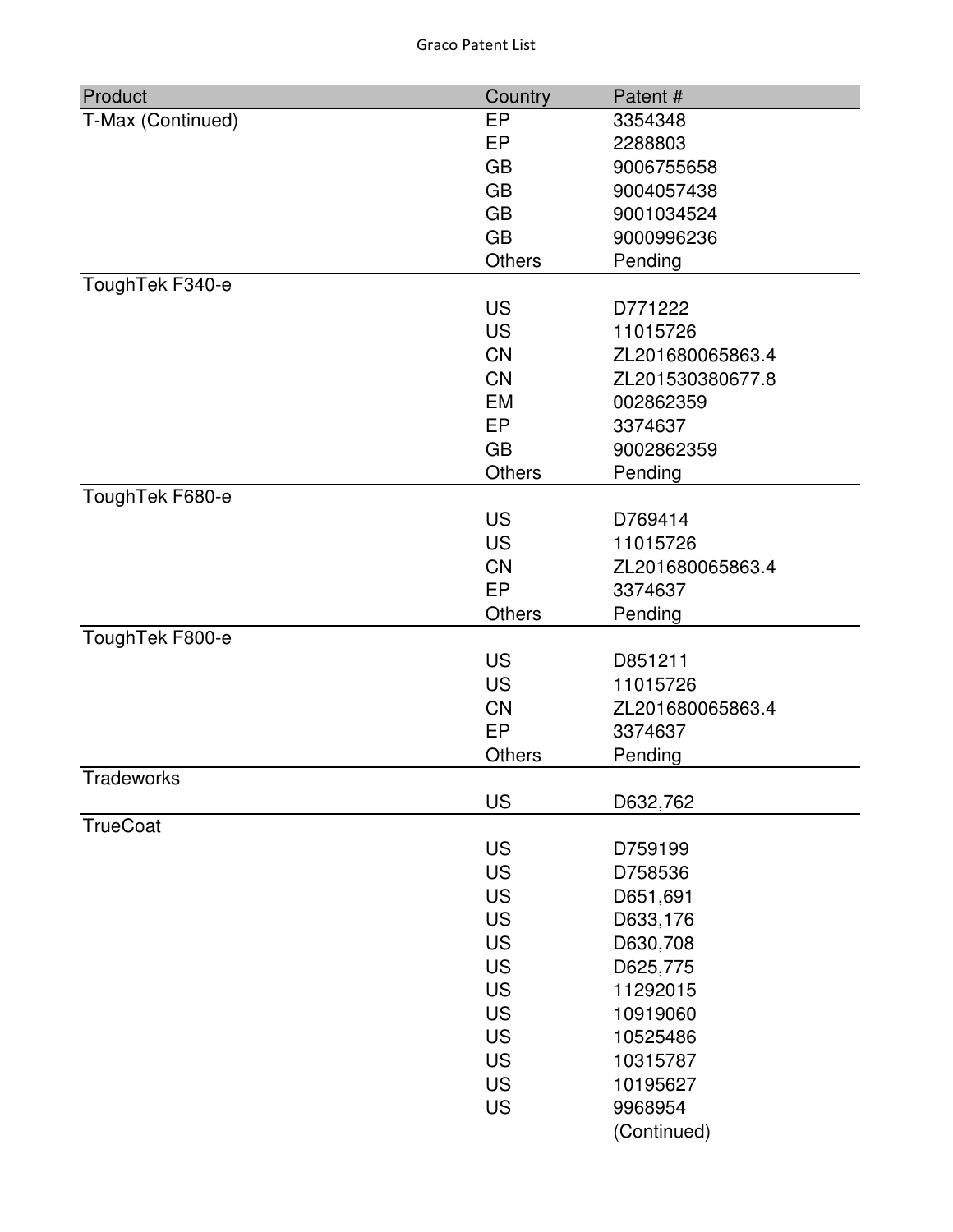| Product              | Country   | Patent#          |
|----------------------|-----------|------------------|
| TrueCoat (Continued) | <b>US</b> | 9914141          |
|                      | <b>US</b> | 9861999          |
|                      | <b>US</b> | 9815077          |
|                      | <b>US</b> | 9808817          |
|                      | <b>US</b> | 9796492          |
|                      | <b>US</b> | 9675982          |
|                      | <b>US</b> | 9604235          |
|                      | <b>US</b> | 9604234          |
|                      | <b>US</b> | 9545643          |
|                      | <b>US</b> | 9517479          |
|                      | <b>US</b> | 9475073          |
|                      | <b>US</b> | 9174231          |
|                      | <b>US</b> | 9085008          |
|                      | <b>US</b> | 9016599          |
|                      | <b>US</b> | 9010658          |
|                      | <b>US</b> | 8596555          |
|                      | <b>AU</b> | 2019201036       |
|                      | <b>AU</b> | 2015206217       |
|                      | <b>AU</b> | 2014318383       |
|                      | <b>AU</b> | 2012328773       |
|                      | <b>AU</b> | 2014201325       |
|                      | <b>AU</b> | 2014201323       |
|                      | <b>AU</b> | 2009308070       |
|                      | <b>CN</b> | ZL201910514791.2 |
|                      | <b>CN</b> | ZL2015800221026  |
|                      | <b>CN</b> | ZL201580005226.3 |
|                      | <b>CN</b> | ZL201580004968.4 |
|                      | CN        | ZL2015800032594  |
|                      | <b>CN</b> | ZL201530222177.1 |
|                      | <b>CN</b> | ZL201480050526.9 |
|                      | CN        | ZL201410199129.X |
|                      | <b>CN</b> | ZL201410198809.X |
|                      | <b>CN</b> | ZL2014101984154  |
|                      | <b>CN</b> | ZL201410095051.7 |
|                      | <b>CN</b> | ZL201280052618.1 |
|                      | <b>CN</b> | ZL201280005156.8 |
|                      | <b>CN</b> | ZL201280005111.0 |
|                      | <b>CN</b> | ZL201180007662.6 |
|                      | <b>CN</b> | ZL201080020017.3 |
|                      | <b>CN</b> | ZL200980142239.X |
|                      | <b>EM</b> | 001225825        |
|                      | <b>EM</b> | 001275374        |
|                      | EP        | 3137227          |
|                      |           | (Continued)      |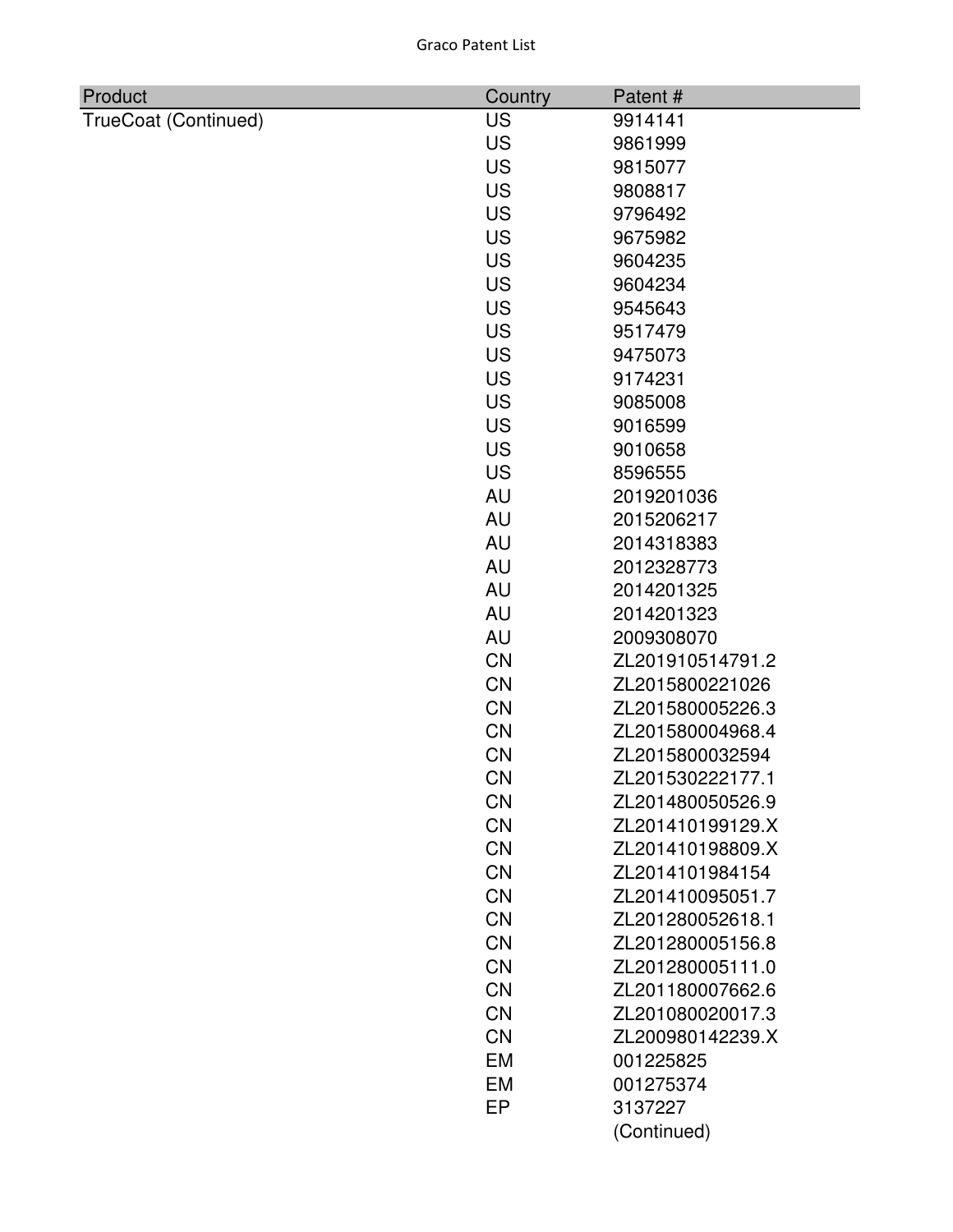| Product                     | Country       | Patent#          |
|-----------------------------|---------------|------------------|
| TrueCoat (Continued)        | EP            | 3096890          |
|                             | EP            | 3096889          |
|                             | EP            | 3046681          |
|                             | EP            | 2865451          |
|                             | EP            | 2865450          |
|                             | EP            | 2865449          |
|                             | <b>EP</b>     | 2777823          |
|                             | EP            | 2771127          |
|                             | EP            | 2663405          |
|                             | EP            | 2528694          |
|                             | EP            | 2427273          |
|                             | EP            | 2349584          |
|                             | <b>GB</b>     | 9001275374       |
|                             | <b>GB</b>     | 9001225825       |
|                             | <b>KR</b>     | 10-2351309       |
|                             | <b>KR</b>     | 10-1694597       |
|                             | <b>KR</b>     | 10-1667067       |
|                             | <b>MX</b>     | 351912           |
|                             | <b>MX</b>     | 343150           |
|                             | <b>MX</b>     | 319555           |
|                             | <b>TW</b>     | 1577455          |
|                             | <b>TW</b>     | 1569880          |
|                             | <b>TW</b>     | 1559981          |
|                             | <b>TW</b>     | 1531415          |
|                             | <b>TW</b>     | 1531414          |
|                             | <b>Others</b> | Pending          |
| <b>TrueCoat Fine Finish</b> |               |                  |
|                             | US            | 10919060         |
|                             | US            | 9914141          |
|                             | <b>US</b>     | 9604235          |
|                             | <b>US</b>     | 9604234          |
|                             | <b>US</b>     | 9545643          |
|                             | <b>US</b>     | 9517479          |
|                             | <b>US</b>     | 9016599          |
|                             | <b>US</b>     | 8596555          |
|                             | <b>US</b>     | 9010658          |
|                             | <b>US</b>     | D651,691         |
|                             | <b>AU</b>     | 2014201325       |
|                             | <b>AU</b>     | 2014201323       |
|                             | <b>AU</b>     | 2009308070       |
|                             | <b>CN</b>     | ZL201410198809.X |
|                             | <b>CN</b>     | ZL201410199129.X |
|                             | <b>CN</b>     | ZL2014101984154  |
|                             |               | (Continued)      |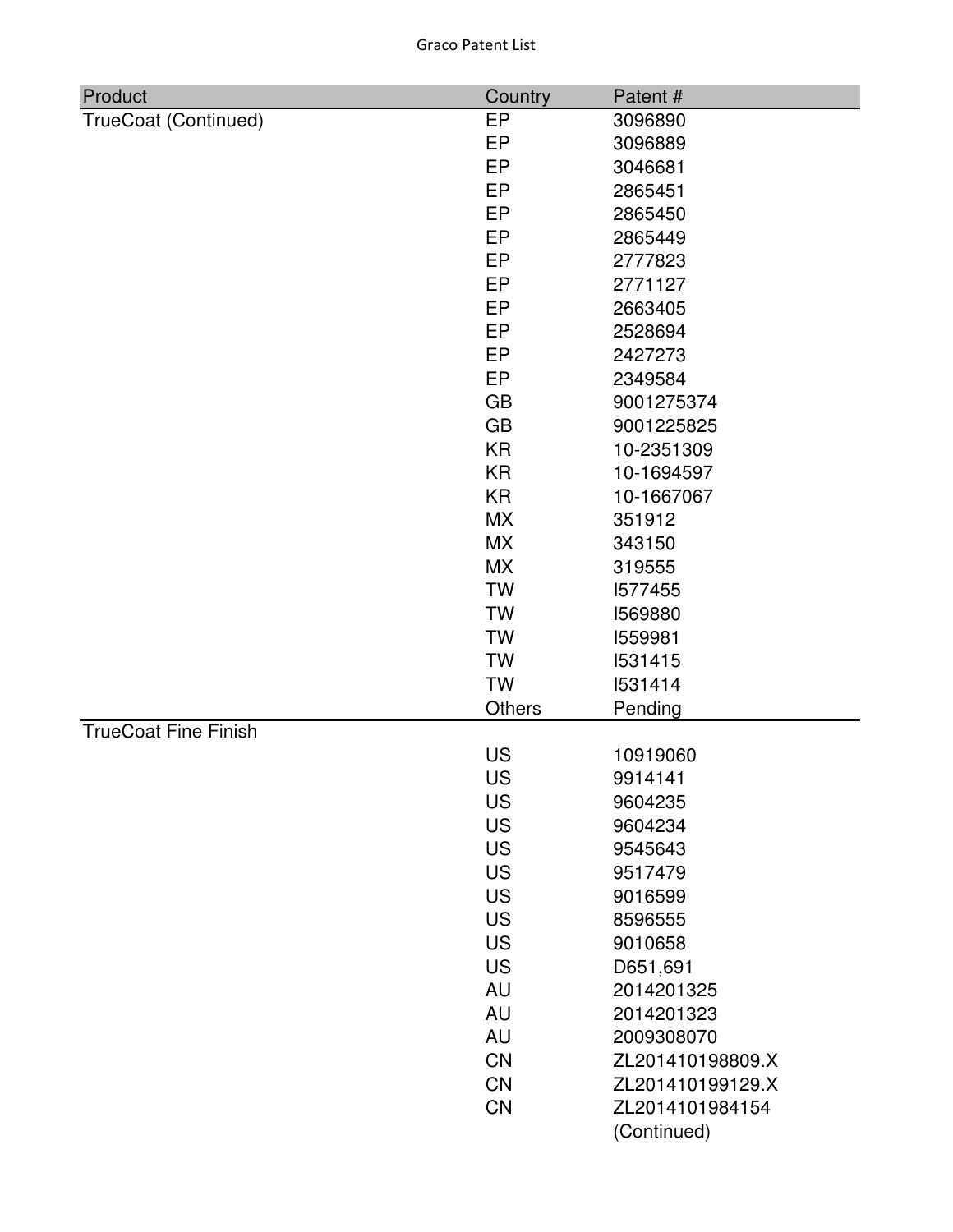| Product                          | Country       | Patent#          |
|----------------------------------|---------------|------------------|
| TrueCoat Fine Finish (Continued) | <b>CN</b>     | ZL201410095051.7 |
|                                  | <b>CN</b>     | ZL201280005111.0 |
|                                  | CN            | ZL201180007662.6 |
|                                  | CN            | ZL201080020017.3 |
|                                  | <b>CN</b>     | ZL200980142239.X |
|                                  | <b>EM</b>     | 001275374        |
|                                  | <b>EP</b>     | 2865451          |
|                                  | <b>EP</b>     | 2865450          |
|                                  | <b>EP</b>     | 2865449          |
|                                  | <b>EP</b>     | 2777823          |
|                                  | <b>EP</b>     | 2528694          |
|                                  | <b>EP</b>     | 2427273          |
|                                  | <b>EP</b>     | 2349584          |
|                                  | <b>KR</b>     | 10-2351309       |
|                                  | <b>KR</b>     | 10-1694597       |
|                                  | <b>KR</b>     | 10-1667067       |
|                                  | <b>MX</b>     | 351912           |
|                                  | <b>MX</b>     | 343150           |
|                                  | <b>MX</b>     | 319555           |
|                                  | <b>TW</b>     | 1577455          |
|                                  | <b>TW</b>     | 1531414          |
|                                  | <b>Others</b> | Pending          |
| TX 90 Interior Texture Sprayer   |               |                  |
|                                  | <b>US</b>     | D580,516         |
| TX 125 Interior Texture Sprayer  |               |                  |
|                                  | <b>US</b>     | D580,516         |
| <b>Ultimate Airless Handheld</b> |               |                  |
|                                  | <b>US</b>     | D857162          |
|                                  | US            | D844106          |
|                                  | <b>US</b>     | D814610          |
|                                  | <b>US</b>     | D759199          |
|                                  | <b>US</b>     | D625775          |
|                                  | <b>US</b>     | 11002271         |
|                                  | <b>US</b>     | 10514030         |
|                                  | <b>US</b>     | 10422325         |
|                                  | <b>US</b>     | 10315787         |
|                                  | <b>US</b>     | 10195627         |
|                                  | <b>US</b>     | 9968954          |
|                                  | <b>US</b>     | 9815077          |
|                                  | <b>US</b>     | 9796492          |
|                                  | <b>US</b>     | 9174231          |
|                                  | <b>US</b>     | 9016599          |
|                                  |               | (Continued)      |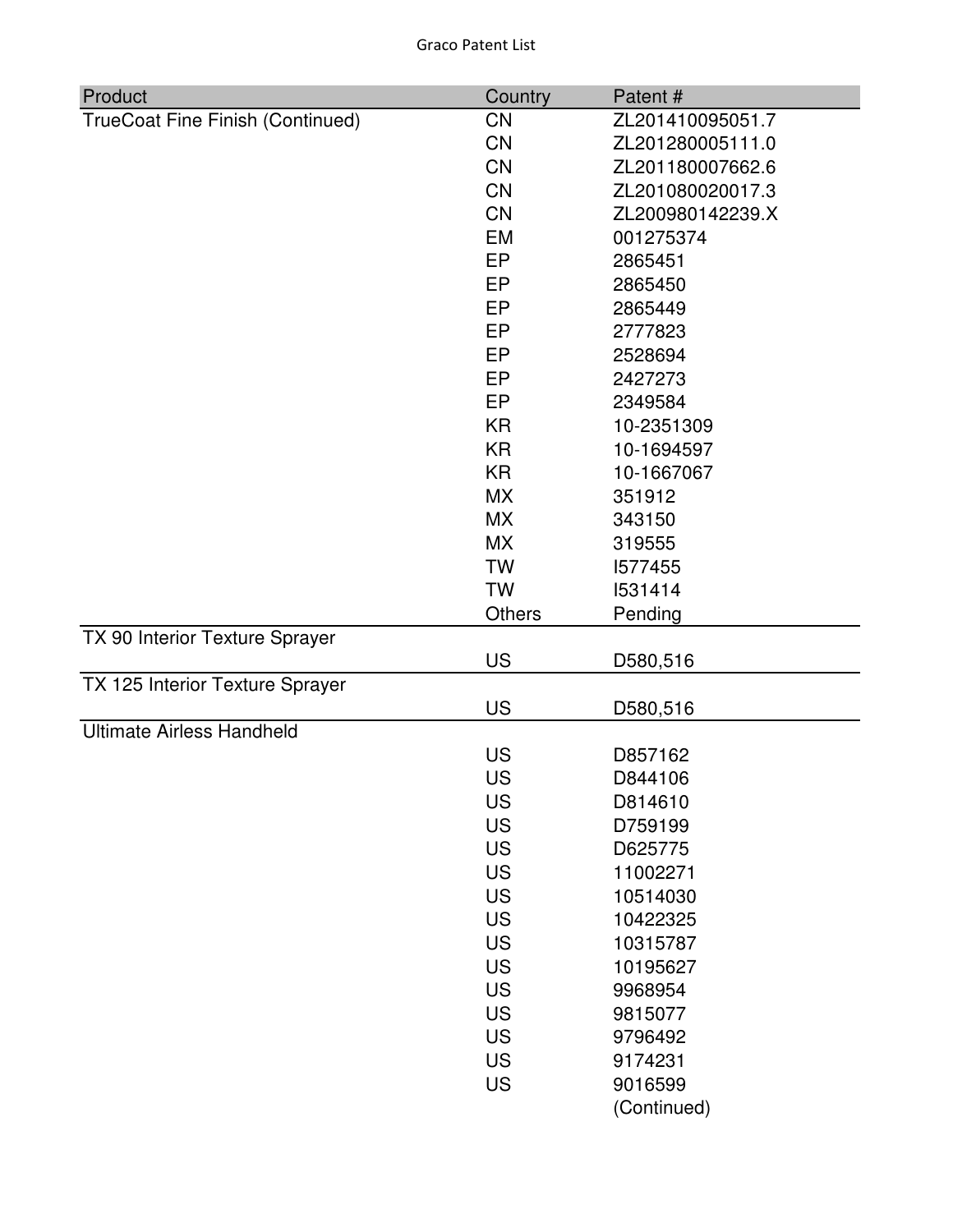| Product                               | Country       | Patent#          |
|---------------------------------------|---------------|------------------|
| Ultimate Airless Handheld (Continued) | AU            | 2015206217       |
|                                       | AU            | 2012328773       |
|                                       | <b>BR</b>     | BR1020180032844  |
|                                       | <b>CN</b>     | ZL2019105194152  |
|                                       | <b>CN</b>     | ZL2018101541686  |
|                                       | <b>CN</b>     | ZL201710829337.7 |
|                                       | <b>CN</b>     | ZL201580005226.3 |
|                                       | <b>CN</b>     | ZL2015800032594  |
|                                       | <b>CN</b>     | 304288165        |
|                                       | <b>CN</b>     | ZL201530222177.1 |
|                                       | <b>CN</b>     | ZL201580004968.4 |
|                                       | <b>CN</b>     | ZL201080020017.3 |
|                                       | <b>CN</b>     | ZL201280052618.1 |
|                                       | <b>EM</b>     | 004012623        |
|                                       | <b>EP</b>     | 3364025          |
|                                       | EP            | 3296021          |
|                                       | EP            | 3096890          |
|                                       | EP            | 3096889          |
|                                       | EP            | 2865450          |
|                                       | EP            | 2771127          |
|                                       | EP            | 2427273          |
|                                       | EP            | 2349584          |
|                                       | <b>GB</b>     | 9004012623       |
|                                       | <b>TW</b>     | 1569880          |
|                                       | <b>Others</b> | Pending          |
| Ultra 395                             |               |                  |
|                                       | US            | D925701          |
|                                       | <b>US</b>     | D925700          |
|                                       | US            | D896280          |
|                                       | US            | D753188          |
|                                       | <b>US</b>     | D752648          |
|                                       | <b>US</b>     | D747183          |
|                                       | <b>US</b>     | D742927          |
|                                       | <b>US</b>     | 11286926         |
|                                       | <b>US</b>     | 11226643         |
|                                       | <b>US</b>     | 11163323         |
|                                       | <b>US</b>     | 11035359         |
|                                       | <b>US</b>     | 11002271         |
|                                       | <b>US</b>     | 11020761         |
|                                       | <b>US</b>     | 10969805         |
|                                       | <b>US</b>     | 10859162         |
|                                       | <b>US</b>     | 10514030         |
|                                       | <b>US</b>     | 10502206         |
|                                       |               | (Continued)      |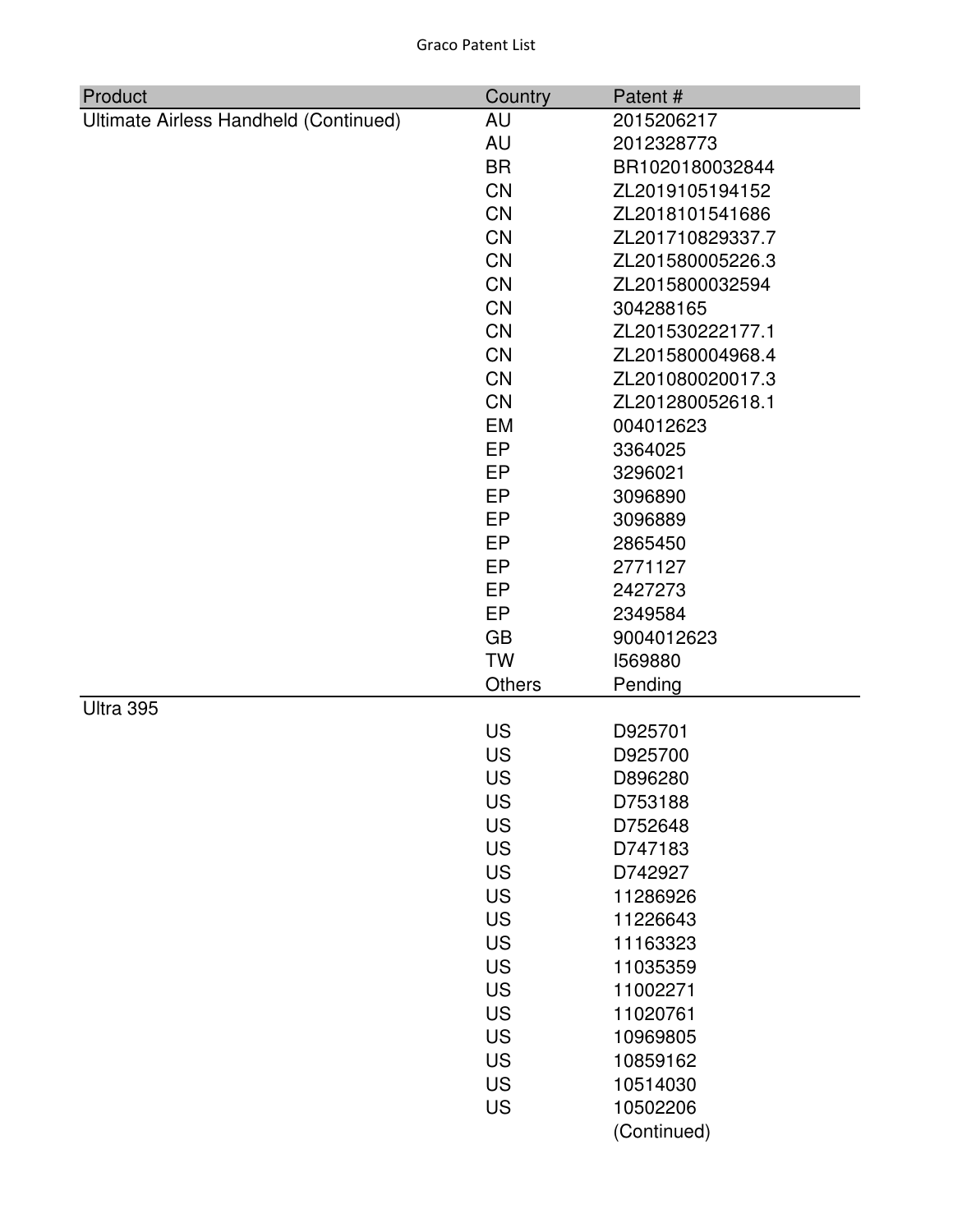| <b>Graco Patent List</b> |  |
|--------------------------|--|
|--------------------------|--|

| Product               | Country   | Patent#                |
|-----------------------|-----------|------------------------|
| Ultra 395 (Continued) | <b>US</b> | 10428942               |
|                       | <b>US</b> | 10337614               |
|                       | <b>US</b> | 10094375               |
|                       | <b>US</b> | 10077771               |
|                       | <b>US</b> | 9068567                |
|                       | <b>US</b> | 9027849                |
|                       | <b>AU</b> | 201913374              |
|                       | <b>AU</b> | 2016277738             |
|                       | <b>BR</b> | BR1020180032844        |
|                       | <b>CN</b> | ZL2019105488508        |
|                       | <b>CN</b> | ZL201930368899.6       |
|                       | <b>CN</b> | ZL201930337726.8       |
|                       | <b>CN</b> | ZL2018101541686        |
|                       | <b>CN</b> | ZL201580063494.0       |
|                       | <b>CN</b> | ZL2016112639388        |
|                       | <b>CN</b> | ZL2016112613922        |
|                       | <b>CN</b> | ZL201580063507.4       |
|                       | <b>CN</b> | ZL2015800634936        |
|                       | <b>CN</b> | ZL201530166741.2       |
|                       | <b>CN</b> | ZL201530166705.6       |
|                       | <b>CN</b> | ZL201530111246.1       |
|                       | <b>CN</b> | ZL201530111358.7       |
|                       | EM        | 006589701              |
|                       | EM        | 006582771              |
|                       | <b>EM</b> | 002726182              |
|                       | EM        | 002709246              |
|                       | EM        | 002709220              |
|                       | EP        | 3364025                |
|                       | EP        | 3187729                |
|                       | EP        | 3187728                |
|                       | <b>GB</b> | 9006589701             |
|                       | <b>GB</b> | 9006582771             |
|                       | <b>GB</b> | 9002726182             |
|                       | <b>GB</b> | 9002709220             |
|                       | IN        | 319608-001             |
|                       | KR        | 30-1046499             |
|                       | <b>TW</b> | D205026                |
| Ultra 490 or 495      | Others    | Pending                |
|                       | <b>US</b> | D925701                |
|                       | <b>US</b> | D925700                |
|                       | <b>US</b> | D896280                |
|                       | <b>US</b> |                        |
|                       |           | D753188<br>(Continued) |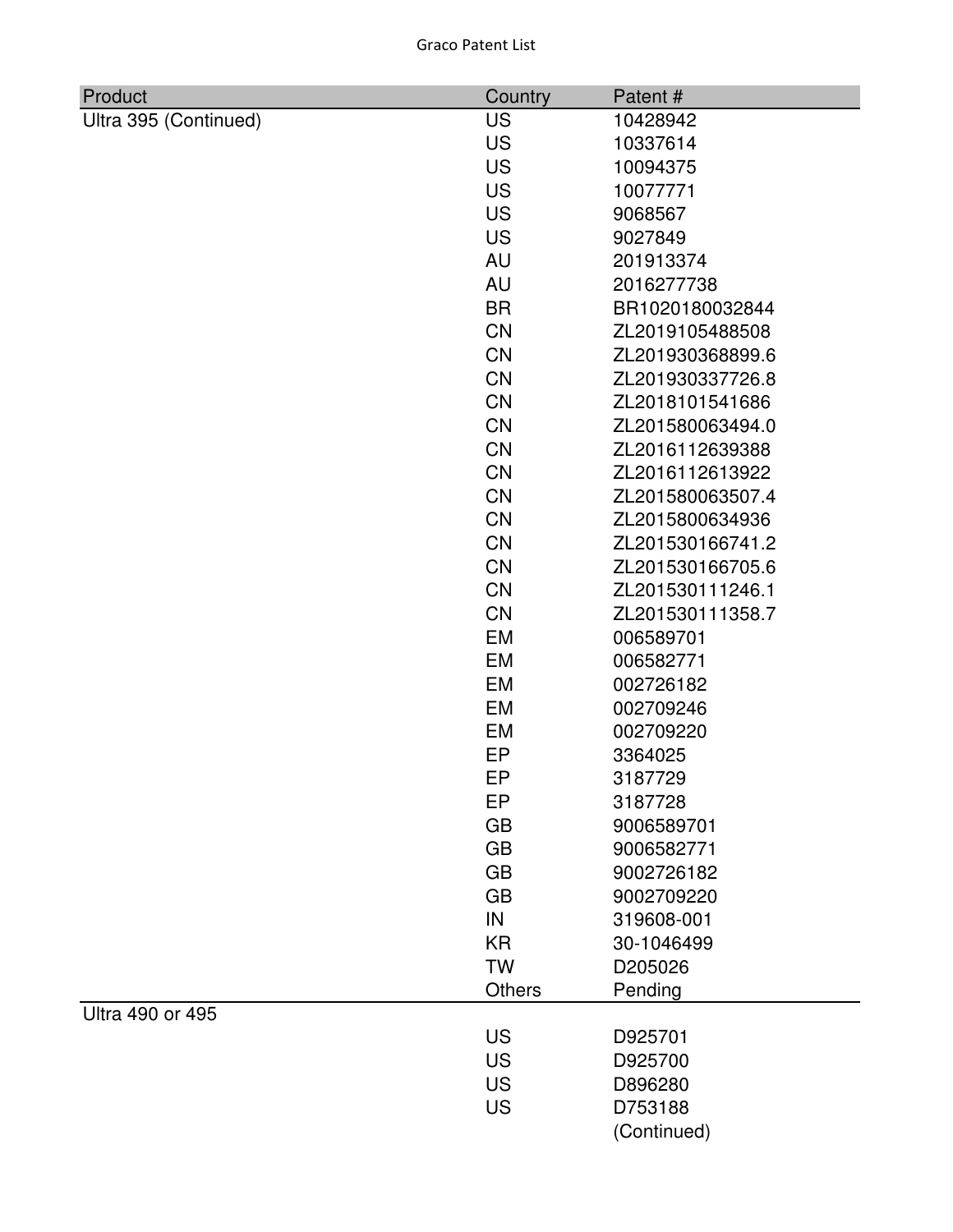| Product                      | Country   | Patent#          |
|------------------------------|-----------|------------------|
| Ultra 490 or 495 (Continued) | <b>US</b> | D752648          |
|                              | <b>US</b> | D747183          |
|                              | <b>US</b> | D742927          |
|                              | <b>US</b> | 11286926         |
|                              | <b>US</b> | 11035359         |
|                              | <b>US</b> | 11020761         |
|                              | <b>US</b> | 11002271         |
|                              | <b>US</b> | 10969805         |
|                              | <b>US</b> | 10859162         |
|                              | <b>US</b> | 10514030         |
|                              | <b>US</b> | 10502206         |
|                              | <b>US</b> | 10428942         |
|                              | <b>US</b> | 10337614         |
|                              | <b>US</b> | 10094375         |
|                              | <b>US</b> | 10077771         |
|                              | <b>US</b> | 9729077          |
|                              | <b>US</b> | 9068567          |
|                              | <b>US</b> | 9027849          |
|                              | <b>AU</b> | 201913374        |
|                              | <b>AU</b> | 2016277738       |
|                              | <b>BR</b> | BR1020180032844  |
|                              | <b>CN</b> | ZL2019105488508  |
|                              | <b>CN</b> | ZL201930368899.6 |
|                              | CN        | ZL201930337726.8 |
|                              | <b>CN</b> | ZL2018101541686  |
|                              | <b>CN</b> | ZL201580063494.0 |
|                              | <b>CN</b> | ZL2016800061040  |
|                              | CN        | ZL2016112639388  |
|                              | <b>CN</b> | ZL2016112613922  |
|                              | <b>CN</b> | ZL201580063507.4 |
|                              | <b>CN</b> | ZL2015800634936  |
|                              | <b>CN</b> | ZL201530166741.2 |
|                              | <b>CN</b> | ZL201530166705.6 |
|                              | <b>CN</b> | ZL201530111358.7 |
|                              | <b>CN</b> | ZL201530111246.1 |
|                              | <b>EM</b> | 006589701        |
|                              | <b>EM</b> | 006582771        |
|                              | <b>EM</b> | 002726182        |
|                              | <b>EM</b> | 002709246        |
|                              | EM        | 002709220        |
|                              | <b>EP</b> | 3364025          |
|                              | <b>EP</b> | 3245690          |
|                              |           | (Continued)      |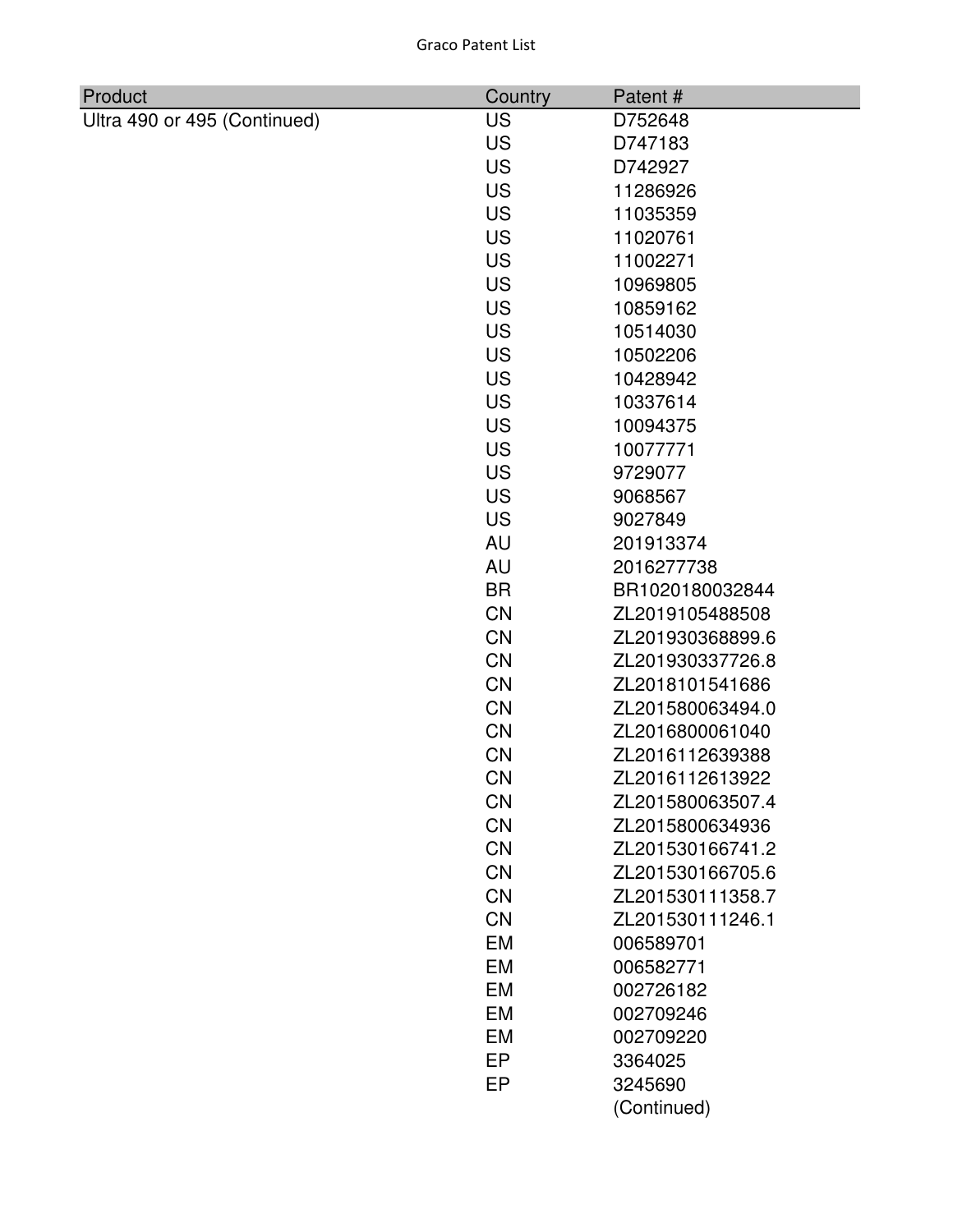| Product                      | Country   | Patent#          |
|------------------------------|-----------|------------------|
| Ultra 490 or 495 (Continued) | EP        | 3187729          |
|                              | EP        | 3187728          |
|                              | <b>GB</b> | 9006589701       |
|                              | <b>GB</b> | 9006582771       |
|                              | <b>GB</b> | 9002726182       |
|                              | <b>GB</b> | 9002709220       |
|                              | IN        | 319680-001       |
|                              | <b>KR</b> | 30-1046499       |
|                              | <b>TW</b> | D205026          |
|                              | Others    | Pending          |
| Ultra 595                    |           |                  |
|                              | <b>US</b> | D925701          |
|                              | <b>US</b> | D925700          |
|                              | <b>US</b> | D896280          |
|                              | <b>US</b> | D753188          |
|                              | <b>US</b> | D752648          |
|                              | <b>US</b> | D747183          |
|                              | <b>US</b> | D742927          |
|                              | <b>US</b> | 11286926         |
|                              | <b>US</b> | 11035359         |
|                              | <b>US</b> | 11020761         |
|                              | <b>US</b> | 11002271         |
|                              | <b>US</b> | 10969805         |
|                              | <b>US</b> | 10859162         |
|                              | <b>US</b> | 10514030         |
|                              | <b>US</b> | 10502206         |
|                              | <b>US</b> | 10428942         |
|                              | <b>US</b> | 10337614         |
|                              | <b>US</b> | 10094375         |
|                              | US        | 10077771         |
|                              | <b>US</b> | 9068567          |
|                              | <b>US</b> | 9027849          |
|                              | <b>AU</b> | 201913374        |
|                              | <b>AU</b> | 2016277738       |
|                              | <b>BR</b> | BR1020180032844  |
|                              | <b>CN</b> | ZL2019105488508  |
|                              | <b>CN</b> | ZL201930368899.6 |
|                              | <b>CN</b> | ZL201930337726.8 |
|                              | <b>CN</b> | ZL2018101541686  |
|                              | <b>CN</b> | ZL2016112639388  |
|                              | <b>CN</b> | ZL2016112613922  |
|                              | <b>CN</b> | ZL201580063507.4 |
|                              | <b>CN</b> | ZL201580063494.0 |
|                              |           | (Continued)      |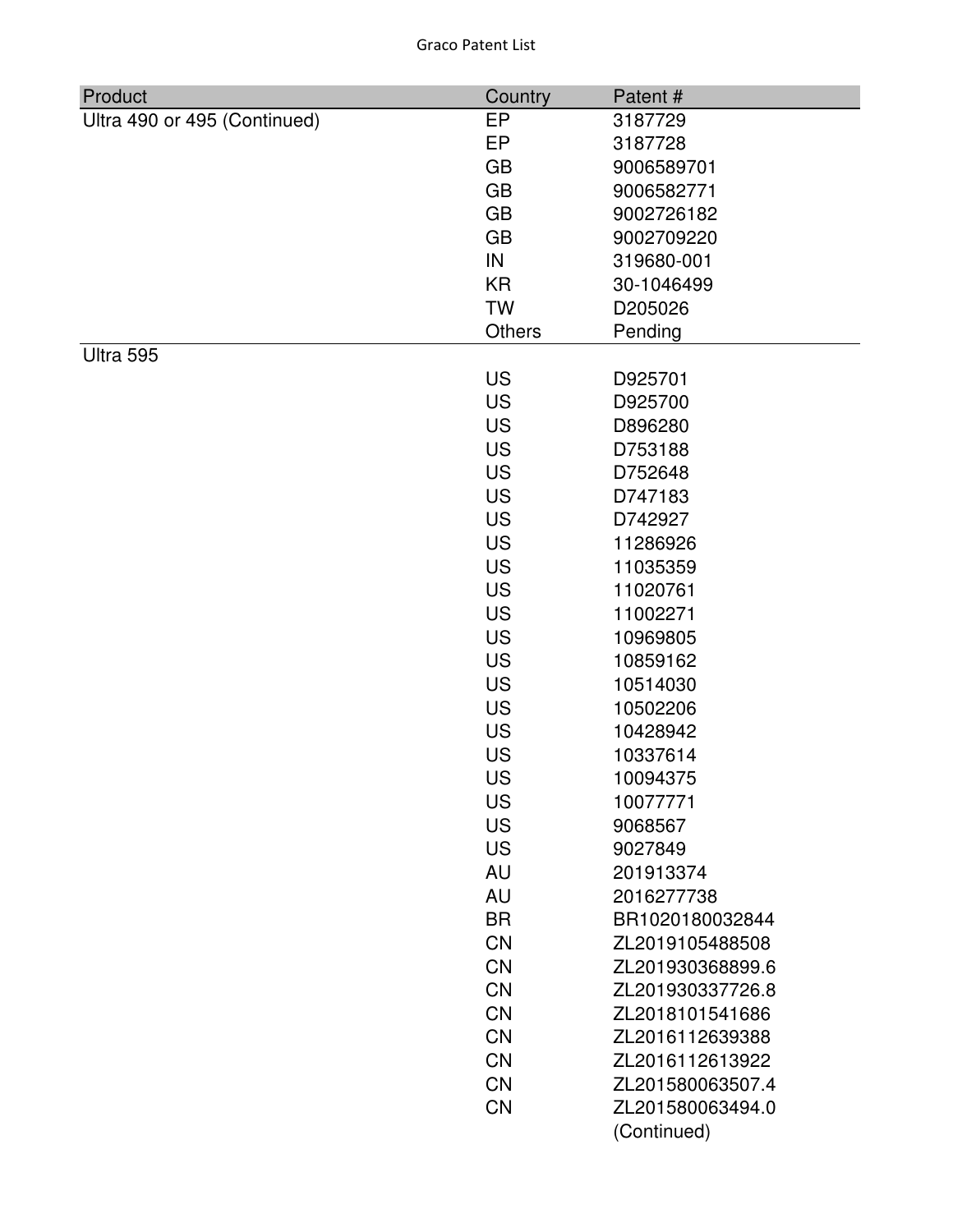| Product                                | Country                | Patent#                        |
|----------------------------------------|------------------------|--------------------------------|
| Ultra 595 (Continued)                  | <b>CN</b>              | ZL2015800634936                |
|                                        | <b>CN</b>              | ZL201530166741.2               |
|                                        | <b>CN</b>              | ZL201530166705.6               |
|                                        | <b>CN</b>              | ZL201530111246.1               |
|                                        | <b>CN</b>              | ZL201530111358.7               |
|                                        | EM                     | 006589701                      |
|                                        | EM                     | 006582771                      |
|                                        | <b>EM</b>              | 002726182                      |
|                                        | EM                     | 002709246                      |
|                                        | EM                     | 002709220                      |
|                                        | <b>EP</b>              | 3364025                        |
|                                        | EP                     | 3187729                        |
|                                        | EP                     | 3187728                        |
|                                        | <b>GB</b>              | 9006589701                     |
|                                        | <b>GB</b>              | 9006582771                     |
|                                        | <b>GB</b>              | 9002726182                     |
|                                        | <b>GB</b>              | 9002709220                     |
|                                        | IN                     | 319680-001                     |
|                                        | KR                     | 30-1046499                     |
|                                        | <b>TW</b>              | D205026                        |
|                                        | <b>Others</b>          | Pending                        |
| <b>Ultra Cordless Airless Handheld</b> |                        |                                |
|                                        | US                     | D857162                        |
|                                        | <b>US</b>              | D844106                        |
|                                        | <b>US</b>              | D814610                        |
|                                        | <b>US</b>              | D759199                        |
|                                        | <b>US</b>              | D625775                        |
|                                        | <b>US</b>              | 11286926                       |
|                                        | US                     | 11007545                       |
|                                        | <b>US</b>              | 11035359                       |
|                                        | <b>US</b>              | 10502206                       |
|                                        | <b>US</b>              | 10422325                       |
|                                        | <b>US</b>              | 10315787                       |
|                                        | <b>US</b><br><b>US</b> | 10195627                       |
|                                        | <b>US</b>              | 9968954                        |
|                                        | <b>US</b>              | 9815077<br>9796492             |
|                                        | <b>US</b>              | 9174231                        |
|                                        | <b>US</b>              | 9016599                        |
|                                        | <b>AU</b>              | 2015206217                     |
|                                        | <b>AU</b>              |                                |
|                                        | <b>CN</b>              | 2012328773<br>ZL201910519415.2 |
|                                        | <b>CN</b>              | ZL201710829337.7               |
|                                        |                        |                                |
|                                        |                        | (Continued)                    |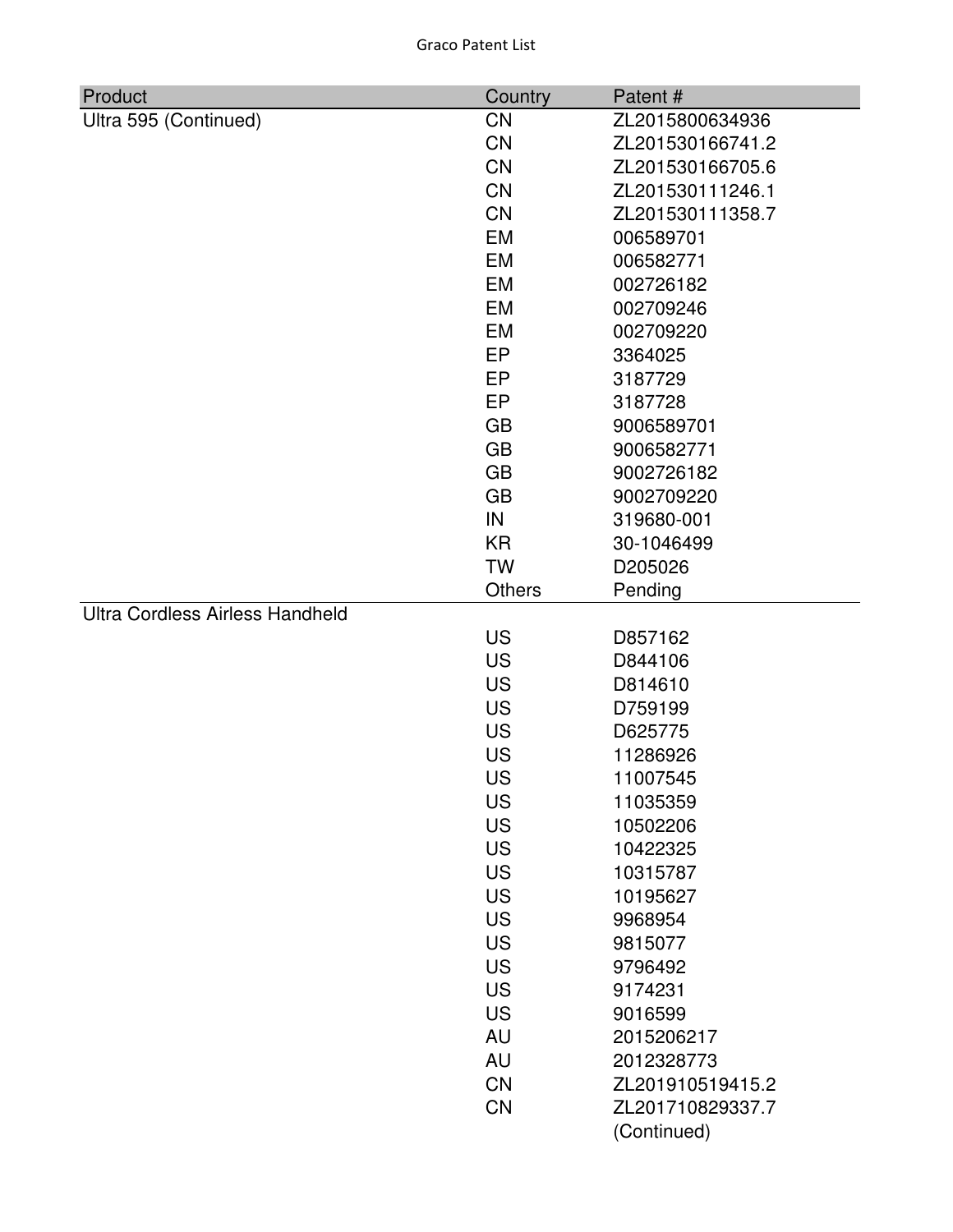| Product                                     | Country       | Patent#          |
|---------------------------------------------|---------------|------------------|
| Ultra Cordless Airless Handheld (Continued) | <b>CN</b>     | ZL201680004968.4 |
|                                             | <b>CN</b>     | ZL201580063494.0 |
|                                             | <b>CN</b>     | ZL201580005226.3 |
|                                             | <b>CN</b>     | ZL2015800032594  |
|                                             | <b>CN</b>     | ZL201530222177.1 |
|                                             | <b>CN</b>     | ZL201280052618.1 |
|                                             | <b>CN</b>     | ZL201080020017.3 |
|                                             | <b>CN</b>     | 304288165        |
|                                             | <b>EM</b>     | 004012623        |
|                                             | EP            | 3296021          |
|                                             | EP            | 3096890          |
|                                             | EP            | 3096889          |
|                                             | EP            | 2865450          |
|                                             | EP            | 2771127          |
|                                             | EP            | 2427273          |
|                                             | EP            | 2349584          |
|                                             | <b>GB</b>     | 9004012623       |
|                                             | <b>TW</b>     | 1569880          |
|                                             | <b>Others</b> | Pending          |
| Ultra Max Cordless Airless Handheld         |               |                  |
|                                             | <b>US</b>     | D857162          |
|                                             | <b>US</b>     | D844106          |
|                                             | <b>US</b>     | D814610          |
|                                             | <b>US</b>     | D759199          |
|                                             | <b>US</b>     | D625775          |
|                                             | <b>US</b>     | 11007545         |
|                                             | <b>US</b>     | 10422325         |
|                                             | <b>US</b>     | 10315787         |
|                                             | US            | 10195627         |
|                                             | <b>US</b>     | 9968954          |
|                                             | <b>US</b>     | 9914141          |
|                                             | <b>US</b>     | 9861999          |
|                                             | <b>US</b>     | 9815077          |
|                                             | <b>US</b>     | 9796492          |
|                                             | <b>US</b>     | 9475073          |
|                                             | <b>US</b>     | 9174231          |
|                                             | <b>US</b>     | 9085008          |
|                                             | <b>US</b>     | 9016599          |
|                                             | <b>AU</b>     | 2015206217       |
|                                             | AU            | 2012328773       |
|                                             | <b>CN</b>     | ZL201910519415.2 |
|                                             | <b>CN</b>     | ZL201710829337.7 |
|                                             | <b>CN</b>     | ZL201580005226.3 |
|                                             |               | (Continued)      |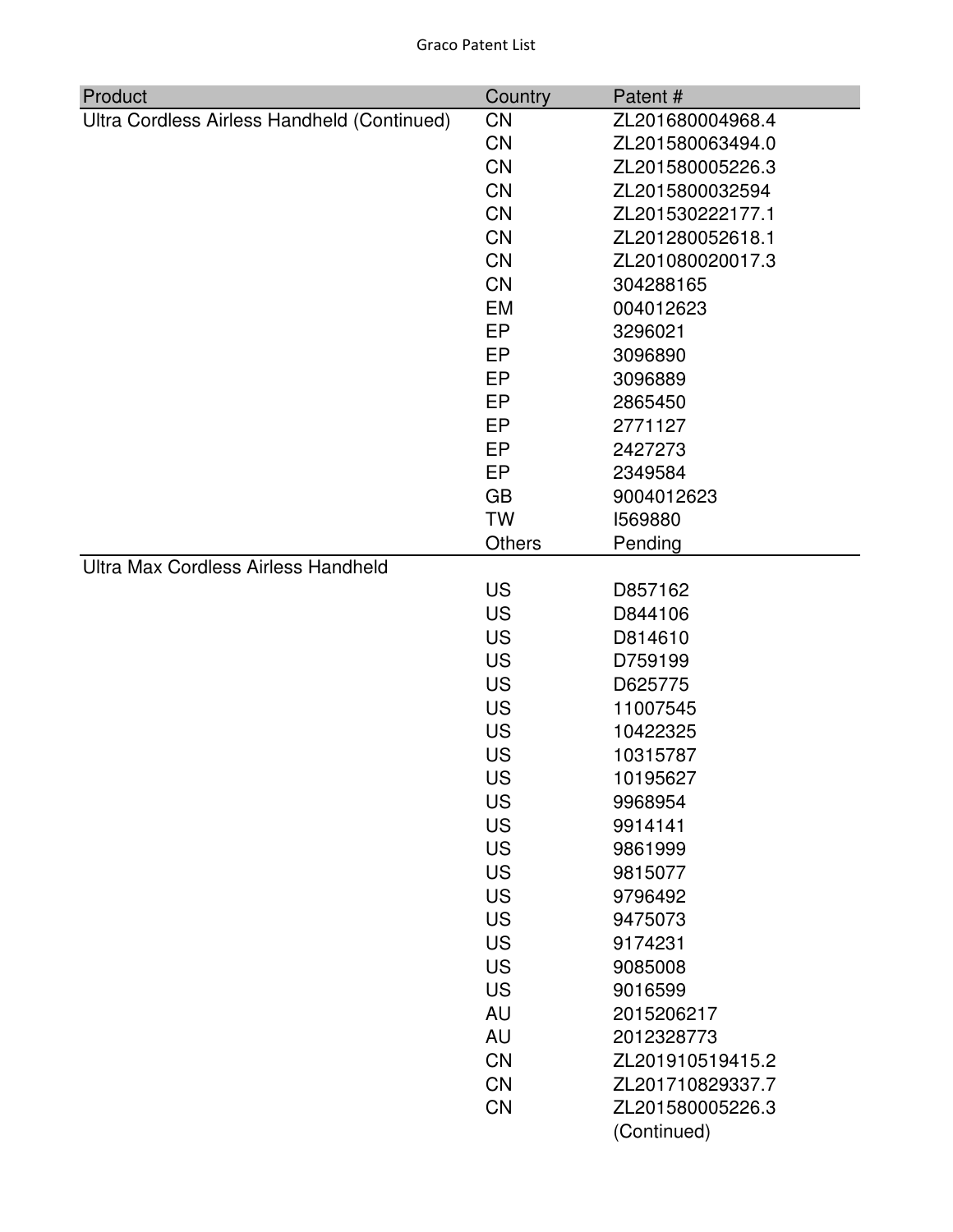| Product                             | Country       | Patent#          |
|-------------------------------------|---------------|------------------|
| Ultra Max Cordless Airless Handheld | <b>CN</b>     | ZL2015800032594  |
| (Continued)                         | <b>CN</b>     | 304288165        |
|                                     | <b>CN</b>     | ZL201580004968.4 |
|                                     | <b>CN</b>     | ZL201530222177.1 |
|                                     | <b>CN</b>     | ZL201080020017.3 |
|                                     | <b>CN</b>     | ZL201280052618.1 |
|                                     | <b>CN</b>     | ZL201280005156.8 |
|                                     | <b>CN</b>     | ZL201280005111.0 |
|                                     | EM            | 004012623        |
|                                     | <b>EP</b>     | 3296021          |
|                                     | EP            | 3096890          |
|                                     | EP            | 3096889          |
|                                     | EP            | 2865450          |
|                                     | <b>EP</b>     | 2771127          |
|                                     | EP            | 2663405          |
|                                     | EP            | 2427273          |
|                                     | EP            | 2349584          |
|                                     | <b>GB</b>     | 9004012623       |
|                                     | <b>TW</b>     | 1569880          |
|                                     | <b>TW</b>     | 1559981          |
|                                     | <b>Others</b> | Pending          |
| <b>Ultra Max</b>                    |               |                  |
|                                     | US            | D896280          |
|                                     | <b>US</b>     | 9729077          |
|                                     | <b>US</b>     | 9073072          |
|                                     | <b>US</b>     | 9068567          |
|                                     | <b>AU</b>     | 201913374        |
|                                     | AU            | 2009335126       |
|                                     | <b>CN</b>     | ZL201930337726.8 |
|                                     | <b>CN</b>     | ZL2016800061040  |
|                                     | <b>CN</b>     | ZL200980152468.X |
|                                     | EP            | 3245698          |
|                                     | EP            | 2419669          |
|                                     | EP            | 2384244          |
|                                     | <b>EM</b>     | 006582771        |
|                                     | <b>GB</b>     | 9006582771       |
|                                     | IN            | 319680-001       |
|                                     | <b>KR</b>     | 30-1046499       |
|                                     | <b>TW</b>     | D205026          |
|                                     | <b>Others</b> | Pending          |
| Uni-Drum                            |               |                  |
|                                     | <b>US</b>     | 6675991          |
| <b>USP Valves</b>                   |               |                  |
|                                     | <b>US</b>     | 9062783          |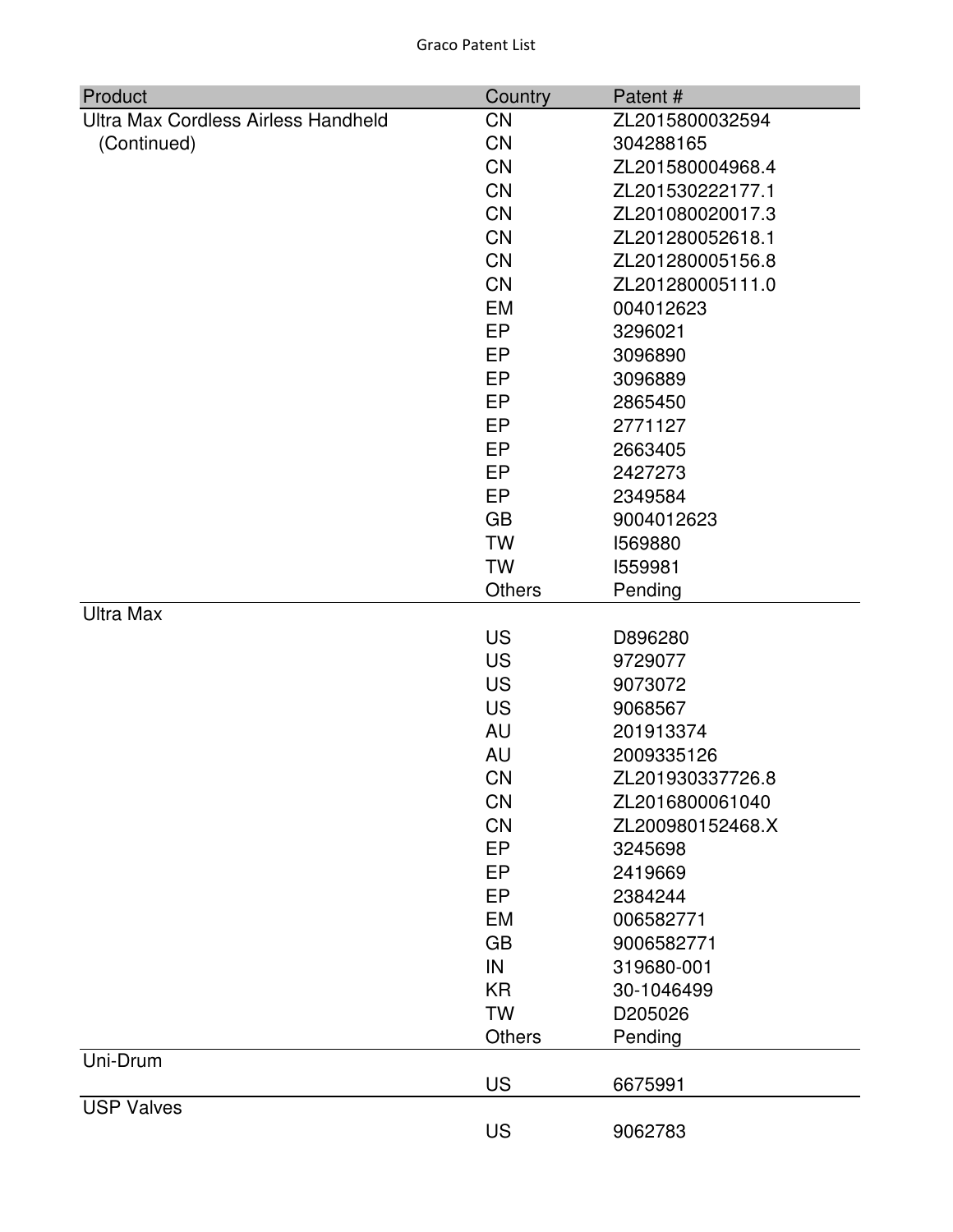Graco Patent List

| Product                               | Country       | Patent#            |
|---------------------------------------|---------------|--------------------|
| Viscount 4-Ball Pumps                 |               |                    |
|                                       | <b>US</b>     | 8066491            |
|                                       | <b>US</b>     | D589,878           |
|                                       | AU            | 2010249638         |
|                                       | <b>CN</b>     | ZL201080022082.X   |
|                                       | EP            | 2433042            |
|                                       | <b>JP</b>     | 5639643            |
|                                       | <b>KR</b>     | 10-1623229         |
|                                       | <b>RU</b>     | 2505730            |
| <b>VPM Metering Systems</b>           |               |                    |
|                                       | <b>US</b>     | 9181943            |
|                                       | <b>US</b>     | 8392028            |
|                                       | <b>US</b>     | 8299373            |
|                                       | <b>US</b>     | D520,122           |
|                                       | <b>US</b>     | D328,967           |
|                                       | EP            | 2150782            |
| <b>VRM Metering System</b>            | <b>US</b>     |                    |
|                                       | <b>US</b>     | 9181943<br>8392028 |
|                                       | <b>US</b>     | 8299373            |
|                                       | <b>US</b>     | D590,122           |
|                                       | <b>US</b>     | D328,967           |
|                                       | EP            | 2150782            |
| <b>Warm Melt</b>                      |               |                    |
|                                       | <b>US</b>     | 8299373            |
|                                       | <b>US</b>     | D590,122           |
|                                       | EP            | 2150782            |
| Wolverine Electric Chemcial Injection |               |                    |
| Pump                                  | US            | 11053936           |
|                                       | <b>US</b>     | 10704539           |
|                                       | <b>US</b>     | 10302080           |
|                                       | <b>AU</b>     | 2016258893         |
|                                       | <b>AU</b>     | 2016258571         |
|                                       | <b>Others</b> | Pending            |
| <b>XD Series Hose Reels</b>           |               |                    |
|                                       | <b>US</b>     | 9656833            |
|                                       | <b>US</b>     | 9617114            |
|                                       | <b>US</b>     | 9322429            |
|                                       | <b>US</b>     | 9139400            |
|                                       | <b>AU</b>     | 2014278153         |
|                                       | <b>AU</b>     | 2014203984         |
|                                       | AU            | 2011205716         |
|                                       | AU            | 2011205721         |
|                                       |               | (Continued)        |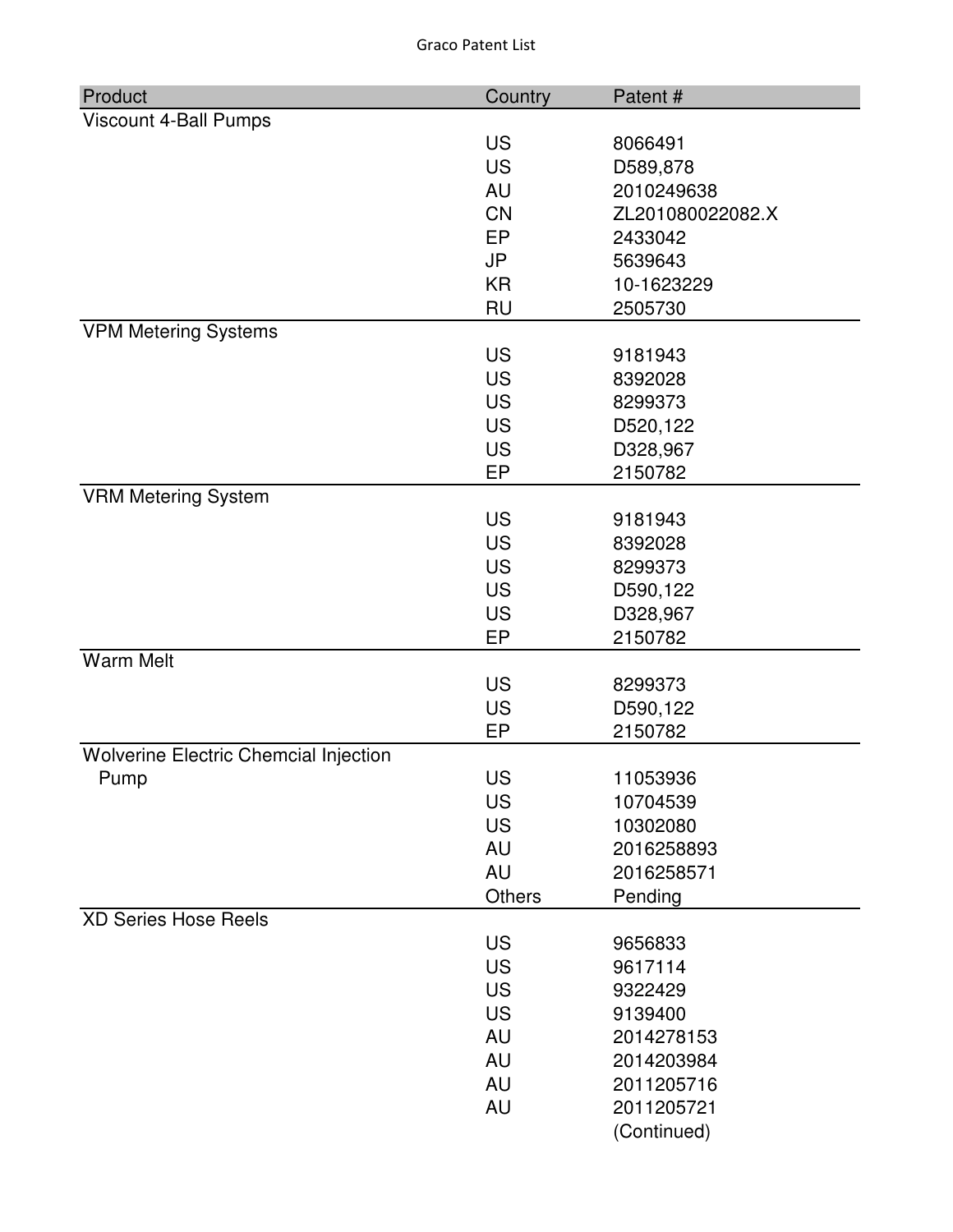| Product                          | Country       | Patent#          |
|----------------------------------|---------------|------------------|
| XD Series Hose Reels (Continued) | <b>CN</b>     | ZL201480003938.7 |
|                                  | <b>CN</b>     | ZL201180006066.6 |
|                                  | EP            | 3008005          |
|                                  | EP            | 2523888          |
|                                  | EP            | 2523887          |
|                                  | KR            | 10-1733831       |
|                                  | <b>KR</b>     | 10-1663856       |
|                                  | <b>MY</b>     | MY-166010-A      |
|                                  | <b>TW</b>     | 1529115          |
|                                  | <b>Others</b> | Pending          |
| <b>XForce HD</b>                 |               |                  |
|                                  | <b>US</b>     | D759199          |
|                                  | <b>US</b>     | D692095          |
|                                  | <b>US</b>     | D625775          |
|                                  | <b>US</b>     | 11125226         |
|                                  | <b>US</b>     | 10315787         |
|                                  | <b>US</b>     | 10195627         |
|                                  | <b>US</b>     | 9861999          |
|                                  | <b>US</b>     | 9796492          |
|                                  | <b>US</b>     | 9732869          |
|                                  | <b>US</b>     | 9604235          |
|                                  | <b>US</b>     | 9517479          |
|                                  | <b>US</b>     | 9475073          |
|                                  | <b>US</b>     | 9174231          |
|                                  | <b>US</b>     | 9085008          |
|                                  | <b>US</b>     | 9016599          |
|                                  | <b>US</b>     | 8596555          |
|                                  | AU            | 2014201325       |
|                                  | AU            | 2012328773       |
|                                  | <b>AU</b>     | 2009308070       |
|                                  | CN            | ZL201580005226.3 |
|                                  | <b>CN</b>     | ZL201530222177.1 |
|                                  | <b>CN</b>     | ZL201410199129.X |
|                                  | <b>CN</b>     | ZL2014101984154  |
|                                  | <b>CN</b>     | ZL201280069891.5 |
|                                  | CN            | ZL201280052618.1 |
|                                  | <b>CN</b>     | ZL201280005156.8 |
|                                  | <b>CN</b>     | ZL201280005111.0 |
|                                  | <b>CN</b>     | ZL201080020017.3 |
|                                  | <b>CN</b>     | ZL200980142239.X |
|                                  | EM            | 001336671        |
|                                  | EP            | 3327324          |
|                                  | EP            | 2865451          |
|                                  |               | (Continued)      |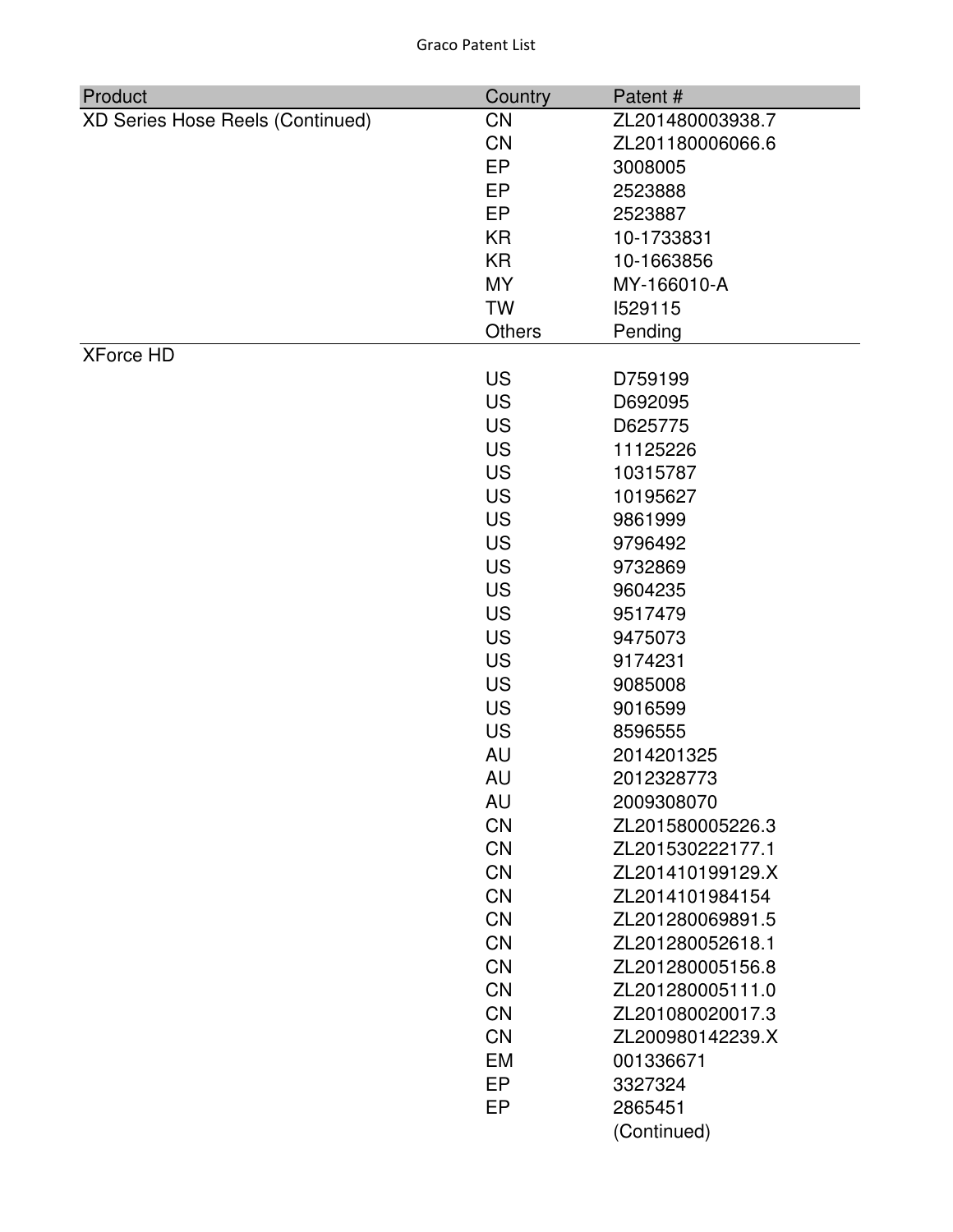Graco Patent List

| Product                             | Country   | Patent#          |
|-------------------------------------|-----------|------------------|
| <b>XForce HD (Continued)</b>        | EP        | 2865449          |
|                                     | EP        | 2771127          |
|                                     | <b>EP</b> | 2663405          |
|                                     | EP        | 2427273          |
|                                     | EP        | 2349584          |
|                                     | <b>GB</b> | 9001336671       |
|                                     | <b>JP</b> | 5739340          |
|                                     | <b>KR</b> | 10-1694597       |
|                                     | <b>KR</b> | 10-1667067       |
|                                     | <b>MX</b> | 351912           |
|                                     | <b>MX</b> | 319555           |
|                                     | <b>TW</b> | 1577455          |
|                                     | <b>TW</b> | 1569880          |
|                                     | <b>TW</b> | 1531415          |
|                                     | <b>TW</b> | 1531414          |
|                                     | <b>TW</b> | 1559981          |
|                                     | Others    | Pending          |
| <b>XL Air Motor</b>                 |           |                  |
|                                     | <b>US</b> | D891373          |
|                                     | <b>US</b> | D786794          |
|                                     | <b>US</b> | 9677550          |
|                                     | <b>US</b> | 9677549          |
|                                     | <b>CN</b> | ZL201530312037.3 |
|                                     | <b>EM</b> | 002821793        |
|                                     | EM        | 002821793        |
|                                     | EP        | 374356           |
|                                     | <b>GB</b> | 9002821793       |
|                                     | IN        | 276432           |
|                                     | JP        | 1549988          |
|                                     | KR        | 30-843008        |
|                                     | <b>TW</b> | D175040          |
|                                     | Others    | Pending          |
| <b>XM Plural Component Sprayers</b> |           |                  |
|                                     | <b>US</b> | 9010367          |
|                                     | <b>US</b> | 8851111          |
|                                     | <b>US</b> | 8299373          |
|                                     | <b>US</b> | 7226004          |
|                                     | <b>US</b> | D590,122         |
|                                     | <b>CN</b> | ZL02823545.2     |
|                                     | EP        | 2150782          |
|                                     | EP        | 2411880          |
|                                     | EP        | 1455567          |
|                                     | <b>EP</b> | 1392448          |
|                                     |           | (Continued)      |